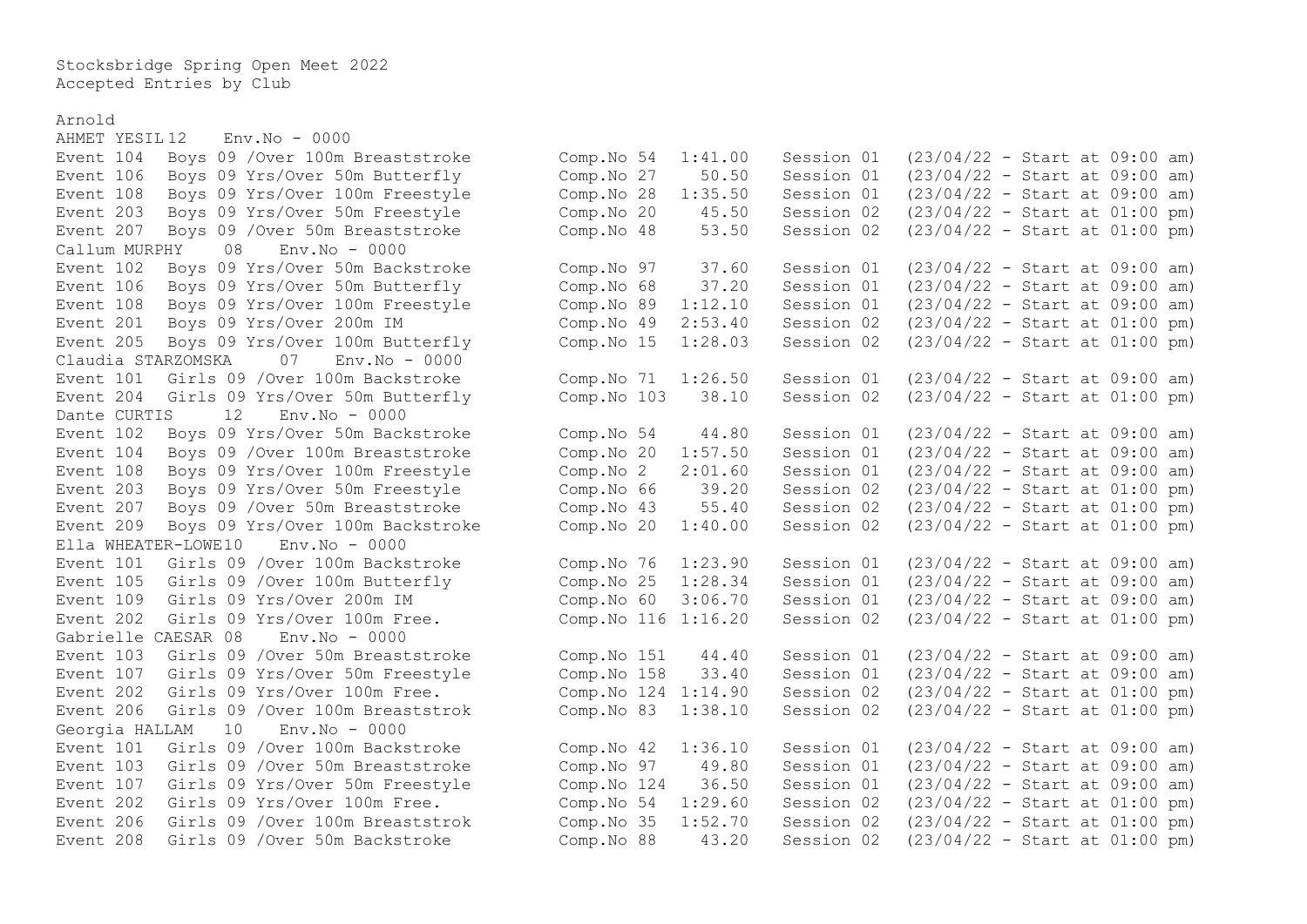Isaac LEE 09 Env.No - 0000 Jethro CONTEH 12 Env.No - 0000 Event 207 Boys 09 / Over 50m Breaststroke Comp.No 3 1:15.00 Session 02 Mahrey CAINE 09 Env.No - 0000 Event 108 Boys 09 Yrs/Over 100m Freestyle Comp.No 83 1:14.20 Session 01 Event 203 Boys 09 Yrs/Over 50m Freestyle Comp.No 95 33.50 Session 02 Megan JACKSON-OATES 10 Env.No - 0000 Event 109 Girls 09 Yrs/Over 200m IM Comp.No 21 3:44.24 Session 01 Event 206 Girls 09 /Over 100m Breaststrok Comp.No  $66$  1:44.24 Session 02 Molly BRADLEY 11 Env.No - 0000 Noah KEETLEY 06 Env.No - 0000  $Oliver CFTTI 11 Fny No -  $0000$$ 

Event 201 Boys 09 Yrs/Over 200m IM Comp.No 38 3:16.70 Session 02 (23/04/22 - Start at 01:00 pm) Event 203 Boys 09 Yrs/Over 50m Freestyle Comp.No 77 36.10 Session 02 (23/04/22 - Start at 01:00 pm) Event 209 Boys 09 Yrs/Over 100m Backstroke Comp.No 37 1:28.50 Session 02 (23/04/22 - Start at 01:00 pm) Event 102 Boys 09 Yrs/Over 50m Backstroke Comp.No 15 52.50 Session 01 (23/04/22 - Start at 09:00 am) Event 106 Boys 09 Yrs/Over 50m Butterfly (Comp.No 26 50.60 Session 01 (23/04/22 - Start at 09:00 am)<br>Event 203 Boys 09 Yrs/Over 50m Freestyle (Comp.No 19 45.80 Session 02 (23/04/22 - Start at 01:00 pm) Event 203 Boys 09 Yrs/Over 50m Freestyle Comp.No 19 45.80 Session 02 (23/04/22 - Start at 01:00 pm)<br>Event 205 Boys 09 Yrs/Over 100m Butterfly Comp.No 4 1:51.50 Session 02 (23/04/22 - Start at 01:00 pm) Event 205 Boys 09 Yrs/Over 100m Butterfly Comp.No 4 1:51.50 Session 02 (23/04/22 - Start at 01:00 pm)<br>Event 207 Boys 09 /Over 50m Breaststroke Comp.No 3 1:15.00 Session 02 (23/04/22 - Start at 01:00 pm) Event 209 Boys 09 Yrs/Over 100m Backstroke Comp.No 7 1:50.50 Session 02 (23/04/22 - Start at 01:00 pm) Event 102 Boys 09 Yrs/Over 50m Backstroke Comp.No 100 36.40 Session 01 (23/04/22 - Start at 09:00 am) Event 104 Boys 09 /Over 100m Breaststroke Comp.No 55 1:40.70 Session 01 (23/04/22 - Start at 09:00 am)<br>Event 106 Boys 09 Yrs/Over 50m Butterfly Comp.No 54 40.30 Session 01 (23/04/22 - Start at 09:00 am) Event 106 Boys 09 Yrs/Over 50m Butterfly Comp.No 54 40.30 Session 01 (23/04/22 - Start at 09:00 am)<br>Event 108 Boys 09 Yrs/Over 100m Freestyle Comp.No 83 1:14.20 Session 01 (23/04/22 - Start at 09:00 am) Event 201 Boys 09 Yrs/Over 200m IM Comp.No 42 3:09.70 Session 02 (23/04/22 - Start at 01:00 pm)<br>Event 203 Boys 09 Yrs/Over 50m Freestyle Comp.No 95 33.50 Session 02 (23/04/22 - Start a Event 209 Boys 09 Yrs/Over 100m Backstroke Comp.No 44 1:24.20 Session 02 (23/04/22 - Start at 01:00 pm) Event 103 Girls 09 /Over 50m Breaststroke Comp.No 85 50.88 Session 01 (23/04/22 - Start at 09:00 am) Event 105 Girls 09 /Over 100m Butterfly Comp.No 17 1:39.74 Session 01 (23/04/22 - Start at 09:00 am)<br>Event 109 Girls 09 Yrs/Over 200m IM Comp.No 21 3:44.24 Session 01 (23/04/22 - Start at 09:00 am) Event 202 Girls 09 Yrs/Over 100m Free. Comp.No 40 1:32.60 Session 02 (23/04/22 - Start at 01:00 pm)<br>Event 206 Girls 09 /Over 100m Breaststrok Comp.No 66 1:44.24 Session 02 (23/04/22 - Start at 01:00 pm) Event 101 Girls 09 /Over 100m Backstroke Comp.No 43 1:35.70 Session 01 (23/04/22 - Start at 09:00 am) Event 103 Girls 09 /Over 50m Breaststroke Comp.No 121 47.83 Session 01 (23/04/22 - Start at 09:00 am) Event 107 Girls 09 Yrs/Over 50m Freestyle Comp.No 70 40.00 Session 01 (23/04/22 - Start at 09:00 am) Event 202 Girls 09 Yrs/Over 100m Free. Comp.No 71 1:26.40 Session 02 (23/04/22 - Start at 01:00 pm) Event 204 Girls 09 Yrs/Over 50m Butterfly Comp.No 38 50.50 Session 02 (23/04/22 - Start at 01:00 pm) Event 206 Girls 09 /Over 100m Breaststrok Comp.No 68 1:43.60 Session 02 (23/04/22 - Start at 01:00 pm) Event 104 Boys 09 /Over 100m Breaststroke Comp.No 71 1:25.00 Session 01 (23/04/22 - Start at 09:00 am) Event 106 Boys 09 Yrs/Over 50m Butterfly Comp.No 69 36.10 Session 01 (23/04/22 - Start at 09:00 am) Event 201 Boys 09 Yrs/Over 200m IM Comp.No 54 2:48.20 Session 02 (23/04/22 - Start at 01:00 pm) Event 203 Boys 09 Yrs/Over 50m Freestyle Comp.No 116 30.40 Session 02 (23/04/22 - Start at 01:00 pm) Event 207 Boys 09 /Over 50m Breaststroke Comp.No 107 39.64 Session 02 (23/04/22 - Start at 01:00 pm) Event 102 Boys 09 Yrs/Over 50m Backstroke Comp.No 26 50.00 Session 01 (23/04/22 - Start at 09:00 am) Event 104 Boys 09 /Over 100m Breaststroke Comp.No 13 2:00.90 Session 01 (23/04/22 - Start at 09:00 am) Event 106 Boys 09 Yrs/Over 50m Butterfly Comp.No 21 54.10 Session 01 (23/04/22 - Start at 09:00 am) Event 108 Boys 09 Yrs/Over 100m Freestyle Comp.No 27 1:36.00 Session 01 (23/04/22 - Start at 09:00 am)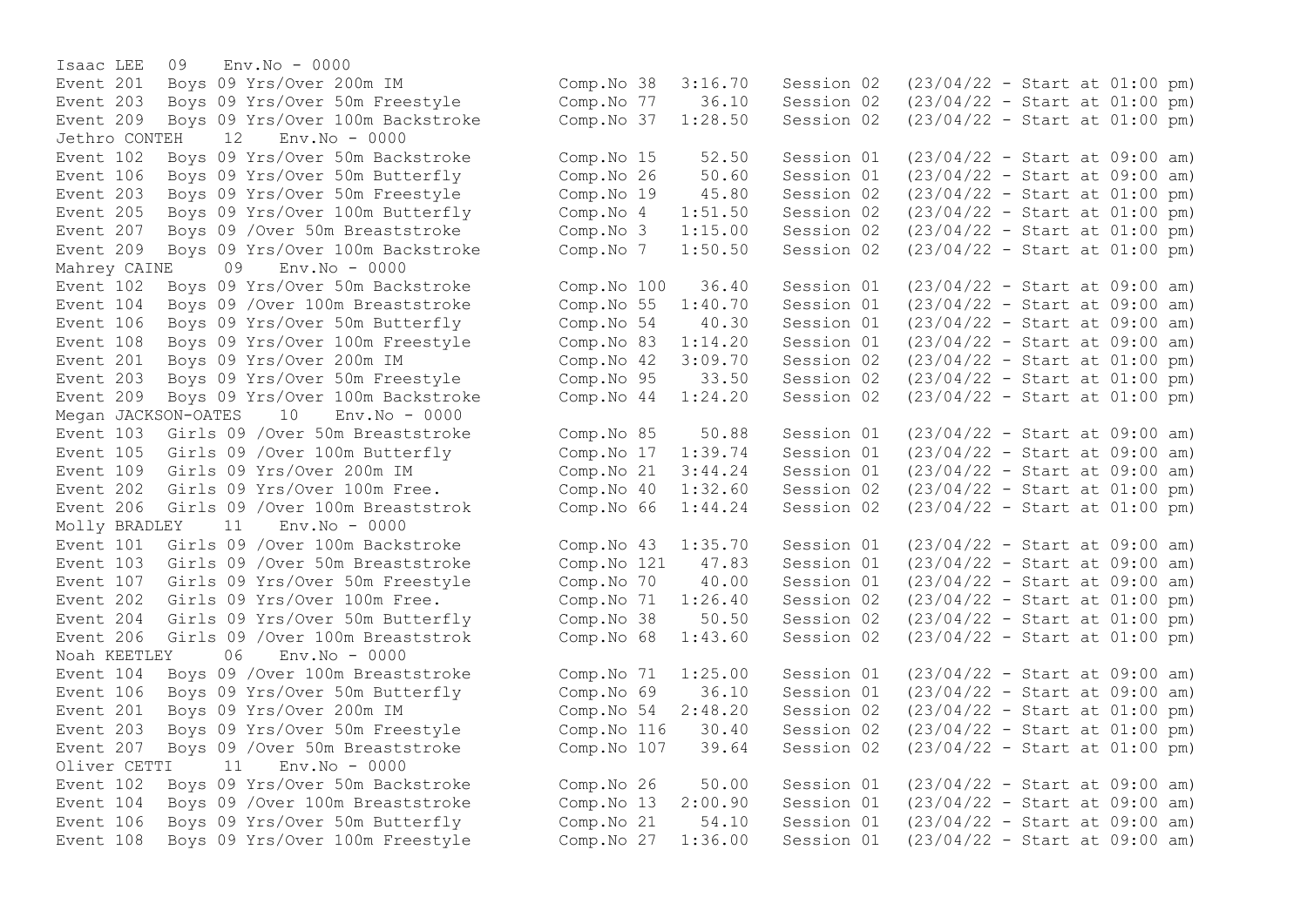Paige BAGSHAW 11 Env.No - 0000 Event 202 Girls 09 Yrs/Over 100m Free. Comp.No 44 1:31.50 Session 02 Pavel JOHNSON 07 Env.No - 0000 Event 201 Boys 09 Yrs/Over 200m IM  $\sim$  Comp.No 53 2:48.70 Session 02 Samuel JODDRELL 09 Env.No - 0000 Event 209 Boys 09 Yrs/Over 100m Backstroke Thomas HALLAM 08 Env.No - 0000 Event 209 Boys 09 Yrs/Over 100m Backstroke Comp.No 48 1:21.80 Session 02 Vuyo MUKANGE 06 Env.No - 0000 Bev Barracud George PLUMRIDGE 07 Env.No - 0000

Bircotes SC

Abigail BETTS 10 Env.No - 0000

Event 203 Boys 09 Yrs/Over 50m Freestyle Comp.No 43 42.50 Session 02 (23/04/22 - Start at 01:00 pm)<br>Event 207 Boys 09 /Over 50m Breaststroke Comp.No 35 57.90 Session 02 (23/04/22 - Start at 01:00 pm) Event 207 Boys 09 /Over 50m Breaststroke Comp.No 35 57.90 Session 02 (23/04/22 - Start at 01:00 pm) Event 101 Girls 09 /Over 100m Backstroke Comp.No 25 1:44.80 Session 01 (23/04/22 - Start at 09:00 am) Event 103 Girls 09 /Over 50m Breaststroke Comp.No 78 52.10 Session 01 (23/04/22 - Start at 09:00 am) Event 107 Girls 09 Yrs/Over 50m Freestyle Comp.No 93 38.30 Session 01 (23/04/22 - Start at 09:00 am)<br>Event 109 Girls 09 Yrs/Over 200m IM Comp.No 27 3:36.50 Session 01 (23/04/22 - Start at 09:00 am) Event 109 Girls 09 Yrs/Over 200m IM Comp.No 27 3:36.50 Session 01 (23/04/22 - Start at 09:00 am)<br>Event 202 Girls 09 Yrs/Over 100m Free. Comp.No 44 1:31.50 Session 02 (23/04/22 - Start at 01:00 pm) Event 204 Girls 09 Yrs/Over 50m Butterfly Comp.No 54 45.70 Session 02 (23/04/22 - Start at 01:00 pm) Event 206 Girls 09 /Over 100m Breaststrok Comp.No 34 1:53.50 Session 02 (23/04/22 - Start at 01:00 pm) Event 208 Girls 09 /Over 50m Backstroke Comp.No 80 44.40 Session 02 (23/04/22 - Start at 01:00 pm) Event 102 Boys 09 Yrs/Over 50m Backstroke Comp.No 108 33.28 Session 01 (23/04/22 - Start at 09:00 am) Event 108 Boys 09 Yrs/Over 100m Freestyle Comp.No 104 1:05.00 Session 01 (23/04/22 - Start at 09:00 am)<br>Event 201 Boys 09 Yrs/Over 200m IM Comp.No 53 2:48.70 Session 02 (23/04/22 - Start at 01:00 pm) Event 203 Boys 09 Yrs/Over 50m Freestyle Comp.No 122 29.60 Session 02 (23/04/22 - Start at 01:00 pm) Event 102 Boys 09 Yrs/Over 50m Backstroke Comp.No 48 45.70 Session 01 (23/04/22 - Start at 09:00 am) Event 104 Boys 09 /Over 100m Breaststroke Comp.No 61 1:35.90 Session 01 (23/04/22 - Start at 09:00 am) Event 108 Boys 09 Yrs/Over 100m Freestyle Comp.No 36 1:31.80 Session 01 (23/04/22 - Start at 09:00 am)<br>Event 203 Bovs 09 Yrs/Over 50m Freestyle Comp.No 30 44.30 Session 02 (23/04/22 - Start at 01:00 pm) Event 203 Boys 09 Yrs/Over 50m Freestyle Comp.No 30 44.30 Session 02 (23/04/22 - Start at 01:00 pm)<br>Event 207 Boys 09 /Over 50m Breaststroke Comp.No 73 48.00 Session 02 (23/04/22 - Start at 01:00 pm) Event 207 Boys 09 /Over 50m Breaststroke Comp.No 73 48.00 Session 02 (23/04/22 - Start at 01:00 pm)<br>Event 209 Boys 09 Yrs/Over 100m Backstroke Comp.No 33 1:33.30 Session 02 (23/04/22 - Start at 01:00 pm) Event 102 Boys 09 Yrs/Over 50m Backstroke Comp.No 101 36.00 Session 01 (23/04/22 - Start at 09:00 am) Event 106 Boys 09 Yrs/Over 50m Butterfly Comp.No 56 39.50 Session 01 (23/04/22 - Start at 09:00 am) Event 108 Boys 09 Yrs/Over 100m Freestyle Comp.No 66 1:21.40 Session 01 (23/04/22 - Start at 09:00 am) Event 203 Boys 09 Yrs/Over 50m Freestyle Comp.No 94 33.90 Session 02 (23/04/22 - Start at 01:00 pm)<br>Event 209 Boys 09 Yrs/Over 100m Backstroke Comp.No 48 1:21.80 Session 02 (23/04/22 - Start at 01:00 pm) Event 102 Boys 09 Yrs/Over 50m Backstroke Comp.No 58 44.00 Session 01 (23/04/22 - Start at 09:00 am) Event 203 Boys 09 Yrs/Over 50m Freestyle Comp.No 85 35.04 Session 02 (23/04/22 - Start at 01:00 pm) Event 102 Boys 09 Yrs/Over 50m Backstroke Comp.No 112 32.10 Session 01 (23/04/22 - Start at 09:00 am) Event 104 Boys 09 /Over 100m Breaststroke Comp.No 69 1:27.40 Session 01 (23/04/22 - Start at 09:00 am) Event 106 Boys 09 Yrs/Over 50m Butterfly Comp.No 83 32.00 Session 01 (23/04/22 - Start at 09:00 am) Event 108 Boys 09 Yrs/Over 100m Freestyle Comp.No 105 1:05.00 Session 01 (23/04/22 - Start at 09:00 am) Event 101 Girls 09 /Over 100m Backstroke Comp.No 41 1:36.30 Session 01 (23/04/22 - Start at 09:00 am)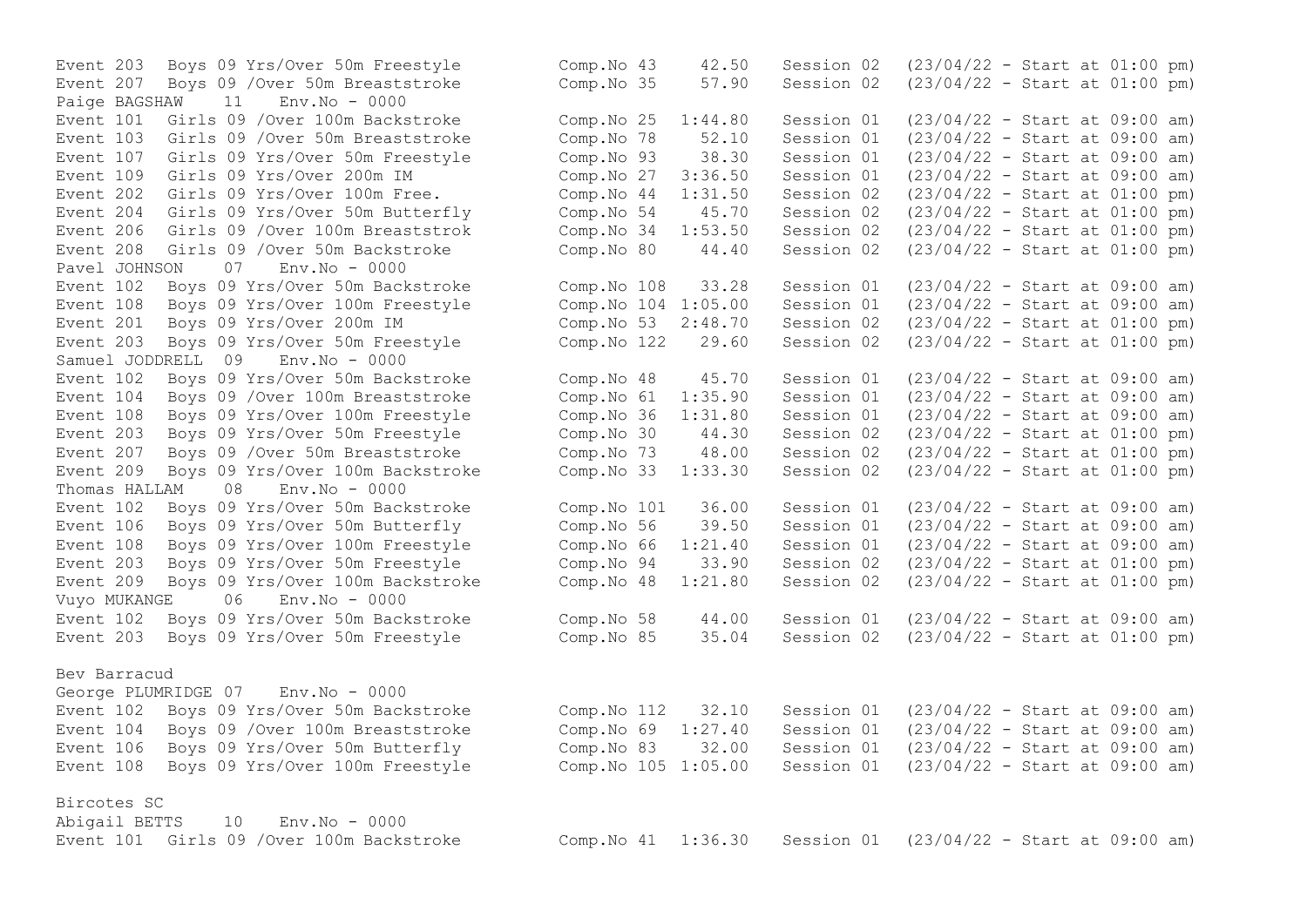Event 107 Girls 09 Yrs/Over 50m Freestyle Comp.No 126 36.40 Session 01 Event 208 Girls 09 /Over 50m Backstroke Abigail FOSTER 04 Env.No - 0000 Abigail ROWLAND 08 Env.No - 0000 Event 208 Girls 09 / Over 50m Backstroke Comp.No 125 Archie KING 07 Env.No - 0000 Event 207 Boys 09 / Over 50m Breaststroke Comp.No 106 39.70 Session 02 Elin WATKINS 08 Env.No - 0000 Eve WABY 11 Env.No - 0000 Event 107 Girls 09 Yrs/Over 50m Freestyle Comp.No 29 46.50 Session 01 Evelyn MULDOON 09 Env.No - 0000 Florence NOBLE 10 Env.No - 0000 Event 107 Girls 09 Yrs/Over 50m Freestyle Comp.No 67 40.10 Session 01 Event 204 Girls 09 Yrs/Over 50m Butterfly Comp.No 73 43.00 Session 02 Grace WABY  $0.9$  Env. No - 0000 Event 202 Girls 09 Yrs/Over 100m Free. Comp.No 121 1:15.30 Session 02 Hannah CROKER 07 Env.No - 0000

Event 103 Girls 09 /Over 50m Breaststroke Comp.No 89 50.40 Session 01 (23/04/22 - Start at 09:00 am)<br>Event 105 Girls 09 /Over 100m Butterfly Comp.No 18 1:39.60 Session 01 (23/04/22 - Start at 09:00 am) Event 105 Girls 09 /Over 100m Butterfly Comp.No 18 1:39.60 Session 01 (23/04/22 - Start at 09:00 am) Event 109 Girls 09 Yrs/Over 200m IM Comp.No 43 3:26.60 Session 01 (23/04/22 - Start at 09:00 am) Event 202 Girls 09 Yrs/Over 100m Free. Comp.No 94 1:21.90 Session 02 (23/04/22 - Start at 01:00 pm)<br>Event 204 Girls 09 Yrs/Over 50m Butterfly Comp.No 82 41.90 Session 02 (23/04/22 - Start at 01:00 pm) Event 204 Girls 09 Yrs/Over 50m Butterfly Comp.No 82 41.90 Session 02 (23/04/22 - Start at 01:00 pm) Event 107 Girls 09 Yrs/Over 50m Freestyle Comp.No 170 32.55 Session 01 (23/04/22 - Start at 09:00 am) Event 101 Girls 09 /Over 100m Backstroke Comp.No 78 1:20.70 Session 01 (23/04/22 - Start at 09:00 am) Event 107 Girls 09 Yrs/Over 50m Freestyle Comp.No 152 33.90 Session 01 (23/04/22 - Start at 09:00 am) Event 109 Girls 09 Yrs/Over 200m IM Comp.No 69 2:55.20 Session 01 (23/04/22 - Start at 09:00 am) Event 202 Girls 09 Yrs/Over 100m Free.<br>
Event 204 Girls 09 Yrs/Over 50m Butterfly Comp.No 100 39.02 Session 02 (23/04/22 - Start at 01:00 pm) Event 204 Girls 09 Yrs/Over 50m Butterfly Comp.No 100 39.02 Session 02 (23/04/22 - Start at 01:00 pm)<br>Event 208 Girls 09 /Over 50m Backstroke Comp.No 125 39.50 Session 02 (23/04/22 - Start at 01:00 pm) Event 104 Boys 09 /Over 100m Breaststroke Comp.No 68 1:27.80 Session 01 (23/04/22 - Start at 09:00 am) Event 108 Boys 09 Yrs/Over 100m Freestyle Comp.No 84 1:13.82 Session 01 (23/04/22 - Start at 09:00 am) Event 203 Boys 09 Yrs/Over 50m Freestyle Comp.No 105 32.10 Session 02 (23/04/22 - Start at 01:00 pm)<br>Event 207 Boys 09 /Over 50m Breaststroke Comp.No 106 39.70 Session 02 (23/04/22 - Start at 01:00 pm) Event 103 Girls 09 /Over 50m Breaststroke Comp.No 152 43.90 Session 01 (23/04/22 - Start at 09:00 am) Event 107 Girls 09 Yrs/Over 50m Freestyle Comp.No 148 34.27 Session 01 (23/04/22 - Start at 09:00 am) Event 202 Girls 09 Yrs/Over 100m Free. Comp.No 117 1:16.10 Session 02 (23/04/22 - Start at 01:00 pm) Event 206 Girls 09 /Over 100m Breaststrok Comp.No 84 1:38.00 Session 02 (23/04/22 - Start at 01:00 pm) Event 103 Girls 09 /Over 50m Breaststroke Comp.No 16 1:04.00 Session 01 (23/04/22 - Start at 09:00 am)<br>Event 107 Girls 09 Yrs/Over 50m Freestyle Comp.No 29 46.50 Session 01 (23/04/22 - Start at 09:00 am) Event 202 Girls 09 Yrs/Over 100m Free. Comp.No 84 1:24.00 Session 02 (23/04/22 - Start at 01:00 pm) Event 208 Girls 09 /Over 50m Backstroke Comp.No 81 44.28 Session 02 (23/04/22 - Start at 01:00 pm) Event 103 Girls 09 /Over 50m Breaststroke Comp. No 59 54.80 Session 01 (23/04/22 - Start at 09:00 am)<br>Event 107 Girls 09 Yrs/Over 50m Freestyle Comp. No 67 40.10 Session 01 (23/04/22 - Start at 09:00 am) Event 202 Girls 09 Yrs/Over 100m Free. Comp.No 51 1:30.00 Session 02 (23/04/22 - Start at 01:00 pm)<br>Event 204 Girls 09 Yrs/Over 50m Butterfly Comp.No 73 43.00 Session 02 (23/04/22 - Start at 01:00 pm) Event 103 Girls 09 /Over 50m Breaststroke Comp.No 112 48.47 Session 01 (23/04/22 - Start at 09:00 am) Event 105 Girls 09 /Over 100m Butterfly Comp.No 19 1:35.00 Session 01 (23/04/22 - Start at 09:00 am)<br>Event 202 Girls 09 Yrs/Over 100m Free. Comp.No 121 1:15.30 Session 02 (23/04/22 - Start at 01:00 pm) Event 204 Girls 09 Yrs/Over 50m Butterfly Comp.No 91 39.90 Session 02 (23/04/22 - Start at 01:00 pm)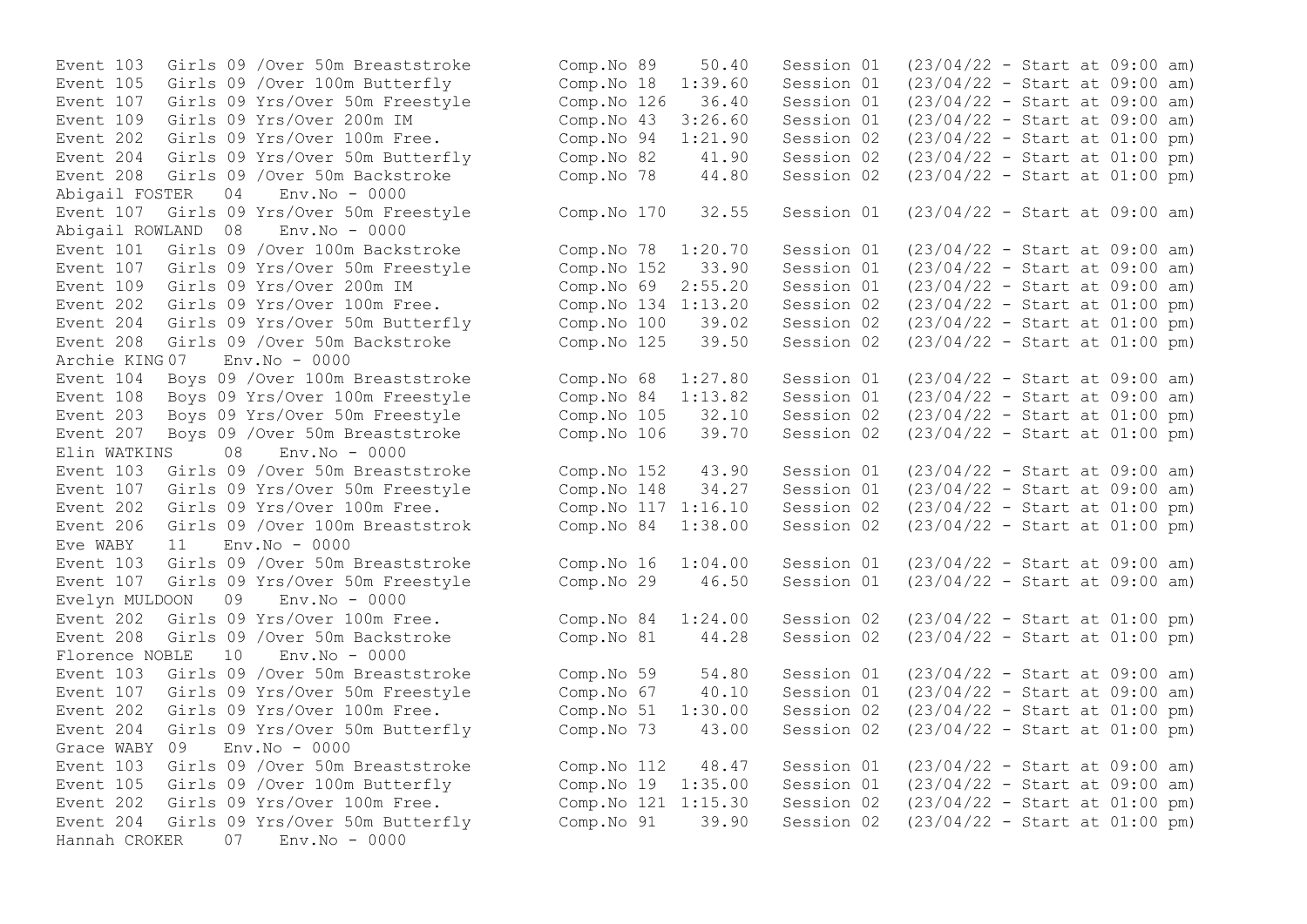Event 206 Girls 09 /Over 100m Breaststrok Comp.No 69 1:43.09 Session 02 Harry KING 09 Env.No - 0000 Event  $108$  Boys 09 Yrs/Over  $100m$  Freestyle Comp.No 34  $1:33.11$  Session 01 Jacob HARNESS 10 Env.No - 0000 Event 108 Boys 09 Yrs/Over 100m Freestyle Comp.No 14 1:43.70 Session 01 Magnus NOBLE 07 Env. No - 0000 Samuel POTTER 09 Env.No - 0000 Stansie CROWE 11 Env.No - 0000 Event 202 Girls 09 Yrs/Over 100m Free. Comp.No 75 1:26.00 Session 02

Event 101 Girls 09 /Over 100m Backstroke Comp.No 68 1:28.00 Session 01 (23/04/22 - Start at 09:00 am) Event 103 Girls 09 /Over 50m Breaststroke Comp.No 134 46.16 Session 01 (23/04/22 - Start at 09:00 am) Event 107 Girls 09 Yrs/Over 50m Freestyle Comp.No 143 34.80 Session 01 (23/04/22 - Start at 09:00 am) Event 202 Girls 09 Yrs/Over 100m Free.<br>
Event 206 Girls 09 /Over 100m Breaststrok Comp.No 69 1:43.09 Session 02 (23/04/22 - Start at 01:00 pm) Event 208 Girls 09 /Over 50m Backstroke Comp.No 123 39.60 Session 02 (23/04/22 - Start at 01:00 pm) Event 104 Boys 09 /Over 100m Breaststroke Comp. No 30 1:53.00 Session 01 (23/04/22 - Start at 09:00 am)<br>Event 108 Bovs 09 Yrs/Over 100m Freestyle Comp. No 34 1:33.11 Session 01 (23/04/22 - Start at 09:00 am) Event 203 Boys 09 Yrs/Over 50m Freestyle Comp.No 60 39.54 Session 02 (23/04/22 - Start at 01:00 pm) Event 207 Boys 09 /Over 50m Breaststroke Comp.No 60 51.50 Session 02 (23/04/22 - Start at 01:00 pm) Event 102 Boys 09 Yrs/Over 50m Backstroke Comp.No 9 55.42 Session 01 (23/04/22 - Start at 09:00 am) Event 106 Boys 09 Yrs/Over 50m Butterfly Comp.No 10 59.32 Session 01 (23/04/22 - Start at 09:00 am) Event 201 Boys 09 Yrs/Over 200m IM Comp.No 14 3:50.50 Session 02 (23/04/22 - Start at 01:00 pm) Event 203 Boys 09 Yrs/Over 50m Freestyle Comp.No 26 44.73 Session 02 (23/04/22 - Start at 01:00 pm) Event 207 Boys 09 /Over 50m Breaststroke Comp.No 6 1:08.99 Session 02 (23/04/22 - Start at 01:00 pm) Event 102 Boys 09 Yrs/Over 50m Backstroke Comp.No 79 40.01 Session 01 (23/04/22 - Start at 09:00 am) Event 106 Boys 09 Yrs/Over 50m Butterfly Comp.No 72 35.22 Session 01 (23/04/22 - Start at 09:00 am)<br>Event 108 Boys 09 Yrs/Over 100m Freestyle Comp.No 82 1:14.27 Session 01 (23/04/22 - Start at 09:00 am) Event 108 Boys 09 Yrs/Over 100m Freestyle Comp.No 82 1:14.27 Session 01 (23/04/22 - Start at 09:00 am)<br>Event 201 Boys 09 Yrs/Over 200m IM Comp.No 36 3:21.42 Session 02 (23/04/22 - Start at 01:00 pm) Event 201 Boys 09 Yrs/Over 200m IM Comp.No 36 3:21.42 Session 02 (23/04/22 - Start at 01:00 pm) Event 203 Boys 09 Yrs/Over 50m Freestyle Comp.No 107 31.83 Session 02 (23/04/22 - Start at 01:00 pm) Event 207 Boys 09 /Over 50m Breaststroke Comp.No 97 43.70 Session 02 (23/04/22 - Start at 01:00 pm) Event 102 Boys 09 Yrs/Over 50m Backstroke Comp.No 66 42.91 Session 01 (23/04/22 - Start at 09:00 am) Event 104 Boys 09 /Over 100m Breaststroke Comp.No 50 1:44.40 Session 01 (23/04/22 - Start at 09:00 am) Event 106 Boys 09 Yrs/Over 50m Butterfly Comp.No 48 42.90 Session 01 (23/04/22 - Start at 09:00 am) Event 108 Boys 09 Yrs/Over 100m Freestyle Comp.No 62 1:23.00 Session 01 (23/04/22 - Start at 09:00 am) Event 201 Boys 09 Yrs/Over 200m IM Comp.No 39 3:12.00 Session 02 (23/04/22 - Start at 01:00 pm) Event 203 Boys 09 Yrs/Over 50m Freestyle Comp.No 74 36.70 Session 02 (23/04/22 - Start at 01:00 pm) Event 207 Boys 09 /Over 50m Breaststroke Comp.No 81 47.02 Session 02 (23/04/22 - Start at 01:00 pm) Event 209 Boys 09 Yrs/Over 100m Backstroke Comp.No 35 1:30.50 Session 02 (23/04/22 - Start at 01:00 pm) Event 101 Girls 09 /Over 100m Backstroke Comp.No 47 1:34.11 Session 01 (23/04/22 - Start at 09:00 am) Event 103 Girls 09 /Over 50m Breaststroke Comp.No 92 50.01 Session 01 (23/04/22 - Start at 09:00 am) Event 105 Girls 09 /Over 100m Butterfly Comp.No 10 1:45.20 Session 01 (23/04/22 - Start at 09:00 am) Event 107 Girls 09 Yrs/Over 50m Freestyle Comp.No 81 39.43 Session 01 (23/04/22 - Start at 09:00 am)<br>Event 202 Girls 09 Yrs/Over 100m Free. Comp.No 75 1:26.00 Session 02 (23/04/22 - Start at 01:00 pm) Event 204 Girls 09 Yrs/Over 50m Butterfly Comp.No 63 44.70 Session 02 (23/04/22 - Start at 01:00 pm) Event 206 Girls 09 /Over 100m Breaststrok Comp.No 29 1:57.50 Session 02 (23/04/22 - Start at 01:00 pm) Event 208 Girls 09 /Over 50m Backstroke Comp.No 102 42.23 Session 02 (23/04/22 - Start at 01:00 pm)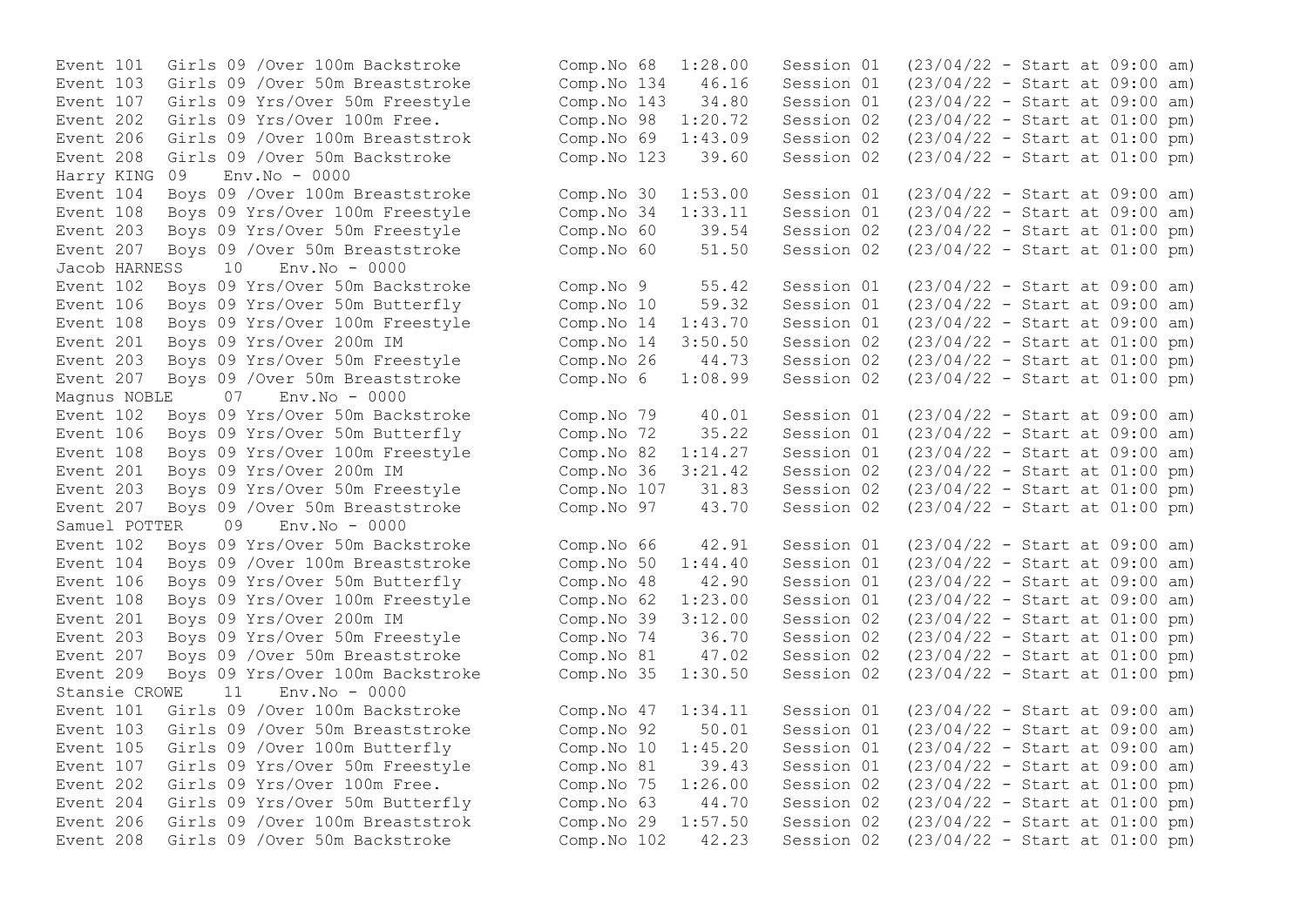Tate FOX 11 Env.No - 0000 Event 103 Girls 09 /Over 50m Breaststroke Comp. No 51 55.80 Session 01 (23/04/22 - Start at 09:00 am)<br>Event 105 Girls 09 /Over 100m Butterfly Comp. No 12 1:44.70 Session 01 (23/04/22 - Start at 09:00 am) Event 105 Girls 09 /Over 100m Butterfly Comp.No 12 1:44.70 Session 01 (23/04/22 - Start at 09:00 am) Event 107 Girls 09 Yrs/Over 50m Freestyle Comp. No 89 38.60 Session 01 (23/04/22 - Start at 09:00 am)<br>Event 109 Girls 09 Yrs/Over 200m IM Comp. No 31 3:35.66 Session 01 (23/04/22 - Start at 09:00 am) Event 109 Girls 09 Yrs/Over 200m IM Comp.No 31 3:35.66 Session 01 (23/04/22 - Start at 09:00 am)<br>Event 202 Girls 09 Yrs/Over 100m Free. Comp.No 80 1:25.05 Session 02 (23/04/22 - Start at 01:00 pm) Event 202 Girls 09 Yrs/Over 100m Free. Comp.No 80 1:25.05 Session 02 (23/04/22 - Start at 01:00 pm)<br>Event 204 Girls 09 Yrs/Over 50m Butterfly Comp.No 48 47.90 Session 02 (23/04/22 - Start at 01:00 pm) Event 204 Girls 09 Yrs/Over 50m Butterfly Comp.No 48 47.90 Session 02 (23/04/22 - Start at 01:00 pm)<br>Event 208 Girls 09 /Over 50m Backstroke Comp.No 62 46.40 Session 02 (23/04/22 - Start at 01:00 pm) Event 208 Girls 09 / Over 50m Backstroke Comp.No 62 46.40 Session 02 Bo Barnsley Abigail TAYLOR 09 Env.No - 0000 Event 103 Girls 09 /Over 50m Breaststroke Comp.No 118 48.00 Session 01 (23/04/22 - Start at 09:00 am) Event 105 Girls 09 /Over 100m Butterfly Comp.No 4 1:55.00 Session 01 (23/04/22 - Start at 09:00 am) Event 107 Girls 09 Yrs/Over 50m Freestyle Comp.No 83 39.05 Session 01 (23/04/22 - Start at 09:00 am)<br>Event 202 Girls 09 Yrs/Over 100m Free. Comp.No 68 1:27.70 Session 02 (23/04/22 - Start at 01:00 pm) Event 202 Girls 09 Yrs/Over 100m Free.<br>
Event 204 Girls 09 Yrs/Over 50m Butterfly (Comp.No 32 52.50 Session 02 (23/04/22 - Start at 01:00 pm) Event 204 Girls 09 Yrs/Over 50m Butterfly Comp.No 32 52.50 Session 02 (23/04/22 - Start at 01:00 pm)<br>Event 206 Girls 09 /Over 100m Breaststrok Comp.No 61 1:45.85 Session 02 (23/04/22 - Start at 01:00 pm) Event 206 Girls 09 /Over 100m Breaststrok Comp. No  $61$  1:45.85 Session 02 Event 208 Girls 09 /Over 50m Backstroke Comp.No 69 45.48 Session 02 (23/04/22 - Start at 01:00 pm) Adam GILL 09 Env.No - 0000 Event 102 Boys 09 Yrs/Over 50m Backstroke Comp.No 52 45.19 Session 01 (23/04/22 - Start at 09:00 am) Event 106 Boys 09 Yrs/Over 50m Butterfly Comp.No 42 44.70 Session 01 (23/04/22 - Start at 09:00 am)<br>Event 201 Bovs 09 Yrs/Over 200m IM Comp.No 34 3:26.18 Session 02 (23/04/22 - Start at 01:00 pm) Event 201 Boys 09 Yrs/Over 200m IM Comp.No 34 3:26.18 Session 02 (23/04/22 - Start at 01:00 pm)<br>Event 205 Boys 09 Yrs/Over 100m Butterfly Comp.No 7 1:45.00 Session 02 (23/04/22 - Start at 01:00 pm) Event 205 Boys 09 Yrs/Over 100m Butterfly Event 209 Boys 09 Yrs/Over 100m Backstroke Comp.No 31 1:35.00 Session 02 (23/04/22 - Start at 01:00 pm) Alex TIGGARDINE 08 Env.No - 0000 Event 105 Girls 09 /Over 100m Butterfly Comp.No 8 1:46.30 Session 01 (23/04/22 - Start at 09:00 am) Event 107 Girls 09 Yrs/Over 50m Freestyle Comp.No 146 34.47 Session 01 (23/04/22 - Start at 09:00 am) Event 109 Girls 09 Yrs/Over 200m IM Comp.No 45 3:24.56 Session 01 (23/04/22 - Start at 09:00 am) Event 202 Girls 09 Yrs/Over 100m Free. Comp.No 108 1:17.79 Session 02 (23/04/22 - Start at 01:00 pm) Event 204 Girls 09 Yrs/Over 50m Butterfly Comp.No 71 43.93 Session 02 (23/04/22 - Start at 01:00 pm) Alexander MATZE 12 Env.No - 0000 Event 102 Boys 09 Yrs/Over 50m Backstroke Comp.No 37 47.40 Session 01 (23/04/22 - Start at 09:00 am) Event 104 Boys 09 /Over 100m Breaststroke Comp.No 51 1:44.20 Session 01 (23/04/22 - Start at 09:00 am) Event 106 Boys 09 Yrs/Over 50m Butterfly Comp.No 38 46.90 Session 01 (23/04/22 - Start at 09:00 am) Event 108 Boys 09 Yrs/Over 100m Freestyle Comp.No 51 1:28.45 Session 01 (23/04/22 - Start at 09:00 am) Event 201 Boys 09 Yrs/Over 200m IM Comp.No 26 3:39.14 Session 02 (23/04/22 - Start at 01:00 pm) Event 203 Boys 09 Yrs/Over 50m Freestyle Comp.No 45 42.20 Session 02 (23/04/22 - Start at 01:00 pm) Event 205 Boys 09 Yrs/Over 100m Butterfly Comp.No 3 1:53.00 Session 02 (23/04/22 - Start at 01:00 pm) Event 207 Boys 09 /Over 50m Breaststroke Comp.No 70 48.80 Session 02 (23/04/22 - Start at 01:00 pm) Alice O'KEEFE 09 Env.No - 0000 Event 103 Girls 09 /Over 50m Breaststroke Comp.No 34 58.00 Session 01 (23/04/22 - Start at 09:00 am) Event 107 Girls 09 Yrs/Over 50m Freestyle Comp.No 34 45.00 Session 01 (23/04/22 - Start at 09:00 am) Event 202 Girls 09 Yrs/Over 100m Free. Comp.No 18 1:40.00 Session 02 (23/04/22 - Start at 01:00 pm)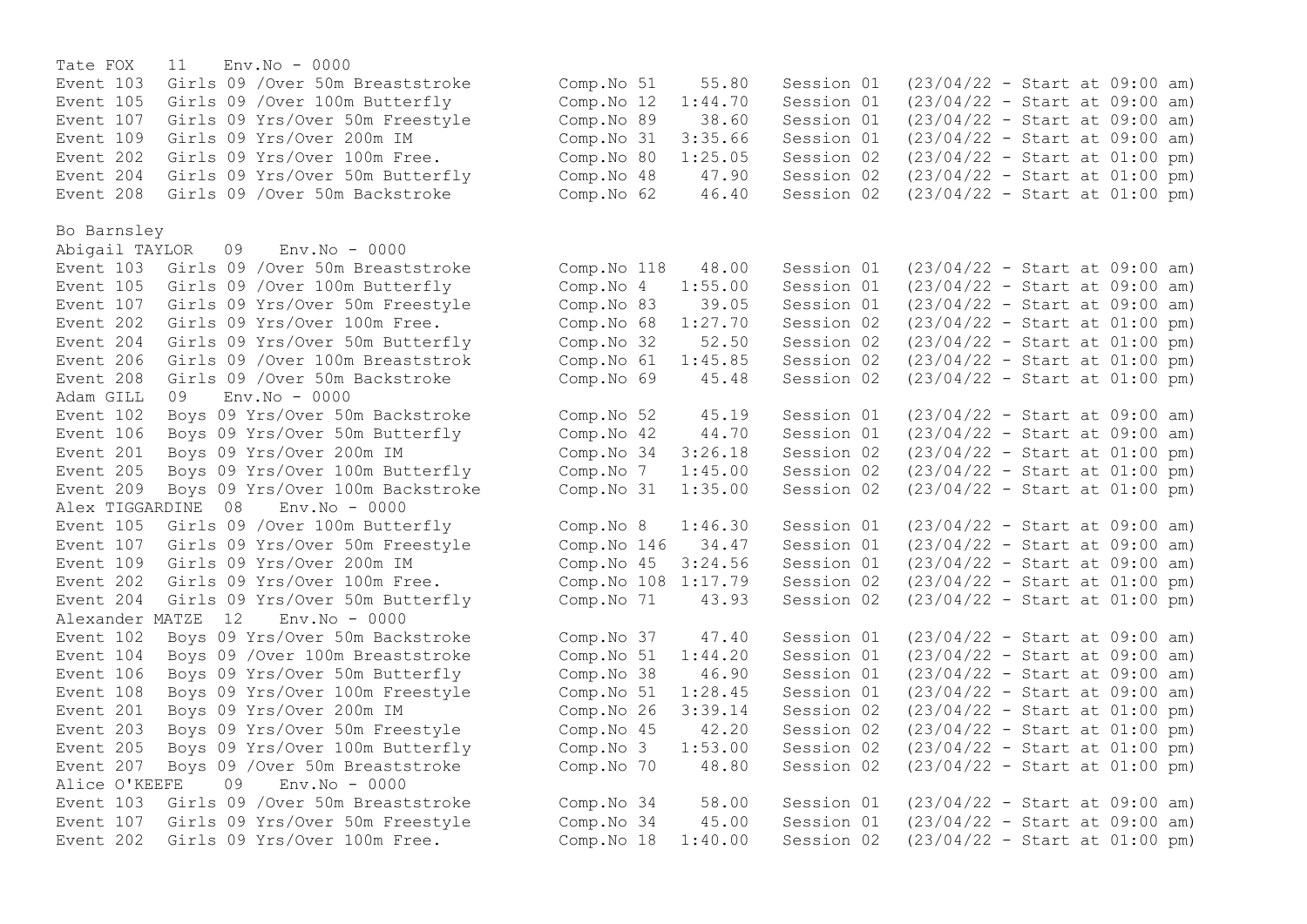Ashton WOOLLER 07 Env.No - 0000 Event 207 Boys 09 /Over 50m Breaststroke Autumn DAVIS 09 Env.No - 0000 Event 208 Girls 09 / Over 50 mBackstroke Bethan THOMAS 08 Env.No - 0000 Event 208 Girls 09 /Over 50m Backstroke Chloe ETHERIDGE 08 Env.No - 0000 Davieleigh FARMERY 08 Env.No - 0000 Dimosthenis MAGOULAS 10 Env.No - 0000 Emilie TODD 06 Env.No - 0000 Esme HAYS  $0.8$  Env. No - 0000

Event 204 Girls 09 Yrs/Over 50m Butterfly Comp.No 18 58.00 Session 02 (23/04/22 - Start at 01:00 pm) Event 206 Girls 09 /Over 100m Breaststrok Comp.No 13 2:10.00 Session 02 (23/04/22 - Start at 01:00 pm) Event 102 Boys 09 Yrs/Over 50m Backstroke Comp.No 65 43.00 Session 01 (23/04/22 - Start at 09:00 am) Event 106 Boys 09 Yrs/Over 50m Butterfly Comp.No 39 45.50 Session 01 (23/04/22 - Start at 09:00 am) Event 108 Boys 09 Yrs/Over 100m Freestyle Comp.No 56 1:25.88 Session 01 (23/04/22 - Start at 09:00 am)<br>Event 201 Boys 09 Yrs/Over 200m IM Comp.No 27 3:38.00 Session 02 (23/04/22 - Start at 01:00 pm) Event 201 Boys 09 Yrs/Over 200m IM Comp.No 27 3:38.00 Session 02 (23/04/22 - Start at 01:00 pm)<br>Event 203 Boys 09 Yrs/Over 50m Freestyle Comp.No 57 40.00 Session 02 (23/04/22 - Start Event 203 Boys 09 Yrs/Over 50m Freestyle Comp.No 57 40.00 Session 02 (23/04/22 - Start at 01:00 pm)<br>Event 207 Boys 09 /Over 50m Breaststroke Comp.No 53 52.80 Session 02 (23/04/22 - Start at 01:00 pm) Event 101 Girls 09 /Over 100m Backstroke Comp.No 21 1:45.00 Session 01 (23/04/22 - Start at 09:00 am) Event 103 Girls 09 /Over 50m Breaststroke Comp.No 128 47.09 Session 01 (23/04/22 - Start at 09:00 am)<br>Event 107 Girls 09 Yrs/Over 50m Freestyle Comp.No 118 36.98 Session 01 (23/04/22 - Start at 09:00 am) Event 107 Girls 09 Yrs/Over 50m Freestyle Comp.No 118 36.98 Session 01 (23/04/22 - Start at 09:00 am) Event 202 Girls 09 Yrs/Over 100m Free. Comp.No 52 1:30.00 Session 02 (23/04/22 - Start at 01:00 pm)<br>Event 206 Girls 09 /Over 100m Breaststrok Comp.No 58 1:46.32 Session 02 (23/04/22 - Start at 01:00 pm) Event 206 Girls 09 /Over 100m Breaststrok Comp.No 58 1:46.32 Session 02 (23/04/22 - Start at 01:00 pm)<br>Event 208 Girls 09 /Over 50m Backstroke Comp.No 63 46.12 Session 02 (23/04/22 - Start at 01:00 pm) Event 101 Girls 09 /Over 100m Backstroke Comp.No 46 1:35.00 Session 01 (23/04/22 - Start at 09:00 am) Event 103 Girls 09 /Over 50m Breaststroke Comp.No 100 49.56 Session 01 (23/04/22 - Start at 09:00 am) Event 107 Girls 09 Yrs/Over 50m Freestyle Comp.No 153 33.85 Session 01 (23/04/22 - Start at 09:00 am) Event 202 Girls 09 Yrs/Over 100m Free.<br>
Event 206 Girls 09 /Over 100m Breaststrok Comp.No 51 1:48.00 Session 02 (23/04/22 - Start at 01:00 pm) Event 206 Girls 09 /Over 100m Breaststrok Comp.No 51 1:48.00 Session 02 (23/04/22 - Start at 01:00 pm)<br>Event 208 Girls 09 /Over 50m Backstroke Comp.No 109 41.60 Session 02 (23/04/22 - Start at 01:00 pm) Event 202 Girls 09 Yrs/Over 100m Free. Comp.No 45 1:31.43 Session 02 (23/04/22 - Start at 01:00 pm) Event 204 Girls 09 Yrs/Over 50m Butterfly Comp.No 40 49.86 Session 02 (23/04/22 - Start at 01:00 pm) Event 208 Girls 09 /Over 50m Backstroke Comp.No 57 47.10 Session 02 (23/04/22 - Start at 01:00 pm) Event 103 Girls 09 /Over 50m Breaststroke Comp.No 80 52.00 Session 01 (23/04/22 - Start at 09:00 am) Event 107 Girls 09 Yrs/Over 50m Freestyle Comp.No 44 43.00 Session 01 (23/04/22 - Start at 09:00 am) Event 208 Girls 09 /Over 50m Backstroke Comp.No 27 54.00 Session 02 (23/04/22 - Start at 01:00 pm) Event 104 Boys 09 /Over 100m Breaststroke Comp.No 41 1:48.00 Session 01 (23/04/22 - Start at 09:00 am) Event 108 Boys 09 Yrs/Over 100m Freestyle Comp.No 69 1:19.30 Session 01 (23/04/22 - Start at 09:00 am)<br>Event 203 Boys 09 Yrs/Over 50m Freestyle Comp.No 68 37.90 Session 02 (23/04/22 - Start at 01:00 pm) Event 203 Boys 09 Yrs/Over 50m Freestyle Comp.No 68 37.90 Session 02 (23/04/22 - Start at 01:00 pm) Event 207 Boys 09 /Over 50m Breaststroke Comp.No 66 50.38 Session 02 (23/04/22 - Start at 01:00 pm) Event 101 Girls 09 /Over 100m Backstroke Comp.No 85 1:18.12 Session 01 (23/04/22 - Start at 09:00 am) Event 107 Girls 09 Yrs/Over 50m Freestyle Comp.No 176 31.03 Session 01 (23/04/22 - Start at 09:00 am) Event 202 Girls 09 Yrs/Over 100m Free. Comp.No 147 1:07.89 Session 02 (23/04/22 - Start at 01:00 pm) Event 208 Girls 09 /Over 50m Backstroke Comp.No 139 35.90 Session 02 (23/04/22 - Start at 01:00 pm) Event 101 Girls 09 /Over 100m Backstroke Comp.No 83 1:19.81 Session 01 (23/04/22 - Start at 09:00 am)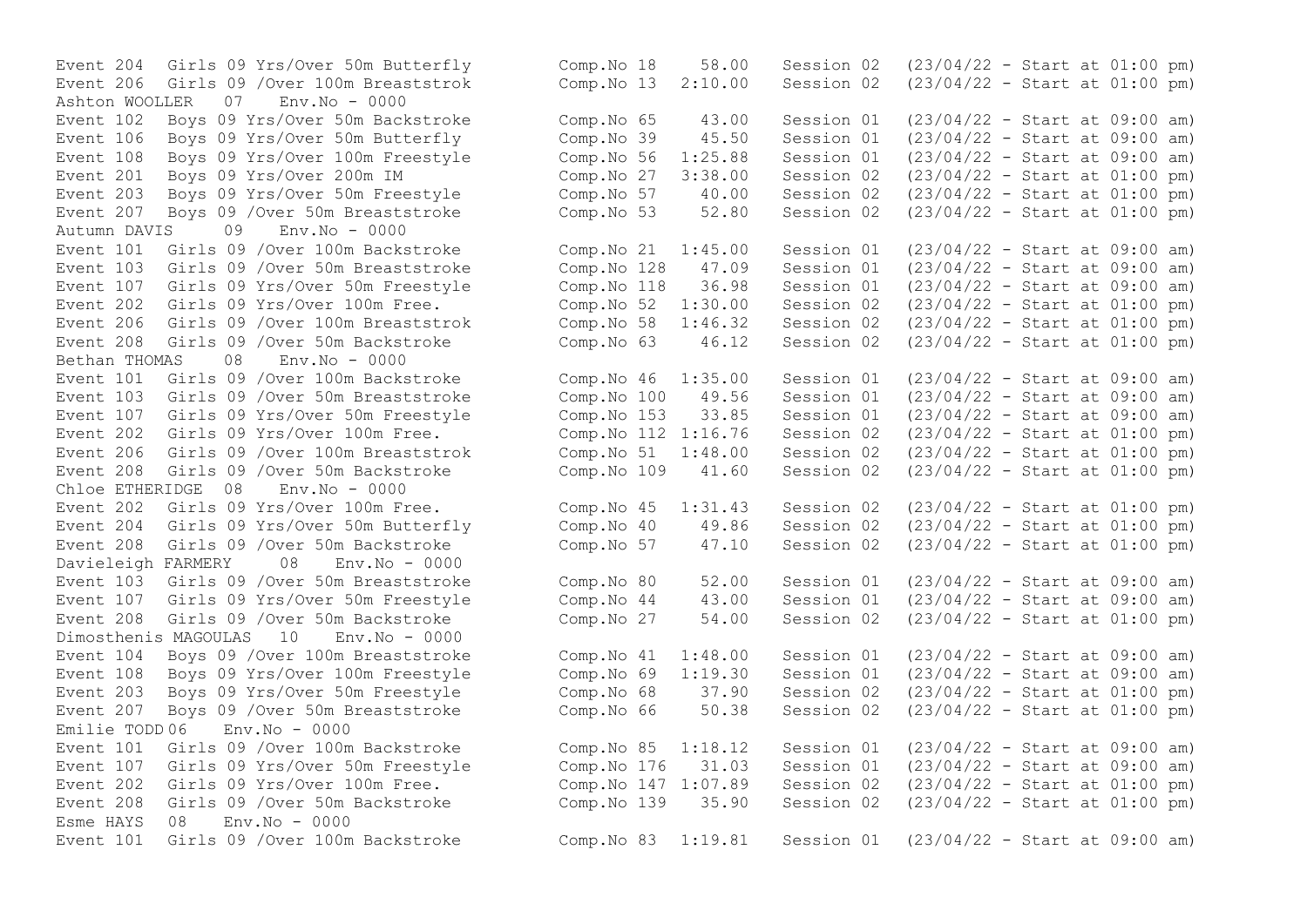Event 107 Girls 09 Yrs/Over 50m Freestyle Comp.No 164 33.00 Session 01 Event 206 Girls 09 /Over 100m Breaststrok Comp.No 78 1:40.18 Session 02<br>Event 208 Girls 09 /Over 50m Backstroke Comp.No 131 38.27 Session 02 Evie BLESSED 09 Env.No - 0000 Francesca HADFIELD 08 Env.No - 0000 Event 107 Girls 09 Yrs/Over 50m Freestyle Comp.No 117 36.99 Session 01 Event 204 Girls 09 Yrs/Over 50m Butterfly Comp.No 96 39.50 Session 02 Event 208 Girls 09 /Over 50m Backstroke Comp.No 103 42.20 Session 02 Freddie COOKE - SOUTH 11 Env.No - 0000 Event 201 Boys 09 Yrs/Over 200m IM  $\sim$  Comp.No 6 4:15.00 Session 02 Event 207 Boys 09 / Over 50m Breaststroke Comp. No 58 52.25 Session 02 Grace FORD 09 Env.No - 0000 Event 202 Girls 09 Yrs/Over 100m Free. Comp.No 135 1:12.72 Session 02 Harry AUSTIN 11 Env.No - 0000 Holly SEVERN 09 Env.No - 0000

Event 103 Girls 09 /Over 50m Breaststroke Comp. No 153 43.80 Session 01 (23/04/22 - Start at 09:00 am)<br>Event 105 Girls 09 /Over 100m Butterfly Comp. No 33 1:19.78 Session 01 (23/04/22 - Start at 09:00 am) Event 105 Girls 09 /Over 100m Butterfly Comp.No 33 1:19.78 Session 01 (23/04/22 - Start at 09:00 am) Event 109 Girls 09 Yrs/Over 200m IM Comp.No 70 2:55.05 Session 01 (23/04/22 - Start at 09:00 am) Event 202 Girls 09 Yrs/Over 100m Free. Comp.No 139 1:10.51 Session 02 (23/04/22 - Start at 01:00 pm)<br>Event 204 Girls 09 Yrs/Over 50m Butterfly Comp.No 112 35.29 Session 02 (23/04/22 - Start at 01:00 pm) Event 204 Girls 09 Yrs/Over 50m Butterfly Comp. No 112 35.29 Session 02 (23/04/22 - Start at 01:00 pm)<br>Event 206 Girls 09 /Over 100m Breaststrok Comp. No 78 1:40.18 Session 02 (23/04/22 - Start at 01:00 pm) Event 208 Girls 09 /Over 50m Backstroke Comp.No 131 38.27 Session 02 (23/04/22 - Start at 01:00 pm) Event 202 Girls 09 Yrs/Over 100m Free. Comp.No 29 1:36.00 Session 02 (23/04/22 - Start at 01:00 pm) Event 208 Girls 09 /Over 50m Backstroke Comp.No 82 44.04 Session 02 (23/04/22 - Start at 01:00 pm) Event 101 Girls 09 /Over 100m Backstroke Comp.No 59 1:29.70 Session 01 (23/04/22 - Start at 09:00 am) Event 103 Girls 09 /Over 50m Breaststroke Comp. No 136 45.62 Session 01 (23/04/22 - Start at 09:00 am)<br>Event 105 Girls 09 /Over 100m Butterfly Comp. No 26 1:26.56 Session 01 (23/04/22 - Start at 09:00 am) Event 105 Girls 09 /Over 100m Butterfly<br>
Event 107 Girls 09 Yrs/Over 50m Freestyle Comp.No 117 36.99 Session 01 (23/04/22 - Start at 09:00 am) Event 109 Girls 09 Yrs/Over 200m IM Comp.No 63 3:04.35 Session 01 (23/04/22 - Start at 09:00 am)<br>Event 202 Girls 09 Yrs/Over 100m Free. Comp.No 104 1:19.42 Session 02 (23/04/22 - Start at 01:00 pm) Event 202 Girls 09 Yrs/Over 100m Free.<br>
Event 204 Girls 09 Yrs/Over 50m Butterfly Comp.No 96 39.50 Session 02 (23/04/22 - Start at 01:00 pm) Event 206 Girls 09 /Over 100m Breaststrok Comp.No 75 1:41.39 Session 02 (23/04/22 - Start at 01:00 pm)<br>Event 208 Girls 09 /Over 50m Backstroke Comp.No 103 42.20 Session 02 (23/04/22 - Start at 01:00 pm) Event 102 Boys 09 Yrs/Over 50m Backstroke Comp.No 14 53.00 Session 01 (23/04/22 - Start at 09:00 am) Event 104 Boys 09 /Over 100m Breaststroke Comp.No 19 1:58.00 Session 01 (23/04/22 - Start at 09:00 am) Event 106 Boys 09 Yrs/Over 50m Butterfly Comp.No 12 59.00 Session 01 (23/04/22 - Start at 09:00 am)<br>Event 201 Boys 09 Yrs/Over 200m IM Comp.No 6 4:15.00 Session 02 (23/04/22 - Start at 01:00 pm) Event 203 Boys 09 Yrs/Over 50m Freestyle Comp.No 23 45.00 Session 02 (23/04/22 - Start at 01:00 pm)<br>Event 207 Boys 09 /Over 50m Breaststroke Comp.No 58 52.25 Session 02 (23/04/22 - Start at 01:00 pm) Event 103 Girls 09 /Over 50m Breaststroke Comp.No 141 45.20 Session 01 (23/04/22 - Start at 09:00 am) Event 107 Girls 09 Yrs/Over 50m Freestyle Comp.No 167 32.80 Session 01 (23/04/22 - Start at 09:00 am) Event 109 Girls 09 Yrs/Over 200m IM Comp.No 54 3:14.09 Session 01 (23/04/22 - Start at 09:00 am)<br>Event 202 Girls 09 Yrs/Over 100m Free. Comp.No 135 1:12.72 Session 02 (23/04/22 - Start at 01:00 pm) Event 208 Girls 09 /Over 50m Backstroke Comp.No 124 39.55 Session 02 (23/04/22 - Start at 01:00 pm) Event 102 Boys 09 Yrs/Over 50m Backstroke Comp.No 38 47.10 Session 01 (23/04/22 - Start at 09:00 am) Event 104 Boys 09 /Over 100m Breaststroke Comp.No 32 1:52.40 Session 01 (23/04/22 - Start at 09:00 am) Event 108 Boys 09 Yrs/Over 100m Freestyle Comp.No 47 1:29.30 Session 01 (23/04/22 - Start at 09:00 am) Event 201 Boys 09 Yrs/Over 200m IM Comp.No 18 3:48.51 Session 02 (23/04/22 - Start at 01:00 pm) Event 203 Boys 09 Yrs/Over 50m Freestyle Comp.No 65 39.29 Session 02 (23/04/22 - Start at 01:00 pm) Event 207 Boys 09 /Over 50m Breaststroke Comp.No 71 48.71 Session 02 (23/04/22 - Start at 01:00 pm) Event 209 Boys 09 Yrs/Over 100m Backstroke Comp.No 25 1:38.67 Session 02 (23/04/22 - Start at 01:00 pm)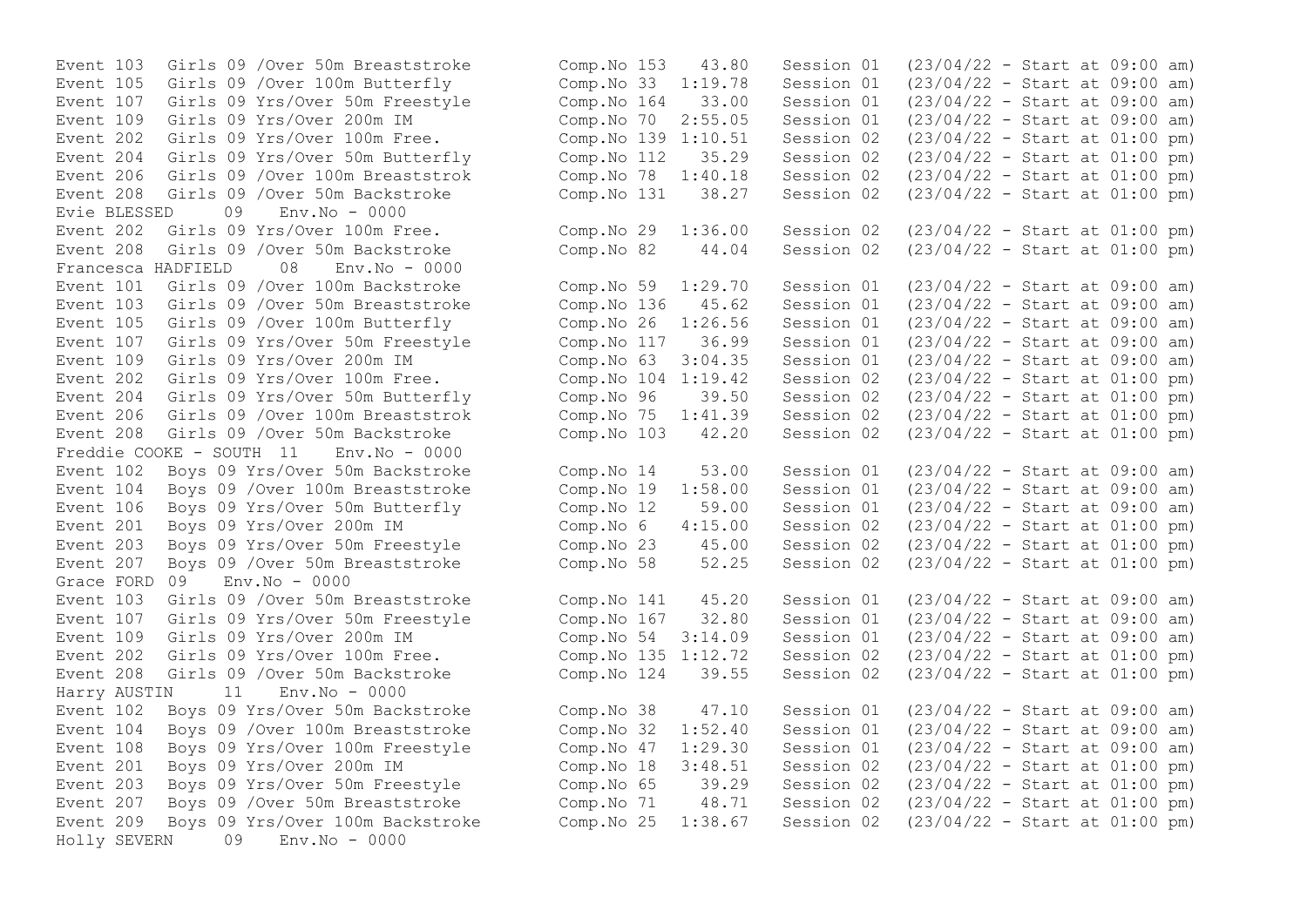Isabelle KIMPTON 10 Env.No - 0000 Event 206 Girls 09 /Over 100m Breaststrok Comp. No  $12$   $2:10.00$  Session 02 Jake ROBERTS 06 Env.No - 0000 Event 203 Boys 09 Yrs/Over 50m Freestyle Comp.No 117 30.35 Session 02<br>Event 209 Boys 09 Yrs/Over 100m Backstroke Comp.No 51 1:17.57 Session 02 Jared ALMOND 07 Env.No - 0000 Event 201 Boys 09 Yrs/Over 200m IM  $\sim$  Comp.No 58 2:39.50 Session 02 Jessica LEATHER 06 Env.No - 0000 Joshua GUY 10 Env.No - 0000 Joshua NORTCLIFFE06 Env.No - 0000

```
Event 103 Girls 09 /Over 50m Breaststroke Comp.No 113 48.34 Session 01 (23/04/22 - Start at 09:00 am)<br>Event 107 Girls 09 Yrs/Over 50m Freestyle Comp.No 95 38.07 Session 01 (23/04/22 - Start at 09:00 am)
Event 107 Girls 09 Yrs/Over 50m Freestyle Comp.No 95 38.07 Session 01 (23/04/22 - Start at 09:00 am)
Event 202 Girls 09 Yrs/Over 100m Free. Comp.No 62 1:28.64 Session 02 (23/04/22 - Start at 01:00 pm)
Event 206 Girls 09 /Over 100m Breaststrok Comp.No 46 1:49.90 Session 02 (23/04/22 - Start at 01:00 pm)
Event 101 Girls 09 /Over 100m Backstroke Comp.No 10 1:55.00 Session 01 (23/04/22 - Start at 09:00 am)<br>Event 103 Girls 09 /Over 50m Breaststroke Comp.No 32 59.00 Session 01 (23/04/22 - Start at 09:00 am)
Event 103 Girls 09 /Over 50m Breaststroke Comp. No 32 59.00 Session 01 (23/04/22 - Start at 09:00 am)<br>Event 107 Girls 09 Yrs/Over 50m Freestyle Comp. No 25 47.62 Session 01 (23/04/22 - Start at 09:00 am)
Event 107 Girls 09 Yrs/Over 50m Freestyle Comp. No 25 47.62 Session 01 (23/04/22 - Start at 09:00 am)<br>Event 202 Girls 09 Yrs/Over 100m Free. Comp. No 10 1:45.97 Session 02 (23/04/22 - Start at 01:00 pm)
Event 202 Girls 09 Yrs/Over 100m Free.<br>
Event 206 Girls 09 /Over 100m Breaststrok Comp.No 12 2:10.00 Session 02 (23/04/22 - Start at 01:00 pm)
Event 208 Girls 09 /Over 50m Backstroke Comp.No 31 52.12 Session 02 (23/04/22 - Start at 01:00 pm)
Event 102 Boys 09 Yrs/Over 50m Backstroke Comp.No 99 36.41 Session 01 (23/04/22 - Start at 09:00 am)
Event 106 Boys 09 Yrs/Over 50m Butterfly Comp.No 58 39.25 Session 01 (23/04/22 - Start at 09:00 am)<br>Event 108 Boys 09 Yrs/Over 100m Freestyle Comp.No 91 1:11.29 Session 01 (23/04/22 - Start at 09:00 am)
Event 108 Boys 09 Yrs/Over 100m Freestyle Comp. No 91 1:11.29 Session 01 (23/04/22 - Start at 09:00 am)<br>Event 203 Boys 09 Yrs/Over 50m Freestyle Comp. No 117 30.35 Session 02 (23/04/22 - Start at 01:00 pm)
Event 209 Boys 09 Yrs/Over 100m Backstroke Comp.No 51 1:17.57 Session 02 (23/04/22 - Start at 01:00 pm)
Event 102 Boys 09 Yrs/Over 50m Backstroke Comp.No 109 33.10 Session 01 (23/04/22 - Start at 09:00 am)
Event 104 Boys 09 /Over 100m Breaststroke Comp.No 74 1:21.67 Session 01 (23/04/22 - Start at 09:00 am)
Event 108 Boys 09 Yrs/Over 100m Freestyle Comp.No 103 1:05.60 Session 01 (23/04/22 - Start at 09:00 am)<br>Event 201 Boys 09 Yrs/Over 200m IM Comp.No 58 2:39.50 Session 02 (23/04/22 - Start at 01:00 pm)
Event 202 Girls 09 Yrs/Over 100m Free. Comp.No 123 1:15.16 Session 02 (23/04/22 - Start at 01:00 pm)
Event 204 Girls 09 Yrs/Over 50m Butterfly Comp.No 92 39.86 Session 02 (23/04/22 - Start at 01:00 pm)
Event 206 Girls 09 /Over 100m Breaststrok Comp.No 65 1:44.35 Session 02 (23/04/22 - Start at 01:00 pm)
Event 208 Girls 09 /Over 50m Backstroke Comp.No 117 40.95 Session 02 (23/04/22 - Start at 01:00 pm)
Event 102 Boys 09 Yrs/Over 50m Backstroke Comp.No 71 42.59 Session 01 (23/04/22 - Start at 09:00 am)
Event 106 Boys 09 Yrs/Over 50m Butterfly Comp.No 19 55.00 Session 01 (23/04/22 - Start at 09:00 am)
Event 108 Boys 09 Yrs/Over 100m Freestyle Comp.No 59 1:24.39 Session 01 (23/04/22 - Start at 09:00 am)
Event 201 Boys 09 Yrs/Over 200m IM Comp.No 17 3:50.00 Session 02 (23/04/22 - Start at 01:00 pm)
Event 203 Boys 09 Yrs/Over 50m Freestyle Comp.No 72 37.13 Session 02 (23/04/22 - Start at 01:00 pm)
Event 207 Boys 09 /Over 50m Breaststroke Comp.No 46 54.20 Session 02 (23/04/22 - Start at 01:00 pm)
Event 209 Boys 09 Yrs/Over 100m Backstroke Comp.No 27 1:37.00 Session 02 (23/04/22 - Start at 01:00 pm)
Event 102 Boys 09 Yrs/Over 50m Backstroke Comp.No 72 41.99 Session 01 (23/04/22 - Start at 09:00 am)
Event 104 Boys 09 /Over 100m Breaststroke Comp.No 58 1:38.80 Session 01 (23/04/22 - Start at 09:00 am)
Event 106 Boys 09 Yrs/Over 50m Butterfly Comp.No 49 42.47 Session 01 (23/04/22 - Start at 09:00 am)
Event 108 Boys 09 Yrs/Over 100m Freestyle Comp.No 70 1:19.04 Session 01 (23/04/22 - Start at 09:00 am)
Event 201 Boys 09 Yrs/Over 200m IM Comp.No 31 3:30.00 Session 02 (23/04/22 - Start at 01:00 pm)
Event 203 Boys 09 Yrs/Over 50m Freestyle Comp.No 96 33.45 Session 02 (23/04/22 - Start at 01:00 pm)
Event 207 Boys 09 /Over 50m Breaststroke Comp.No 101 42.62 Session 02 (23/04/22 - Start at 01:00 pm)
```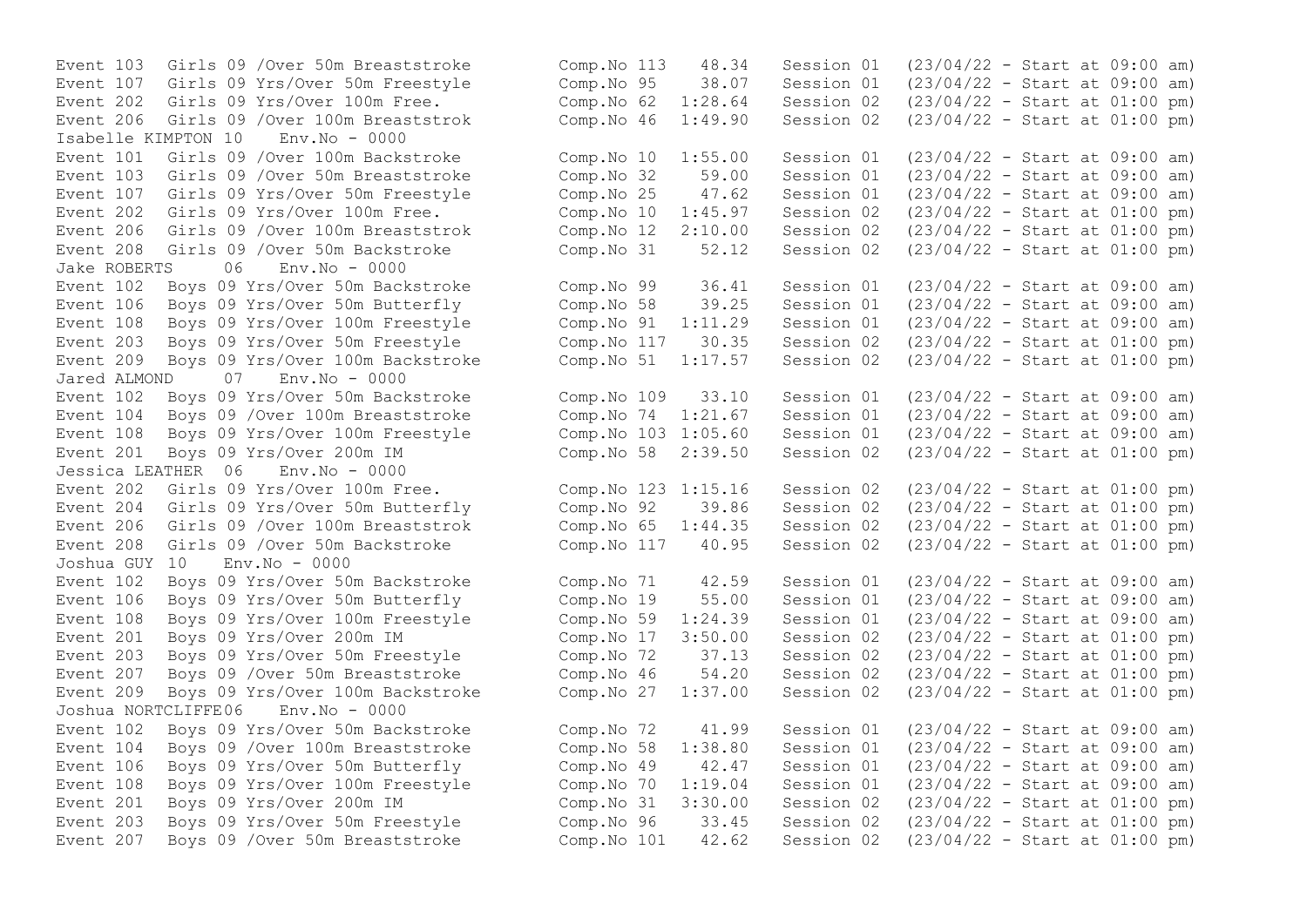Kayra DEMIR 09 Env.No - 0000 Keira TIGGARDINE 06 Env.No - 0000 Event 204 Girls 09 Yrs/Over 50m Butterfly Comp.No 113 35.19 Session 02 Kloe EADE 06 Env.No - 0000 Event 202 Girls 09 Yrs/Over 100m Free. Comp.No  $148$  1:06.83 Session 02 Layla BAKER 11 Env.No - 0000 Event 208 Girls 09 / Over 50m Backstroke Lily O'BRIEN 09 Env.No - 0000 Lucy WIGHTMAN 07 Env.No - 0000 Event 202 Girls 09 Yrs/Over 100m Free. Comp.No 120 1:15.50 Session 02 Meredith GREGORY 06 Env.No - 0000 Event 206 Girls 09 / Over 100m Breaststrok Comp. No 92 1:32.85 Session 02 Mia HOWARTH 09 Env.No - 0000

Event 103 Girls 09 /Over 50m Breaststroke Comp.No 33 58.00 Session 01 (23/04/22 - Start at 09:00 am) Event 107 Girls 09 Yrs/Over 50m Freestyle Comp.No 42 43.02 Session 01 (23/04/22 - Start at 09:00 am) Event 208 Girls 09 /Over 50m Backstroke Comp.No 26 55.00 Session 02 (23/04/22 - Start at 01:00 pm) Event 101 Girls 09 /Over 100m Backstroke (Comp.No 79 1:20.57 Session 01 (23/04/22 - Start at 09:00 am)<br>Event 107 Girls 09 Yrs/Over 50m Freestyle (Comp.No 180 30.44 Session 01 (23/04/22 - Start at 09:00 am) Event 107 Girls 09 Yrs/Over 50m Freestyle Comp.No 180 30.44 Session 01 (23/04/22 - Start at 09:00 am)<br>Event 202 Girls 09 Yrs/Over 100m Free. Comp.No 149 1:06.31 Session 02 (23/04/22 - Start at 01:00 pm) Event 202 Girls 09 Yrs/Over 100m Free.<br>
Event 204 Girls 09 Yrs/Over 50m Butterfly (Comp.No 113 35.19 Session 02 (23/04/22 - Start at 01:00 pm) Event 208 Girls 09 /Over 50m Backstroke Comp.No 133 37.33 Session 02 (23/04/22 - Start at 01:00 pm) Event 101 Girls 09 /Over 100m Backstroke Comp.No 82 1:19.91 Session 01 (23/04/22 - Start at 09:00 am) Event 103 Girls 09 /Over 50m Breaststroke Comp. No 161 40.01 Session 01 (23/04/22 - Start at 09:00 am)<br>Event 105 Girls 09 /Over 100m Butterfly Comp. No 38 1:13.00 Session 01 (23/04/22 - Start at 09:00 am) Event 105 Girls 09 /Over 100m Butterfly Comp.No 38 1:13.00 Session 01 (23/04/22 - Start at 09:00 am) Event 107 Girls 09 Yrs/Over 50m Freestyle Comp.No 183 30.00 Session 01 (23/04/22 - Start at 09:00 am)<br>Event 202 Girls 09 Yrs/Over 100m Free. Comp.No 148 1:06.83 Session 02 (23/04/22 - Start at 01:00 pm) Event 204 Girls 09 Yrs/Over 50m Butterfly Comp.No 122 32.30 Session 02 (23/04/22 - Start at 01:00 pm) Event 208 Girls 09 /Over 50m Backstroke Comp.No 143 34.20 Session 02 (23/04/22 - Start at 01:00 pm) Event 103 Girls 09 /Over 50m Breaststroke Comp.No 30 59.00 Session 01 (23/04/22 - Start at 09:00 am)<br>Event 109 Girls 09 Yrs/Over 200m IM Comp.No 5 4:10.00 Session 01 (23/04/22 - Start at 09:00 am) Event 109 Girls 09 Yrs/Over 200m IM Comp.No 5 4:10.00 Session 01 (23/04/22 - Start at 09:00 am)<br>Event 202 Girls 09 Yrs/Over 100m Free. Comp.No 6 1:50.00 Session 02 (23/04/22 - Start at 01:00 pm) Event 202 Girls 09 Yrs/Over 100m Free.<br>
Event 208 Girls 09 /Over 50m Backstroke Comp.No 21 56.00 Session 02 (23/04/22 - Start at 01:00 pm) Event 101 Girls 09 /Over 100m Backstroke Comp.No 16 1:47.78 Session 01 (23/04/22 - Start at 09:00 am) Event 103 Girls 09 /Over 50m Breaststroke Comp.No 95 49.91 Session 01 (23/04/22 - Start at 09:00 am) Event 107 Girls 09 Yrs/Over 50m Freestyle Comp.No 61 41.15 Session 01 (23/04/22 - Start at 09:00 am) Event 202 Girls 09 Yrs/Over 100m Free. Comp.No 26 1:36.45 Session 02 (23/04/22 - Start at 01:00 pm) Event 206 Girls 09 /Over 100m Breaststrok Comp.No 41 1:50.96 Session 02 (23/04/22 - Start at 01:00 pm) Event 208 Girls 09 /Over 50m Backstroke Comp.No 43 49.38 Session 02 (23/04/22 - Start at 01:00 pm) Event 101 Girls 09 /Over 100m Backstroke Comp.No 69 1:27.40 Session 01 (23/04/22 - Start at 09:00 am) Event 107 Girls 09 Yrs/Over 50m Freestyle Comp.No 141 35.00 Session 01 (23/04/22 - Start at 09:00 am)<br>Event 202 Girls 09 Yrs/Over 100m Free. Comp.No 120 1:15.50 Session 02 (23/04/22 - Start at 01:00 pm) Event 204 Girls 09 Yrs/Over 50m Butterfly Comp.No 88 40.80 Session 02 (23/04/22 - Start at 01:00 pm) Event 208 Girls 09 /Over 50m Backstroke Comp.No 115 41.10 Session 02 (23/04/22 - Start at 01:00 pm) Event 103 Girls 09 /Over 50m Breaststroke Comp.No 160 40.08 Session 01 (23/04/22 - Start at 09:00 am) Event 107 Girls 09 Yrs/Over 50m Freestyle Comp.No 160 33.32 Session 01 (23/04/22 - Start at 09:00 am) Event 202 Girls 09 Yrs/Over 100m Free. Comp.No 119 1:15.69 Session 02 (23/04/22 - Start at 01:00 pm)<br>Event 206 Girls 09 /Over 100m Breaststrok Comp.No 92 1:32.85 Session 02 (23/04/22 - Start at 01:00 pm) Event 208 Girls 09 /Over 50m Backstroke Comp.No 113 41.22 Session 02 (23/04/22 - Start at 01:00 pm)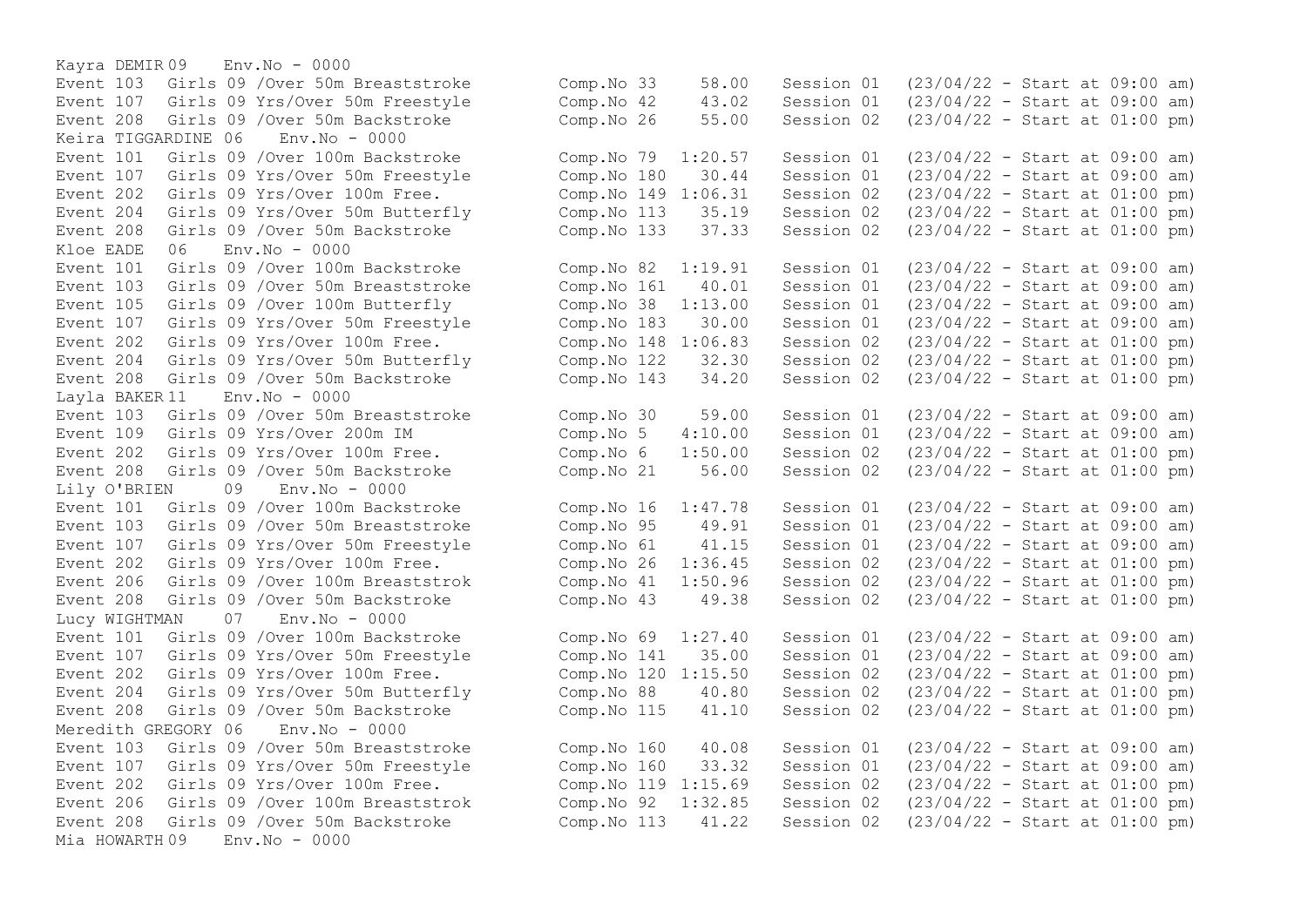Event 202 Girls 09 Yrs/Over 100m Free. Event 206 Girls 09 /Over 100m Breaststrok Event 208 Girls 09 /Over 50m Backstroke Mia IBBESON 10 Env.No - 0000 Event 103 Girls 09 /Over 50m Breaststroke Event 107 Girls 09 Yrs/Over 50m Freestyle<br>Millie HERBERT 10 Env No - 0000  $M<sub>i</sub>$ llie HERBERT 10 Event 103 Girls 09 /Over 50m Breaststroke Event 107 Girls 09 Yrs/Over 50m Freestyle Event 109 Girls 09 Yrs/Over 200m IM Event 202 Girls 09 Yrs/Over 100m Free. Event 204 Girls 09 Yrs/Over 50m Butterfly Event 206 Girls 09 /Over 100m Breaststrok Event 208 Girls 09 /Over 50m Backstroke<br>Naomi WAKELING 08 Env.No - 0000 Naomi WAKELING 08 Event 101 Girls 09 /Over 100m Backstroke Event 103 Girls 09 /Over 50m Breaststroke Event 107 Girls 09 Yrs/Over 50m Freestyle Event 109 Girls 09 Yrs/Over 200m IM Event 202 Girls 09 Yrs/Over 100m Free. Event 204 Girls 09 Yrs/Over 50m Butterfly Event 206 Girls 09 /Over 100m Breaststrok Event 208 Girls 09 /Over 50m Backstroke Olivia BYRNE 12 Env.No - 0000 Event 103 Girls 09 /Over 50m Breaststroke Event 107 Girls 09 Yrs/Over 50m Freestyle Event 109 Girls 09 Yrs/Over 200m IM Event  $202$  Girls 09 Yrs/Over 100m Free. Event 204 Girls 09 Yrs/Over 50m Butterfly Event 206 Girls 09 /Over 100m Breaststrok Event  $208$  Girls  $09$  /Over 50m Backstroke Olivia SWEETING 07 Env.No - 0000 Event 105 Girls 09 / Over 100m Butterfly Event 107 Girls 09 Yrs/Over 50m Freestyle Event 202 Girls 09 Yrs/Over 100m Free. Event 204 Girls 09 Yrs/Over 50m Butterfly Event 208 Girls 09 /Over 50m Backstroke Rebekah JONES 10 Env.No - 0000 Event  $103$  Girls  $09$  /Over 50m Breaststroke Event 107 Girls 09 Yrs/Over 50m Freestyle Event 202 Girls 09 Yrs/Over 100m Free. Event 206 Girls 09 /Over 100m Breaststrok Event 208 Girls 09 /Over 50m Backstroke

| Comp.No 46  | 1:31.00 | Session 02 | $(23/04/22 - Start at 01:00 pm)$ |  |  |     |
|-------------|---------|------------|----------------------------------|--|--|-----|
| Comp.No 57  | 1:46.38 | Session 02 | $(23/04/22 - Start at 01:00 pm)$ |  |  |     |
| Comp.No 71  | 45.44   | Session 02 | $(23/04/22 - Start at 01:00 pm)$ |  |  |     |
| Comp.No 52  | 55.64   | Session 01 | $(23/04/22 - Start at 09:00 am)$ |  |  |     |
| Comp.No 87  | 38.66   | Session 01 | $(23/04/22 - Start at 09:00$     |  |  | am) |
| Comp.No 90  | 50.40   | Session 01 | $(23/04/22 - Start at 09:00 am)$ |  |  |     |
| Comp.No 107 | 37.44   | Session 01 | $(23/04/22 - Start at 09:00$     |  |  | am) |
| Comp.No 18  | 3:46.30 | Session 01 | $(23/04/22 - Start at 09:00$     |  |  | am) |
| Comp.No 95  | 1:21.45 | Session 02 | $(23/04/22 - Start at 01:00$     |  |  | pm) |
| Comp.No 47  | 48.18   | Session 02 | $(23/04/22 - Start at 01:00$     |  |  | pm) |
| Comp.No 55  | 1:46.78 | Session 02 | $(23/04/22 - Start at 01:00$     |  |  | pm) |
| Comp.No 42  | 49.40   | Session 02 | $(23/04/22 - Start at 01:00 pm)$ |  |  |     |
| Comp.No 56  | 1:31.60 | Session 01 | $(23/04/22 - Start at 09:00$     |  |  | am) |
| Comp.No 107 | 49.00   | Session 01 | $(23/04/22 - Start at 09:00$     |  |  | am) |
| Comp.No 125 | 36.40   | Session 01 | $(23/04/22 - Start at 09:00$     |  |  | am) |
| Comp.No 35  | 3:32.40 | Session 01 | $(23/04/22 - Start at 09:00$     |  |  | am) |
| Comp.No 99  | 1:20.50 | Session 02 | $(23/04/22 - Start at 01:00$     |  |  | pm) |
| Comp.No 75  | 42.80   | Session 02 | $(23/04/22 - Start at 01:00$     |  |  | pm) |
| Comp.No 43  | 1:50.30 | Session 02 | $(23/04/22 - Start at 01:00 pm)$ |  |  |     |
| Comp.No 101 | 42.30   | Session 02 | $(23/04/22 - Start at 01:00 pm)$ |  |  |     |
| Comp.No 48  | 56.07   | Session 01 | $(23/04/22 - Start at 09:00$     |  |  | am) |
| Comp.No 102 | 37.76   | Session 01 | $(23/04/22 - Start at 09:00$     |  |  | am) |
| Comp.No 9   | 4:00.27 | Session 01 | $(23/04/22 - Start at 09:00$     |  |  | am) |
| Comp.No 57  | 1:29.55 | Session 02 | $(23/04/22 - Start at 01:00$     |  |  | pm) |
| Comp.No 25  | 55.20   | Session 02 | $(23/04/22 - Start at 01:00$     |  |  | pm) |
| Comp.No 15  | 2:08.43 | Session 02 | $(23/04/22 - Start at 01:00 pm)$ |  |  |     |
| Comp.No 44  | 49.05   | Session 02 | $(23/04/22 - Start at 01:00 pm)$ |  |  |     |
| Comp.No 23  | 1:31.47 | Session 01 | $(23/04/22 - Start at 09:00 am)$ |  |  |     |
| Comp.No 104 | 37.64   | Session 01 | $(23/04/22 - Start at 09:00$     |  |  | am) |
| Comp.No 89  | 1:23.00 | Session 02 | $(23/04/22 - Start at 01:00 pm)$ |  |  |     |
| Comp.No 102 | 38.30   | Session 02 | $(23/04/22 - Start at 01:00 pm)$ |  |  |     |
| Comp.No 107 | 41.70   | Session 02 | $(23/04/22 - Start at 01:00 pm)$ |  |  |     |
| Comp.No 122 | 47.78   | Session 01 | $(23/04/22 - Start at 09:00$     |  |  | am) |
| Comp.No 74  | 39.71   | Session 01 | $(23/04/22 - Start at 09:00$     |  |  | am) |
| Comp.No 50  | 1:30.05 | Session 02 | $(23/04/22 - Start at 01:00$     |  |  | pm) |
| Comp.No 52  | 1:47.70 | Session 02 | $(23/04/22 - Start at 01:00 pm)$ |  |  |     |
| Comp.No 45  | 49.00   | Session 02 | $(23/04/22 - Start at 01:00 pm)$ |  |  |     |
|             |         |            |                                  |  |  |     |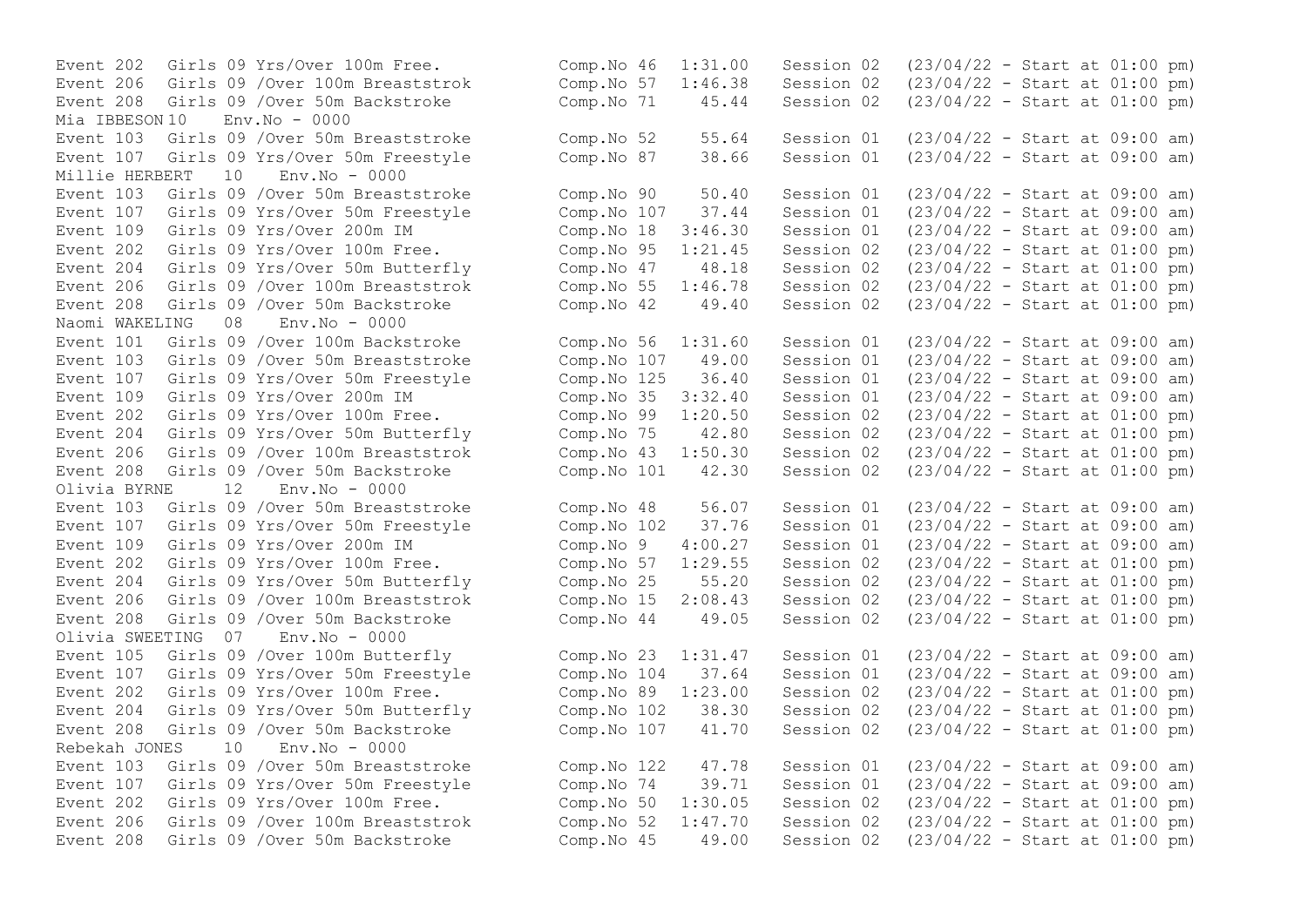Ruby SEVERN 08 Env.No - 0000 Event 101 Girls 09 /Over 100m Backstroke Event 103 Girls 09 / Over 50m Breaststroke Event 107 Girls 09 Yrs/Over 50m Freestyle Event 202 Girls 09 Yrs/Over 100m Free. Event 208 Girls 09 /Over 50m Backstroke  $Sam$  GUETTAT  $05$  Env.  $No = 0000$ Event 102 Boys 09 Yrs/Over 50m Backstroke Event 106 Boys 09 Yrs/Over 50m Butterfly Event 108 Boys 09 Yrs/Over 100m Freestyle Event 203 Boys 09 Yrs/Over 50m Freestyle Event 205 Boys 09 Yrs/Over 100m Butterfly Event 207 Boys 09 / Over 50m Breaststroke Samuel WATHEN 09 Env. No - 0000 Event 102 Boys 09 Yrs/Over 50m Backstroke Event 104 Boys 09 / Over 100m Breaststroke Event 108 Boys 09 Yrs/Over 100m Freestyle Sebastian MATZE 09 Env.No - 0000 Event 102 Boys 09 Yrs/Over 50m Backstroke Event 104 Boys 09 / Over 100m Breaststroke Event 106 Boys 09 Yrs/Over 50m Butterfly Event 108 Boys 09 Yrs/Over 100m Freestyle Event 203 Boys 09 Yrs/Over 50m Freestyle Event 207 Boys 09 / Over 50m Breaststroke Sofiia SHKURATSKA07 Env.No - 0000 Event 103 Girls 09 / Over 50m Breaststroke Event 107 Girls 09 Yrs/Over 50m Freestyle Event 204 Girls 09 Yrs/Over 50m Butterfly Event 208 Girls 09 /Over 50m Backstroke Sophie GREAVES 10 Env.No - 0000 Event 101 Girls 09 /Over 100m Backstroke Event 103 Girls 09 /Over 50m Breaststroke Event 107 Girls 09 Yrs/Over 50m Freestyle Yihang LUO 11 Env.No - 0000 Event 102 Boys 09 Yrs/Over 50m Backstroke Event 108 Boys 09 Yrs/Over 100m Freestyle Event 203 Boys 09 Yrs/Over 50m Freestyle Event 209 Boys 09 Yrs/Over 100m Backstroke

Cannock Phnx

|  | Beaux DELLAWAY 12 Env. No - 0000           |                                                                   |                                                 |  |  |
|--|--------------------------------------------|-------------------------------------------------------------------|-------------------------------------------------|--|--|
|  | Event 103 Girls 09 / Over 50m Breaststroke | Comp.No 49                                                        | 55.94 Session 01 (23/04/22 - Start at 09:00 am) |  |  |
|  | Event 107 Girls 09 Yrs/Over 50m Freestyle  | Comp. No $78$ $39.50$ Session 01 $(23/04/22 -$ Start at 09:00 am) |                                                 |  |  |

| Comp.No 36<br>Comp.No 62<br>Comp.No 132<br>Comp.No 101<br>Comp.No 91         |                | 1:37.88<br>53.65<br>36.09<br>1:19.91<br>42.90          | Session 01<br>Session 01<br>Session 01<br>Session 02<br>Session 02               | $(23/04/22 - Start at 09:00 am)$<br>$(23/04/22 - Start at 09:00$<br>$(23/04/22 - Start at 09:00$<br>$(23/04/22 -$<br>$(23/04/22 - Start at 01:00$                                            |                                  | Start at 01:00 | am)<br>am)<br>pm)<br>pm)               |
|------------------------------------------------------------------------------|----------------|--------------------------------------------------------|----------------------------------------------------------------------------------|----------------------------------------------------------------------------------------------------------------------------------------------------------------------------------------------|----------------------------------|----------------|----------------------------------------|
| Comp.No 88<br>Comp.No<br>Comp.No<br>Comp.No 112<br>Comp.No 26<br>Comp.No 105 | 84<br>97       | 39.30<br>31.68<br>1:07.70<br>31.00<br>1:11.01<br>40.10 | Session 01<br>Session 01<br>Session 01<br>Session 02<br>Session 02<br>Session 02 | $(23/04/22 - Start at 09:00$<br>$(23/04/22 - Start at 09:00$<br>$(23/04/22 - Start at 09:00$<br>$(23/04/22 - Start at 01:00$<br>$(23/04/22 - Start at 01:00$<br>$(23/04/22 - Start at 01:00$ |                                  |                | am)<br>am)<br>am)<br>pm)<br>pm)<br>pm) |
| Comp.No<br>Comp.No<br>Comp.No                                                | 69<br>37<br>44 | 42.61<br>1:50.00<br>1:30.00                            | Session 01<br>Session 01<br>Session 01                                           | $(23/04/22 -$<br>$(23/04/22 -$<br>$(23/04/22 - Start at 09:00$                                                                                                                               | Start at 09:00<br>Start at 09:00 |                | am)<br>am)<br>am)                      |
| Comp.No<br>Comp.No<br>Comp.No 41<br>Comp.No 61<br>Comp.No<br>Comp.No 72      | 49<br>52<br>79 | 45.60<br>1:42.55<br>45.00<br>1:23.60<br>35.90<br>48.20 | Session 01<br>Session 01<br>Session 01<br>Session 01<br>Session 02<br>Session 02 | $(23/04/22 - Start at 09:00$<br>$(23/04/22 - Start at 09:00$<br>$(23/04/22 - Start at 09:00$<br>$(23/04/22 -$<br>$(23/04/22 -$<br>$(23/04/22 -$                                              | Start at 09:00<br>Start at 01:00 | Start at 01:00 | am)<br>am)<br>am)<br>am)<br>pm)<br>pm) |
| Comp.No<br>Comp.No<br>Comp.No<br>Comp.No 50                                  | 79<br>73<br>50 | 52.00<br>39.90<br>47.50<br>48.48                       | Session 01<br>Session 01<br>Session 02<br>Session 02                             | $(23/04/22 - Start at 09:00$<br>$(23/04/22 - Start at 09:00$<br>$(23/04/22 - Start at 01:00$<br>$(23/04/22 - Start at 01:00$                                                                 |                                  |                | am)<br>am)<br>pm)<br>pm)               |
| Comp.No 22<br>Comp.No<br>Comp.No 43                                          | 101            | 1:45.00<br>49.47<br>43.00                              | Session 01<br>Session 01<br>Session 01                                           | $(23/04/22 -$<br>$(23/04/22 -$<br>$(23/04/22 - Start at 09:00$                                                                                                                               | Start at 09:00<br>Start at 09:00 |                | am)<br>am)<br>am)                      |
| Comp.No<br>Comp.No<br>Comp.No 48<br>Comp. No 2                               | 32<br>31       | 48.87<br>1:34.11<br>42.00<br>1:58.00                   | Session 01<br>Session 01<br>Session 02<br>Session 02                             | $(23/04/22 - Start at 09:00$<br>$(23/04/22 - Start at 09:00$<br>$(23/04/22 - Start at 01:00$<br>$(23/04/22 - Start at 01:00$                                                                 |                                  |                | am)<br>am)<br>pm)<br>pm)               |
|                                                                              |                |                                                        |                                                                                  |                                                                                                                                                                                              |                                  |                |                                        |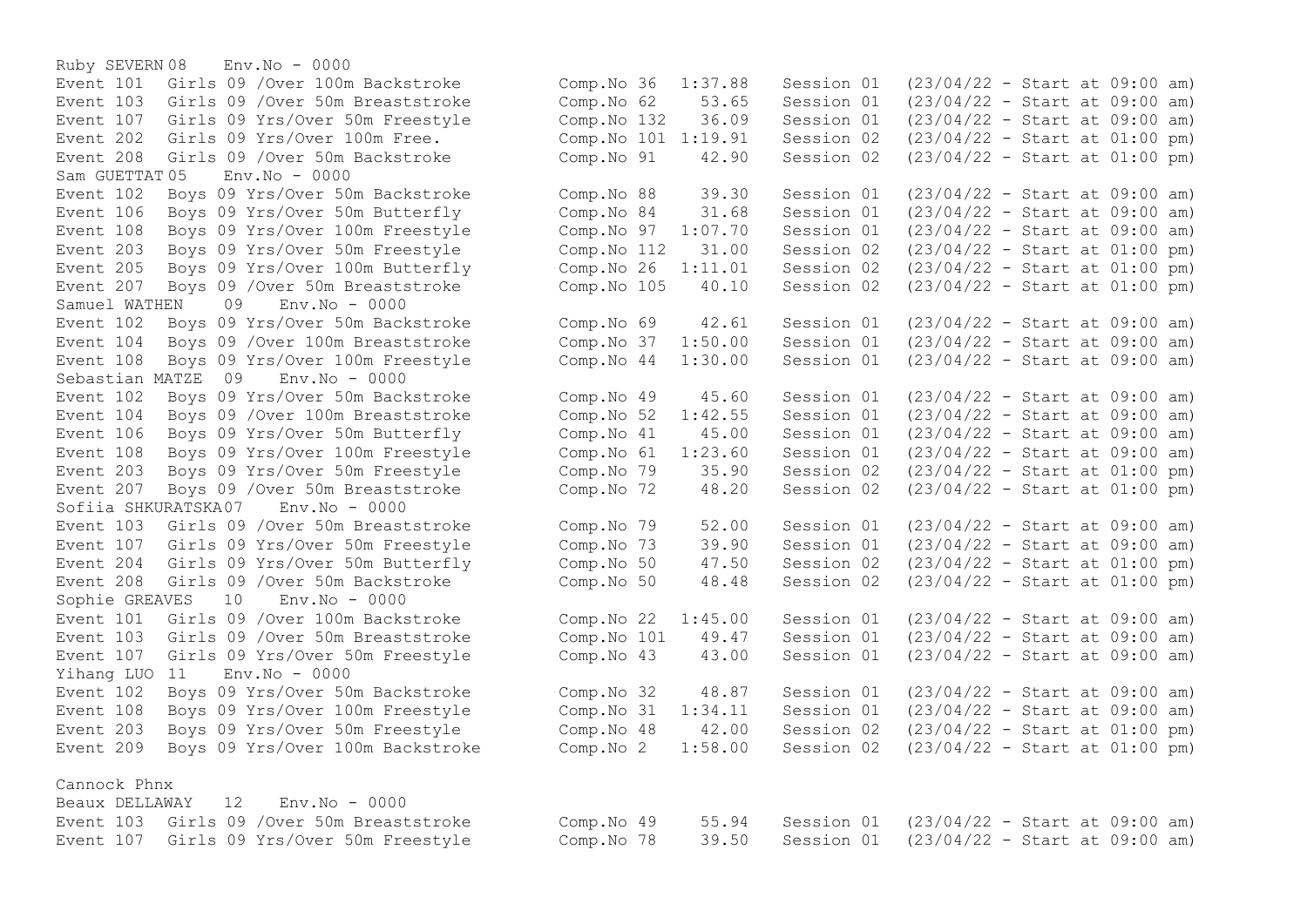Event 204 Girls 09 Yrs/Over 50m Butterfly Comp.No 16 58.31 Session 02 Ben ALLEN 09 Env.No - 0000 Event 203 Boys 09 Yrs/Over 50m Freestyle Comp.No 70 37.60 Session 02<br>Event 209 Boys 09 Yrs/Over 100m Backstroke Comp.No 17 1:41.13 Session 02 Ella BEESON 08 Env.No - 0000 Event 204 Girls 09 Yrs/Over 50m Butterfly Comp.No 114 35.13 Session 02  $Eva$  BAKER  $11$  Env. No  $-0000$ Event 107 Girls 09 Yrs/Over 50m Freestyle Comp.No 76 39.56 Session 01 Event 202 Girls 09 Yrs/Over 100m Free. Comp.No 49 1:30.28 Session 02 Evie BOND 11 Env.No - 0000 Event 107 Girls 09 Yrs/Over 50m Freestyle Comp.No 144 34.68 Session 01 Event 204 Girls 09 Yrs/Over 50m Butterfly Comp.No 85 41.73 Session 02 Event 208 Girls 09 /Over 50m Backstroke Comp.No 114 41.21 Session 02 Grace DIXON-JONES11 Env.No - 0000 Event 202 Girls 09 Yrs/Over 100m Free. Comp.No 23 1:37.43 Session 02 Harry FINAZZO 10 Env.No - 0000 Hayden JONES 12 Env.No - 0000

Event 109 Girls 09 Yrs/Over 200m IM Comp.No 7 4:06.32 Session 01 (23/04/22 - Start at 09:00 am) Event 202 Girls 09 Yrs/Over 100m Free. Comp.No 28 1:36.20 Session 02 (23/04/22 - Start at 01:00 pm)<br>Event 204 Girls 09 Yrs/Over 50m Butterfly Comp.No 16 58.31 Session 02 (23/04/22 - Start at 01:00 pm) Event 102 Boys 09 Yrs/Over 50m Backstroke Comp.No 47 45.70 Session 01 (23/04/22 - Start at 09:00 am) Event 108 Boys 09 Yrs/Over 100m Freestyle Comp.No 60 1:24.02 Session 01 (23/04/22 - Start at 09:00 am)<br>Event 203 Bovs 09 Yrs/Over 50m Freestyle Comp.No 70 37.60 Session 02 (23/04/22 - Start at 01:00 pm) Event 209 Boys 09 Yrs/Over 100m Backstroke Comp.No 17 1:41.13 Session 02 (23/04/22 - Start at 01:00 pm) Event 105 Girls 09 /Over 100m Butterfly Comp.No 31 1:22.56 Session 01 (23/04/22 - Start at 09:00 am) Event 107 Girls 09 Yrs/Over 50m Freestyle Comp.No 173 32.03 Session 01 (23/04/22 - Start at 09:00 am) Event 202 Girls 09 Yrs/Over 100m Free. Comp.No 144 1:08.47 Session 02 (23/04/22 - Start at 01:00 pm)<br>Event 204 Girls 09 Yrs/Over 50m Butterfly Comp.No 114 35.13 Session 02 (23/04/22 - Start at 01:00 pm) Event 103 Girls 09 /Over 50m Breaststroke Comp. No 73 52.25 Session 01 (23/04/22 - Start at 09:00 am)<br>Event 107 Girls 09 Yrs/Over 50m Freestyle Comp. No 76 39.56 Session 01 (23/04/22 - Start at 09:00 am) Event 109 Girls 09 Yrs/Over 200m IM Comp.No 15 3:51.22 Session 01 (23/04/22 - Start at 09:00 am)<br>Event 202 Girls 09 Yrs/Over 100m Free. Comp.No 49 1:30.28 Session 02 (23/04/22 - Start at 01:00 pm) Event 206 Girls 09 /Over 100m Breaststrok Comp.No 20 2:03.12 Session 02 (23/04/22 - Start at 01:00 pm) Event 101 Girls 09 /Over 100m Backstroke Comp.No 64 1:28.38 Session 01 (23/04/22 - Start at 09:00 am) Event 103 Girls 09 /Over 50m Breaststroke Comp.No 129 46.99 Session 01 (23/04/22 - Start at 09:00 am)<br>Event 107 Girls 09 Yrs/Over 50m Freestyle Comp.No 144 34.68 Session 01 (23/04/22 - Start at 09:00 am) Event 109 Girls 09 Yrs/Over 200m IM Comp.No 57 3:10.25 Session 01 (23/04/22 - Start at 09:00 am) Event 202 Girls 09 Yrs/Over 100m Free.<br>
Event 204 Girls 09 Yrs/Over 50m Butterfly Comp.No 85 41.73 Session 02 (23/04/22 - Start at 01:00 pm) Event 206 Girls 09 /Over 100m Breaststrok Comp.No 72 1:41.92 Session 02 (23/04/22 - Start at 01:00 pm)<br>Event 208 Girls 09 /Over 50m Backstroke Comp.No 114 41.21 Session 02 (23/04/22 - Start at 01:00 pm) Event 101 Girls 09 /Over 100m Backstroke Comp.No 12 1:52.34 Session 01 (23/04/22 - Start at 09:00 am) Event 107 Girls 09 Yrs/Over 50m Freestyle Comp.No 22 49.16 Session 01 (23/04/22 - Start at 09:00 am) Event 109 Girls 09 Yrs/Over 200m IM Comp.No 4 4:16.73 Session 01 (23/04/22 - Start at 09:00 am)<br>Event 202 Girls 09 Yrs/Over 100m Free. Comp.No 23 1:37.43 Session 02 (23/04/22 - Start at 01:00 pm) Event 208 Girls 09 /Over 50m Backstroke Comp.No 15 58.13 Session 02 (23/04/22 - Start at 01:00 pm) Event 102 Boys 09 Yrs/Over 50m Backstroke Comp.No 23 50.82 Session 01 (23/04/22 - Start at 09:00 am) Event 106 Boys 09 Yrs/Over 50m Butterfly Comp.No 14 56.91 Session 01 (23/04/22 - Start at 09:00 am) Event 108 Boys 09 Yrs/Over 100m Freestyle Comp.No 16 1:41.37 Session 01 (23/04/22 - Start at 09:00 am) Event 201 Boys 09 Yrs/Over 200m IM Comp.No 5 4:17.34 Session 02 (23/04/22 - Start at 01:00 pm) Event 203 Boys 09 Yrs/Over 50m Freestyle Comp.No 24 44.90 Session 02 (23/04/22 - Start at 01:00 pm) Event 102 Boys 09 Yrs/Over 50m Backstroke Comp.No 7 57.56 Session 01 (23/04/22 - Start at 09:00 am) Event 106 Boys 09 Yrs/Over 50m Butterfly Comp.No 7 1:02.94 Session 01 (23/04/22 - Start at 09:00 am)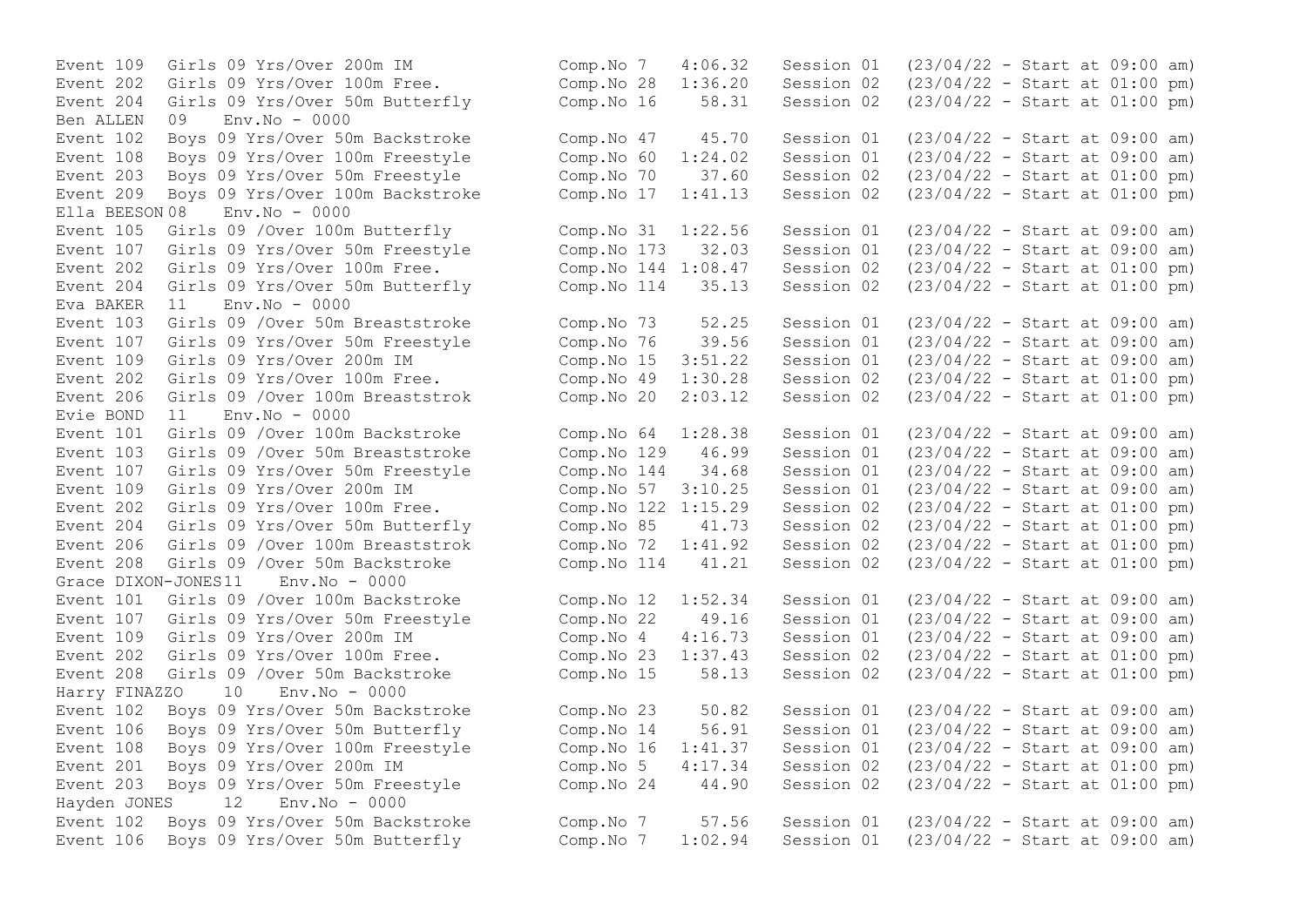Event 108 Boys 09 Yrs/Over 100m Freestyle Event 201 Boys 09 Yrs/Over 200m IM Event 203 Boys 09 Yrs/Over 50m Freestyle Isaac HEATH 10 Env.No - 0000 Event 102 Boys 09 Yrs/Over 50m Backstroke Event 106 Boys 09 Yrs/Over 50m Butterfly Event 201 Boys 09 Yrs/Over 200m IM Event 209 Boys 09 Yrs/Over 100m Backstroke Isabelle HEATH 12 Env.No - 0000 Event 101 Girls 09 /Over 100m Backstroke Event 109 Girls 09 Yrs/Over 200m IM Event 204 Girls 09 Yrs/Over 50m Butterfly Event 208 Girls 09 /Over 50m Backstroke Jensen DAINTY 11 Env.No - 0000 Event 102 Boys 09 Yrs/Over 50m Backstroke Event 108 Boys 09 Yrs/Over 100m Freestyle Event 201 Boys 09 Yrs/Over 200m IM Event 203 Boys 09 Yrs/Over 50m Freestyle Event 207 Boys 09 / Over 50m Breaststroke Lili Mae DELLAWAY08 Env.No - 0000 Event 103 Girls 09 /Over 50m Breaststroke Event 107 Girls 09 Yrs/Over 50m Freestyle Event 109 Girls 09 Yrs/Over 200m IM Event 202 Girls 09 Yrs/Over 100m Free. Event 204 Girls 09 Yrs/Over 50m Butterfly Luke PURNELL 10 Env.No - 0000 Event 104 Boys 09 / Over 100m Breaststroke Event 108 Boys 09 Yrs/Over 100m Freestyle Event 203 Boys 09 Yrs/Over 50m Freestyle Event 207 Boys 09 / Over 50m Breaststroke William BROADHURST 12 Env.No - 0000 Event 102 Boys 09 Yrs/Over 50m Backstroke Event 106 Boys 09 Yrs/Over 50m Butterfly Event 108 Boys 09 Yrs/Over 100m Freestyle Event 201 Boys 09 Yrs/Over 200m IM Event 203 Boys 09 Yrs/Over 50m Freestyle Event 207 Boys 09 / Over 50m Breaststroke Event 209 Boys 09 Yrs/Over 100m Backstroke

# Chapeltown

|  | Adam MOORE 07 Env.No - 0000                |
|--|--------------------------------------------|
|  | Event 102 Boys 09 Yrs/Over 50m Backstroke  |
|  | Event 104 Boys 09 / Over 100m Breaststroke |

| Comp.No 5<br>Comp.No 2<br>Comp.No 10                                                           |   | 1:59.31<br>4:43.72<br>49.00                                         | Session 01<br>Session 02<br>Session 02                                                         | $(23/04/22 - Start at 09:00 am)$<br>$(23/04/22 - Start at 01:00 pm)$<br>$(23/04/22 - Start at 01:00 pm)$                                                                                                                     |  |  |                                               |
|------------------------------------------------------------------------------------------------|---|---------------------------------------------------------------------|------------------------------------------------------------------------------------------------|------------------------------------------------------------------------------------------------------------------------------------------------------------------------------------------------------------------------------|--|--|-----------------------------------------------|
| Comp.No 41<br>Comp.No 30<br>Comp.No 11<br>Comp.No 16                                           |   | 46.75<br>49.10<br>3:55.56<br>1:41.60                                | Session 01<br>Session 01<br>Session 02<br>Session 02                                           | $(23/04/22 - Start at 09:00$<br>$(23/04/22 - Start at 09:00$<br>$(23/04/22 - Start at 01:00$<br>$(23/04/22 - Start at 01:00$                                                                                                 |  |  | am)<br>am)<br>pm)<br>pm)                      |
| Comp.No 6<br>Comp.No<br>Comp. No 9<br>Comp.No 32                                               | 1 | 2:03.65<br>4:48.52<br>1:01.31<br>51.51                              | Session 01<br>Session 01<br>Session 02<br>Session 02                                           | $(23/04/22 - Start at 09:00$<br>$(23/04/22 - Start at 09:00$<br>$(23/04/22 - Start at 01:00$<br>$(23/04/22 - Start at 01:00$                                                                                                 |  |  | am)<br>am)<br>pm)<br>pm)                      |
| Comp.No 31<br>Comp.No 49<br>Comp.No 9<br>Comp.No 69<br>Comp.No 21                              |   | 49.13<br>1:28.88<br>4:01.56<br>37.87<br>1:01.12                     | Session 01<br>Session 01<br>Session 02<br>Session 02<br>Session 02                             | $(23/04/22 - Start at 09:00$<br>$(23/04/22 - Start at 09:00$<br>$(23/04/22 - Start at 01:00$<br>$(23/04/22 - Start at 01:00$<br>$(23/04/22 - Start at 01:00 pm)$                                                             |  |  | am)<br>am)<br>pm)<br>pm)                      |
| Comp.No 76<br>Comp.No 135<br>Comp.No 10<br>Comp.No 103<br>Comp.No 43                           |   | 52.20<br>35.70<br>3:59.19<br>1:19.44<br>49.00                       | Session 01<br>Session 01<br>Session 01<br>Session 02<br>Session 02                             | $(23/04/22 - Start at 09:00 am)$<br>$(23/04/22 - Start at 09:00$<br>$(23/04/22 - Start at 09:00$<br>$(23/04/22 - Start at 01:00$<br>$(23/04/22 - Start at 01:00$                                                             |  |  | am)<br>am)<br>pm)<br>pm)                      |
| Comp.No 36<br>Comp.No 32<br>Comp.No 41<br>Comp.No 54                                           |   | 1:50.14<br>1:33.64<br>42.50<br>52.50                                | Session 01<br>Session 01<br>Session 02<br>Session 02                                           | $(23/04/22 - Start at 09:00$<br>$(23/04/22 - Start at 09:00$<br>$(23/04/22 - Start at 01:00$<br>$(23/04/22 - Start at 01:00 pm)$                                                                                             |  |  | am)<br>am)<br>pm)                             |
| Comp.No 35<br>Comp.No 25<br>Comp.No 33<br>Comp.No 16<br>Comp.No 47<br>Comp.No 19<br>Comp.No 15 |   | 47.85<br>50.82<br>1:33.34<br>3:50.49<br>42.01<br>1:01.26<br>1:41.72 | Session 01<br>Session 01<br>Session 01<br>Session 02<br>Session 02<br>Session 02<br>Session 02 | $(23/04/22 - Start at 09:00$<br>$(23/04/22 - Start at 09:00$<br>$(23/04/22 - Start at 09:00$<br>$(23/04/22 - Start at 01:00$<br>$(23/04/22 - Start at 01:00$<br>$(23/04/22 - Start at 01:00$<br>$(23/04/22 - Start at 01:00$ |  |  | am)<br>am)<br>am)<br>pm)<br>pm)<br>pm)<br>pm) |

| Event 102 Boys 09 Yrs/Over 50m Backstroke |  | Comp. No 78  40.03  Session 01  (23/04/22 - Start at 09:00 am)  |  |  |
|-------------------------------------------|--|-----------------------------------------------------------------|--|--|
| Event 104 Boys 09 /Over 100m Breaststroke |  | Comp. No $64$ 1:33.03 Session 01 (23/04/22 - Start at 09:00 am) |  |  |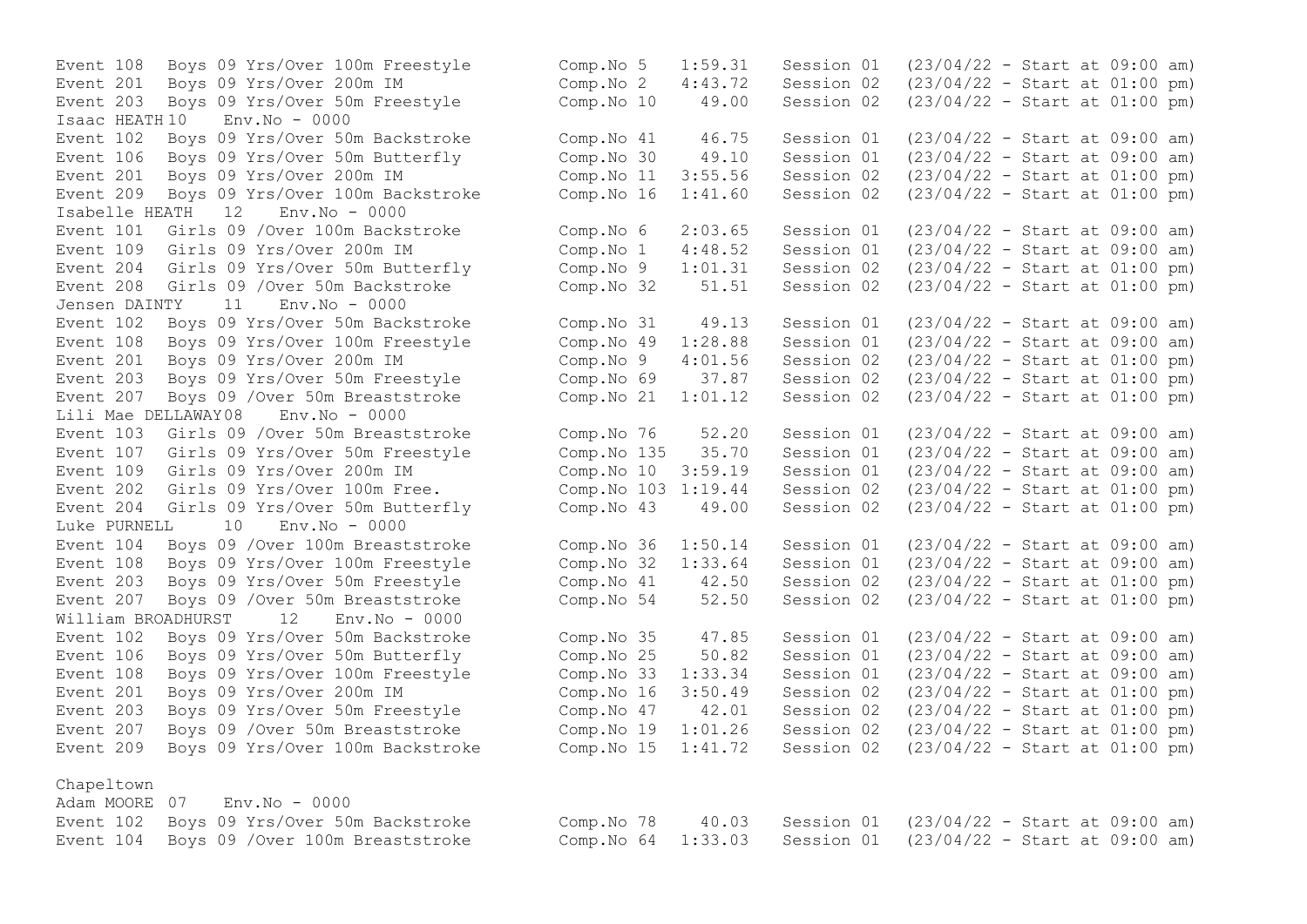Event 209 Boys 09 Yrs/Over 100m Backstroke Comp.No 46 1:22.57 Session 02 Ami PARKER 07 Env.No - 0000 Event 208 Girls 09 /Over 50m Backstroke  $\sim$  Comp.No 46  $\sim$  48.81 Archie HILL 10 Env.No - 0000 Event 207 Boys 09 / Over 50m Breaststroke Bradley WILSON 05 Env.No - 0000 Event 207 Boys 09 / Over 50m Breaststroke Connor ROBINSON 02 Env.No - 0000 Event 209 Boys 09 Yrs/Over 100m Backstroke  $\sim$  Comp.No 60  $\sim$  1:06.26 Session 02 Ella JOHNSON 12 Env.No - 0000 Ellie ASHTON 09 Env.No - 0000 Elliot ROBERTS-CUTTS 08 Env.No - 0000

Event 108 Boys 09 Yrs/Over 100m Freestyle Comp.No 94 1:09.46 Session 01 (23/04/22 - Start at 09:00 am) Event 201 Boys 09 Yrs/Over 200m IM Comp.No 48 2:54.14 Session 02 (23/04/22 - Start at 01:00 pm) Event 203 Boys 09 Yrs/Over 50m Freestyle Comp.No 106 31.85 Session 02 (23/04/22 - Start at 01:00 pm) Event 207 Boys 09 / Over 50m Breaststroke Comp. No 104 42.11 Session 02 (23/04/22 - Start at 01:00 pm)<br>Event 209 Bovs 09 Yrs/Over 100m Backstroke Comp. No 46 1:22.57 Session 02 (23/04/22 - Start at 01:00 pm) Event 103 Girls 09 /Over 50m Breaststroke Comp. No 145 44.88 Session 01 (23/04/22 - Start at 09:00 am)<br>Event 202 Girls 09 Yrs/Over 100m Free. Comp. No 90 1:22.84 Session 02 (23/04/22 - Start at 01:00 pm) Event 202 Girls 09 Yrs/Over 100m Free.<br>
Event 208 Girls 09 /Over 50m Backstroke Comp.No 46 48.81 Session 02 (23/04/22 - Start at 01:00 pm) Event 102 Boys 09 Yrs/Over 50m Backstroke Comp.No 40 46.82 Session 01 (23/04/22 - Start at 09:00 am) Event 106 Boys 09 Yrs/Over 50m Butterfly Comp.No 29 50.39 Session 01 (23/04/22 - Start at 09:00 am) Event 201 Boys 09 Yrs/Over 200m IM Comp.No 20 3:47.61 Session 02 (23/04/22 - Start at 01:00 pm)<br>Event 203 Bovs 09 Yrs/Over 50m Freestyle Comp.No 56 40.01 Session 02 (23/04/22 - Start at 01:00 pm) Event 203 Boys 09 Yrs/Over 50m Freestyle Comp.No 56 40.01 Session 02 (23/04/22 - Start at 01:00 pm)<br>Event 207 Boys 09 /Over 50m Breaststroke Comp.No 44 55.21 Session 02 (23/04/22 - Start at 01:00 pm) Event 104 Boys 09 /Over 100m Breaststroke Comp.No 76 1:19.80 Session 01 (23/04/22 - Start at 09:00 am) Event 106 Boys 09 Yrs/Over 50m Butterfly Comp.No 87 30.60 Session 01 (23/04/22 - Start at 09:00 am) Event 108 Boys 09 Yrs/Over 100m Freestyle Comp.No 107 1:03.88 Session 01 (23/04/22 - Start at 09:00 am) Event 201 Boys 09 Yrs/Over 200m IM Comp.No 55 2:41.40 Session 02 (23/04/22 - Start at 01:00 pm)<br>Event 203 Bovs 09 Yrs/Over 50m Freestyle Comp.No 126 28.90 Session 02 (23/04/22 Event 203 Boys 09 Yrs/Over 50m Freestyle Comp.No 126 28.90 Session 02 (23/04/22 - Start at 01:00 pm)<br>Event 205 Boys 09 Yrs/Over 100m Butterfly Comp.No 27 1:09.93 Session 02 (23/04/22 - Start at 01:00 pm) Event 205 Boys 09 Yrs/Over 100m Butterfly Comp.No 27 1:09.93 Session 02 (23/04/22 - Start at 01:00 pm)<br>Event 207 Boys 09 /Over 50m Breaststroke Comp.No 119 35.20 Session 02 (23/04/22 - Start at 01:00 pm) Event 104 Boys 09 /Over 100m Breaststroke Comp.No 77 1:16.09 Session 01 (23/04/22 - Start at 09:00 am) Event 108 Boys 09 Yrs/Over 100m Freestyle Comp.No 121 57.59 Session 01 (23/04/22 - Start at 09:00 am) Event 201 Boys 09 Yrs/Over 200m IM Comp.No 65 2:22.70 Session 02 (23/04/22 - Start at 01:00 pm) Event 205 Boys 09 Yrs/Over 100m Butterfly Comp.No 33 1:02.69 Session 02 (23/04/22 - Start at 01:00 pm)<br>Event 209 Boys 09 Yrs/Over 100m Backstroke Comp.No 60 1:06.26 Session 02 (23/04/22 - Start at 01:00 pm) Event 101 Girls 09 /Over 100m Backstroke Comp.No 9 1:55.00 Session 01 (23/04/22 - Start at 09:00 am) Event 107 Girls 09 Yrs/Over 50m Freestyle Comp.No 45 42.92 Session 01 (23/04/22 - Start at 09:00 am) Event 109 Girls 09 Yrs/Over 200m IM Comp.No 36 3:32.06 Session 01 (23/04/22 - Start at 09:00 am) Event 202 Girls 09 Yrs/Over 100m Free. Comp.No 11 1:45.00 Session 02 (23/04/22 - Start at 01:00 pm) Event 204 Girls 09 Yrs/Over 50m Butterfly Comp.No 24 55.22 Session 02 (23/04/22 - Start at 01:00 pm) Event 208 Girls 09 /Over 50m Backstroke Comp.No 18 56.75 Session 02 (23/04/22 - Start at 01:00 pm) Event 103 Girls 09 /Over 50m Breaststroke Comp.No 50 55.93 Session 01 (23/04/22 - Start at 09:00 am) Event 107 Girls 09 Yrs/Over 50m Freestyle Comp.No 91 38.50 Session 01 (23/04/22 - Start at 09:00 am) Event 202 Girls 09 Yrs/Over 100m Free. Comp.No 65 1:27.85 Session 02 (23/04/22 - Start at 01:00 pm) Event 208 Girls 09 /Over 50m Backstroke Comp.No 66 45.69 Session 02 (23/04/22 - Start at 01:00 pm) Event 104 Boys 09 /Over 100m Breaststroke Comp.No 63 1:34.55 Session 01 (23/04/22 - Start at 09:00 am)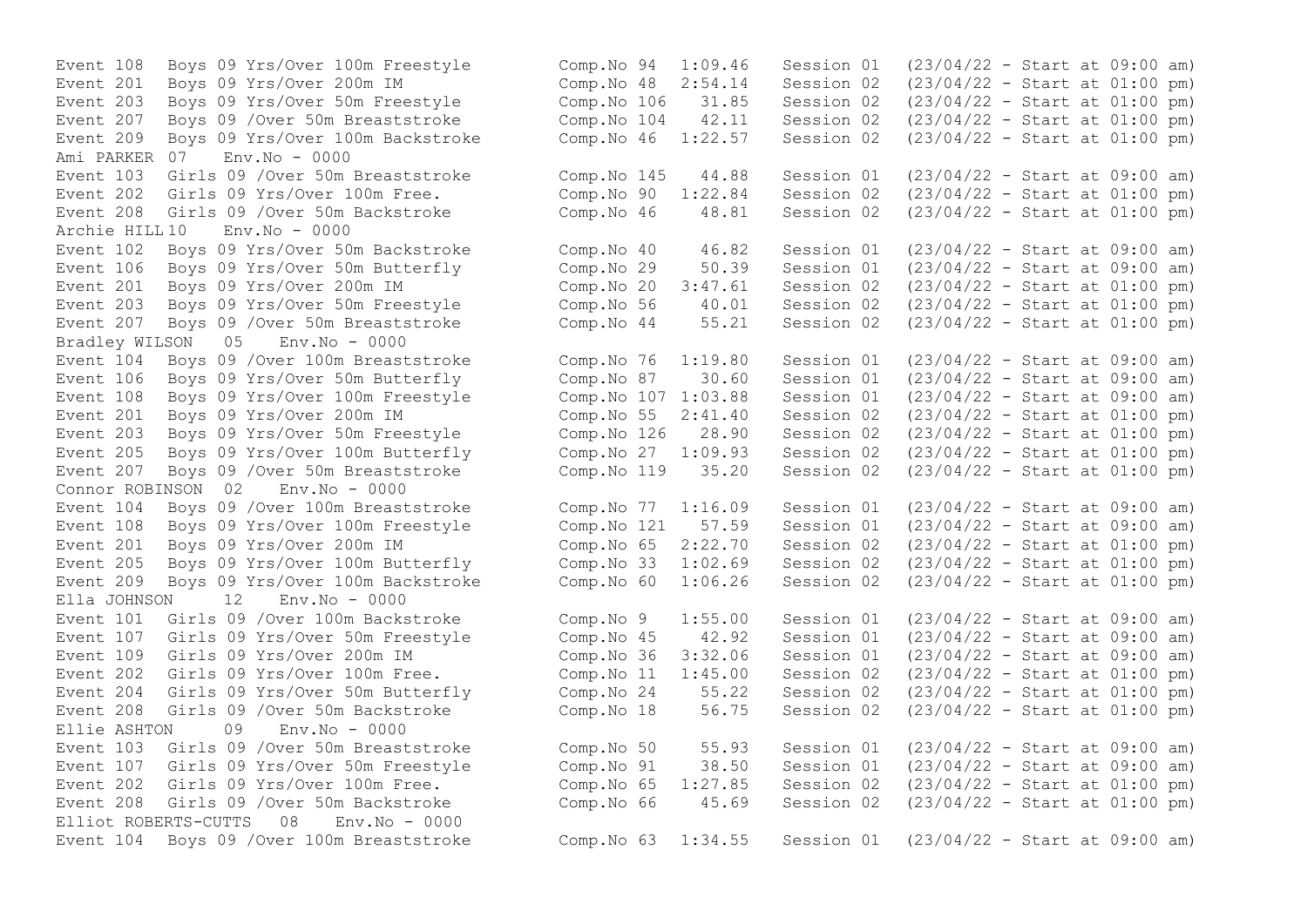Event 108 Boys 09 Yrs/Over 100m Freestyle Comp.No 93 1:09.85 Session 01 Eva-Rose AUBEELUCK 09 Env.No - 0000 Event 206 Girls 09 /Over 100m Breaststrok Faith HALL 07 Env.No - 0000 Event 204 Girls 09 Yrs/Over 50m Butterfly Comp.No 72 43.08 Session 02 Hannah NICHOLSON 09 Env.No - 0000 Event 204 Girls 09 Yrs/Over 50m Butterfly  $\sim$  Comp.No 7  $\sim$  1:02.98 Session 02 Henry AUBEELUCK 09 Env.No - 0000 Event 207 Boys 09 / Over 50m Breaststroke Comp.No 26 1:00.00 Session 02 Hollie HAGUE 09 Env.No - 0000 Event 204 Girls 09 Yrs/Over 50m Butterfly Comp.No 52 47.31 Session 02 Event 208 Girls 09 /Over 50m Backstroke Comp.No 77 44.81 Session 02 Isabel MARTIN 09 Env.No - 0000 Isabel WARRINER 05 Env.No - 0000

Event 106 Boys 09 Yrs/Over 50m Butterfly Comp.No 74 34.91 Session 01 (23/04/22 - Start at 09:00 am)<br>Event 108 Boys 09 Yrs/Over 100m Freestyle Comp.No 93 1:09.85 Session 01 (23/04/22 - Start at 09:00 am) Event 203 Boys 09 Yrs/Over 50m Freestyle Comp.No 110 31.35 Session 02 (23/04/22 - Start at 01:00 pm) Event 207 Boys 09 /Over 50m Breaststroke Comp.No 103 42.50 Session 02 (23/04/22 - Start at 01:00 pm) Event 202 Girls 09 Yrs/Over 100m Free.<br>
Event 204 Girls 09 Yrs/Over 50m Butterfly Comp.No 67 44.47 Session 02 (23/04/22 - Start at 01:00 pm) Event 204 Girls 09 Yrs/Over 50m Butterfly Comp.No 67 44.47 Session 02 (23/04/22 - Start at 01:00 pm)<br>Event 206 Girls 09 /Over 100m Breaststrok Comp.No 39 1:51.58 Session 02 (23/04/22 - Start at 01:00 pm) Event 103 Girls 09 /Over 50m Breaststroke Comp.No 46 56.30 Session 01 (23/04/22 - Start at 09:00 am) Event 202 Girls 09 Yrs/Over 100m Free. Comp.No 64 1:28.07 Session 02 (23/04/22 - Start at 01:00 pm)<br>Event 204 Girls 09 Yrs/Over 50m Butterfly Comp.No 72 43.08 Session 02 (23/04/22 - Start at 01:00 pm) Event 103 Girls 09 /Over 50m Breaststroke Comp.No 11 1:07.14 Session 01 (23/04/22 - Start at 09:00 am)<br>Event 107 Girls 09 Yrs/Over 50m Freestyle Comp.No 21 49.20 Session 01 (23/04/22 - Start at 09:00 am) Event 107 Girls 09 Yrs/Over 50m Freestyle Comp.No 21 49.20 Session 01 (23/04/22 - Start at 09:00 am)<br>Event 202 Girls 09 Yrs/Over 100m Free. Comp.No 15 1:41.08 Session 02 (23/04/22 - Start at 01:00 pm) Event 202 Girls 09 Yrs/Over 100m Free. Comp.No 15 1:41.08 Session 02 (23/04/22 - Start at 01:00 pm)<br>Event 204 Girls 09 Yrs/Over 50m Butterfly Comp.No 7 1:02.98 Session 02 (23/04/22 - Start at 01:00 pm) Event 208 Girls 09 /Over 50m Backstroke Comp.No 13 59.81 Session 02 (23/04/22 - Start at 01:00 pm) Event 203 Boys 09 Yrs/Over 50m Freestyle Comp.No 12 48.04 Session 02 (23/04/22 - Start at 01:00 pm)<br>Event 207 Boys 09 /Over 50m Breaststroke Comp.No 26 1:00.00 Session 02 (23/04/22 - Start at 01:00 pm) Event 101 Girls 09 /Over 100m Backstroke Comp.No 40 1:36.32 Session 01 (23/04/22 - Start at 09:00 am) Event 103 Girls 09 /Over 50m Breaststroke Comp.No 94 49.97 Session 01 (23/04/22 - Start at 09:00 am) Event 107 Girls 09 Yrs/Over 50m Freestyle Comp. No 110 37.36 Session 01 (23/04/22 - Start at 09:00 am)<br>Event 202 Girls 09 Yrs/Over 100m Free. Comp. No 78 1:25.53 Session 02 (23/04/22 - Start at 01:00 pm) Event 202 Girls 09 Yrs/Over 100m Free.<br>
Event 204 Girls 09 Yrs/Over 50m Butterfly Comp.No 52 47.31 Session 02 (23/04/22 - Start at 01:00 pm) Event 206 Girls 09 /Over 100m Breaststrok Comp.No 37 1:52.35 Session 02 (23/04/22 - Start at 01:00 pm)<br>Event 208 Girls 09 /Over 50m Backstroke Comp.No 77 44.81 Session 02 (23/04/22 - Start at 01:00 pm) Event 101 Girls 09 /Over 100m Backstroke Comp.No 77 1:23.80 Session 01 (23/04/22 - Start at 09:00 am) Event 103 Girls 09 /Over 50m Breaststroke Comp.No 142 45.14 Session 01 (23/04/22 - Start at 09:00 am) Event 107 Girls 09 Yrs/Over 50m Freestyle Comp.No 157 33.51 Session 01 (23/04/22 - Start at 09:00 am) Event 109 Girls 09 Yrs/Over 200m IM Comp.No 64 3:04.35 Session 01 (23/04/22 - Start at 09:00 am) Event 202 Girls 09 Yrs/Over 100m Free. Comp.No 130 1:13.86 Session 02 (23/04/22 - Start at 01:00 pm) Event 204 Girls 09 Yrs/Over 50m Butterfly Comp.No 90 40.14 Session 02 (23/04/22 - Start at 01:00 pm) Event 206 Girls 09 /Over 100m Breaststrok Comp.No 82 1:38.52 Session 02 (23/04/22 - Start at 01:00 pm) Event 208 Girls 09 /Over 50m Backstroke Comp.No 129 38.51 Session 02 (23/04/22 - Start at 01:00 pm) Event 103 Girls 09 /Over 50m Breaststroke Comp.No 144 44.94 Session 01 (23/04/22 - Start at 09:00 am) Event 107 Girls 09 Yrs/Over 50m Freestyle Comp.No 169 32.61 Session 01 (23/04/22 - Start at 09:00 am) Event 202 Girls 09 Yrs/Over 100m Free. Comp.No 125 1:14.81 Session 02 (23/04/22 - Start at 01:00 pm) Event 204 Girls 09 Yrs/Over 50m Butterfly Comp.No 98 39.16 Session 02 (23/04/22 - Start at 01:00 pm)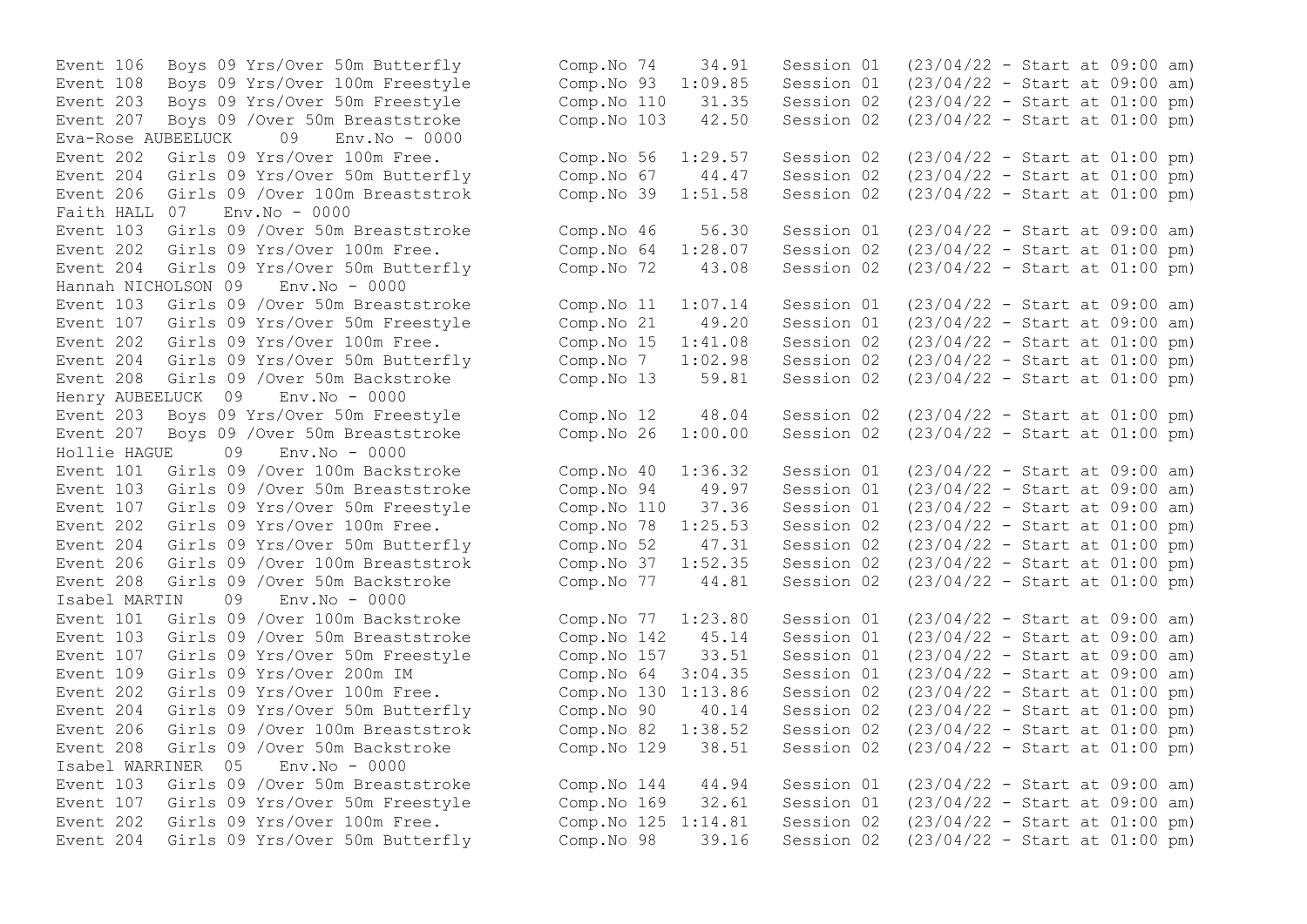Jacob BROOMFIELD 05 Env.No - 0000 Event 205 Boys 09 Yrs/Over 100m Butterfly Layla HOLMES 09 Env.No - 0000 Event 208 Girls 09 /Over 50m Backstroke  $\sim$  Comp. No 68  $\sim$  45.55 Session 02 Libby HILL 06 Env.No - 0000 Event 105 Girls 09 / Over 100m Butterfly Comp.No 37  $1:13.92$  Session 01 Event 206 Girls 09 / Over 100m Breaststrok Comp. No 96 1:26.28 Session 02 Lynne DAWSON 67 Env.No - 0000 Event  $109$  Girls  $09$  Yrs/Over  $200$ m IM  $\sim$  Comp.No  $16$  3:50.00 Session 01 Matthew GOODWIN 09 Env.No - 0000 Nathan MARTIN 06 Env.No - 0000  $Oliver HTIL10$  Env. No - 0000

Event 208 Girls 09 /Over 50m Backstroke Comp.No 126 39.39 Session 02 (23/04/22 - Start at 01:00 pm) Event 104 Boys 09 /Over 100m Breaststroke Comp.No 67 1:29.89 Session 01 (23/04/22 - Start at 09:00 am) Event 106 Boys 09 Yrs/Over 50m Butterfly Comp.No 82 32.47 Session 01 (23/04/22 - Start at 09:00 am)<br>Event 108 Boys 09 Yrs/Over 100m Freestyle Comp.No 108 1:03.66 Session 01 (23/04/22 - Start at 09:00 am) Event 108 Boys 09 Yrs/Over 100m Freestyle Comp.No 108 1:03.66 Session 01 (23/04/22 - Start at 09:00 am)<br>Event 201 Boys 09 Yrs/Over 200m IM Comp.No 51 2:50.00 Session 02 (23/04/22 - Start at 01:00 pm) Event 201 Boys 09 Yrs/Over 200m IM Comp.No 51 2:50.00 Session 02 (23/04/22 - Start at 01:00 pm) Event 203 Boys 09 Yrs/Over 50m Freestyle Comp.No 120 29.93 Session 02 (23/04/22 - Start at 01:00 pm)<br>Event 205 Boys 09 Yrs/Over 100m Butterfly Comp.No 24 1:14.87 Session 02 (23/04/22 - Start at 01:00 pm) Event 103 Girls 09 /Over 50m Breaststroke Comp.No 114 48.23 Session 01 (23/04/22 - Start at 09:00 am) Event 107 Girls 09 Yrs/Over 50m Freestyle Comp.No 98 37.85 Session 01 (23/04/22 - Start at 09:00 am) Event 206 Girls 09 /Over 100m Breaststrok Comp.No 64 1:45.00 Session 02 (23/04/22 - Start at 01:00 pm)<br>Event 208 Girls 09 /Over 50m Backstroke Comp.No 68 45.55 Session 02 (23/04/22 - Start at 01:00 pm) Event 101 Girls 09 /Over 100m Backstroke Comp.No 84 1:18.61 Session 01 (23/04/22 - Start at 09:00 am)<br>Event 105 Girls 09 /Over 100m Butterfly Comp.No 37 1:13.92 Session 01 (23/04/22 - Start at 09:00 am) Event 109 Girls 09 Yrs/Over 200m IM Comp.No 76 2:40.10 Session 01 (23/04/22 - Start at 09:00 am)<br>Event 202 Girls 09 Yrs/Over 100m Free. Comp.No 143 1:08.75 Session 02 (23/04/22 - Start at 01:00 pm) Event 202 Girls 09 Yrs/Over 100m Free. Comp.No 143 1:08.75 Session 02 (23/04/22 - Start at 01:00 pm)<br>Event 206 Girls 09 /Over 100m Breaststrok Comp.No 96 1:26.28 Session 02 (23/04/22 - Start at 01:00 pm) Event 101 Girls 09 /Over 100m Backstroke Comp.No 24 1:45.00 Session 01 (23/04/22 - Start at 09:00 am) Event 107 Girls 09 Yrs/Over 50m Freestyle Comp.No 96 38.00 Session 01 (23/04/22 - Start at 09:00 am)<br>Event 109 Girls 09 Yrs/Over 200m IM Comp.No 16 3:50.00 Session 01 (23/04/22 - Start at 09:00 am) Event 202 Girls 09 Yrs/Over 100m Free. Comp.No 74 1:26.00 Session 02 (23/04/22 - Start at 01:00 pm) Event 208 Girls 09 /Over 50m Backstroke Comp.No 55 48.00 Session 02 (23/04/22 - Start at 01:00 pm) Event 102 Boys 09 Yrs/Over 50m Backstroke Comp. No 50 45.60 Session 01 (23/04/22 - Start at 09:00 am)<br>Event 108 Bovs 09 Yrs/Over 100m Freestyle Comp. No 23 1:39.80 Session 01 (23/04/22 - Start at 09:00 am) Event 108 Boys 09 Yrs/Over 100m Freestyle Comp.No 23 1:39.80 Session 01 (23/04/22 - Start at 09:00 am) Event 203 Boys 09 Yrs/Over 50m Freestyle Comp.No 88 35.00 Session 02 (23/04/22 - Start at 01:00 pm) Event 209 Boys 09 Yrs/Over 100m Backstroke Comp.No 47 1:22.10 Session 02 (23/04/22 - Start at 01:00 pm) Event 102 Boys 09 Yrs/Over 50m Backstroke Comp.No 106 33.82 Session 01 (23/04/22 - Start at 09:00 am) Event 104 Boys 09 /Over 100m Breaststroke Comp.No 72 1:22.68 Session 01 (23/04/22 - Start at 09:00 am) Event 106 Boys 09 Yrs/Over 50m Butterfly Comp.No 81 32.66 Session 01 (23/04/22 - Start at 09:00 am) Event 108 Boys 09 Yrs/Over 100m Freestyle Comp.No 102 1:06.59 Session 01 (23/04/22 - Start at 09:00 am) Event 201 Boys 09 Yrs/Over 200m IM Comp.No 60 2:37.35 Session 02 (23/04/22 - Start at 01:00 pm) Event 207 Boys 09 /Over 50m Breaststroke Comp.No 116 36.90 Session 02 (23/04/22 - Start at 01:00 pm) Event 209 Boys 09 Yrs/Over 100m Backstroke Comp.No 54 1:13.12 Session 02 (23/04/22 - Start at 01:00 pm) Event 102 Boys 09 Yrs/Over 50m Backstroke Comp.No 46 45.87 Session 01 (23/04/22 - Start at 09:00 am) Event 106 Boys 09 Yrs/Over 50m Butterfly Comp.No 31 48.82 Session 01 (23/04/22 - Start at 09:00 am) Event 201 Boys 09 Yrs/Over 200m IM Comp.No 29 3:37.39 Session 02 (23/04/22 - Start at 01:00 pm) Event 203 Boys 09 Yrs/Over 50m Freestyle Comp.No 54 40.28 Session 02 (23/04/22 - Start at 01:00 pm)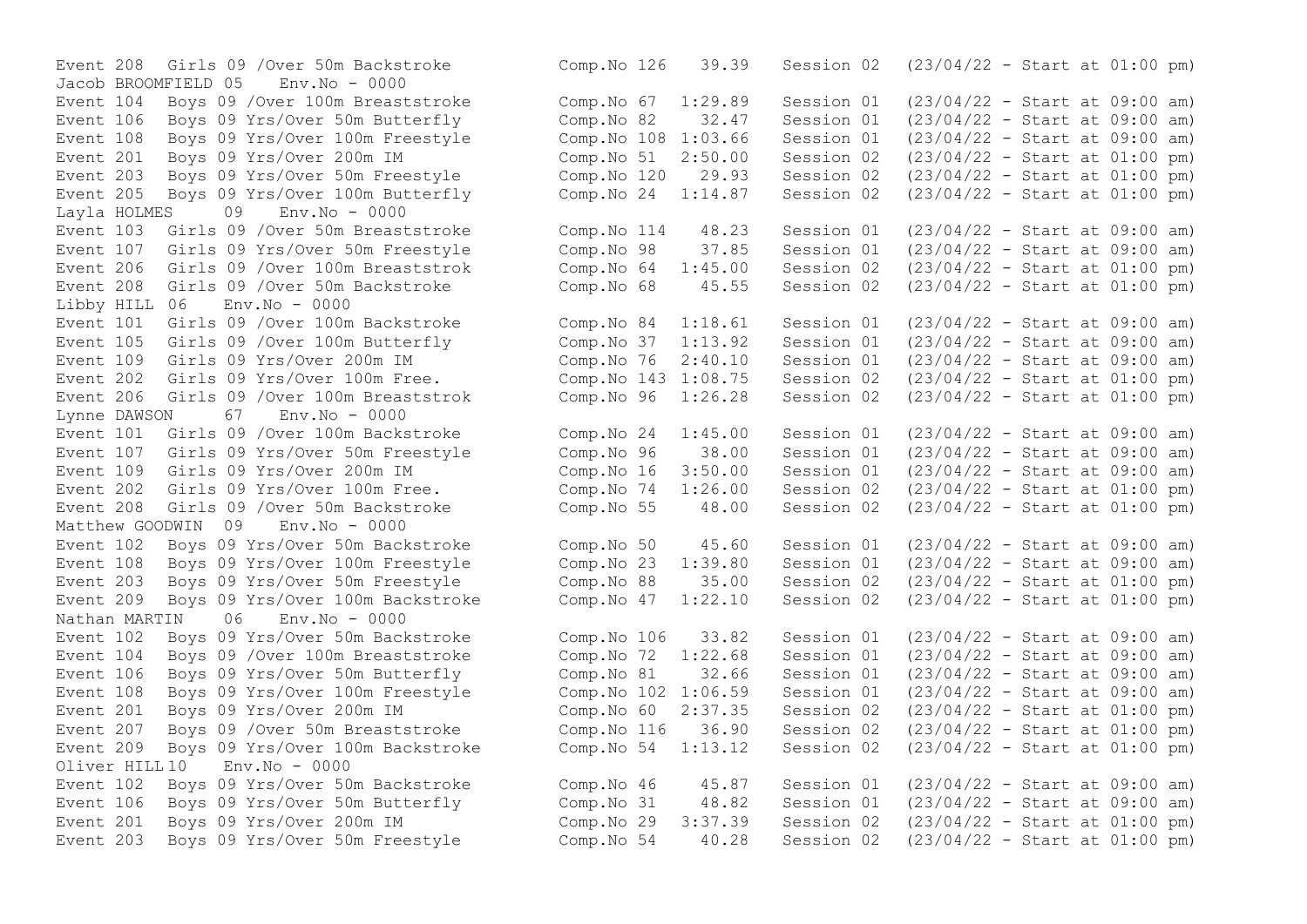Event 207 Boys 09 /Over 50m Breaststroke Comp.No 57 52.28 Session 02 (23/04/22 - Start at 01:00 pm) Orla JEANS 12 Env.No - 0000 Event 103 Girls 09 /Over 50m Breaststroke Comp.No 8 1:10.84 Session 01 (23/04/22 - Start at 09:00 am) Event 107 Girls 09 Yrs/Over 50m Freestyle Comp.No 30 45.82 Session 01 (23/04/22 - Start at 09:00 am) Event 202 Girls 09 Yrs/Over 100m Free.<br>
Event 204 Girls 09 Yrs/Over 50m Butterfly (Comp.No 5 1:07.69 Session 02 (23/04/22 - Start at 01:00 pm) Event 204 Girls 09 Yrs/Over 50m Butterfly comp.No 5 1:07.69 Session 02 (23/04/22 - Start at 01:00 pm)<br>Event 208 Girls 09 /Over 50m Backstroke (Comp.No 36 50.18 Session 02 (23/04/22 - Start at 01:00 pm) Event 208 Girls 09 /Over 50m Backstroke<br>Sofia KENTZER 07 Env No - 0000 Sofia KENTZER Event 103 Girls 09 /Over 50m Breaststroke Comp. No 139 45.52 Session 01 (23/04/22 - Start at 09:00 am)<br>Event 107 Girls 09 Yrs/Over 50m Freestyle Comp. No 140 35.09 Session 01 (23/04/22 - Start at 09:00 am) Event 107 Girls 09 Yrs/Over 50m Freestyle Comp. No 140 35.09 Session 01 (23/04/22 - Start at 09:00 am)<br>Event 204 Girls 09 Yrs/Over 50m Butterfly Comp. No 86 41.31 Session 02 (23/04/22 - Start at 01:00 pm) Event 204 Girls 09 Yrs/Over 50m Butterfly Comp.No 86 41.31 Session 02 (23/04/22 - Start at 01:00 pm)<br>Event 206 Girls 09 /Over 100m Breaststrok Comp.No 67 1:44.24 Session 02 (23/04/22 - Start at 01:00 pm) Event 206 Girls 09 /Over 100m Breaststrok Comp.No 67 1:44.24 Session 02 Thomas PICKERING 09 Env.No - 0000 Event 104 Boys 09 /Over 100m Breaststroke Comp.No 43 1:46.74 Session 01 (23/04/22 - Start at 09:00 am)<br>Event 203 Boys 09 Yrs/Over 50m Freestyle Comp.No 93 34.21 Session 02 (23/04/22 - Start at 01:00 pm) Event 203 Boys 09 Yrs/Over 50m Freestyle Comp.No 93 34.21 Session 02 (23/04/22 - Start at 01:00 pm)<br>Event 209 Boys 09 Yrs/Over 100m Backstroke Comp.No 12 1:45.00 Session 02 (23/04/22 - Start at 01:00 pm) Event 209 Boys 09 Yrs/Over 100m Backstroke Comp.No 12 1:45.00 Session 02 Clitheroe Alex HOLMES 07 Env.No - 0000 Event 101 Girls 09 /Over 100m Backstroke Comp.No 74 1:25.20 Session 01 (23/04/22 - Start at 09:00 am)<br>Event 103 Girls 09 /Over 50m Breaststroke Comp.No 98 49.70 Session 01 (23/04/22 - Start at 09:00 am) Event 103 Girls 09 /Over 50m Breaststroke Comp.No 98 49.70 Session 01 Event 107 Girls 09 Yrs/Over 50m Freestyle Comp. No 162 33.10 Session 01 (23/04/22 - Start at 09:00 am)<br>Event 202 Girls 09 Yrs/Over 100m Free. Comp. No 132 1:13.80 Session 02 (23/04/22 - Start at 01:00 pm) Event 202 Girls 09 Yrs/Over 100m Free. Event 204 Girls 09 Yrs/Over 50m Butterfly Comp.No 62 45.20 Session 02 (23/04/22 - Start at 01:00 pm) Event 208 Girls 09 /Over 50m Backstroke Comp.No 127 39.30 Session 02 (23/04/22 - Start at 01:00 pm) Austin DIXON 11 Env.No - 0000 Event 102 Boys 09 Yrs/Over 50m Backstroke Comp.No 33 48.30 Session 01 (23/04/22 - Start at 09:00 am)<br>Event 106 Bovs 09 Yrs/Over 50m Butterfly Comp.No 33 48.30 Session 01 (23/04/22 - Start at 09:00 am) Event 106 Boys 09 Yrs/Over 50m Butterfly Comp.No 33 48.30 Session 01 (23/04/22 - Start at 09:00 am)<br>Event 108 Bovs 09 Yrs/Over 100m Freestyle Comp.No 35 1:32.52 Session 01 (23/04/22 - Start at 09:00 am) Event 108 Boys 09 Yrs/Over 100m Freestyle Comp.No 35 1:32.52 Session 01 Event 201 Boys 09 Yrs/Over 200m IM Comp.No 7 4:10.00 Session 02 (23/04/22 - Start at 01:00 pm)<br>Event 203 Boys 09 Yrs/Over 50m Freestyle Comp.No 33 43.80 Session 02 (23/04/22 - Start at 01:00 pm) Event 203 Boys 09 Yrs/Over 50m Freestyle Comp.No 33 43.80 Session 02 (23/04/22 - Start at 01:00 pm) Event 207 Boys 09 /Over 50m Breaststroke Comp.No 10 1:06.38 Session 02 (23/04/22 - Start at 01:00 pm) Ben BEDFORD 09 Env.No - 0000 Event 102 Boys 09 Yrs/Over 50m Backstroke Comp.No 92 38.40 Session 01 (23/04/22 - Start at 09:00 am) Event 106 Boys 09 Yrs/Over 50m Butterfly Comp.No 60 39.20 Session 01 Event 203 Boys 09 Yrs/Over 50m Freestyle Comp.No 83 35.40 Session 02 (23/04/22 - Start at 01:00 pm)<br>Event 205 Boys 09 Yrs/Over 100m Butterfly Comp.No 16 1:27.70 Session 02 (23/04/22 - Start at 01:00 pm) Event 205 Boys 09 Yrs/Over 100m Butterfly Comp.No 16 1:27.70 Session 02 (23/04/22 - Start at 01:00 pm)<br>Event 207 Boys 09 /Over 50m Breaststroke Comp.No 79 47.20 Session 02 (23/04/22 - Start at 01:00 pm) Event 207 Boys 09 / Over 50m Breaststroke Comp.No 79 47.20 Session 02 Event 209 Boys 09 Yrs/Over 100m Backstroke Comp.No 42 1:24.80 Session 02 (23/04/22 - Start at 01:00 pm) Caitlin SYSON 10 Env.No - 0000 Event 103 Girls 09 /Over 50m Breaststroke Comp.No 19 1:01.20 Session 01 (23/04/22 - Start at 09:00 am) Event 107 Girls 09 Yrs/Over 50m Freestyle Comp.No 59 41.30 Session 01 (23/04/22 - Start at 09:00 am) Event 204 Girls 09 Yrs/Over 50m Butterfly Comp.No 34 51.30 Session 02 (23/04/22 - Start at 01:00 pm)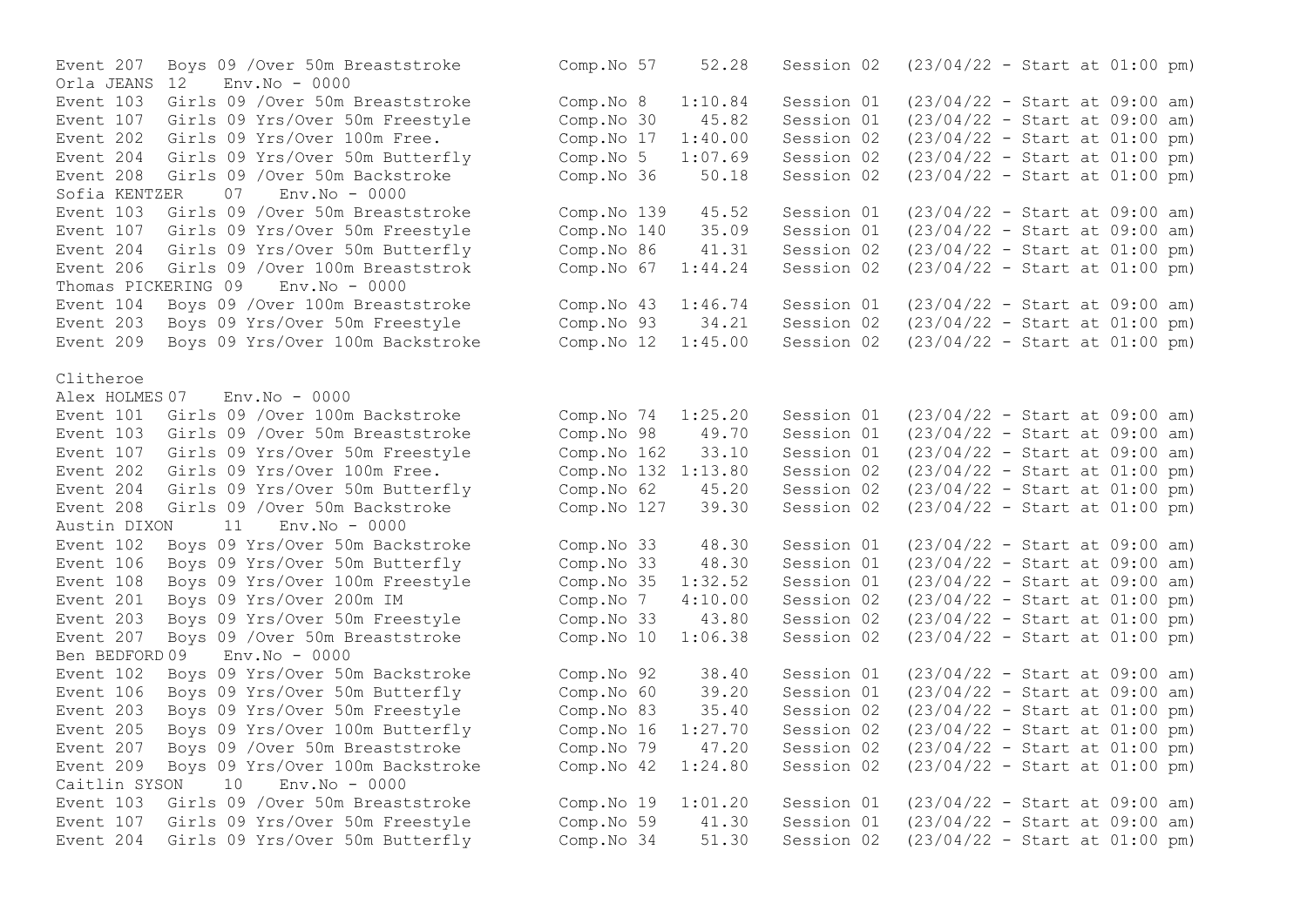$07$  Env.No - 0000 Event 208 Girls 09 /Over 50m Backstroke Comp.No 120  $40.60$ <br>Edith SCANLAN 08 Env No - 0000 Edith SCANLAN 08 Env.No - 0000 Event 208 Girls 09 /Over 50m Backstroke Eloise WALMSLEY 09 Env.No - 0000 Event 208 Girls 09 /Over 50m Backstroke Eva TURNER  $11$  Env. No - 0000 Event 204 Girls 09 Yrs/Over 50m Butterfly Comp.No 87 40.90 Session 02 Gabriel HOCH 10 Env.No - 0000 George BURTON 09 Env.No - 0000 Imogen CLARKSON 11 Env.No - 0000

Event 208 Girls 09 /Over 50m Backstroke Comp.No 65 46.00 Session 02 (23/04/22 - Start at 01:00 pm)<br>Carys BEDFORD 07 Env.No - 0000 Event 101 Girls 09 /Over 100m Backstroke Comp.No 55 1:32.00 Session 01 (23/04/22 - Start at 09:00 am) Event 107 Girls 09 Yrs/Over 50m Freestyle Comp.No 145 34.60 Session 01 (23/04/22 - Start at 09:00 am) Event 109 Girls 09 Yrs/Over 200m IM<br>Event 202 Girls 09 Yrs/Over 100m Free. Comp.No 106 1:18.80 Session 02 (23/04/22 - Start at 01:00 pm) Event 202 Girls 09 Yrs/Over 100m Free. Comp.No 106 1:18.80 Session 02 (23/04/22 - Start at 01:00 pm)<br>Event 208 Girls 09 /Over 50m Backstroke Comp.No 120 40.60 Session 02 (23/04/22 - Start at 01:00 pm) Event 101 Girls 09 /Over 100m Backstroke Comp.No 86 1:17.80 Session 01 (23/04/22 - Start at 09:00 am) Event 103 Girls 09 /Over 50m Breaststroke Comp.No 157 42.90 Session 01 (23/04/22 - Start at 09:00 am) Event 107 Girls 09 Yrs/Over 50m Freestyle Comp.No 171 32.30 Session 01 (23/04/22 - Start at 09:00 am) Event 109 Girls 09 Yrs/Over 200m IM Comp.No 66 3:01.70 Session 01 (23/04/22 - Start at 09:00 am) Event 202 Girls 09 Yrs/Over 100m Free. Comp.No 136 1:12.70 Session 02 (23/04/22 - Start at 01:00 pm)<br>Event 204 Girls 09 Yrs/Over 50m Butterfly Comp.No 115 35.10 Session 02 (23/04/22 - Start at 01:00 pm) Event 204 Girls 09 Yrs/Over 50m Butterfly Comp.No 115 35.10 Session 02 (23/04/22 - Start at 01:00 pm) Event 103 Girls 09 /Over 50m Breaststroke Comp.No 125 47.30 Session 01 (23/04/22 - Start at 09:00 am) Event 105 Girls 09 /Over 100m Butterfly Comp.No 15 1:41.00 Session 01 (23/04/22 - Start at 09:00 am) Event 107 Girls 09 Yrs/Over 50m Freestyle Comp.No 156 33.58 Session 01 (23/04/22 - Start at 09:00 am) Event 109 Girls 09 Yrs/Over 200m IM Comp.No 62 3:04.59 Session 01 (23/04/22 - Start at 09:00 am) Event 202 Girls 09 Yrs/Over 100m Free.<br>
Event 204 Girls 09 Yrs/Over 50m Butterfly Comp.No 104 37.97 Session 02 (23/04/22 - Start at 01:00 pm) Event 204 Girls 09 Yrs/Over 50m Butterfly Comp.No 104 37.97 Session 02 (23/04/22 - Start at 01:00 pm)<br>Event 208 Girls 09 /Over 50m Backstroke Comp.No 105 42.00 Session 02 (23/04/22 - Start at 01:00 pm) Event 107 Girls 09 Yrs/Over 50m Freestyle Comp.No 138 35.20 Session 01 (23/04/22 - Start at 09:00 am) Event 109 Girls 09 Yrs/Over 200m IM Comp.No 19 3:45.00 Session 01 (23/04/22 - Start at 09:00 am)<br>Event 202 Girls 09 Yrs/Over 100m Free. Comp.No 109 1:17.60 Session 02 (23/04/22 - Start at 01:00 pm) Event 202 Girls 09 Yrs/Over 100m Free.<br>
Event 204 Girls 09 Yrs/Over 50m Butterfly Comp.No 87 40.90 Session 02 (23/04/22 - Start at 01:00 pm) Event 102 Boys 09 Yrs/Over 50m Backstroke Comp.No 57 44.50 Session 01 (23/04/22 - Start at 09:00 am) Event 104 Boys 09 /Over 100m Breaststroke Comp.No 2 2:16.50 Session 01 (23/04/22 - Start at 09:00 am) Event 106 Boys 09 Yrs/Over 50m Butterfly Comp.No 50 42.10 Session 01 (23/04/22 - Start at 09:00 am) Event 108 Boys 09 Yrs/Over 100m Freestyle Comp.No 71 1:18.80 Session 01 (23/04/22 - Start at 09:00 am) Event 201 Boys 09 Yrs/Over 200m IM Comp.No 12 3:55.00 Session 02 (23/04/22 - Start at 01:00 pm) Event 203 Boys 09 Yrs/Over 50m Freestyle Comp.No 89 34.70 Session 02 (23/04/22 - Start at 01:00 pm) Event 205 Boys 09 Yrs/Over 100m Butterfly Comp.No 5 1:46.30 Session 02 (23/04/22 - Start at 01:00 pm) Event 207 Boys 09 /Over 50m Breaststroke Comp.No 34 58.20 Session 02 (23/04/22 - Start at 01:00 pm) Event 209 Boys 09 Yrs/Over 100m Backstroke Comp.No 14 1:42.27 Session 02 (23/04/22 - Start at 01:00 pm) Event 104 Boys 09 /Over 100m Breaststroke Comp.No 27 1:54.10 Session 01 (23/04/22 - Start at 09:00 am) Event 203 Boys 09 Yrs/Over 50m Freestyle Comp.No 78 36.00 Session 02 (23/04/22 - Start at 01:00 pm) Event 207 Boys 09 /Over 50m Breaststroke Comp.No 86 46.10 Session 02 (23/04/22 - Start at 01:00 pm)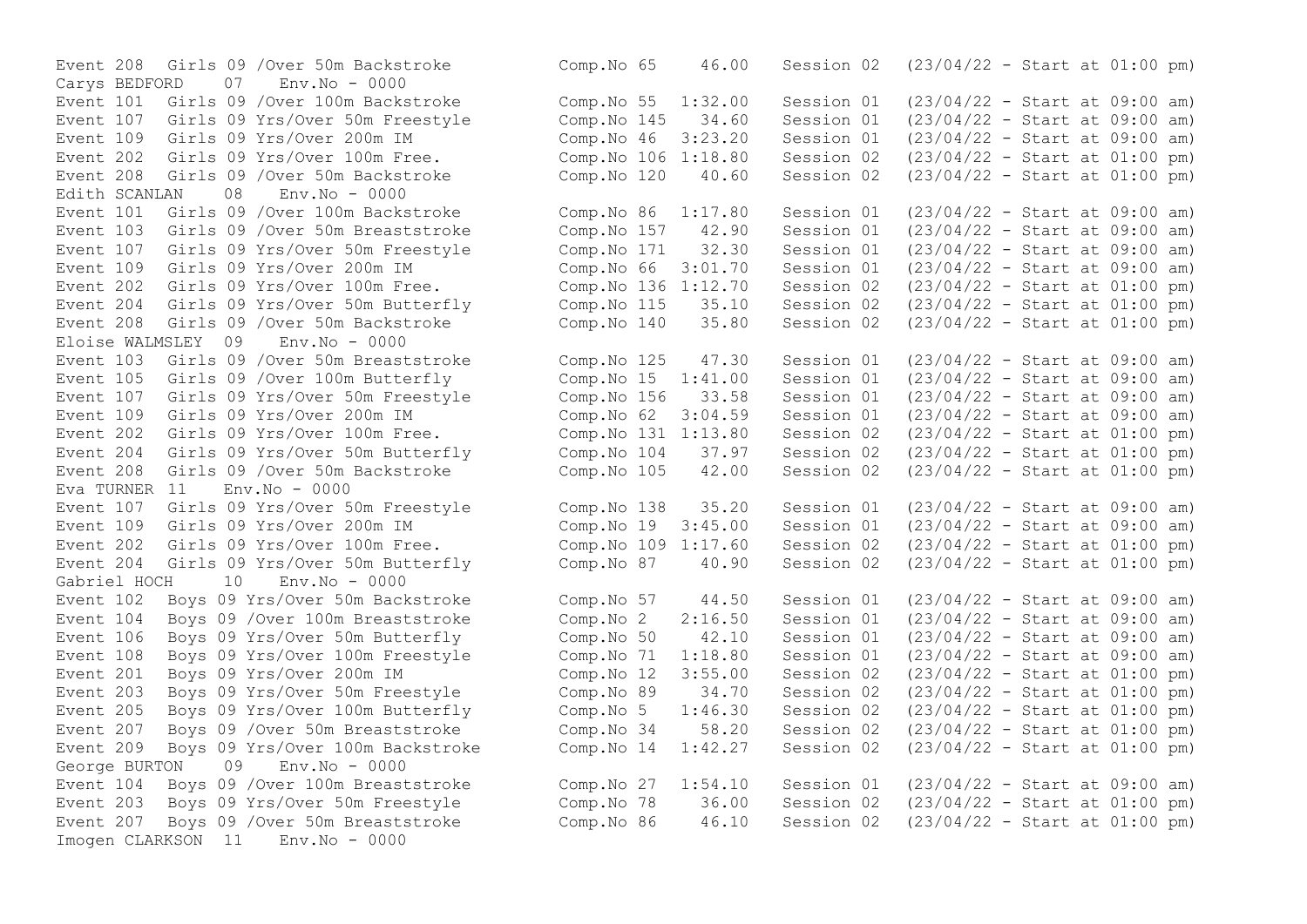Jessie CALITZ 10 Env.No - 0000 Event 204 Girls 09 Yrs/Over 50m Butterfly Comp.No 37 51.00 Session 02 Kathryn FITTON 10 Env.No - 0000 Event 208 Girls 09 /Over 50m Backstroke<br>Layla NEWTON 09 Env.No - 0000  $09$  Env. No - 0000 Event 208 Girls 09 /Over 50m Backstroke Comp.No 130 38.40 Session 02 Lola MORTON 10 Env.No - 0000 Event 204 Girls 09 Yrs/Over 50m Butterfly Comp.No 35 51.30 Session 02 Event 208 Girls 09 /Over 50m Backstroke Comp.No 48 48.60 Session 02 Lucy GRAYSTON 10 Env.No - 0000 Martha SMITH 01 Env.No - 0000  $N$ eve BURTON 07 Env.  $N$ o - 0000 Oliver THRELFALL 09 Env.No - 0000

Event 103 Girls 09 /Over 50m Breaststroke Comp.No 93 50.00 Session 01 (23/04/22 - Start at 09:00 am)<br>Event 107 Girls 09 Yrs/Over 50m Freestyle Comp.No 100 37.80 Session 01 (23/04/22 - Start at 09:00 am) Event 107 Girls 09 Yrs/Over 50m Freestyle Comp.No 100 37.80 Session 01 (23/04/22 - Start at 09:00 am) Event 202 Girls 09 Yrs/Over 100m Free. Comp.No 82 1:24.70 Session 02 (23/04/22 - Start at 01:00 pm) Event 208 Girls 09 /Over 50m Backstroke Comp.No 112 41.30 Session 02 (23/04/22 - Start at 01:00 pm) Event 101 Girls 09 /Over 100m Backstroke Comp.No 15 1:49.20 Session 01 (23/04/22 - Start at 09:00 am)<br>Event 103 Girls 09 /Over 50m Breaststroke Comp.No 22 1:00.20 Session 01 (23/04/22 - Start at 09:00 am) Event 103 Girls 09 /Over 50m Breaststroke Comp. No 22 1:00.20 Session 01 (23/04/22 - Start at 09:00 am)<br>Event 107 Girls 09 Yrs/Over 50m Freestyle Comp. No 52 42.10 Session 01 (23/04/22 - Start at 09:00 am) Event 107 Girls 09 Yrs/Over 50m Freestyle Comp. No 52 42.10 Session 01 (23/04/22 - Start at 09:00 am)<br>Event 204 Girls 09 Yrs/Over 50m Butterfly Comp. No 37 51.00 Session 02 (23/04/22 - Start at 01:00 pm) Event 208 Girls 09 /Over 50m Backstroke Comp.No 41 49.50 Session 02 (23/04/22 - Start at 01:00 pm) Event 103 Girls 09 /Over 50m Breaststroke Comp.No 37 57.40 Session 01 (23/04/22 - Start at 09:00 am) Event 107 Girls 09 Yrs/Over 50m Freestyle Comp.No 122 36.80 Session 01 (23/04/22 - Start at 09:00 am) Event 202 Girls 09 Yrs/Over 100m Free. Comp.No 58 1:29.50 Session 02 (23/04/22 - Start at 01:00 pm)<br>Event 208 Girls 09 /Over 50m Backstroke Comp.No 104 42.10 Session 02 (23/04/22 - Start at 01:00 pm) Event 103 Girls 09 /Over 50m Breaststroke Comp.No 155 43.60 Session 01 (23/04/22 - Start at 09:00 am) Event 107 Girls 09 Yrs/Over 50m Freestyle Comp.No 175 31.12 Session 01 (23/04/22 - Start at 09:00 am) Event 202 Girls 09 Yrs/Over 100m Free.<br>
Event 204 Girls 09 Yrs/Over 50m Butterfly Comp.No 107 36.80 Session 02 (23/04/22 - Start at 01:00 pm) Event 204 Girls 09 Yrs/Over 50m Butterfly Comp.No 107 36.80 Session 02 (23/04/22 - Start at 01:00 pm)<br>Event 208 Girls 09 /Over 50m Backstroke Comp.No 130 38.40 Session 02 (23/04/22 - Start at 01:00 pm) Event 101 Girls 09 /Over 100m Backstroke Comp.No 23 1:45.00 Session 01 (23/04/22 - Start at 09:00 am) Event 103 Girls 09 /Over 50m Breaststroke Comp.No 47 56.10 Session 01 (23/04/22 - Start at 09:00 am) Event 107 Girls 09 Yrs/Over 50m Freestyle Comp.No 85 38.90 Session 01 (23/04/22 - Start at 09:00 am)<br>Event 202 Girls 09 Yrs/Over 100m Free. Comp.No 33 1:34.90 Session 02 (23/04/22 - Start at 01:00 pm) Event 202 Girls 09 Yrs/Over 100m Free.<br>
Event 204 Girls 09 Yrs/Over 50m Butterfly (Comp.No 35 51.30 Session 02 (23/04/22 - Start at 01:00 pm) Event 206 Girls 09 /Over 100m Breaststrok Comp.No 28 1:57.80 Session 02 (23/04/22 - Start at 01:00 pm)<br>Event 208 Girls 09 /Over 50m Backstroke Comp.No 48 48.60 Session 02 (23/04/22 - Start at 01:00 pm) Event 103 Girls 09 /Over 50m Breaststroke Comp.No 64 53.30 Session 01 (23/04/22 - Start at 09:00 am) Event 107 Girls 09 Yrs/Over 50m Freestyle Comp.No 99 37.80 Session 01 (23/04/22 - Start at 09:00 am) Event 202 Girls 09 Yrs/Over 100m Free. Comp.No 73 1:26.20 Session 02 (23/04/22 - Start at 01:00 pm) Event 206 Girls 09 /Over 100m Breaststrok Comp.No 33 1:54.30 Session 02 (23/04/22 - Start at 01:00 pm) Event 208 Girls 09 /Over 50m Backstroke Comp.No 49 48.50 Session 02 (23/04/22 - Start at 01:00 pm) Event 107 Girls 09 Yrs/Over 50m Freestyle Comp.No 190 28.50 Session 01 (23/04/22 - Start at 09:00 am) Event 204 Girls 09 Yrs/Over 50m Butterfly Comp.No 128 29.75 Session 02 (23/04/22 - Start at 01:00 pm) Event 103 Girls 09 /Over 50m Breaststroke Comp. No 120 47.90 Session 01 (23/04/22 - Start at 09:00 am)<br>Event 206 Girls 09 /Over 100m Breaststrok Comp. No 56 1:46.60 Session 02 (23/04/22 - Start at 01:00 pm) Event 206 Girls 09 /Over 100m Breaststrok Comp.No 56 1:46.60 Session 02 (23/04/22 - Start at 01:00 pm) Event 102 Boys 09 Yrs/Over 50m Backstroke Comp.No 61 43.60 Session 01 (23/04/22 - Start at 09:00 am)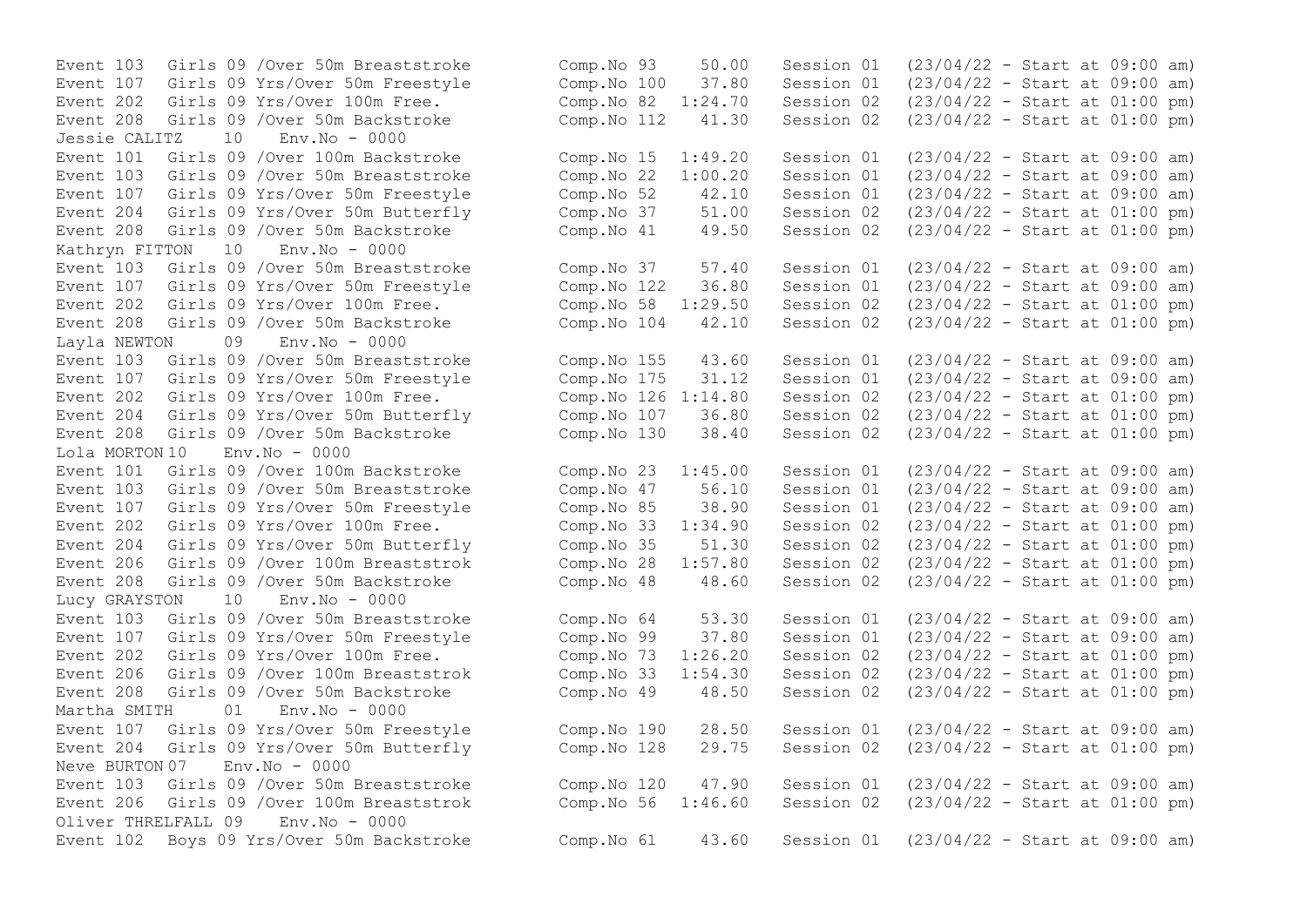| Event 104                      | Boys 09 / Over 100m Breaststroke           | Comp.No 28               | 1:53.40 | Session 01 | $(23/04/22 - Start at 09:00 am)$ |  |
|--------------------------------|--------------------------------------------|--------------------------|---------|------------|----------------------------------|--|
| Event 108                      | Boys 09 Yrs/Over 100m Freestyle            | Comp.No 76               | 1:17.00 | Session 01 | $(23/04/22 - Start at 09:00 am)$ |  |
| Event 203                      | Boys 09 Yrs/Over 50m Freestyle             | Comp.No 81               | 35.70   | Session 02 | $(23/04/22 - Start at 01:00 pm)$ |  |
| Event 207                      | Boys 09 / Over 50m Breaststroke            | Comp.No 63               | 50.90   | Session 02 | $(23/04/22 - Start at 01:00 pm)$ |  |
| Event 209                      | Boys 09 Yrs/Over 100m Backstroke           | Comp.No 40               | 1:26.51 | Session 02 | $(23/04/22 - Start at 01:00 pm)$ |  |
|                                |                                            |                          |         |            |                                  |  |
| Co Leeds<br>Addison CROPPER 13 | $Env.No - 0000$                            |                          |         |            |                                  |  |
|                                | Event 103 Girls 09 / Over 50m Breaststroke |                          | 1:00.00 | Session 01 | $(23/04/22 - Start at 09:00 am)$ |  |
|                                | Event 107 Girls 09 Yrs/Over 50m Freestyle  | Comp.No 25<br>Comp.No 11 | 54.60   | Session 01 | $(23/04/22 - Start at 09:00 am)$ |  |
| Event 208                      | Girls 09 / Over 50m Backstroke             | Comp.No 20               | 56.00   | Session 02 | $(23/04/22 - Start at 01:00 pm)$ |  |
|                                | 09<br>$Env.No - 0000$                      |                          |         |            |                                  |  |
| Alex OLCHOWIK                  |                                            |                          |         |            |                                  |  |
| Event 102                      | Boys 09 Yrs/Over 50m Backstroke            | Comp.No 81               | 40.00   | Session 01 | $(23/04/22 - Start at 09:00 am)$ |  |
| Event 106                      | Boys 09 Yrs/Over 50m Butterfly             | Comp.No 63               | 38.90   | Session 01 | $(23/04/22 - Start at 09:00 am)$ |  |
| Event 108                      | Boys 09 Yrs/Over 100m Freestyle            | Comp.No 58               | 1:25.00 | Session 01 | $(23/04/22 - Start at 09:00 am)$ |  |
| Event 203                      | Boys 09 Yrs/Over 50m Freestyle             | Comp.No 92               | 34.22   | Session 02 | $(23/04/22 - Start at 01:00 pm)$ |  |
| Event 207                      | Boys 09 / Over 50m Breaststroke            | Comp.No 83               | 46.70   | Session 02 | $(23/04/22 - Start at 01:00 pm)$ |  |
| Alice WAINWRIGHT 12            | $Env.No - 0000$                            |                          |         |            |                                  |  |
| Event 103                      | Girls 09 / Over 50m Breaststroke           | Comp.No 27               | 1:00.00 | Session 01 | $(23/04/22 - Start at 09:00 am)$ |  |
| Event 107                      | Girls 09 Yrs/Over 50m Freestyle            | Comp.No 10               | 55.00   | Session 01 | $(23/04/22 - Start at 09:00 am)$ |  |
| Annabel GALBRAITH10            | $Env.No - 0000$                            |                          |         |            |                                  |  |
| Event 101                      | Girls 09 / Over 100m Backstroke            | Comp.No 44               | 1:35.40 | Session 01 | $(23/04/22 - Start at 09:00 am)$ |  |
| Event 103                      | Girls 09 / Over 50m Breaststroke           | Comp.No 150              | 44.40   | Session 01 | $(23/04/22 - Start at 09:00 am)$ |  |
| Event 107                      | Girls 09 Yrs/Over 50m Freestyle            | Comp.No 129              | 36.30   | Session 01 | $(23/04/22 - Start at 09:00 am)$ |  |
| Event 109                      | Girls 09 Yrs/Over 200m IM                  | Comp.No 50               | 3:21.00 | Session 01 | $(23/04/22 - Start at 09:00 am)$ |  |
| Event 202                      | Girls 09 Yrs/Over 100m Free.               | Comp.No 85               | 1:23.33 | Session 02 | $(23/04/22 - Start at 01:00 pm)$ |  |
| Event 204                      | Girls 09 Yrs/Over 50m Butterfly            | Comp.No 76               | 42.70   | Session 02 | $(23/04/22 - Start at 01:00 pm)$ |  |
| Event 206                      | Girls 09 / Over 100m Breaststrok           | Comp.No 79               | 1:39.80 | Session 02 | $(23/04/22 - Start at 01:00 pm)$ |  |
| Event 208                      | Girls 09 / Over 50m Backstroke             | Comp.No 93               | 42.80   | Session 02 | $(23/04/22 - Start at 01:00 pm)$ |  |
| Annabel HILTON                 | 12<br>$Env.No - 0000$                      |                          |         |            |                                  |  |
| Event 103                      | Girls 09 / Over 50m Breaststroke           | Comp.No 23               | 1:00.00 | Session 01 | $(23/04/22 - Start at 09:00 am)$ |  |
| Event 107                      | Girls 09 Yrs/Over 50m Freestyle            | Comp.No 18               | 50.00   | Session 01 | $(23/04/22 - Start at 09:00 am)$ |  |
| Event 208                      | Girls 09 / Over 50m Backstroke             | Comp.No 25               | 55.00   | Session 02 | $(23/04/22 - Start at 01:00 pm)$ |  |
| Archie RUSSELL                 | 12<br>$Env.No - 0000$                      |                          |         |            |                                  |  |
| Event 102                      | Boys 09 Yrs/Over 50m Backstroke            | Comp.No 3                | 1:02.90 | Session 01 | $(23/04/22 - Start at 09:00 am)$ |  |
| Event 203                      | Boys 09 Yrs/Over 50m Freestyle             | Comp.No 3                | 1:02.00 | Session 02 | $(23/04/22 - Start at 01:00 pm)$ |  |
| Event 207                      | Boys 09 / Over 50m Breaststroke            | Comp.No 5                | 1:13.40 | Session 02 | $(23/04/22 - Start at 01:00 pm)$ |  |
| Ava TRAVIS-JONES 13            | $Env.No - 0000$                            |                          |         |            |                                  |  |
| Event 101                      | Girls 09 / Over 100m Backstroke            | Comp.No 4                | 2:05.00 | Session 01 | $(23/04/22 - Start at 09:00 am)$ |  |
| Event 103                      | Girls 09 / Over 50m Breaststroke           | Comp.No 15               | 1:04.50 | Session 01 | $(23/04/22 - Start at 09:00 am)$ |  |
| Event 107                      | Girls 09 Yrs/Over 50m Freestyle            | Comp.No 16               | 52.80   | Session 01 | $(23/04/22 - Start at 09:00 am)$ |  |
| Event 204                      | Girls 09 Yrs/Over 50m Butterfly            | Comp.No 3                | 1:10.30 | Session 02 | $(23/04/22 - Start at 01:00 pm)$ |  |
| Event 206                      | Girls 09 / Over 100m Breaststrok           | Comp.No 11               | 2:10.00 | Session 02 | $(23/04/22 - Start at 01:00 pm)$ |  |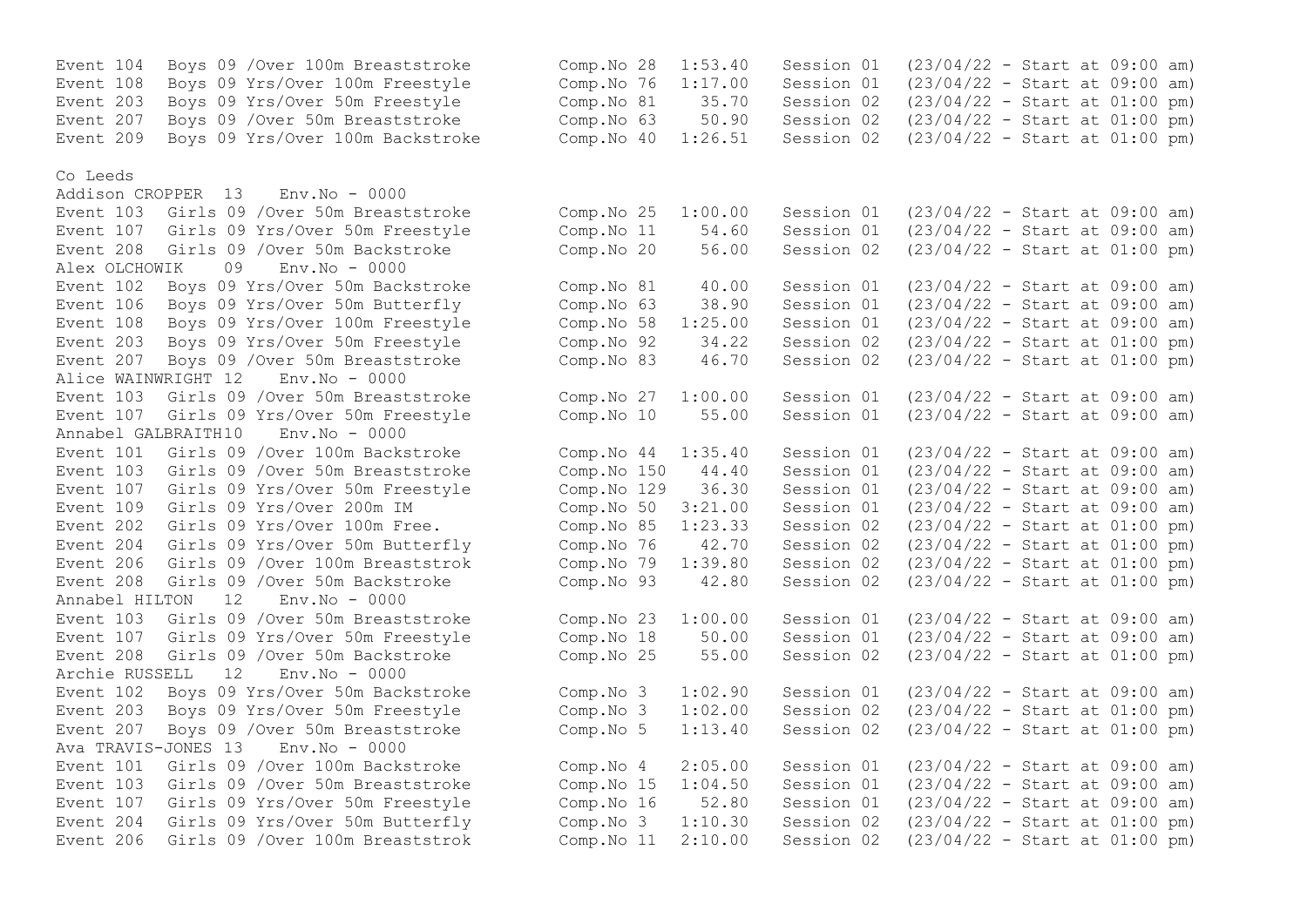Event 208 Girls 09 /Over 50m Backstroke Barney HOBBS 12 Env.No - 0000 Event 102 Boys 09 Yrs/Over 50m Backstroke Event 203 Boys 09 Yrs/Over 50m Freestyle Event 207 Boys 09 / Over 50m Breaststroke Benjamin MORRIS 09 Env.No - 0000 Event 102 Boys 09 Yrs/Over 50m Backstroke Event 106 Boys 09 Yrs/Over 50m Butterfly Event 108 Boys 09 Yrs/Over 100m Freestyle Event 203 Boys 09 Yrs/Over 50m Freestyle Event 209 Boys 09 Yrs/Over 100m Backstroke Betsy KIRKLEY 13 Env.No - 0000 Event 103 Girls 09 /Over 50m Breaststroke Event 107 Girls 09 Yrs/Over 50m Freestyle Event 204 Girls 09 Yrs/Over 50m Butterfly Event 208 Girls 09 /Over 50m Backstroke Charlie BRADLEY 12 Env.No - 0000 Event 102 Boys 09 Yrs/Over 50m Backstroke Event 108 Boys 09 Yrs/Over 100m Freestyle Event 203 Boys 09 Yrs/Over 50m Freestyle Event 207 Boys 09 / Over 50m Breaststroke Event 209 Boys 09 Yrs/Over 100m Backstroke Daisy BRANNEN 10 Env.No - 0000 Event 101 Girls 09 /Over 100m Backstroke Event 103 Girls 09 /Over 50m Breaststroke Event 109 Girls 09 Yrs/Over 200m IM Event 202 Girls 09 Yrs/Over 100m Free. Event 206 Girls 09 /Over 100m Breaststrok Event 208 Girls 09 /Over 50m Backstroke Dalton ELLWOOD 10 Env.No - 0000 Event 102 Boys 09 Yrs/Over 50m Backstroke Event 106 Boys 09 Yrs/Over 50m Butterfly Event 108 Boys 09 Yrs/Over 100m Freestyle Event 203 Boys 09 Yrs/Over 50m Freestyle Event 207 Boys 09 / Over 50 mBreaststroke Event 209 Boys 09 Yrs/Over 100m Backstroke Demilade AYEMOWA 10 Env.No - 0000 Event 102 Boys 09 Yrs/Over 50m Backstroke Event 104 Boys 09 / Over 100m Breaststroke Event 106 Boys 09 Yrs/Over 50m Butterfly Event 108 Boys 09 Yrs/Over 100m Freestyle Event 201 Boys 09 Yrs/Over 200m IM Event 207 Boys 09 / Over 50 mBreaststroke

| Comp.No 24  | 55.30   | Session 02 | $(23/04/22 - Start at 01:00 pm)$ |  |  |     |
|-------------|---------|------------|----------------------------------|--|--|-----|
| Comp.No 5   | 58.80   | Session 01 | $(23/04/22 - Start at 09:00 am)$ |  |  |     |
| Comp. No 2  | 1:02.90 | Session 02 | (23/04/22 - Start at 01:00 pm)   |  |  |     |
| Comp.No 11  | 1:06.10 | Session 02 | $(23/04/22 - Start at 01:00 pm)$ |  |  |     |
| Comp.No 64  | 43.00   | Session 01 | $(23/04/22 - Start at 09:00$     |  |  | am) |
| Comp.No 43  | 44.40   | Session 01 | $(23/04/22 - Start at 09:00$     |  |  | am) |
| Comp.No 55  | 1:26.02 | Session 01 | $(23/04/22 - Start at 09:00$     |  |  | am) |
| Comp.No 75  | 36.70   | Session 02 | $(23/04/22 - Start at 01:00$     |  |  | pm) |
| Comp.No 28  | 1:36.36 | Session 02 | $(23/04/22 - Start at 01:00 pm)$ |  |  |     |
| Comp.No 29  | 59.40   | Session 01 | $(23/04/22 - Start at 09:00$     |  |  | am) |
| Comp.No 15  | 53.30   | Session 01 | $(23/04/22 - Start at 09:00$     |  |  | am) |
| Comp.No 11  | 1:00.00 | Session 02 | $(23/04/22 - Start at 01:00$     |  |  | pm) |
| Comp.No 10  | 1:00.00 | Session 02 | $(23/04/22 - Start at 01:00 pm)$ |  |  |     |
| Comp. No 4  | 1:00.10 | Session 01 | $(23/04/22 - Start at 09:00$     |  |  | am) |
| Comp.No 4   | 2:00.00 | Session 01 | $(23/04/22 - Start at 09:00$     |  |  | am) |
| Comp.No 6   | 53.50   | Session 02 | $(23/04/22 - Start at 01:00$     |  |  | pm) |
| Comp.No 4   | 1:14.90 | Session 02 | $(23/04/22 - Start at 01:00 pm)$ |  |  |     |
| Comp.No 1   | 2:05.00 | Session 02 | $(23/04/22 - Start at 01:00 pm)$ |  |  |     |
| Comp.No 34  | 1:38.54 | Session 01 | $(23/04/22 - Start at 09:00$     |  |  | am) |
| Comp.No 127 | 47.10   | Session 01 | $(23/04/22 - Start at 09:00$     |  |  | am) |
| Comp.No 44  | 3:26.41 | Session 01 | $(23/04/22 - Start at 09:00$     |  |  | am) |
| Comp.No 102 | 1:19.63 | Session 02 | $(23/04/22 - Start at 01:00$     |  |  | pm) |
| Comp.No 38  | 1:52.26 | Session 02 | $(23/04/22 - Start at 01:00$     |  |  | pm) |
| Comp.No 70  | 45.47   | Session 02 | $(23/04/22 - Start at 01:00 pm)$ |  |  |     |
| Comp.No 56  | 44.70   | Session 01 | $(23/04/22 - Start at 09:00 am)$ |  |  |     |
| Comp.No 20  | 54.40   | Session 01 | $(23/04/22 - Start at 09:00$     |  |  | am) |
| Comp.No 19  | 1:40.00 | Session 01 | $(23/04/22 - Start at 09:00$     |  |  | am) |
| Comp.No 62  | 39.50   | Session 02 | $(23/04/22 - Start at 01:00$     |  |  | pm) |
| Comp.No 8   | 1:07.00 | Session 02 | $(23/04/22 - Start at 01:00 pm)$ |  |  |     |
| Comp.No 11  | 1:50.00 | Session 02 | $(23/04/22 - Start at 01:00 pm)$ |  |  |     |
| Comp.No 62  | 43.40   | Session 01 | $(23/04/22 - Start at 09:00$     |  |  | am) |
| Comp.No 25  | 1:55.10 | Session 01 | $(23/04/22 - Start at 09:00$     |  |  | am) |
| Comp.No 40  | 45.10   | Session 01 | $(23/04/22 - Start at 09:00$     |  |  | am) |
| Comp.No 63  | 1:22.78 | Session 01 | $(23/04/22 - Start at 09:00$     |  |  | am) |
| Comp.No 21  | 3:47.00 | Session 02 | $(23/04/22 - Start at 01:00$     |  |  | pm) |
| Comp.No 76  | 47.78   | Session 02 | $(23/04/22 - Start at 01:00 pm)$ |  |  |     |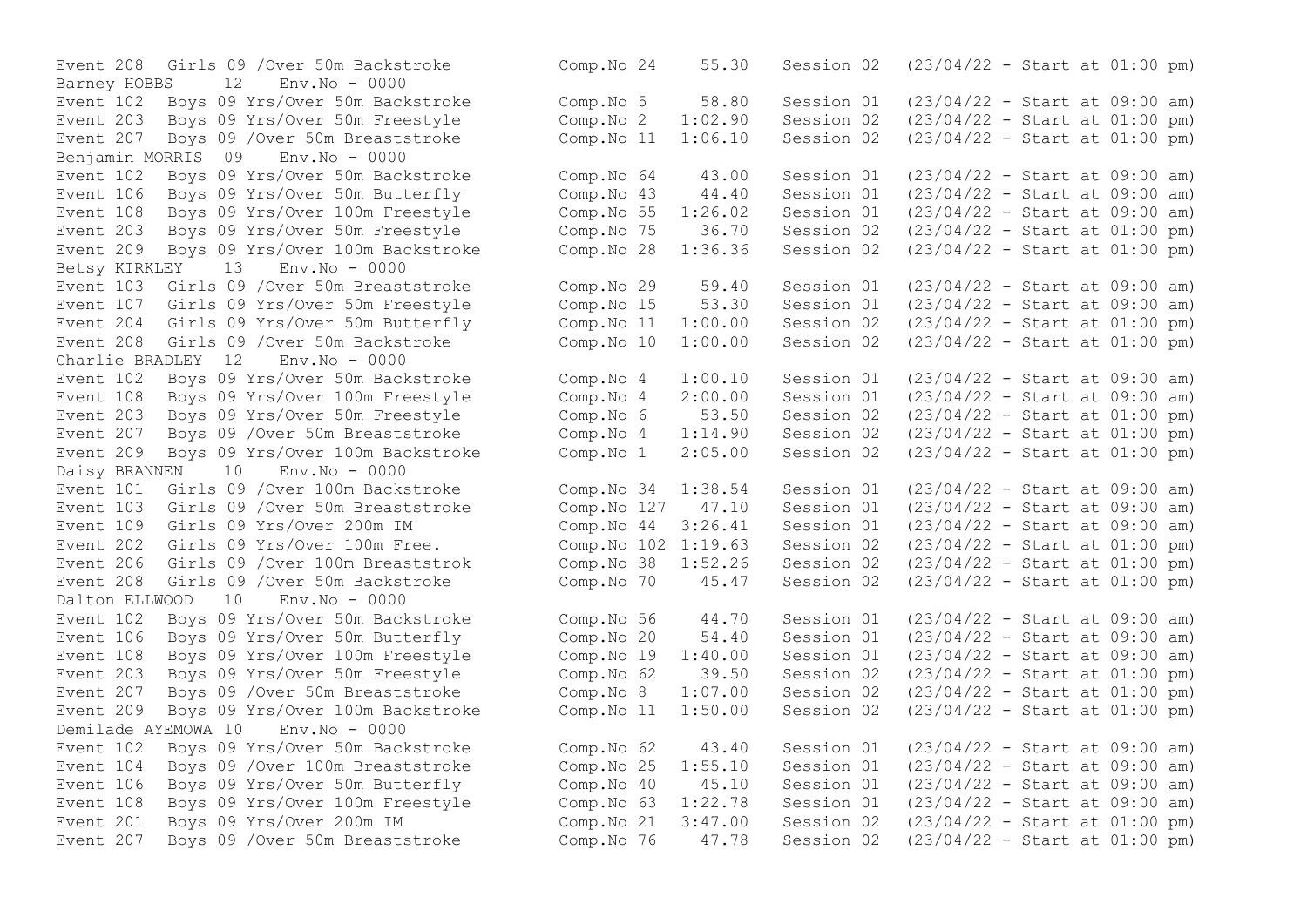Dulcie ROBERTS - 12 Event 208 Girls 09 /Over 50m Backstroke Comp.No 2 1:10.00 Session 02  $E1izabeth NIITTER 12$   $Enx No - 0000$ Event 204 Girls 09 Yrs/Over 50m Butterfly Comp.No 33 51.50 Session 02 Ella GROSVENOR 12 Env.No - 0000 Event 208 Girls 09 /Over 50m Backstroke Ellis HARGREAVES 12 Env.No - 0000 Event 207 Boys 09 / Over 50m Breaststroke Comp.No 7 1:07.90 Session 02 Elspeth KNOWLES 10 Env.No - 0000 Event 103 Girls 09 /Over 50m Breaststroke Comp.No 110 48.60 Session 01 Event 204 Girls 09 Yrs/Over 50m Butterfly Comp.No 80 42.00 Session 02 Ethan  $MEWSE 11$   $Env.No - 0000$ Evie-Rose TOPPING11 Env.No - 0000 Felix GILLILAND 11 Env. No - 0000

Event 209 Boys 09 Yrs/Over 100m Backstroke Comp. No 26 1:37.31 Session 02 (23/04/22 - Start at 01:00 pm)<br>Dulcie ROBERTS 12 Env. No - 0000 Event 103 Girls 09 /Over 50m Breaststroke Comp.No 3 1:15.04 Session 01 (23/04/22 - Start at 09:00 am) Event 107 Girls 09 Yrs/Over 50m Freestyle Comp.No 2 1:00.00 Session 01 (23/04/22 - Start at 09:00 am)<br>Event 208 Girls 09 /Over 50m Backstroke Comp.No 2 1:10.00 Session 02 (23/04/22 - Start at 01:00 pm) Event 103 Girls 09 /Over 50m Breaststroke Comp.No 42 56.50 Session 01 (23/04/22 - Start at 09:00 am)<br>Event 107 Girls 09 Yrs/Over 50m Freestyle Comp.No 60 41.20 Session 01 (23/04/22 - Start at 09:00 am) Event 107 Girls 09 Yrs/Over 50m Freestyle Comp. No 60 41.20 Session 01 (23/04/22 - Start at 09:00 am)<br>Event 202 Girls 09 Yrs/Over 100m Free. Comp. No 43 1:32.03 Session 02 (23/04/22 - Start at 01:00 pm) Event 202 Girls 09 Yrs/Over 100m Free. Comp.No 43 1:32.03 Session 02 (23/04/22 - Start at 01:00 pm)<br>Event 204 Girls 09 Yrs/Over 50m Butterfly Comp.No 33 51.50 Session 02 (23/04/22 - Start at 01:00 pm) Event 208 Girls 09 /Over 50m Backstroke Comp.No 52 48.10 Session 02 (23/04/22 - Start at 01:00 pm) Event 103 Girls 09 /Over 50m Breaststroke Comp.No 21 1:00.50 Session 01 (23/04/22 - Start at 09:00 am) Event 107 Girls 09 Yrs/Over 50m Freestyle Comp.No 20 49.70 Session 01 (23/04/22 - Start at 09:00 am)<br>Event 208 Girls 09 /Over 50m Backstroke Comp.No 7 1:00.60 Session 02 (23/04/22 - Start at 01:00 pm) Event 102 Boys 09 Yrs/Over 50m Backstroke Comp.No 2 1:03.20 Session 01 (23/04/22 - Start at 09:00 am)<br>Event 108 Boys 09 Yrs/Over 100m Freestyle Comp.No 3 2:00.00 Session 01 (23/04/22 - Start at 09:00 am) Event 108 Boys 09 Yrs/Over 100m Freestyle Comp.No 3 2:00.00 Session 01 (23/04/22 - Start at 09:00 am)<br>Event 203 Boys 09 Yrs/Over 50m Freestyle Comp.No 14 47.90 Session 02 (23/04/22 - Start at 01:00 pm) Event 203 Boys 09 Yrs/Over 50m Freestyle Comp.No 14 47.90 Session 02 (23/04/22 - Start at 01:00 pm)<br>Event 207 Boys 09 /Over 50m Breaststroke Comp.No 7 1:07.90 Session 02 (23/04/22 - Start at 01:00 pm) Event 101 Girls 09 /Over 100m Backstroke (Comp. No 48 1:33.64 Session 01 (23/04/22 - Start at 09:00 am)<br>Event 103 Girls 09 /Over 50m Breaststroke (Comp. No 110 48.60 Session 01 (23/04/22 - Start at 09:00 am) Event 107 Girls 09 Yrs/Over 50m Freestyle Comp.No 103 37.74 Session 01 (23/04/22 - Start at 09:00 am) Event 202 Girls 09 Yrs/Over 100m Free.<br>
Event 204 Girls 09 Yrs/Over 50m Butterfly Comp.No 80 42.00 Session 02 (23/04/22 - Start at 01:00 pm) Event 208 Girls 09 /Over 50m Backstroke Comp.No 110 41.59 Session 02 (23/04/22 - Start at 01:00 pm) Event 102 Boys 09 Yrs/Over 50m Backstroke Comp.No 27 49.90 Session 01 (23/04/22 - Start at 09:00 am) Event 106 Boys 09 Yrs/Over 50m Butterfly Comp.No 6 1:03.60 Session 01 (23/04/22 - Start at 09:00 am) Event 108 Boys 09 Yrs/Over 100m Freestyle Comp.No 11 1:45.69 Session 01 (23/04/22 - Start at 09:00 am) Event 203 Boys 09 Yrs/Over 50m Freestyle Comp.No 31 44.10 Session 02 (23/04/22 - Start at 01:00 pm) Event 207 Boys 09 /Over 50m Breaststroke Comp.No 25 1:00.30 Session 02 (23/04/22 - Start at 01:00 pm) Event 103 Girls 09 /Over 50m Breaststroke Comp.No 45 56.30 Session 01 (23/04/22 - Start at 09:00 am) Event 105 Girls 09 /Over 100m Butterfly Comp.No 5 1:50.00 Session 01 (23/04/22 - Start at 09:00 am) Event 107 Girls 09 Yrs/Over 50m Freestyle Comp.No 86 38.90 Session 01 (23/04/22 - Start at 09:00 am) Event 202 Girls 09 Yrs/Over 100m Free. Comp.No 42 1:32.44 Session 02 (23/04/22 - Start at 01:00 pm) Event 206 Girls 09 /Over 100m Breaststrok Comp.No 23 2:00.16 Session 02 (23/04/22 - Start at 01:00 pm) Event 208 Girls 09 /Over 50m Backstroke Comp.No 95 42.69 Session 02 (23/04/22 - Start at 01:00 pm) Event 102 Boys 09 Yrs/Over 50m Backstroke Comp.No 44 46.40 Session 01 (23/04/22 - Start at 09:00 am) Event 104 Boys 09 /Over 100m Breaststroke Comp.No 15 2:00.26 Session 01 (23/04/22 - Start at 09:00 am)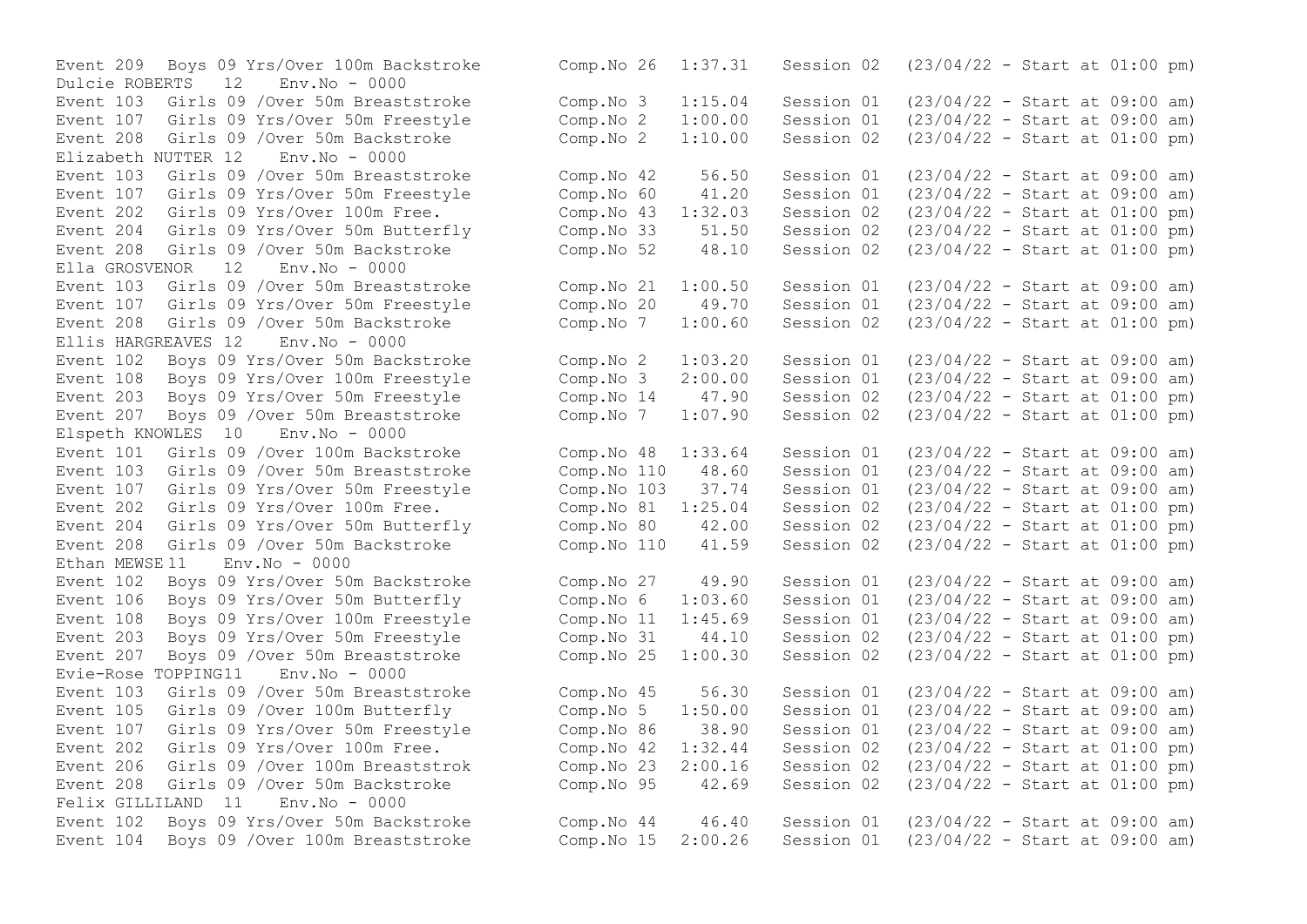Florence HITCHENOR 11 Event 208 Girls 09 /Over 50m Backstroke George JONES 13 Env.No - 0000<br>Event 102 Boys 09 Yrs/Over 50m Backstroke Event 106 Boys 09 Yrs/Over 50m Butterfly Comp.No 3 1:10.70 Session 01 Event 207 Boys 09 /Over 50m Breaststroke<br>Grace OLDHAM 13 Fnv.No - 0000 Grace OLDHAM 13 Env.No - 0000 Hannah BROWN 10 Env.No - 0000 Event 107 Girls 09 Yrs/Over 50m Freestyle Comp.No 62  $-41.10$  Session 01<br>Event 109 Girls 09 Yrs/Over 200m IM (23) Comp.No 25 3:40.34 Session 01 Event  $202$  Girls 09 Yrs/Over 100m Free. Imogen HARSLEY 11 Env.No - 0000 Isabella JUSTHAM 10 Env.No - 0000 Event 107 Girls 09 Yrs/Over 50m Freestyle Comp.No 119 36.95 Session 01 Event 204 Girls 09 Yrs/Over 50m Butterfly Comp.No 81 41.90 Session 02 Isabella STOICESCU 12 Env.No - 0000

Event 108 Boys 09 Yrs/Over 100m Freestyle Comp.No 50 1:28.51 Session 01 (23/04/22 - Start at 09:00 am)<br>Florence HITCHENOR 11 Env.No - 0000 Event 103 Girls 09 /Over 50m Breaststroke Comp.No 67 52.87 Session 01 (23/04/22 - Start at 09:00 am) Event 107 Girls 09 Yrs/Over 50m Freestyle Comp.No 41 43.50 Session 01 (23/04/22 - Start at 09:00 am) Event 204 Girls 09 Yrs/Over 50m Butterfly Comp.No 27 53.81 Session 02 (23/04/22 - Start at 01:00 pm)<br>Event 206 Girls 09 /Over 100m Breaststrok Comp.No 21 2:01.55 Session 02 (23/04/22 - Start at 01:00 pm) Event 206 Girls 09 /Over 100m Breaststrok (Comp. No 21 2:01.55 Session 02 (23/04/22 - Start at 01:00 pm)<br>Event 208 Girls 09 /Over 50m Backstroke (Comp. No 59 46.80 Session 02 (23/04/22 - Start at 01:00 pm) Event 102 Boys 09 Yrs/Over 50m Backstroke Comp.No 10 55.10 Session 01 (23/04/22 - Start at 09:00 am) Event 104 Boys 09 /Over 100m Breaststroke Comp.No 7 2:10.00 Session 01 (23/04/22 - Start at 09:00 am)<br>Event 106 Boys 09 Yrs/Over 50m Butterfly Comp.No 3 1:10.70 Session 01 (23/04/22 - Start at 09:00 am) Event 108 Boys 09 Yrs/Over 100m Freestyle Comp.No 12 1:45.00 Session 01 (23/04/22 - Start at 09:00 am)<br>Event 201 Bovs 09 Yrs/Over 200m IM Comp.No 3 4:30.00 Session 02 (23/04/22 - Start at 01:00 pm) Event 201 Boys 09 Yrs/Over 200m IM Comp.No 3 4:30.00 Session 02 (23/04/22 - Start at 01:00 pm) Event 203 Boys 09 Yrs/Over 50m Freestyle Comp.No 13 48.00 Session 02 (23/04/22 - Start at 01:00 pm)<br>Event 207 Boys 09 /Over 50m Breaststroke Comp.No 33 58.50 Session 02 (23/04/22 - Start at 01:00 pm) Event 204 Girls 09 Yrs/Over 50m Butterfly Comp.No 12 1:00.00 Session 02 (23/04/22 - Start at 01:00 pm) Event 208 Girls 09 /Over 50m Backstroke Comp.No 9 1:00.00 Session 02 (23/04/22 - Start at 01:00 pm) Event 103 Girls 09 /Over 50m Breaststroke Comp.No 104 49.15 Session 01 (23/04/22 - Start at 09:00 am)<br>Event 107 Girls 09 Yrs/Over 50m Freestyle Comp.No 62 41.10 Session 01 (23/04/22 - Start at 09:00 am) Event 109 Girls 09 Yrs/Over 200m IM Comp.No 25 3:40.34 Session 01 (23/04/22 - Start at 09:00 am)<br>Event 202 Girls 09 Yrs/Over 100m Free. Comp.No 53 1:29.94 Session 02 (23/04/22 - Start at 01:00 pm) Event 204 Girls 09 Yrs/Over 50m Butterfly Comp.No 61 45.20 Session 02 (23/04/22 - Start at 01:00 pm) Event 206 Girls 09 /Over 100m Breaststrok Comp.No 53 1:47.30 Session 02 (23/04/22 - Start at 01:00 pm) Event 101 Girls 09 /Over 100m Backstroke Comp.No 20 1:45.14 Session 01 (23/04/22 - Start at 09:00 am) Event 103 Girls 09 /Over 50m Breaststroke Comp.No 75 52.20 Session 01 (23/04/22 - Start at 09:00 am)<br>Event 107 Girls 09 Yrs/Over 50m Freestyle Comp.No 46 42.80 Session 01 (23/04/22 - Start at 09:00 am) Event 107 Girls 09 Yrs/Over 50m Freestyle Comp.No 46 42.80 Session 01 (23/04/22 - Start at 09:00 am) Event 202 Girls 09 Yrs/Over 100m Free. Comp.No 34 1:34.80 Session 02 (23/04/22 - Start at 01:00 pm) Event 206 Girls 09 /Over 100m Breaststrok Comp.No 22 2:00.64 Session 02 (23/04/22 - Start at 01:00 pm) Event 103 Girls 09 /Over 50m Breaststroke Comp.No 96 49.90 Session 01 (23/04/22 - Start at 09:00 am) Event 105 Girls 09 /Over 100m Butterfly Comp.No 6 1:48.40 Session 01 (23/04/22 - Start at 09:00 am) Event 109 Girls 09 Yrs/Over 200m IM Comp.No 40 3:28.36 Session 01 (23/04/22 - Start at 09:00 am)<br>Event 202 Girls 09 Yrs/Over 100m Free. Comp.No 72 1:26.22 Session 02 (23/04/22 - Event 202 Girls 09 Yrs/Over 100m Free.<br>
Event 204 Girls 09 Yrs/Over 50m Butterfly (Comp.No 81 41.90 Session 02 (23/04/22 - Start at 01:00 pm) Event 208 Girls 09 /Over 50m Backstroke Comp.No 58 47.00 Session 02 (23/04/22 - Start at 01:00 pm) Event 103 Girls 09 /Over 50m Breaststroke Comp.No 77 52.10 Session 01 (23/04/22 - Start at 09:00 am) Event 107 Girls 09 Yrs/Over 50m Freestyle Comp.No 35 44.80 Session 01 (23/04/22 - Start at 09:00 am) Event 109 Girls 09 Yrs/Over 200m IM Comp.No 3 4:20.00 Session 01 (23/04/22 - Start at 09:00 am)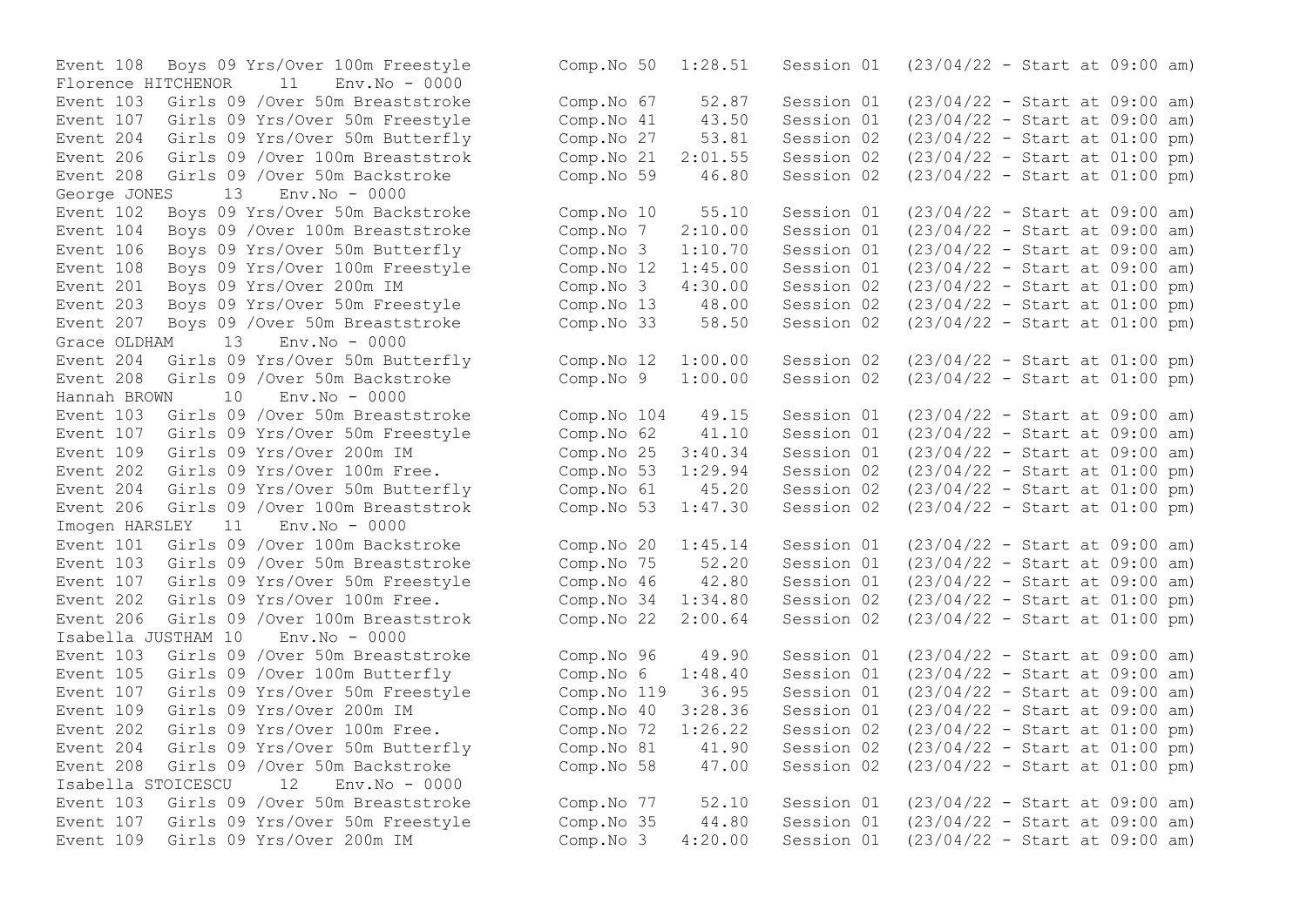Event 206 Girls 09 /Over 100m Breaststrok Comp. No  $25$   $2:00.00$  Session 02 Isabelle READ 12 Env.No - 0000 Event 208 Girls 09 /Over 50m Backstroke Jacob DYER 12 Env.No - 0000 Event 203 Boys 09 Yrs/Over 50m Freestyle Comp.No 29 44.30 Session 02 James MERRIFIELD 12 Env.No - 0000 Event 203 Boys 09 Yrs/Over 50m Freestyle<br>Joshua WRIGHT 13. Env.No - 0000 Joshua WRIGHT Kate JONES 10 Env.No - 0000 Event 206 Girls 09 / Over 100m Breaststrok Comp.No 60 1:45.97 Session 02 Layla HANSON 09 Env.No - 0000 Layla MANSELL-SMITH 10 Env.No - 0000 Layla MCHALE 11 Env.No - 0000

```
Event 202 Girls 09 Yrs/Over 100m Free. Comp.No 16 1:40.00 Session 02 (23/04/22 - Start at 01:00 pm)<br>Event 206 Girls 09 /Over 100m Breaststrok Comp.No 25 2:00.00 Session 02 (23/04/22 - Start at 01:00 pm)
Event 103 Girls 09 /Over 50m Breaststroke Comp.No 17 1:03.80 Session 01 (23/04/22 - Start at 09:00 am)
Event 107 Girls 09 Yrs/Over 50m Freestyle Comp.No 8 55.20 Session 01 (23/04/22 - Start at 09:00 am)
Event 109 Girls 09 Yrs/Over 200m IM Comp.No 2 4:30.00 Session 01 (23/04/22 - Start at 09:00 am)
Event 102 Boys 09 Yrs/Over 50m Backstroke Comp.No 22 50.90 Session 01 (23/04/22 - Start at 09:00 am)
Event 106 Boys 09 Yrs/Over 50m Butterfly Comp.No 5 1:06.20 Session 01 (23/04/22 - Start at 09:00 am)
Event 108 Boys 09 Yrs/Over 100m Freestyle Comp.No 22 1:40.00 Session 01 (23/04/22 - Start at 09:00 am)
Event 102 Boys 09 Yrs/Over 50m Backstroke Comp.No 11 54.10 Session 01 (23/04/22 - Start at 09:00 am)<br>Event 203 Boys 09 Yrs/Over 50m Freestyle Comp.No 5 53.70 Session 02 (23/04/22 - Start at 01:00 pm)
Event 207 Boys 09 /Over 50m Breaststroke Comp.No 2 1:23.70 Session 02 (23/04/22 - Start at 01:00 pm)
Event 101 Girls 09 /Over 100m Backstroke Comp.No 28 1:43.42 Session 01 (23/04/22 - Start at 09:00 am)
Event 103 Girls 09 /Over 50m Breaststroke Comp.No 123 47.50 Session 01 (23/04/22 - Start at 09:00 am)<br>Event 107 Girls 09 Yrs/Over 50m Freestyle Comp.No 80 39.46 Session 01 (23/04/22 - Start at 09:00 am)
Event 107 Girls 09 Yrs/Over 50m Freestyle Comp.No 80 39.46 Session 01 (23/04/22 - Start at 09:00 am)
Event 202 Girls 09 Yrs/Over 100m Free.<br>
Event 204 Girls 09 Yrs/Over 50m Butterfly Comp.No 49 47.51 Session 02 (23/04/22 - Start at 01:00 pm)
Event 204 Girls 09 Yrs/Over 50m Butterfly Comp.No 49 47.51 Session 02 (23/04/22 - Start at 01:00 pm)<br>Event 206 Girls 09 /Over 100m Breaststrok Comp.No 60 1:45.97 Session 02 (23/04/22 - Start at 01:00 pm)
Event 208 Girls 09 /Over 50m Backstroke Comp.No 37 49.70 Session 02 (23/04/22 - Start at 01:00 pm)
Event 103 Girls 09 /Over 50m Breaststroke Comp.No 24 1:00.00 Session 01 (23/04/22 - Start at 09:00 am)
Event 107 Girls 09 Yrs/Over 50m Freestyle Comp.No 17 50.00 Session 01 (23/04/22 - Start at 09:00 am)
Event 204 Girls 09 Yrs/Over 50m Butterfly Comp.No 15 1:00.00 Session 02 (23/04/22 - Start at 01:00 pm)
Event 101 Girls 09 /Over 100m Backstroke Comp.No 33 1:38.62 Session 01 (23/04/22 - Start at 09:00 am)
Event 103 Girls 09 /Over 50m Breaststroke Comp.No 72 52.26 Session 01 (23/04/22 - Start at 09:00 am)
Event 107 Girls 09 Yrs/Over 50m Freestyle Comp.No 92 38.31 Session 01 (23/04/22 - Start at 09:00 am)
Event 109 Girls 09 Yrs/Over 200m IM Comp.No 22 3:43.20 Session 01 (23/04/22 - Start at 09:00 am)
Event 202 Girls 09 Yrs/Over 100m Free. Comp.No 36 1:33.05 Session 02 (23/04/22 - Start at 01:00 pm)
Event 204 Girls 09 Yrs/Over 50m Butterfly Comp.No 29 53.41 Session 02 (23/04/22 - Start at 01:00 pm)
Event 206 Girls 09 /Over 100m Breaststrok Comp.No 24 2:00.00 Session 02 (23/04/22 - Start at 01:00 pm)
Event 208 Girls 09 /Over 50m Backstroke Comp.No 79 44.73 Session 02 (23/04/22 - Start at 01:00 pm)
Event 103 Girls 09 /Over 50m Breaststroke Comp.No 20 1:01.10 Session 01 (23/04/22 - Start at 09:00 am)
Event 107 Girls 09 Yrs/Over 50m Freestyle Comp.No 27 46.86 Session 01 (23/04/22 - Start at 09:00 am)
Event 202 Girls 09 Yrs/Over 100m Free. Comp.No 8 1:47.72 Session 02 (23/04/22 - Start at 01:00 pm)
Event 204 Girls 09 Yrs/Over 50m Butterfly Comp.No 19 57.46 Session 02 (23/04/22 - Start at 01:00 pm)
```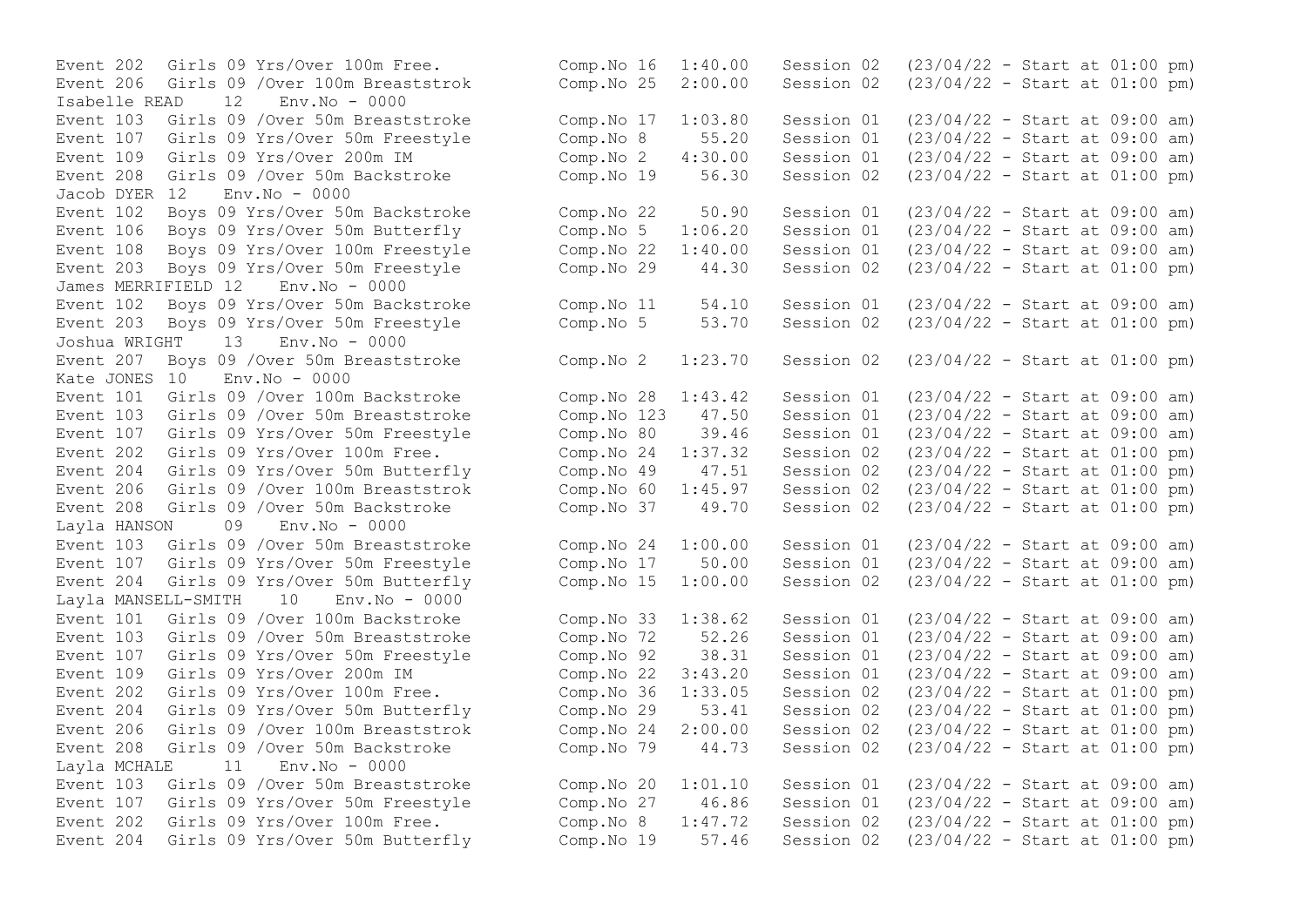Leo LI 12 Env.No - 0000 Event 201 Boys 09 Yrs/Over 200m IM Comp.No 8 4:04.55 Session 02<br>Event 203 Boys 09 Yrs/Over 50m Freestyle Comp.No 39 42.79 Session 02 Event 205 Boys 09 Yrs/Over 100m Butterfly Comp.No 2 1:53.79 Session 02<br>Event 207 Boys 09 /Over 50m Breaststroke Comp.No 38 56.90 Session 02 Lucas WELLS 11 Env.No - 0000 Event 209 Boys 09 Yrs/Over 100m Backstroke Lucy WAINWRIGHT 10 Env.No - 0000 Event 208 Girls 09 /Over 50m Backstroke Comp.No 86 43.80 Session 02 Mary-Ada HUDSON-BOLD 11 Env.No - 0000 Event 204 Girls 09 Yrs/Over 50m Butterfly Comp.No 22 56.90 Session 02 Matilda BRAITHWAITE 10 Env.No - 0000 Event 204 Girls 09 Yrs/Over 50m Butterfly Comp.No 84 41.80 Session 02 Maya POGOREANU 12 Event 202 Girls 09 Yrs/Over 100m Free. Comp.No  $7$   $1:50.00$  Session 02 Megan SAVILLE 10 Env.No - 0000

Event 208 Girls 09 /Over 50m Backstroke Comp.No 29 52.51 Session 02 (23/04/22 - Start at 01:00 pm) Event 102 Boys 09 Yrs/Over 50m Backstroke Comp.No 29 49.30 Session 01 (23/04/22 - Start at 09:00 am) Event 106 Boys 09 Yrs/Over 50m Butterfly Comp.No 35 47.70 Session 01 (23/04/22 - Start at 09:00 am) Event 108 Boys 09 Yrs/Over 100m Freestyle Comp.No 24 1:38.08 Session 01 (23/04/22 - Start at 09:00 am) Event 203 Boys 09 Yrs/Over 50m Freestyle Comp.No 39 42.79 Session 02 (23/04/22 - Start at 01:00 pm)<br>Event 205 Boys 09 Yrs/Over 100m Butterfly Comp.No 2 1:53.79 Session 02 (23/04/22 - Start at 01:00 pm) Event 207 Boys 09 /Over 50m Breaststroke Comp.No 38 56.90 Session 02 (23/04/22 - Start at 01:00 pm) Event 108 Boys 09 Yrs/Over 100m Freestyle Comp.No 46 1:29.42 Session 01 (23/04/22 - Start at 09:00 am) Event 201 Boys 09 Yrs/Over 200m IM Comp.No 19 3:48.15 Session 02 (23/04/22 - Start at 01:00 pm) Event 205 Boys 09 Yrs/Over 100m Butterfly Comp.No 6 1:45.00 Session 02 (23/04/22 - Start at 01:00 pm) Event 207 Boys 09 /Over 50m Breaststroke Comp.No 36 57.80 Session 02 (23/04/22 - Start at 01:00 pm)<br>Event 209 Boys 09 Yrs/Over 100m Backstroke Comp.No 19 1:40.00 Session 02 (23/04/22 - Start at 01:00 Event 105 Girls 09 /Over 100m Butterfly Comp.No 11 1:45.00 Session 01 (23/04/22 - Start at 09:00 am)<br>Event 202 Girls 09 Yrs/Over 100m Free. Comp.No 87 1:23.16 Session 02 (23/04/22 - Start at 01:00 pm) Event 202 Girls 09 Yrs/Over 100m Free. Comp.No 87 1:23.16 Session 02 (23/04/22 - Start at 01:00 pm)<br>Event 204 Girls 09 Yrs/Over 50m Butterfly Comp.No 99 39.10 Session 02 (23/04/22 - Start at 01:00 pm) Event 204 Girls 09 Yrs/Over 50m Butterfly Comp.No 99 39.10 Session 02 (23/04/22 - Start at 01:00 pm)<br>Event 206 Girls 09 /Over 100m Breaststrok Comp.No 70 1:42.80 Session 02 (23/04/22 - Start at 01:00 pm) Event 206 Girls 09 /Over 100m Breaststrok Comp.No 70 1:42.80 Session 02 (23/04/22 - Start at 01:00 pm)<br>Event 208 Girls 09 /Over 50m Backstroke Comp.No 86 43.80 Session 02 (23/04/22 - Start at 01:00 pm) Event 103 Girls 09 /Over 50m Breaststroke Comp.No 43 56.40 Session 01 (23/04/22 - Start at 09:00 am) Event 107 Girls 09 Yrs/Over 50m Freestyle Comp.No 28 46.80 Session 01 (23/04/22 - Start at 09:00 am) Event 109 Girls 09 Yrs/Over 200m IM Comp.No 11 3:57.75 Session 01 (23/04/22 - Start at 09:00 am)<br>Event 204 Girls 09 Yrs/Over 50m Butterfly Comp.No 22 56.90 Session 02 (23/04/22 - Start at 01:00 pm) Event 208 Girls 09 /Over 50m Backstroke Comp.No 33 50.41 Session 02 (23/04/22 - Start at 01:00 pm) Event 101 Girls 09 /Over 100m Backstroke Comp.No 38 1:36.69 Session 01 (23/04/22 - Start at 09:00 am) Event 103 Girls 09 /Over 50m Breaststroke Comp.No 149 44.40 Session 01 (23/04/22 - Start at 09:00 am) Event 109 Girls 09 Yrs/Over 200m IM Comp.No 51 3:20.90 Session 01 (23/04/22 - Start at 09:00 am) Event 202 Girls 09 Yrs/Over 100m Free. Comp.No 47 1:30.73 Session 02 (23/04/22 - Start at 01:00 pm)<br>Event 204 Girls 09 Yrs/Over 50m Butterfly Comp.No 84 41.80 Session 02 (23/04/22 - Start at 01:00 pm) Event 206 Girls 09 /Over 100m Breaststrok Comp.No 81 1:39.10 Session 02 (23/04/22 - Start at 01:00 pm)<br>Maya POGOREANU 12 Env.No - 0000 Event 101 Girls 09 /Over 100m Backstroke Comp.No 7 2:00.00 Session 01 (23/04/22 - Start at 09:00 am)<br>Event 202 Girls 09 Yrs/Over 100m Free. Comp.No 7 1:50.00 Session 02 (23/04/22 - Start at 01:00 pm) Event 204 Girls 09 Yrs/Over 50m Butterfly Comp.No 4 1:08.10 Session 02 (23/04/22 - Start at 01:00 pm) Event 206 Girls 09 /Over 100m Breaststrok Comp.No 17 2:05.00 Session 02 (23/04/22 - Start at 01:00 pm) Event 101 Girls 09 /Over 100m Backstroke Comp.No 13 1:50.00 Session 01 (23/04/22 - Start at 09:00 am) Event 103 Girls 09 /Over 50m Breaststroke Comp.No 81 51.70 Session 01 (23/04/22 - Start at 09:00 am) Event 107 Girls 09 Yrs/Over 50m Freestyle Comp.No 49 42.50 Session 01 (23/04/22 - Start at 09:00 am)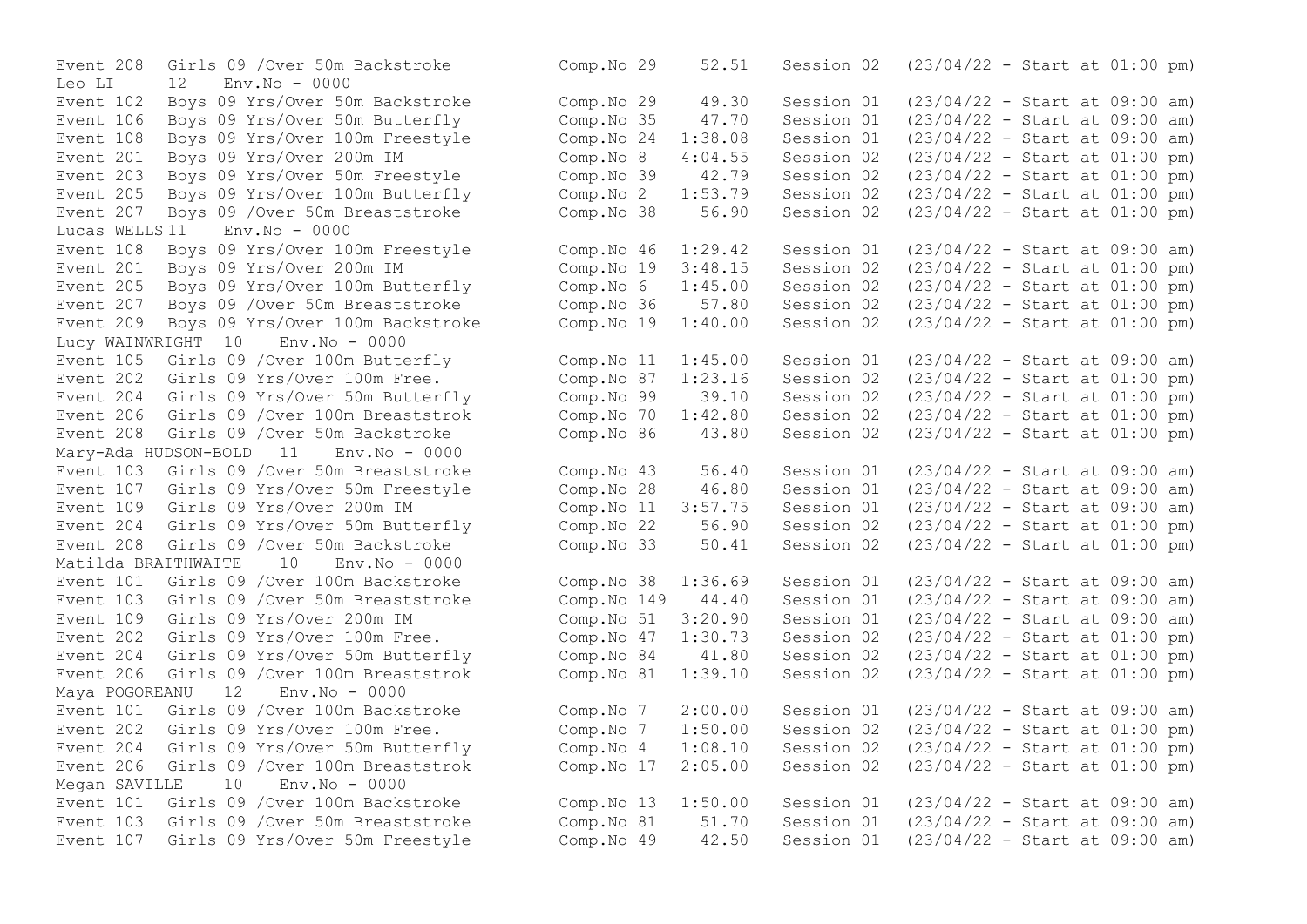Event 208 Girls 09 / Over 50m Backstroke Comp.No 64 46.10 Session 02 Olaf GRUDOWSKI 11 Env.No - 0000 Event 203 Boys 09 Yrs/Over 50m Freestyle Comp.No 63 39.40<br>Event 207 Boys 09 /Over 50m Breaststroke Comp.No 9 1:06.40 Event 209 Boys 09 Yrs/Over 100m Backstroke Comp.No 10 1:50.00 Oliver BARKER 13 Env.No - 0000 Event 209 Boys 09 Yrs/Over 100m Backstroke Comp. No 8 Olivia WELLS 11 Env.No - 0000 Event 202 Girls 09 Yrs/Over 100m Free. Comp.No  $19$   $1:40.00$  Session 02 Oscar HUSSEY 12 Env.No - 0000 Paarth VASHISTA 12 Env.No - 0000 Raya PRODANOVA 10 Env.No - 0000 Ryan MILNER 09 Env.No - 0000 Event 203 Boys 09 Yrs/Over 50m Freestyle Comp.No 80 35.80 Session 02

Event 202 Girls 09 Yrs/Over 100m Free. Comp.No 27 1:36.44 Session 02 (23/04/22 - Start at 01:00 pm) Event 204 Girls 09 Yrs/Over 50m Butterfly Comp.No 31 52.60 Session 02 (23/04/22 - Start at 01:00 pm) Event 104 Boys 09 /Over 100m Breaststroke Comp.No 5 2:10.00 Session 01 (23/04/22 - Start at 09:00 am) Event 108 Boys 09 Yrs/Over 100m Freestyle Comp.No 18 1:40.00 Session 01 (23/04/22 - Start at 09:00 am) Event 207 Boys 09 /Over 50m Breaststroke Comp.No 9 1:06.40 Session 02 (23/04/22 - Start at 01:00 pm)<br>Event 209 Boys 09 Yrs/Over 100m Backstroke Comp.No 10 1:50.00 Session 02 (23/04/22 - Start at 01:00 pm) Event 102 Boys 09 Yrs/Over 50m Backstroke Comp.No 30 49.30 Session 01 (23/04/22 - Start at 09:00 am) Event 106 Boys 09 Yrs/Over 50m Butterfly Comp.No 18 55.00 Session 01 (23/04/22 - Start at 09:00 am) Event 108 Boys 09 Yrs/Over 100m Freestyle Comp.No 29 1:35.00 Session 01 (23/04/22 - Start at 09:00 am) Event 203 Boys 09 Yrs/Over 50m Freestyle Comp.No 40 42.70 Session 02 (23/04/22 - Start at 01:00 pm)<br>Event 207 Boys 09 /Over 50m Breaststroke Comp.No 14 1:04.60 Session 02 (23/04/22 - Start at 01:00 pm) Event 207 Boys 09 /Over 50m Breaststroke Comp.No 14 1:04.60 Session 02 (23/04/22 - Start at 01:00 pm)<br>Event 209 Boys 09 Yrs/Over 100m Backstroke Comp.No 8 1:50.00 Session 02 (23/04/22 - Start at 01:00 pm) Event 101 Girls 09 /Over 100m Backstroke Comp.No 14 1:50.00 Session 01 (23/04/22 - Start at 09:00 am) Event 103 Girls 09 /Over 50m Breaststroke Comp.No 83 51.60 Session 01 (23/04/22 - Start at 09:00 am) Event 105 Girls 09 /Over 100m Butterfly Comp.No 1 2:00.00 Session 01 (23/04/22 - Start at 09:00 am) Event 109 Girls 09 Yrs/Over 200m IM Comp.No 20 3:44.55 Session 01 (23/04/22 - Start at 09:00 am)<br>Event 202 Girls 09 Yrs/Over 100m Free. Comp.No 19 1:40.00 Session 02 (23/04/22 - Start at 01:00 pm) Event 106 Boys 09 Yrs/Over 50m Butterfly Comp.No 11 59.17 Session 01 (23/04/22 - Start at 09:00 am) Event 108 Boys 09 Yrs/Over 100m Freestyle Comp.No 21 1:40.00 Session 01 (23/04/22 - Start at 09:00 am) Event 207 Boys 09 /Over 50m Breaststroke Comp.No 15 1:03.87 Session 02 (23/04/22 - Start at 01:00 pm) Event 209 Boys 09 Yrs/Over 100m Backstroke Comp.No 9 1:50.00 Session 02 (23/04/22 - Start at 01:00 pm) Event 203 Boys 09 Yrs/Over 50m Freestyle Comp.No 8 50.00 Session 02 (23/04/22 - Start at 01:00 pm) Event 207 Boys 09 /Over 50m Breaststroke Comp.No 27 1:00.00 Session 02 (23/04/22 - Start at 01:00 pm) Event 101 Girls 09 /Over 100m Backstroke Comp.No 27 1:43.75 Session 01 (23/04/22 - Start at 09:00 am) Event 103 Girls 09 /Over 50m Breaststroke Comp.No 60 54.30 Session 01 (23/04/22 - Start at 09:00 am) Event 107 Girls 09 Yrs/Over 50m Freestyle Comp.No 58 41.43 Session 01 (23/04/22 - Start at 09:00 am) Event 109 Girls 09 Yrs/Over 200m IM Comp.No 17 3:47.51 Session 01 (23/04/22 - Start at 09:00 am) Event 202 Girls 09 Yrs/Over 100m Free. Comp.No 20 1:38.56 Session 02 (23/04/22 - Start at 01:00 pm) Event 204 Girls 09 Yrs/Over 50m Butterfly Comp.No 45 48.70 Session 02 (23/04/22 - Start at 01:00 pm) Event 208 Girls 09 /Over 50m Backstroke Comp.No 74 45.04 Session 02 (23/04/22 - Start at 01:00 pm) Event 104 Boys 09 /Over 100m Breaststroke Comp.No 48 1:45.00 Session 01 (23/04/22 - Start at 09:00 am) Event 108 Boys 09 Yrs/Over 100m Freestyle Comp.No 57 1:25.00 Session 01 (23/04/22 - Start at 09:00 am)<br>Event 203 Boys 09 Yrs/Over 50m Freestyle Comp.No 80 35.80 Session 02 (23/04/22 - Start at 01:00 pm) Event 207 Boys 09 /Over 50m Breaststroke Comp.No 85 46.24 Session 02 (23/04/22 - Start at 01:00 pm)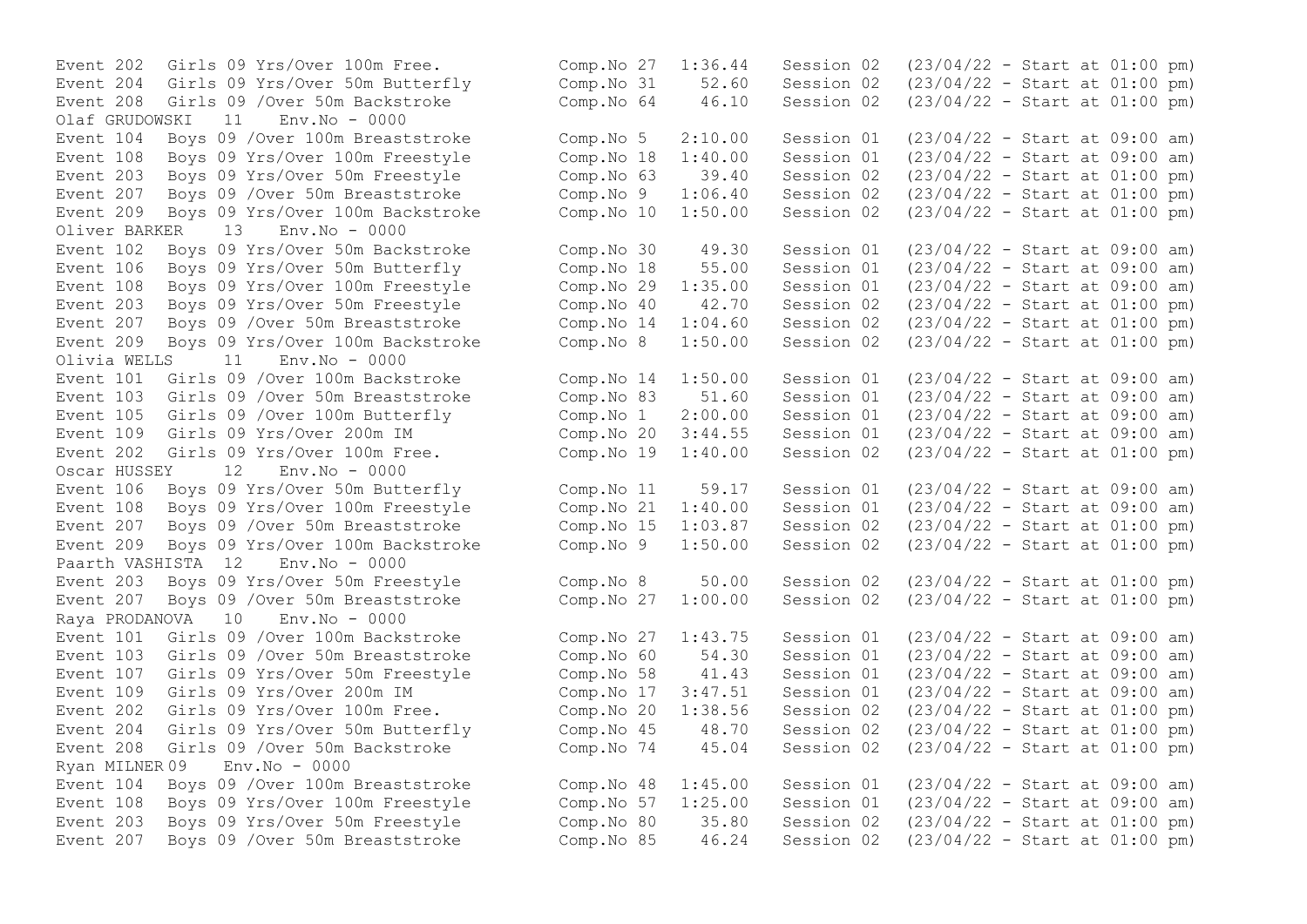Sebastian HUNTER 10 Env.No - 0000 Event 102 Boys 09 Yrs/Over 50m Backstroke Comp.No 70 42.60 Session 01 (23/04/22 - Start at 09:00 am) Event 104 Boys 09 /Over 100m Breaststroke Comp.No 16 2:00.00 Session 01 (23/04/22 - Start at 09:00 am) Event 108 Boys 09 Yrs/Over 100m Freestyle Comp.No 54 1:26.91 Session 01 (23/04/22 - Start at 09:00 am) Event 201 Boys 09 Yrs/Over 200m IM Comp.No 35 3:26.00 Session 02 (23/04/22 - Start at 01:00 pm) Event 205 Boys 09 Yrs/Over 100m Butterfly Comp.No 9 1:39.25 Session 02 (23/04/22 - Start at 01:00 pm)<br>Event 209 Bovs 09 Yrs/Over 100m Backstroke Comp.No 18 1:40.43 Session 02 (23/04/22 - Start at 01:00 pm) Event 209 Boys 09 Yrs/Over 100m Backstroke Tyler RAVEN 13 Env.No - 0000 Event 104 Boys 09 /Over 100m Breaststroke Comp.No 4 2:10.00 Session 01 (23/04/22 - Start at 09:00 am) Event 106 Boys 09 Yrs/Over 50m Butterfly Comp.No 9 1:00.00 Session 01 (23/04/22 - Start at 09:00 am) Event 108 Boys 09 Yrs/Over 100m Freestyle Comp.No 20 1:40.00 Session 01 (23/04/22 - Start at 09:00 am) Event 203 Boys 09 Yrs/Over 50m Freestyle Comp.No 25 44.80 Session 02 (23/04/22 - Start at 01:00 pm) Event 207 Boys 09 /Over 50m Breaststroke Comp.No 18 1:02.40 Session 02 (23/04/22 - Start at 01:00 pm) Co Manch Aq Sophia YU 09 Env.No - 0000 Event 101 Girls 09 /Over 100m Backstroke Comp.No 53 1:32.60 Session 01 (23/04/22 - Start at 09:00 am) Event 103 Girls 09 /Over 50m Breaststroke Comp.No 133 46.19 Session 01 (23/04/22 - Start at 09:00 am) Event 105 Girls 09 /Over 100m Butterfly Comp.No 22 1:33.32 Session 01 (23/04/22 - Start at 09:00 am) Event 109 Girls 09 Yrs/Over 200m IM Comp.No 58 3:10.10 Session 01 (23/04/22 - Start at 09:00 am) Dearne Vall Alice ELLIS-DIXON11 Env.No - 0000 Event 206 Girls 09 /Over 100m Breaststrok Comp.No 76 1:41.00 Session 02 (23/04/22 - Start at 01:00 pm) Event 208 Girls 09 /Over 50m Backstroke Comp.No 51 48.30 Session 02 (23/04/22 - Start at 01:00 pm) Amelia LONGDEN 06 Env.No - 0000 Event 107 Girls 09 Yrs/Over 50m Freestyle Comp.No 168 32.70 Session 01 (23/04/22 - Start at 09:00 am) Event 202 Girls 09 Yrs/Over 100m Free. Comp.No 127 1:14.80 Session 02 (23/04/22 - Start at 01:00 pm) Event 206 Girls 09 /Over 100m Breaststrok Comp.No 89 1:34.00 Session 02 (23/04/22 - Start at 01:00 pm) Event 208 Girls 09 /Over 50m Backstroke Comp.No 132 37.50 Session 02 (23/04/22 - Start at 01:00 pm) Amy GAFFNEY 06 Env.No - 0000 Event 107 Girls 09 Yrs/Over 50m Freestyle Comp.No 114 37.00 Session 01 (23/04/22 - Start at 09:00 am) Event 109 Girls 09 Yrs/Over 200m IM Comp.No 39 3:29.10 Session 01 (23/04/22 - Start at 09:00 am) Event 202 Girls 09 Yrs/Over 100m Free. Comp.No 79 1:25.10 Session 02 (23/04/22 - Start at 01:00 pm) Event 208 Girls 09 /Over 50m Backstroke Comp.No 84 44.00 Session 02 (23/04/22 - Start at 01:00 pm) Declan GODDARD 04 Env.No - 0000 Event 106 Boys 09 Yrs/Over 50m Butterfly Comp.No 70 35.80 Session 01 (23/04/22 - Start at 09:00 am) Event 108 Boys 09 Yrs/Over 100m Freestyle Comp.No 96 1:08.00 Session 01 (23/04/22 - Start at 09:00 am) Event 203 Boys 09 Yrs/Over 50m Freestyle Comp.No 98 32.90 Session 02 (23/04/22 - Start at 01:00 pm) Event 207 Boys 09 /Over 50m Breaststroke Comp.No 92 44.80 Session 02 (23/04/22 - Start at 01:00 pm) Ebony BURTON 09 Env.No - 0000 Event 103 Girls 09 /Over 50m Breaststroke Comp.No 86 50.70 Session 01 (23/04/22 - Start at 09:00 am) Event 107 Girls 09 Yrs/Over 50m Freestyle Comp.No 56 41.60 Session 01 (23/04/22 - Start at 09:00 am)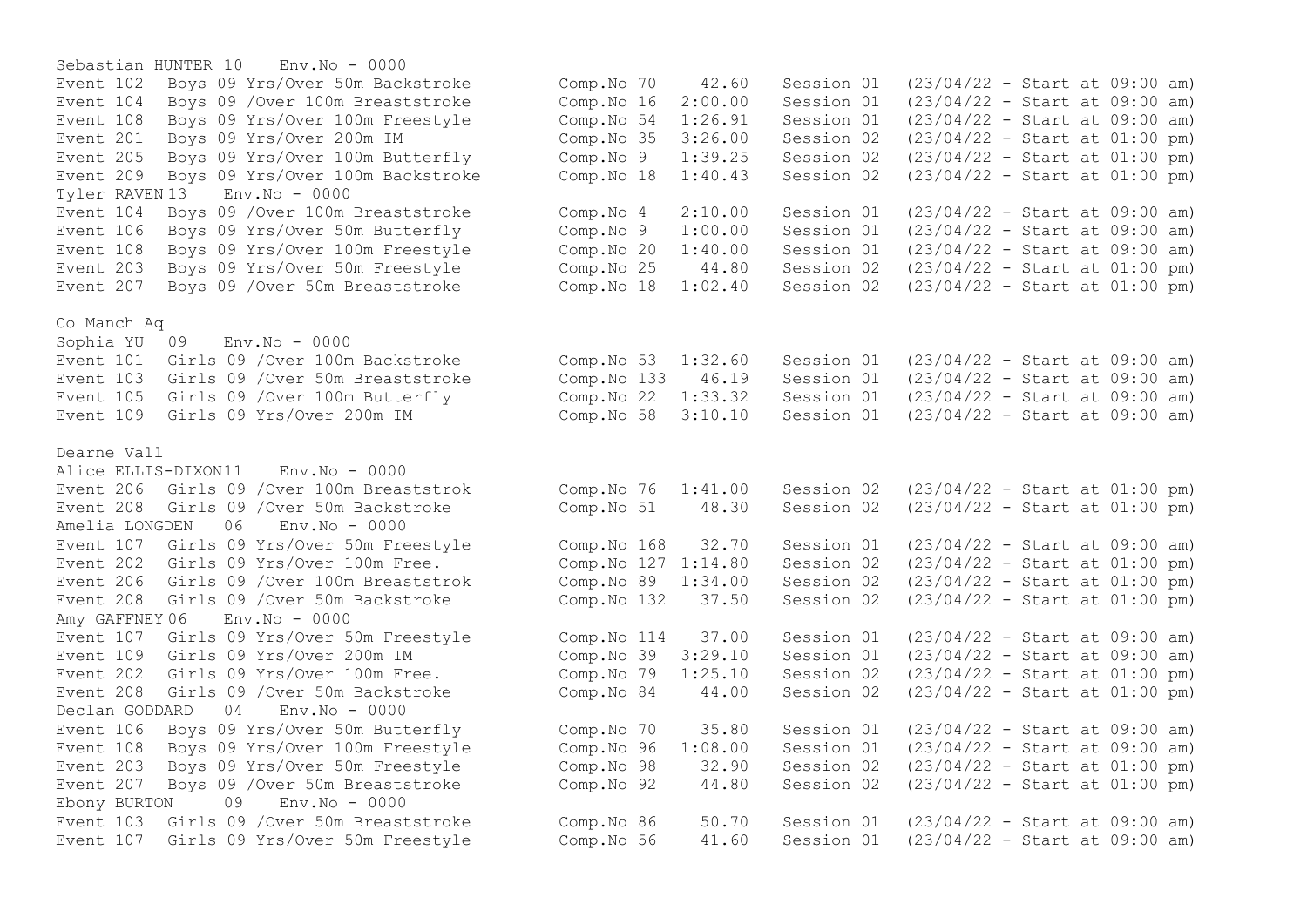Eleanor GRIFFIN 08 Event 206 Girls 09 /Over 100m Breaststrok Harvey STEVENSON 07 Env.No - 0000<br>Event 102 Boys 09 Yrs/Over 50m Backstroke Event 207 Boys 09 / Over 50m Breaststroke Comp.No 96 43.70 Session 02 Isobel WATSON 07 Env.No - 0000 Jensen STEVENSON 12 Env.No - 0000 Event 104 Boys 09 / Over 100m Breaststroke Comp.No 10 2:04.00 Session 01 Event 203 Boys 09 Yrs/Over 50m Freestyle Lily-Mae HARPER 09 Env.No - 0000 Luke GILLIVER 07 Env.No - 0000 Marley MCCLELLAND09 Env.No - 0000

Event 204 Girls 09 Yrs/Over 50m Butterfly Comp.No 2 1:11.40 Session 02 (23/04/22 - Start at 01:00 pm) Event 206 Girls 09 /Over 100m Breaststrok (Comp. No 63 1:45.00 Session 02 (23/04/22 - Start at 01:00 pm)<br>Eleanor GRIFFIN 08 Env. No - 0000 Event 103 Girls 09 /Over 50m Breaststroke Comp.No 74 52.20 Session 01 (23/04/22 - Start at 09:00 am)<br>Event 107 Girls 09 Yrs/Over 50m Freestyle Comp.No 33 45.30 Session 01 (23/04/22 - Start at 09:00 am) Event 107 Girls 09 Yrs/Over 50m Freestyle Comp.No 33 45.30 Session 01 (23/04/22 - Start at 09:00 am)<br>Event 204 Girls 09 Yrs/Over 50m Butterfly Comp.No 30 53.20 Session 02 (23/04/22 - Start at 01:00 pm) Event 204 Girls 09 Yrs/Over 50m Butterfly Comp.No 30 53.20 Session 02 (23/04/22 - Start at 01:00 pm)<br>Event 206 Girls 09 /Over 100m Breaststrok Comp.No 59 1:46.00 Session 02 (23/04/22 - Start at 01:00 pm) Event 102 Boys 09 Yrs/Over 50m Backstroke Comp.No 95 37.70 Session 01 (23/04/22 - Start at 09:00 am) Event 104 Boys 09 /Over 100m Breaststroke Comp.No 65 1:32.00 Session 01 (23/04/22 - Start at 09:00 am) Event 106 Boys 09 Yrs/Over 50m Butterfly Comp.No 65 38.40 Session 01 (23/04/22 - Start at 09:00 am) Event 108 Boys 09 Yrs/Over 100m Freestyle Comp.No 95 1:08.20 Session 01 (23/04/22 - Start at 09:00 am) Event 203 Boys 09 Yrs/Over 50m Freestyle Comp.No 100 32.80 Session 02 (23/04/22 - Start at 01:00 pm) Event 101 Girls 09 /Over 100m Backstroke Comp.No 50 1:33.00 Session 01 (23/04/22 - Start at 09:00 am) Event 103 Girls 09 /Over 50m Breaststroke Comp.No 132 46.30 Session 01 (23/04/22 - Start at 09:00 am) Event 107 Girls 09 Yrs/Over 50m Freestyle Comp.No 150 34.20 Session 01 (23/04/22 - Start at 09:00 am) Event 102 Boys 09 Yrs/Over 50m Backstroke Comp.No 34 47.90 Session 01 (23/04/22 - Start at 09:00 am) Event 106 Boys 09 Yrs/Over 50m Butterfly Comp.No 15 56.20 Session 01 (23/04/22 - Start at 09:00 am)<br>Event 203 Boys 09 Yrs/Over 50m Freestyle Comp.No 22 45.10 Session 02 (23/04/22 - Start at 01:00 pm) Event 207 Boys 09 /Over 50m Breaststroke Comp.No 29 59.70 Session 02 (23/04/22 - Start at 01:00 pm) Event 103 Girls 09 /Over 50m Breaststroke Comp.No 116 48.10 Session 01 (23/04/22 - Start at 09:00 am) Event 107 Girls 09 Yrs/Over 50m Freestyle Comp.No 82 39.40 Session 01 (23/04/22 - Start at 09:00 am) Event 202 Girls 09 Yrs/Over 100m Free. Comp.No 100 1:20.00 Session 02 (23/04/22 - Start at 01:00 pm) Event 204 Girls 09 Yrs/Over 50m Butterfly Comp.No 68 44.10 Session 02 (23/04/22 - Start at 01:00 pm) Event 206 Girls 09 /Over 100m Breaststrok Comp.No 71 1:42.00 Session 02 (23/04/22 - Start at 01:00 pm) Event 208 Girls 09 /Over 50m Backstroke Comp.No 56 47.30 Session 02 (23/04/22 - Start at 01:00 pm) Event 102 Boys 09 Yrs/Over 50m Backstroke Comp.No 113 31.65 Session 01 (23/04/22 - Start at 09:00 am) Event 106 Boys 09 Yrs/Over 50m Butterfly Comp.No 85 31.38 Session 01 (23/04/22 - Start at 09:00 am) Event 108 Boys 09 Yrs/Over 100m Freestyle Comp.No 114 1:01.50 Session 01 (23/04/22 - Start at 09:00 am) Event 201 Boys 09 Yrs/Over 200m IM Comp.No 62 2:30.91 Session 02 (23/04/22 - Start at 01:00 pm) Event 203 Boys 09 Yrs/Over 50m Freestyle Comp.No 136 27.60 Session 02 (23/04/22 - Start at 01:00 pm) Event 205 Boys 09 Yrs/Over 100m Butterfly Comp.No 29 1:07.78 Session 02 (23/04/22 - Start at 01:00 pm) Event 207 Boys 09 /Over 50m Breaststroke Comp.No 117 36.69 Session 02 (23/04/22 - Start at 01:00 pm) Event 209 Boys 09 Yrs/Over 100m Backstroke Comp.No 58 1:06.93 Session 02 (23/04/22 - Start at 01:00 pm) Event 102 Boys 09 Yrs/Over 50m Backstroke Comp.No 83 39.80 Session 01 (23/04/22 - Start at 09:00 am) Event 108 Boys 09 Yrs/Over 100m Freestyle Comp.No 79 1:16.21 Session 01 (23/04/22 - Start at 09:00 am)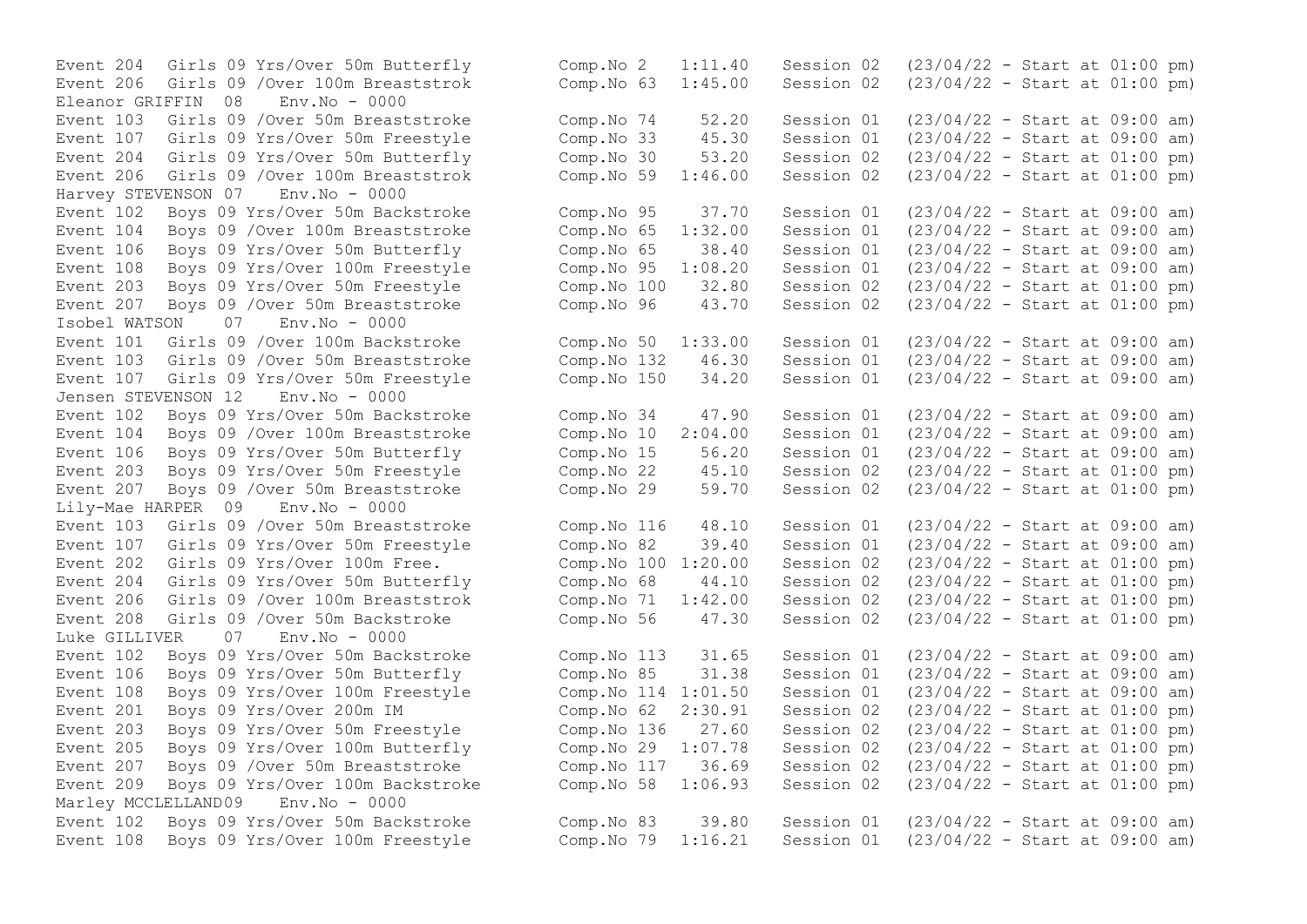Event 207 Boys 09 / Over 50m Breaststroke Comp.No 87 45.91 Session 02 Neve GAFFNEY 09 Env.No - 0000 Event  $109$  Girls  $09$  Yrs/Over  $200$ m IM  $\sim$  Comp.No  $14$  3:52.20 Session 01 Event 208 Girls 09 /Over 50m Backstroke Comp.No 22 55.53 Session 02 Neve RIMMINGTON 08 Env.No - 0000 Riley BURTON 12 Env.No - 0000 Event 209 Boys 09 Yrs/Over 100m Backstroke Comp.No 6 1:51.00 Session 02 Sophie CHURMS 10 Env.No - 0000 Event 208 Girls 09 / Over 50m Backstroke Comp.No 121 39.77 Session 02 Thomas BLUNN 08 Env.No - 0000 Event 207 Boys 09 / Over 50m Breaststroke Comp.No 56 52.40 Session 02 Thomas TAVERNER 04 Env.No - 0000 Event 207 Boys 09 / Over 50m Breaststroke Comp.No 110 37.40 Session 02 Tristan FERGUSON 05 Env.No - 0000 Xavier BURFIELD 11 Env.No - 0000 Zac ROPER 07 Env.No - 0000

Event 201 Boys 09 Yrs/Over 200m IM Comp.No 43 3:09.20 Session 02 (23/04/22 - Start at 01:00 pm) Event 205 Boys 09 Yrs/Over 100m Butterfly Comp.No 12 1:33.91 Session 02 (23/04/22 - Start at 01:00 pm) Event 103 Girls 09 /Over 50m Breaststroke Comp.No 57 55.20 Session 01 (23/04/22 - Start at 09:00 am) Event 107 Girls 09 Yrs/Over 50m Freestyle Comp.No 51 42.20 Session 01 (23/04/22 - Start at 09:00 am)<br>Event 109 Girls 09 Yrs/Over 200m IM Comp.No 04 3:52.20 Session 01 (23/04/22 - Start at 09:00 am) Event 204 Girls 09 Yrs/Over 50m Butterfly Comp.No 21 57.10 Session 02 (23/04/22 - Start at 01:00 pm)<br>Event 208 Girls 09 /Over 50m Backstroke Comp.No 22 55.53 Session 02 (23/04/22 - Start at 01:00 pm) Event 101 Girls 09 /Over 100m Backstroke Comp.No 67 1:28.00 Session 01 (23/04/22 - Start at 09:00 am) Event 103 Girls 09 /Over 50m Breaststroke Comp.No 126 47.20 Session 01 (23/04/22 - Start at 09:00 am) Event 105 Girls 09 /Over 100m Butterfly Comp.No 28 1:24.00 Session 01 (23/04/22 - Start at 09:00 am) Event 107 Girls 09 Yrs/Over 50m Freestyle Comp.No 139 35.20 Session 01 (23/04/22 - Start at 09:00 am) Event 102 Boys 09 Yrs/Over 50m Backstroke Comp.No 12 53.60 Session 01 (23/04/22 - Start at 09:00 am) Event 106 Boys 09 Yrs/Over 50m Butterfly Comp.No 1 1:15.00 Session 01 (23/04/22 - Start at 09:00 am) Event 203 Boys 09 Yrs/Over 50m Freestyle Comp.No 9 49.80 Session 02 (23/04/22 - Start at 01:00 pm) Event 207 Boys 09 /Over 50m Breaststroke Comp.No 28 59.90 Session 02 (23/04/22 - Start at 01:00 pm)<br>Event 209 Boys 09 Yrs/Over 100m Backstroke Comp.No 6 1:51.00 Session 02 (23/04/22 - Start at 01:0 Event 103 Girls 09 /Over 50m Breaststroke Comp. No 106 49.00 Session 01 (23/04/22 - Start at 09:00 am)<br>Event 107 Girls 09 Yrs/Over 50m Freestyle Comp. No 115 37.00 Session 01 (23/04/22 - Start at 09:00 am) Event 107 Girls 09 Yrs/Over 50m Freestyle Comp.No 115 37.00 Session 01 (23/04/22 - Start at 09:00 am)<br>Event 204 Girls 09 Yrs/Over 50m Butterfly Comp.No 79 42.00 Session 02 (23/04/22 - Start at 01:00 pm) Event 204 Girls 09 Yrs/Over 50m Butterfly Comp.No 79 42.00 Session 02 (23/04/22 - Start at 01:00 pm)<br>Event 208 Girls 09 /Over 50m Backstroke Comp.No 121 39.77 Session 02 (23/04/22 - Start at 01:00 pm) Event 203 Boys 09 Yrs/Over 50m Freestyle Comp.No 71 37.50 Session 02 (23/04/22 - Start at 01:00 pm)<br>Event 207 Boys 09 /Over 50m Breaststroke Comp.No 56 52.40 Session 02 (23/04/22 - Start at 01:00 pm) Event 203 Boys 09 Yrs/Over 50m Freestyle Comp.No 130 28.40 Session 02 (23/04/22 - Start at 01:00 pm)<br>Event 207 Boys 09 /Over 50m Breaststroke Comp.No 110 37.40 Session 02 (23/04/22 - Start at 01:00 pm) Event 203 Boys 09 Yrs/Over 50m Freestyle Comp.No 32 44.00 Session 02 (23/04/22 - Start at 01:00 pm) Event 207 Boys 09 /Over 50m Breaststroke Comp.No 61 51.15 Session 02 (23/04/22 - Start at 01:00 pm) Event 102 Boys 09 Yrs/Over 50m Backstroke Comp.No 25 50.50 Session 01 (23/04/22 - Start at 09:00 am) Event 106 Boys 09 Yrs/Over 50m Butterfly Comp.No 16 55.40 Session 01 (23/04/22 - Start at 09:00 am) Event 108 Boys 09 Yrs/Over 100m Freestyle Comp.No 43 1:30.00 Session 01 (23/04/22 - Start at 09:00 am) Event 203 Boys 09 Yrs/Over 50m Freestyle Comp.No 37 43.10 Session 02 (23/04/22 - Start at 01:00 pm) Event 207 Boys 09 /Over 50m Breaststroke Comp.No 30 59.40 Session 02 (23/04/22 - Start at 01:00 pm) Event 102 Boys 09 Yrs/Over 50m Backstroke Comp.No 93 38.00 Session 01 (23/04/22 - Start at 09:00 am) Event 108 Boys 09 Yrs/Over 100m Freestyle Comp.No 88 1:12.20 Session 01 (23/04/22 - Start at 09:00 am)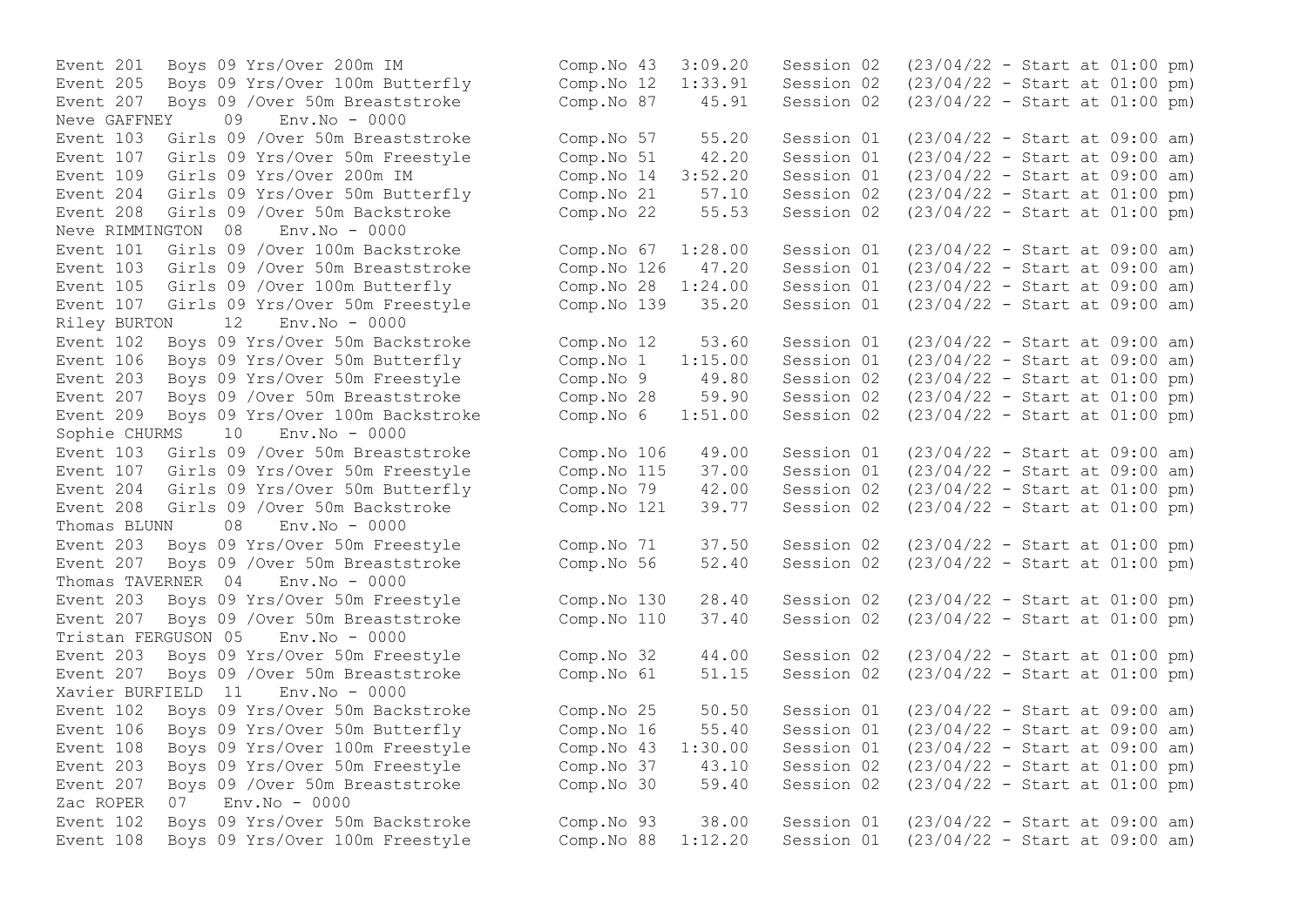Event 205 Boys 09 Yrs/Over 100m Butterfly Comp.No 19 1:24.00 Session 02 (23/04/22 - Start at 01:00 pm)

#### Kingsbury

Alfie BROOKES 06 Env.No - 0000 Event 106 Boys 09 Yrs/Over 50m Butterfly Event 203 Boys 09 Yrs/Over 50m Freestyle Event 207 Boys 09 / Over 50m Breaststroke George UPTON 07 Env.No - 0000 Event 104 Boys 09 / Over 100m Breaststroke Event 108 Boys 09 Yrs/Over 100m Freestyle Event 203 Boys 09 Yrs/Over 50m Freestyle Event 205 Boys 09 Yrs/Over 100m Butterfly Heidi-Mai GUEST 09 Env.No - 0000 Event 103 Girls 09 /Over 50m Breaststroke Event 107 Girls 09 Yrs/Over 50m Freestyle Event 202 Girls 09 Yrs/Over 100m Free. Event 208 Girls 09 /Over 50m Backstroke Jack SMITH 10 Env.No - 0000 Event 102 Boys 09 Yrs/Over 50m Backstroke Event 106 Boys 09 Yrs/Over 50m Butterfly Event 201 Boys 09 Yrs/Over 200m IM Event 203 Boys 09 Yrs/Over 50m Freestyle Event 207 Boys 09 / Over 50m Breaststroke Jacob MELLORS 13 Env.No - 0000 Event 102 Boys 09 Yrs/Over 50m Backstroke Event 106 Boys 09 Yrs/Over 50m Butterfly Event 203 Boys 09 Yrs/Over 50m Freestyle Event 207 Boys 09 / Over 50m Breaststroke Keira BENWELL 06 Env.No - 0000 Event 103 Girls 09 /Over 50m Breaststroke Event 107 Girls 09 Yrs/Over 50m Freestyle Event 202 Girls 09 Yrs/Over 100m Free. Event 208 Girls 09 / Over 50m Backstroke Lois DAWE 08 Env.No - 0000 Event 103 Girls 09 / Over 50m Breaststroke Event 107 Girls 09 Yrs/Over 50m Freestyle Event 109 Girls 09 Yrs/Over 200m IM Event 202 Girls 09 Yrs/Over 100m Free. Peyton NEWBERY 10 Env.No - 0000 Event 101 Girls 09 /Over 100m Backstroke Event 109 Girls 09 Yrs/Over 200m IM Event 202 Girls 09 Yrs/Over 100m Free. Tori EDGE 08 Env.No - 0000

| Comp.No 80<br>Comp.No 125<br>Comp.No 111                           | 32.82<br>28.96<br>37.39                     | Session 01<br>Session 02<br>Session 02                             | $(23/04/22 - Start at 09:00 am)$<br>(23/04/22 - Start at 01:00 pm)<br>(23/04/22 - Start at 01:00 pm)                                                                 |  |  |                          |
|--------------------------------------------------------------------|---------------------------------------------|--------------------------------------------------------------------|----------------------------------------------------------------------------------------------------------------------------------------------------------------------|--|--|--------------------------|
| Comp.No 79<br>Comp.No 115<br>Comp.No 135<br>Comp.No 18             | 1:14.26<br>1:01.15<br>27.64<br>1:27.13      | Session 01<br>Session 01<br>Session 02<br>Session 02               | $(23/04/22 - Start at 09:00 am)$<br>$(23/04/22 - Start at 09:00$<br>(23/04/22 - Start at 01:00 pm)<br>(23/04/22 - Start at 01:00 pm)                                 |  |  | am)                      |
| Comp.No 124<br>Comp.No 142<br>Comp.No 105<br>Comp.No 92            | 47.46<br>34.87<br>1:18.85<br>42.84          | Session 01<br>Session 01<br>Session 02<br>Session 02               | $(23/04/22 - Start at 09:00 am)$<br>$(23/04/22 - Start at 09:00$<br>$(23/04/22 - Start at 01:00$<br>(23/04/22 - Start at 01:00 pm)                                   |  |  | am)<br>pm)               |
| Comp.No 45<br>Comp.No 32<br>Comp.No 23<br>Comp.No 55<br>Comp.No 52 | 46.22<br>48.53<br>3:42.00<br>40.19<br>52.84 | Session 01<br>Session 01<br>Session 02<br>Session 02<br>Session 02 | $(23/04/22 - Start at 09:00 am)$<br>$(23/04/22 - Start at 09:00$<br>$(23/04/22 - Start at 01:00$<br>$(23/04/22 - Start at 01:00$<br>$(23/04/22 - Start at 01:00 pm)$ |  |  | am)<br>pm)<br>pm)        |
| Comp.No 8<br>Comp.No 17<br>Comp.No 28<br>Comp.No 20                | 56.16<br>55.20<br>44.63<br>1:01.18          | Session 01<br>Session 01<br>Session 02<br>Session 02               | $(23/04/22 - Start at 09:00 am)$<br>$(23/04/22 - Start at 09:00$<br>$(23/04/22 - Start at 01:00 pm)$<br>$(23/04/22 - Start at 01:00 pm)$                             |  |  | am)                      |
| Comp.No 164<br>Comp.No 188<br>Comp.No 155<br>Comp.No 142           | 39.50<br>29.06<br>1:02.63<br>34.88          | Session 01<br>Session 01<br>Session 02<br>Session 02               | (23/04/22 - Start at 09:00 am)<br>$(23/04/22 - Start at 09:00$<br>$(23/04/22 - Start at 01:00$<br>(23/04/22 - Start at 01:00 pm)                                     |  |  | am)<br>pm)               |
| Comp.No 38<br>Comp.No 131<br>Comp.No 59<br>Comp.No 113             | 57.02<br>36.10<br>3:06.88<br>1:16.75        | Session 01<br>Session 01<br>Session 01<br>Session 02               | $(23/04/22 - Start at 09:00$<br>$(23/04/22 - Start at 09:00$<br>$(23/04/22 - Start at 09:00$<br>$(23/04/22 - Start at 01:00$                                         |  |  | am)<br>am)<br>am)<br>pm) |
| Comp.No 5<br>Comp.No 8<br>Comp.No 5                                | 2:04.15<br>4:05.46<br>1:51.41               | Session 01<br>Session 01<br>Session 02                             | $(23/04/22 - Start at 09:00 am)$<br>$(23/04/22 - Start at 09:00 am)$<br>(23/04/22 - Start at 01:00 pm)                                                               |  |  |                          |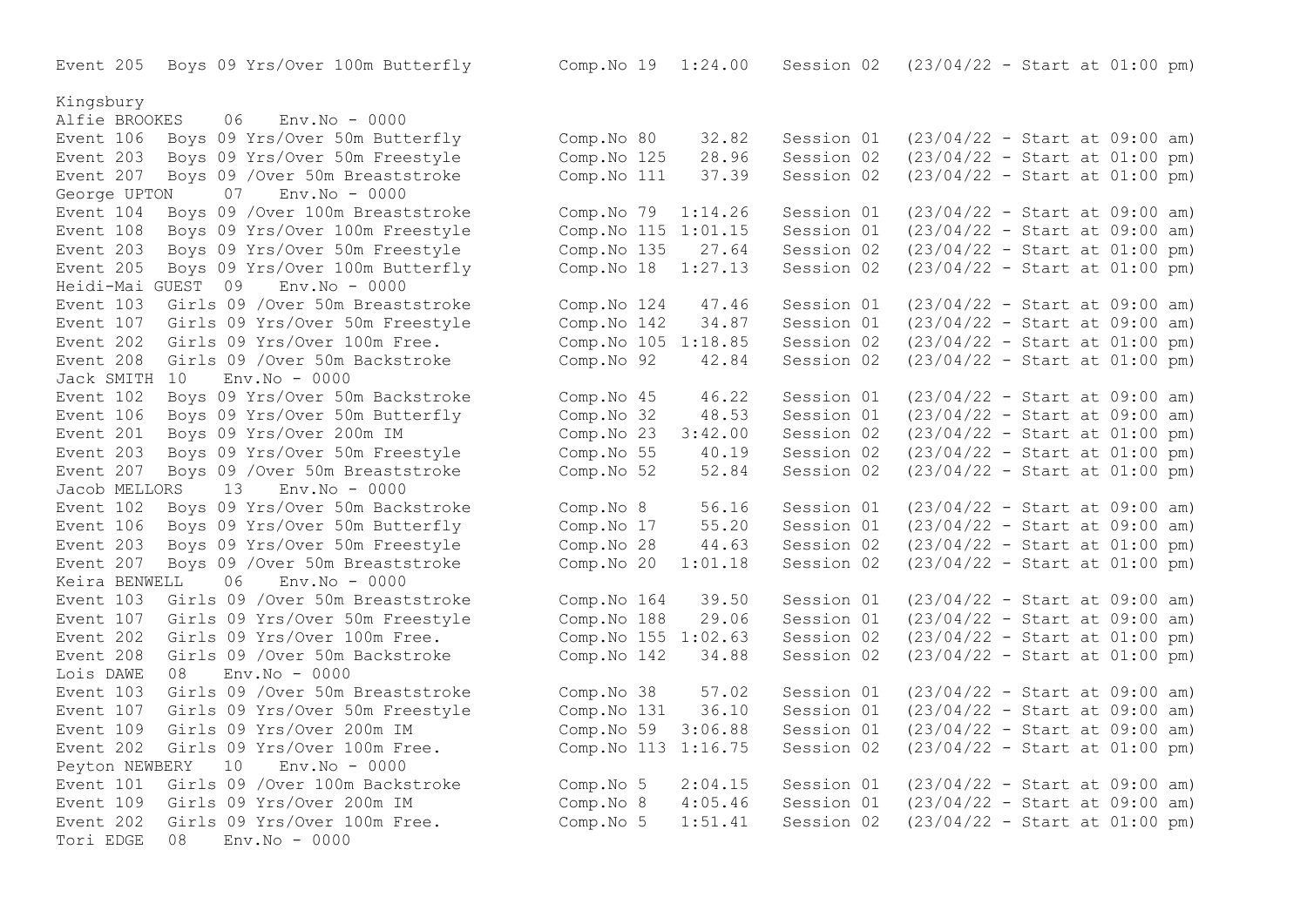Event 107 Girls 09 Yrs/Over 50m Freestyle Comp.No 112 37.25 Event 204 Girls 09 Yrs/Over 50m Butterfly Comp.No  $65$  44.61 Session 02<br>William PEGG 06 Env.No - 0000 William PEGG 06 Env. No - 0000 Event 108 Boys 09 Yrs/Over 100m Freestyle Comp.No 101 1:07.18 Session 01 Event 209 Boys 09 Yrs/Over 100m Backstroke Comp.No 53 1:14.20 Session 02 William UPTON 10 Env.No - 0000 Event 108 Boys 09 Yrs/Over 100m Freestyle Comp.No 72 1:18.79 Session 01 Willow PASSEY 12 Env.No - 0000

### Kippax

Curtis MEWSE 08 Env.No - 0000 Event 207 Boys 09 / Over 50m Breaststroke Comp.No 51 53.10 Session 02 Maisie FLETCHER 05 Env.No - 0000 Martha REDMOND 07 Env.No - 0000 Matthew HILTON 10 Env. No - 0000

Event 105 Girls 09 /Over 100m Butterfly<br>
Event 107 Girls 09 Yrs/Over 50m Freestyle Comp.No 112 37.25 Session 01 (23/04/22 - Start at 09:00 am) Event 109 Girls 09 Yrs/Over 200m IM Comp.No 48 3:21.88 Session 01 (23/04/22 - Start at 09:00 am) Event 202 Girls 09 Yrs/Over 100m Free.<br>
Event 204 Girls 09 Yrs/Over 50m Butterfly Comp.No 65 44.61 Session 02 (23/04/22 - Start at 01:00 pm) Event 102 Boys 09 Yrs/Over 50m Backstroke Comp.No 103 34.36 Session 01 (23/04/22 - Start at 09:00 am)<br>Event 106 Bovs 09 Yrs/Over 50m Butterfly Comp.No 77 33.78 Session 01 (23/04/22 - Start at 09:00 am) Event 106 Boys 09 Yrs/Over 50m Butterfly Comp.No 77 33.78 Session 01 (23/04/22 - Start at 09:00 am)<br>Event 108 Boys 09 Yrs/Over 100m Freestyle Comp.No 101 1:07.18 Session 01 (23/04/22 - Start at 09:00 am) Event 201 Boys 09 Yrs/Over 200m IM Comp.No 56 2:40.49 Session 02 (23/04/22 - Start at 01:00 pm) Event 203 Boys 09 Yrs/Over 50m Freestyle Comp.No 119 30.06 Session 02 (23/04/22 - Start at 01:00 pm)<br>Event 209 Boys 09 Yrs/Over 100m Backstroke Comp.No 53 1:14.20 Session 02 (23/04/22 - Start at 01:00 pm) Event 102 Boys 09 Yrs/Over 50m Backstroke Comp.No 21 51.12 Session 01 (23/04/22 - Start at 09:00 am)<br>Event 106 Boys 09 Yrs/Over 50m Butterfly Comp.No 45 43.66 Session 01 (23/04/22 - Start at 09:00 am) Event 106 Boys 09 Yrs/Over 50m Butterfly Comp.No 45 43.66 Session 01 (23/04/22 - Start at 09:00 am)<br>Event 108 Boys 09 Yrs/Over 100m Freestyle Comp.No 72 1:18.79 Session 01 (23/04/22 - Start at 09:00 am) Event 207 Boys 09 /Over 50m Breaststroke Comp.No 80 47.09 Session 02 (23/04/22 - Start at 01:00 pm) Event 103 Girls 09 /Over 50m Breaststroke Comp.No 4 1:14.82 Session 01 (23/04/22 - Start at 09:00 am) Event 107 Girls 09 Yrs/Over 50m Freestyle Comp.No 5 56.80 Session 01 (23/04/22 - Start at 09:00 am) Event 204 Girls 09 Yrs/Over 50m Butterfly Comp.No 1 1:13.00 Session 02 (23/04/22 - Start at 01:00 pm) Event 102 Boys 09 Yrs/Over 50m Backstroke Comp.No 75 41.30 Session 01 (23/04/22 - Start at 09:00 am) Event 106 Boys 09 Yrs/Over 50m Butterfly Comp.No 47 43.20 Session 01 (23/04/22 - Start at 09:00 am) Event 203 Boys 09 Yrs/Over 50m Freestyle Comp.No 82 35.50 Session 02 (23/04/22 - Start at 01:00 pm)<br>Event 207 Boys 09 /Over 50m Breaststroke Comp.No 51 53.10 Session 02 (23/04/22 - Start at 01:00 pm) Event 103 Girls 09 /Over 50m Breaststroke Comp.No 36 57.45 Session 01 (23/04/22 - Start at 09:00 am) Event 107 Girls 09 Yrs/Over 50m Freestyle Comp.No 128 36.39 Session 01 (23/04/22 - Start at 09:00 am) Event 204 Girls 09 Yrs/Over 50m Butterfly Comp.No 105 37.81 Session 02 (23/04/22 - Start at 01:00 pm) Event 208 Girls 09 /Over 50m Backstroke Comp.No 108 41.68 Session 02 (23/04/22 - Start at 01:00 pm) Event 107 Girls 09 Yrs/Over 50m Freestyle Comp.No 108 37.43 Session 01 (23/04/22 - Start at 09:00 am) Event 109 Girls 09 Yrs/Over 200m IM Comp.No 49 3:21.81 Session 01 (23/04/22 - Start at 09:00 am) Event 202 Girls 09 Yrs/Over 100m Free. Comp.No 86 1:23.19 Session 02 (23/04/22 - Start at 01:00 pm) Event 204 Girls 09 Yrs/Over 50m Butterfly Comp.No 83 41.87 Session 02 (23/04/22 - Start at 01:00 pm) Event 102 Boys 09 Yrs/Over 50m Backstroke Comp.No 1 Session 01 (23/04/22 - Start at 09:00 am) Event 108 Boys 09 Yrs/Over 100m Freestyle Comp.No 1 Session 01 (23/04/22 - Start at 09:00 am) Event 201 Boys 09 Yrs/Over 200m IM Comp.No 1 Session 02 (23/04/22 - Start at 01:00 pm) Event 203 Boys 09 Yrs/Over 50m Freestyle Comp.No 1 Session 02 (23/04/22 - Start at 01:00 pm)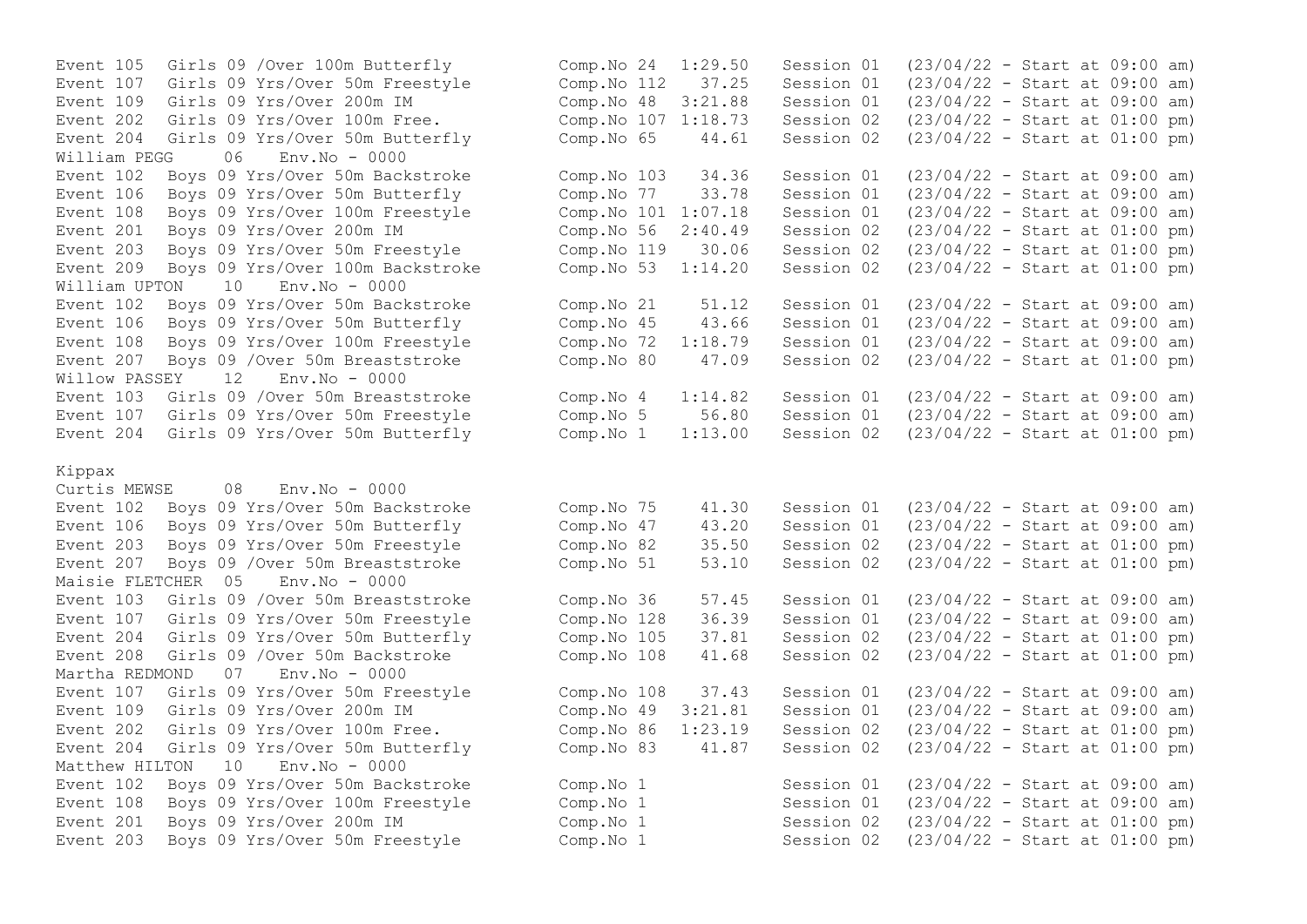Matthew HOWCROFT 11 Env.No - 0000 Event 207 Boys 09 / Over 50m Breaststroke<br>Rosie COPLEY 10 Env No - 0000 Rosie COPLEY 10 Env.No - 0000 Event 107 Girls 09 Yrs/Over 50m Freestyle Comp.No 66 40.70 Session 01  $Sam$  REDMOND  $0.8$  Env. No  $-0.000$ Event 201 Boys 09 Yrs/Over 200m IM  $\sim$  Comp.No 28 3:37.93 Session 02 Event 205 Boys 09 Yrs/Over 100m Butterfly Comp.No 17 1:27.14 Session 02 Thomas SMITH 07 Env.No - 0000 Event 106 Boys 09 Yrs/Over 50m Butterfly Comp.No 59 39.20 Session 01 Event 205 Boys 09 Yrs/Over 100m Butterfly Comp.No 14 1:31.80 Session 02 Event 209 Boys 09 Yrs/Over 100m Backstroke  $\sim$  Comp.No 38 1:28.10 Session 02 Violet LAMBE 10 Env.No - 0000 Event 204 Girls 09 Yrs/Over 50m Butterfly Comp.No 41 49.80 Session 02 Knottingley

Alexander JOHNSON10 Env.No - 0000 Event 207 Boys 09 /Over 50m Breaststroke Comp.No 47 53.50 Session 02 (23/04/22 - Start at 01:00 pm)

Event 207 Boys 09 / Over 50m Breaststroke Comp.No 1 Session 02 (23/04/22 - Start at 01:00 pm) Event 104 Boys 09 /Over 100m Breaststroke Comp.No 26 1:54.54 Session 01 (23/04/22 - Start at 09:00 am) Event 106 Boys 09 Yrs/Over 50m Butterfly Comp.No 34 48.24 Session 01 (23/04/22 - Start at 09:00 am) Event 108 Boys 09 Yrs/Over 100m Freestyle Comp.No 45 1:29.50 Session 01 (23/04/22 - Start at 09:00 am) Event 203 Boys 09 Yrs/Over 50m Freestyle Comp.No 46 42.20 Session 02 (23/04/22 - Start at 01:00 pm)<br>Event 207 Boys 09 /Over 50m Breaststroke Comp.No 39 56.50 Session 02 (23/04/22 - Start at 01:00 pm) Event 103 Girls 09 /Over 50m Breaststroke Comp. No 87 50.50 Session 01 (23/04/22 - Start at 09:00 am)<br>Event 107 Girls 09 Yrs/Over 50m Freestyle Comp. No 66 40.70 Session 01 (23/04/22 - Start at 09:00 am) Event 206 Girls 09 /Over 100m Breaststrok Comp.No 32 1:54.80 Session 02 (23/04/22 - Start at 01:00 pm) Event 102 Boys 09 Yrs/Over 50m Backstroke Comp.No 94 37.75 Session 01 (23/04/22 - Start at 09:00 am) Event 106 Boys 09 Yrs/Over 50m Butterfly Comp.No 67 37.80 Session 01 (23/04/22 - Start at 09:00 am) Event 108 Boys 09 Yrs/Over 100m Freestyle Comp.No 92 1:09.87 Session 01 (23/04/22 - Start at 09:00 am)<br>Event 201 Boys 09 Yrs/Over 200m IM Comp.No 28 3:37.93 Session 02 (23/04/22 - Start at 01:00 pm) Event 203 Boys 09 Yrs/Over 50m Freestyle Comp.No 111 31.33 Session 02 (23/04/22 - Start at 01:00 pm)<br>Event 205 Boys 09 Yrs/Over 100m Butterfly Comp.No 17 1:27.14 Session 02 (23/04/22 - Start at 01:00 pm) Event 207 Boys 09 /Over 50m Breaststroke Comp.No 102 42.60 Session 02 (23/04/22 - Start at 01:00 pm) Event 102 Boys 09 Yrs/Over 50m Backstroke Comp.No 76 41.20 Session 01 (23/04/22 - Start at 09:00 am) Event 104 Boys 09 /Over 100m Breaststroke Comp.No 49 1:44.90 Session 01 (23/04/22 - Start at 09:00 am)<br>Event 106 Boys 09 Yrs/Over 50m Butterfly Comp.No 59 39.20 Session 01 (23/04/22 - Start at 09:00 am) Event 108 Boys 09 Yrs/Over 100m Freestyle Comp.No 73 1:18.65 Session 01 (23/04/22 - Start at 09:00 am) Event 201 Boys 09 Yrs/Over 200m IM Comp.No 44 3:08.94 Session 02 (23/04/22 - Start at 01:00 pm)<br>Event 203 Boys 09 Yrs/Over 50m Freestyle Comp.No 86 35.00 Session 02 (23/04/22 - Start a Event 203 Boys 09 Yrs/Over 50m Freestyle Comp.No 86 35.00 Session 02 (23/04/22 - Start at 01:00 pm)<br>Event 205 Boys 09 Yrs/Over 100m Butterfly Comp.No 14 1:31.80 Session 02 (23/04/22 - Start at 01:00 pm) Event 207 Boys 09 / Over 50m Breaststroke Comp. No 82 47.00 Session 02 (23/04/22 - Start at 01:00 pm)<br>Event 209 Boys 09 Yrs/Over 100m Backstroke Comp. No 38 1:28.10 Session 02 (23/04/22 - Start at 01:00 pm) Event 107 Girls 09 Yrs/Over 50m Freestyle Comp.No 75 39.60 Session 01 (23/04/22 - Start at 09:00 am) Event 109 Girls 09 Yrs/Over 200m IM Comp.No 6 4:09.53 Session 01 (23/04/22 - Start at 09:00 am)<br>Event 204 Girls 09 Yrs/Over 50m Butterfly Comp.No 41 49.80 Session 02 (23/04/22 - Start at 01:00 pm) Event 208 Girls 09 /Over 50m Backstroke Comp.No 34 50.40 Session 02 (23/04/22 - Start at 01:00 pm) Event 104 Boys 09 /Over 100m Breaststroke Comp.No 34 1:52.00 Session 01 (23/04/22 - Start at 09:00 am) Event 106 Boys 09 Yrs/Over 50m Butterfly Comp.No 28 50.40 Session 01 (23/04/22 - Start at 09:00 am) Event 108 Boys 09 Yrs/Over 100m Freestyle Comp.No 41 1:30.45 Session 01 (23/04/22 - Start at 09:00 am) Event 201 Boys 09 Yrs/Over 200m IM Comp.No 15 3:50.50 Session 02 (23/04/22 - Start at 01:00 pm) Event 203 Boys 09 Yrs/Over 50m Freestyle Comp.No 44 42.46 Session 02 (23/04/22 - Start at 01:00 pm)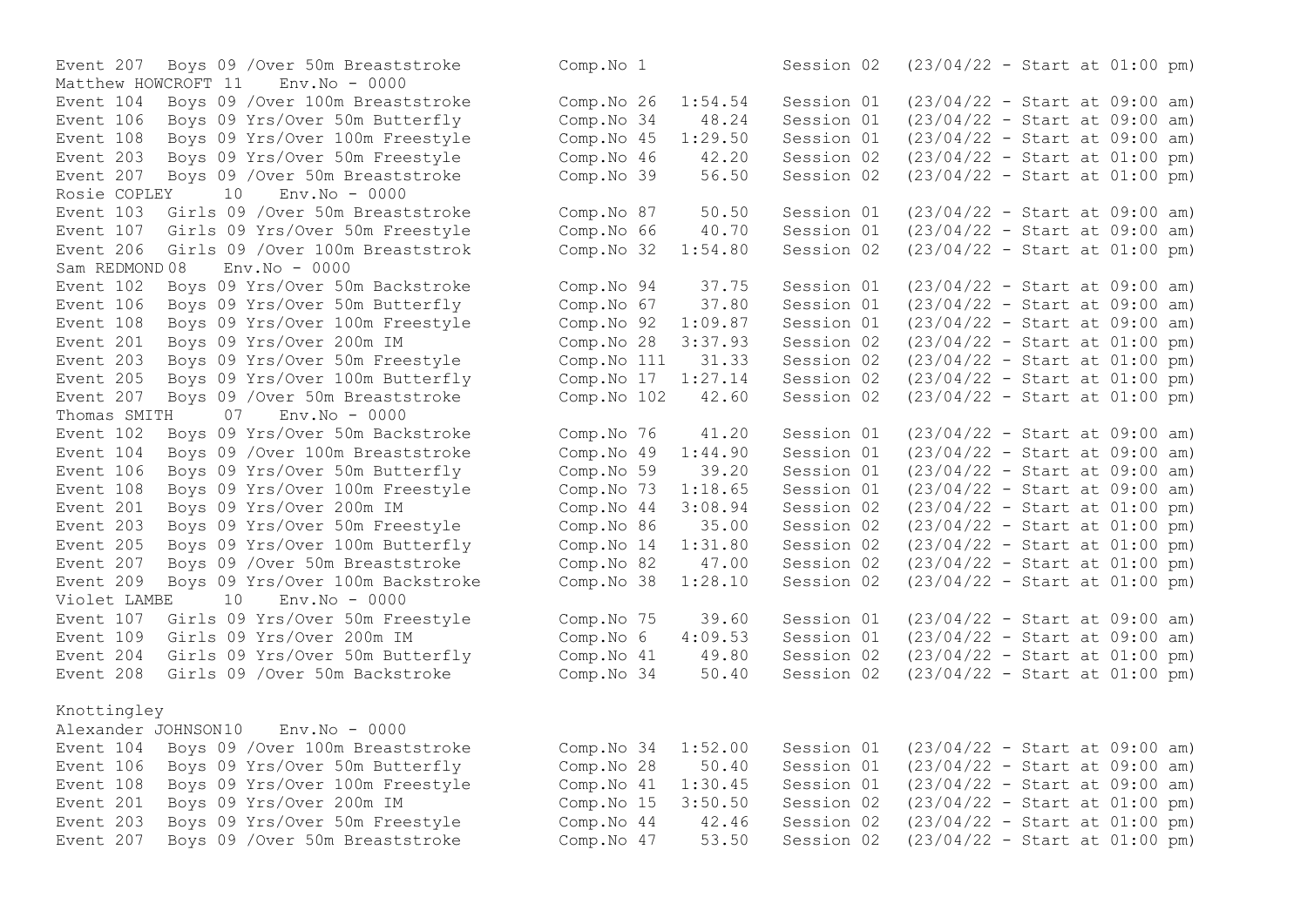Ella WHITELEY 05 Env.No - 0000 Event 208 Girls 09 / Over 50m Backstroke Comp.No 134 Eve MOXON  $0.9$  Env. No - 0000 Event 204 Girls 09 Yrs/Over 50m Butterfly Comp.No 93 39.85 Session 02 Jason PEARSON 04 Env.No - 0000 Matthew JOHNSON 08 Event 108 Boys 09 Yrs/Over 100m Freestyle Comp.No 64 1:22.50 Session 01 Event 203 Boys 09 Yrs/Over 50m Freestyle Comp.No 51 41.48 Session 02 Sally PEARSON 07 Env.No - 0000 Samuel PAGET  $21$  Env. No - 0000 William JOHNSON 04 Env.No - 0000

Event 101 Girls 09 /Over 100m Backstroke Comp.No 80 1:20.42 Session 01 (23/04/22 - Start at 09:00 am) Event 105 Girls 09 /Over 100m Butterfly Comp.No 30 1:23.13 Session 01 (23/04/22 - Start at 09:00 am) Event 107 Girls 09 Yrs/Over 50m Freestyle Comp.No 159 33.32 Session 01 (23/04/22 - Start at 09:00 am) Event 109 Girls 09 Yrs/Over 200m IM Comp.No 72 2:51.75 Session 01 (23/04/22 - Start at 09:00 am) Event 204 Girls 09 Yrs/Over 50m Butterfly Comp.No 109 36.14 Session 02 (23/04/22 - Start at 01:00 pm)<br>Event 206 Girls 09 /Over 100m Breaststrok Comp.No 93 1:32.33 Session 02 (23/04/22 - Start at 01:00 pm) Event 206 Girls 09 /Over 100m Breaststrok Comp.No 93 1:32.33 Session 02 (23/04/22 - Start at 01:00 pm)<br>Event 208 Girls 09 /Over 50m Backstroke Comp.No 134 37.27 Session 02 (23/04/22 - Start at 01:00 pm) Event 101 Girls 09 /Over 100m Backstroke Comp.No 72 1:25.38 Session 01 (23/04/22 - Start at 09:00 am) Event 103 Girls 09 /Over 50m Breaststroke Comp.No 99 49.70 Session 01 (23/04/22 - Start at 09:00 am) Event 105 Girls 09 /Over 100m Butterfly Comp.No 27 1:26.40 Session 01 (23/04/22 - Start at 09:00 am) Event 107 Girls 09 Yrs/Over 50m Freestyle Comp.No 137 35.35 Session 01 (23/04/22 - Start at 09:00 am)<br>Event 109 Girls 09 Yrs/Over 200m IM Comp.No 53 3:15.85 Session 01 (23/04/22 - Start at 09:00 am) Event 109 Girls 09 Yrs/Over 200m IM Comp.No 53 3:15.85 Session 01 (23/04/22 - Start at 09:00 am) Event 202 Girls 09 Yrs/Over 100m Free.<br>
Event 204 Girls 09 Yrs/Over 50m Butterfly (Comp.No 93 39.85 Session 02 (23/04/22 - Start at 01:00 pm) Event 208 Girls 09 /Over 50m Backstroke Comp.No 128 39.27 Session 02 (23/04/22 - Start at 01:00 pm) Event 205 Boys 09 Yrs/Over 100m Butterfly Comp.No 21 1:20.20 Session 02 (23/04/22 - Start at 01:00 pm) Event 207 Boys 09 /Over 50m Breaststroke Comp.No 78 47.25 Session 02 (23/04/22 - Start at 01:00 pm)<br>Matthew JOHNSON 08 Env.No - 0000 Event 104 Boys 09 /Over 100m Breaststroke Comp.No 45 1:46.50 Session 01 (23/04/22 - Start at 09:00 am)<br>Event 108 Boys 09 Yrs/Over 100m Freestyle Comp.No 64 1:22.50 Session 01 (23/04/22 - Start at 09:00 am) Event 201 Boys 09 Yrs/Over 200m IM Comp.No 25 3:40.50 Session 02 (23/04/22 - Start at 01:00 pm)<br>Event 203 Boys 09 Yrs/Over 50m Freestyle Comp.No 51 41.48 Session 02 (23/04/22 - Start at 01:00 pm) Event 207 Boys 09 /Over 50m Breaststroke Comp.No 68 49.14 Session 02 (23/04/22 - Start at 01:00 pm) Event 101 Girls 09 /Over 100m Backstroke Comp.No 39 1:36.50 Session 01 (23/04/22 - Start at 09:00 am) Event 103 Girls 09 /Over 50m Breaststroke Comp.No 65 53.30 Session 01 (23/04/22 - Start at 09:00 am) Event 107 Girls 09 Yrs/Over 50m Freestyle Comp.No 127 36.40 Session 01 (23/04/22 - Start at 09:00 am) Event 204 Girls 09 Yrs/Over 50m Butterfly Comp.No 74 43.00 Session 02 (23/04/22 - Start at 01:00 pm) Event 208 Girls 09 /Over 50m Backstroke Comp.No 87 43.29 Session 02 (23/04/22 - Start at 01:00 pm) Event 102 Boys 09 Yrs/Over 50m Backstroke Comp. No 24 50.50 Session 01 (23/04/22 - Start at 09:00 am)<br>Event 106 Bovs 09 Yrs/Over 50m Butterfly Comp. No 64 38.45 Session 01 (23/04/22 - Start at 09:00 am) Event 106 Boys 09 Yrs/Over 50m Butterfly Comp.No 64 38.45 Session 01 (23/04/22 - Start at 09:00 am) Event 203 Boys 09 Yrs/Over 50m Freestyle Comp.No 15 47.50 Session 02 (23/04/22 - Start at 01:00 pm) Event 207 Boys 09 /Over 50m Breaststroke Comp.No 42 55.50 Session 02 (23/04/22 - Start at 01:00 pm) Event 102 Boys 09 Yrs/Over 50m Backstroke Comp.No 84 39.57 Session 01 (23/04/22 - Start at 09:00 am) Event 106 Boys 09 Yrs/Over 50m Butterfly Comp.No 73 34.92 Session 01 (23/04/22 - Start at 09:00 am) Event 108 Boys 09 Yrs/Over 100m Freestyle Comp.No 98 1:07.68 Session 01 (23/04/22 - Start at 09:00 am) Event 201 Boys 09 Yrs/Over 200m IM Comp.No 46 2:59.59 Session 02 (23/04/22 - Start at 01:00 pm) Event 203 Boys 09 Yrs/Over 50m Freestyle Comp.No 114 30.52 Session 02 (23/04/22 - Start at 01:00 pm)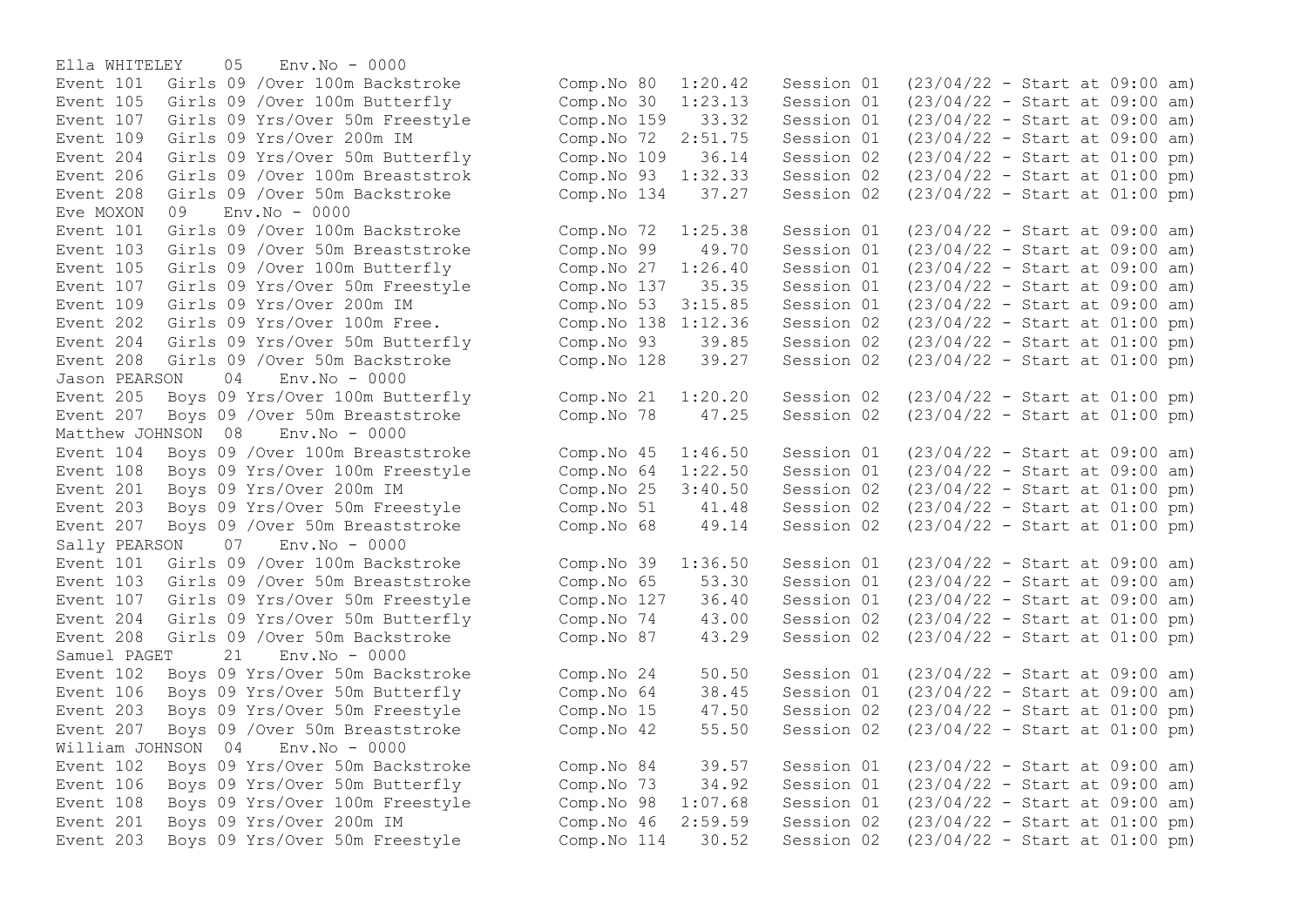Event 205 Boys 09 Yrs/Over 100m Butterfly Comp.No 25 1:14.28 Session 02 (23/04/22 - Start at 01:00 pm) Event 207 Boys 09 /Over 50m Breaststroke Comp.No 91 45.03 Session 02 (23/04/22 - Start at 01:00 pm) Lancaster Alec BIRCHALL 11 Env.No - 0000 Event 104 Boys 09 /Over 100m Breaststroke Comp.No 35 1:51.71 Session 01 (23/04/22 - Start at 09:00 am) Event 106 Boys 09 Yrs/Over 50m Butterfly Comp.No 44 44.12 Session 01 (23/04/22 - Start at 09:00 am)<br>Event 108 Boys 09 Yrs/Over 100m Freestyle Comp.No 53 1:27.05 Session 01 (23/04/22 - Start at 09:00 am) Event 108 Boys 09 Yrs/Over 100m Freestyle Comp.No 53 1:27.05 Session 01 (23/04/22 - Start at 09:00 am)<br>Event 201 Bovs 09 Yrs/Over 200m IM Comp.No 30 3:36.60 Session 02 (23/04/22 - Start at 01:00 pm) Event 201 Boys 09 Yrs/Over 200m IM Comp.No 30 3:36.60 Session 02 Event 207 Boys 09 /Over 50m Breaststroke Comp.No 62 51.09 Session 02 (23/04/22 - Start at 01:00 pm) Matilda BIRCHALL 08 Env.No - 0000 Event 103 Girls 09 /Over 50m Breaststroke Comp. No 154 43.79 Session 01 (23/04/22 - Start at 09:00 am)<br>Event 107 Girls 09 Yrs/Over 50m Freestvle Comp. No 172 32.24 Session 01 (23/04/22 - Start at 09:00 am) Event 107 Girls 09 Yrs/Over 50m Freestyle Comp.No 172 32.24 Session 01 (23/04/22 - Start at 09:00 am) Event 202 Girls 09 Yrs/Over 100m Free. Comp.No 133 1:13.34 Session 02 (23/04/22 - Start at 01:00 pm)<br>Event 204 Girls 09 Yrs/Over 50m Butterfly Comp.No 101 38.62 Session 02 (23/04/22 - Start at 01:00 pm) Event 204 Girls 09 Yrs/Over 50m Butterfly Comp. No 101 38.62 Session 02 (23/04/22 - Start at 01:00 pm)<br>Event 206 Girls 09 /Over 100m Breaststrok Comp. No 86 1:37.23 Session 02 (23/04/22 - Start at 01:00 pm) Event 206 Girls 09 /Over 100m Breaststrok Comp.No 86  $1:37.23$  Session 02 NottmLeander Joshua SKINNER 03 Env.No - 0000 Event 108 Boys 09 Yrs/Over 100m Freestyle Comp.No 123 55.56 Session 01 (23/04/22 - Start at 09:00 am) Radford Sophia FIDLER 06 Env.No - 0000 Event 103 Girls 09 /Over 50m Breaststroke Comp.No 162 39.78 Session 01 (23/04/22 - Start at 09:00 am) Event 105 Girls 09 /Over 100m Butterfly Comp.No 36 1:14.21 Session 01 (23/04/22 - Start at 09:00 am) Event 107 Girls 09 Yrs/Over 50m Freestyle Comp.No 187 29.10 Session 01 (23/04/22 - Start at 09:00 am) Event 202 Girls 09 Yrs/Over 100m Free. Comp.No 153 1:04.39 Session 02 (23/04/22 - Start at 01:00 pm) Event 204 Girls 09 Yrs/Over 50m Butterfly Comp.No 127 30.52 Session 02 (23/04/22 - Start at 01:00 pm) Rotherham Mo Alice DOHERTY 10 Env.No - 0000 Event 101 Girls 09 /Over 100m Backstroke Comp.No 37 1:37.50 Session 01 (23/04/22 - Start at 09:00 am) Event 103 Girls 09 /Over 50m Breaststroke Comp.No 58 55.10 Session 01 (23/04/22 - Start at 09:00 am) Event 107 Girls 09 Yrs/Over 50m Freestyle Comp.No 109 37.40 Session 01 (23/04/22 - Start at 09:00 am) Event 109 Girls 09 Yrs/Over 200m IM Comp.No 29 3:36.30 Session 01 (23/04/22 - Start at 09:00 am) Event 202 Girls 09 Yrs/Over 100m Free. Comp.No 70 1:26.60 Session 02 (23/04/22 - Start at 01:00 pm) Event 204 Girls 09 Yrs/Over 50m Butterfly Comp.No 44 49.00 Session 02 (23/04/22 - Start at 01:00 pm) Amelia BEAUMONT 11 Env.No - 0000 Event 101 Girls 09 /Over 100m Backstroke Comp.No 1 2:16.70 Session 01 (23/04/22 - Start at 09:00 am) Event 103 Girls 09 /Over 50m Breaststroke Comp.No 2 1:15.10 Session 01 (23/04/22 - Start at 09:00 am) Event 107 Girls 09 Yrs/Over 50m Freestyle Comp.No 9 55.20 Session 01 (23/04/22 - Start at 09:00 am) Event 204 Girls 09 Yrs/Over 50m Butterfly Comp.No 10 1:00.50 Session 02 (23/04/22 - Start at 01:00 pm) Event 208 Girls 09 /Over 50m Backstroke Comp.No 5 1:01.30 Session 02 (23/04/22 - Start at 01:00 pm)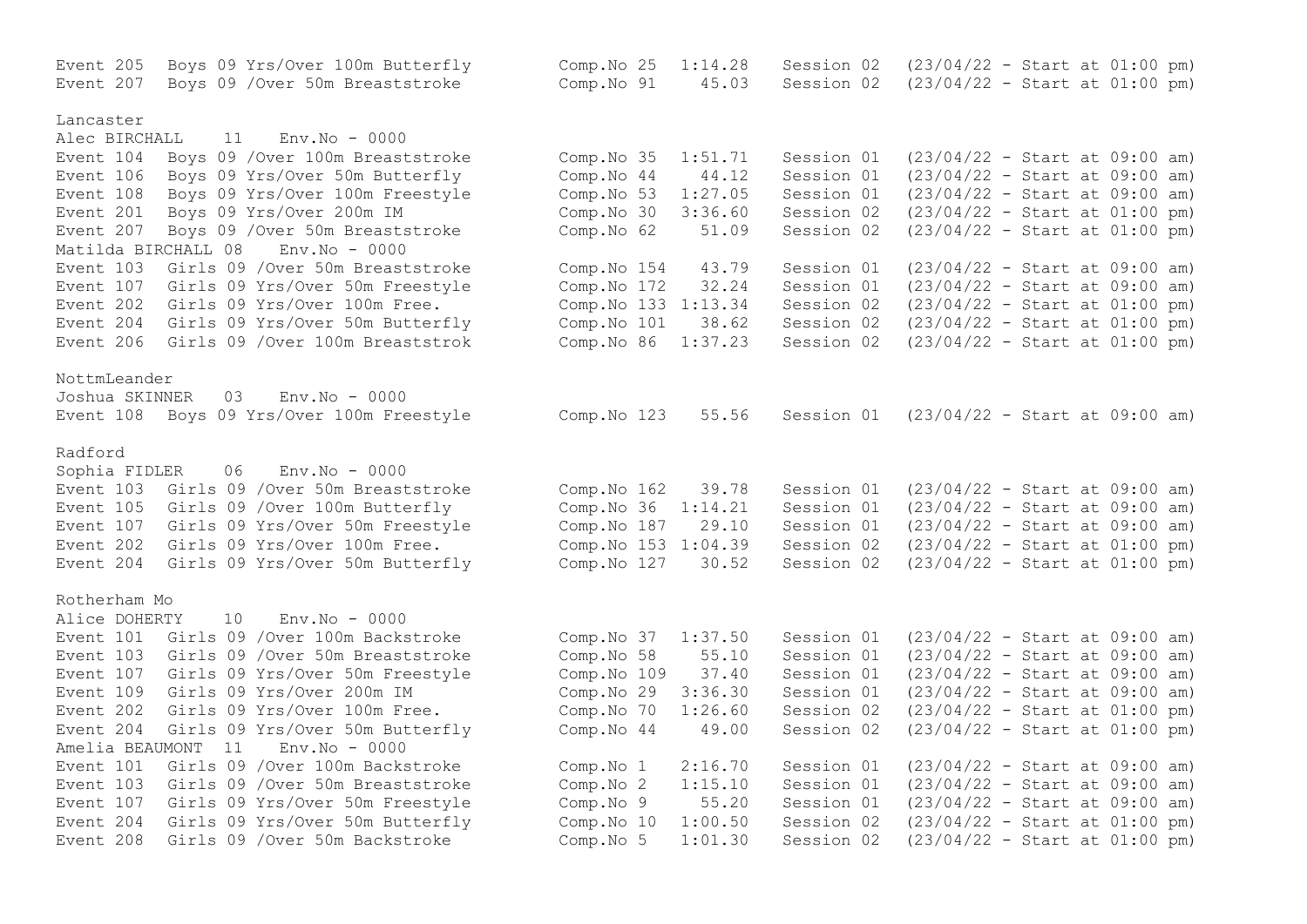Amelia FINNIE 11 Env.No - 0000 Event 208 Girls 09 /Over 50m Backstroke Edward ROSE 12 Env.No - 0000 Event 209 Boys 09 Yrs/Over 100m Backstroke Emma DEEKS  $11$  Env.No - 0000 Event 206 Girls 09 /Over 100m Breaststrok Comp.No  $19$   $2:03.62$  Session 02 Esme BEEVERS 11 Env.No - 0000 Ethan HAMPSHIRE 07 Env.No - 0000 Event 106 Boys 09 Yrs/Over 50m Butterfly Comp.No 61 39.11 Session 01 Eve TAYLOR 10 Env.No - 0000 Event 103 Girls 09 /Over 50m Breaststroke Comp.No 68 52.80 Session 01 Event 202 Girls 09 Yrs/Over 100m Free. Comp.No 69 1:26.99 Session 02 Francesca OLDALE 12 Env.No - 0000

Event 103 Girls 09 /Over 50m Breaststroke Comp.No 44 56.31 Session 01 (23/04/22 - Start at 09:00 am)<br>Event 107 Girls 09 Yrs/Over 50m Freestyle Comp.No 39 44.09 Session 01 (23/04/22 - Start at 09:00 am) Event 107 Girls 09 Yrs/Over 50m Freestyle Comp.No 39 44.09 Session 01 (23/04/22 - Start at 09:00 am) Event 202 Girls 09 Yrs/Over 100m Free. Comp.No 32 1:35.10 Session 02 (23/04/22 - Start at 01:00 pm) Event 204 Girls 09 Yrs/Over 50m Butterfly Comp.No 26 54.00 Session 02 (23/04/22 - Start at 01:00 pm)<br>Event 206 Girls 09 /Over 100m Breaststrok Comp.No 16 2:06.47 Session 02 (23/04/22 - Start at 01:00 pm) Event 206 Girls 09 /Over 100m Breaststrok Comp.No 16 2:06.47 Session 02 (23/04/22 - Start at 01:00 pm) Event 102 Boys 09 Yrs/Over 50m Backstroke Comp.No 42 46.64 Session 01 (23/04/22 - Start at 09:00 am) Event 104 Boys 09 /Over 100m Breaststroke Comp.No 9 2:05.80 Session 01 (23/04/22 - Start at 09:00 am) Event 106 Boys 09 Yrs/Over 50m Butterfly Comp.No 23 53.00 Session 01 (23/04/22 - Start at 09:00 am) Event 108 Boys 09 Yrs/Over 100m Freestyle Comp.No 48 1:29.00 Session 01 (23/04/22 - Start at 09:00 am) Event 201 Boys 09 Yrs/Over 200m IM Comp.No 13 3:53.90 Session 02 (23/04/22 - Start at 01:00 pm) Event 203 Boys 09 Yrs/Over 50m Freestyle Comp.No 49 41.90 Session 02 (23/04/22 - Start at 01:00 pm)<br>Event 207 Boys 09 /Over 50m Breaststroke Comp.No 31 58.90 Session 02 (23/04/22 - Start at 01:00 pm) Event 207 Boys 09 /Over 50m Breaststroke Comp.No 31 58.90 Session 02 (23/04/22 - Start at 01:00 pm)<br>Event 209 Boys 09 Yrs/Over 100m Backstroke Comp.No 23 1:39.66 Session 02 (23/04/22 - Start at 01:00 pm) Event 103 Girls 09 /Over 50m Breaststroke Comp.No 40 56.78 Session 01 (23/04/22 - Start at 09:00 am) Event 107 Girls 09 Yrs/Over 50m Freestyle Comp.No 38 44.51 Session 01 (23/04/22 - Start at 09:00 am) Event 202 Girls 09 Yrs/Over 100m Free. Comp.No 12 1:44.75 Session 02 (23/04/22 - Start at 01:00 pm)<br>Event 206 Girls 09 /Over 100m Breaststrok Comp.No 19 2:03.62 Session 02 (23/04/22 - Start at 01:00 pm) Event 103 Girls 09 /Over 50m Breaststroke Comp.No 18 1:03.79 Session 01 (23/04/22 - Start at 09:00 am) Event 107 Girls 09 Yrs/Over 50m Freestyle Comp.No 57 41.43 Session 01 (23/04/22 - Start at 09:00 am) Event 202 Girls 09 Yrs/Over 100m Free. Comp.No 13 1:44.00 Session 02 (23/04/22 - Start at 01:00 pm) Event 204 Girls 09 Yrs/Over 50m Butterfly Comp.No 20 57.30 Session 02 (23/04/22 - Start at 01:00 pm) Event 102 Boys 09 Yrs/Over 50m Backstroke Comp. No 110 33.01 Session 01 (23/04/22 - Start at 09:00 am)<br>Event 106 Bovs 09 Yrs/Over 50m Butterfly Comp. No 61 39.11 Session 01 (23/04/22 - Start at 09:00 am) Event 108 Boys 09 Yrs/Over 100m Freestyle Comp.No 111 1:02.44 Session 01 (23/04/22 - Start at 09:00 am) Event 201 Boys 09 Yrs/Over 200m IM Comp.No 57 2:40.25 Session 02 (23/04/22 - Start at 01:00 pm) Event 203 Boys 09 Yrs/Over 50m Freestyle Comp.No 129 28.46 Session 02 (23/04/22 - Start at 01:00 pm) Event 101 Girls 09 /Over 100m Backstroke Comp.No 45 1:35.20 Session 01 (23/04/22 - Start at 09:00 am)<br>Event 103 Girls 09 /Over 50m Breaststroke Comp.No 68 52.80 Session 01 (23/04/22 - Start at 09:00 am) Event 107 Girls 09 Yrs/Over 50m Freestyle Comp.No 106 37.55 Session 01 (23/04/22 - Start at 09:00 am)<br>Event 202 Girls 09 Yrs/Over 100m Free. Comp.No 69 1:26.99 Session 02 (23/04/22 - Start at 01:00 pm) Event 204 Girls 09 Yrs/Over 50m Butterfly Comp.No 60 45.20 Session 02 (23/04/22 - Start at 01:00 pm) Event 206 Girls 09 /Over 100m Breaststrok Comp.No 44 1:50.08 Session 02 (23/04/22 - Start at 01:00 pm) Event 208 Girls 09 /Over 50m Backstroke Comp.No 96 42.65 Session 02 (23/04/22 - Start at 01:00 pm) Event 103 Girls 09 /Over 50m Breaststroke Comp.No 5 1:13.25 Session 01 (23/04/22 - Start at 09:00 am) Event 107 Girls 09 Yrs/Over 50m Freestyle Comp.No 12 54.16 Session 01 (23/04/22 - Start at 09:00 am)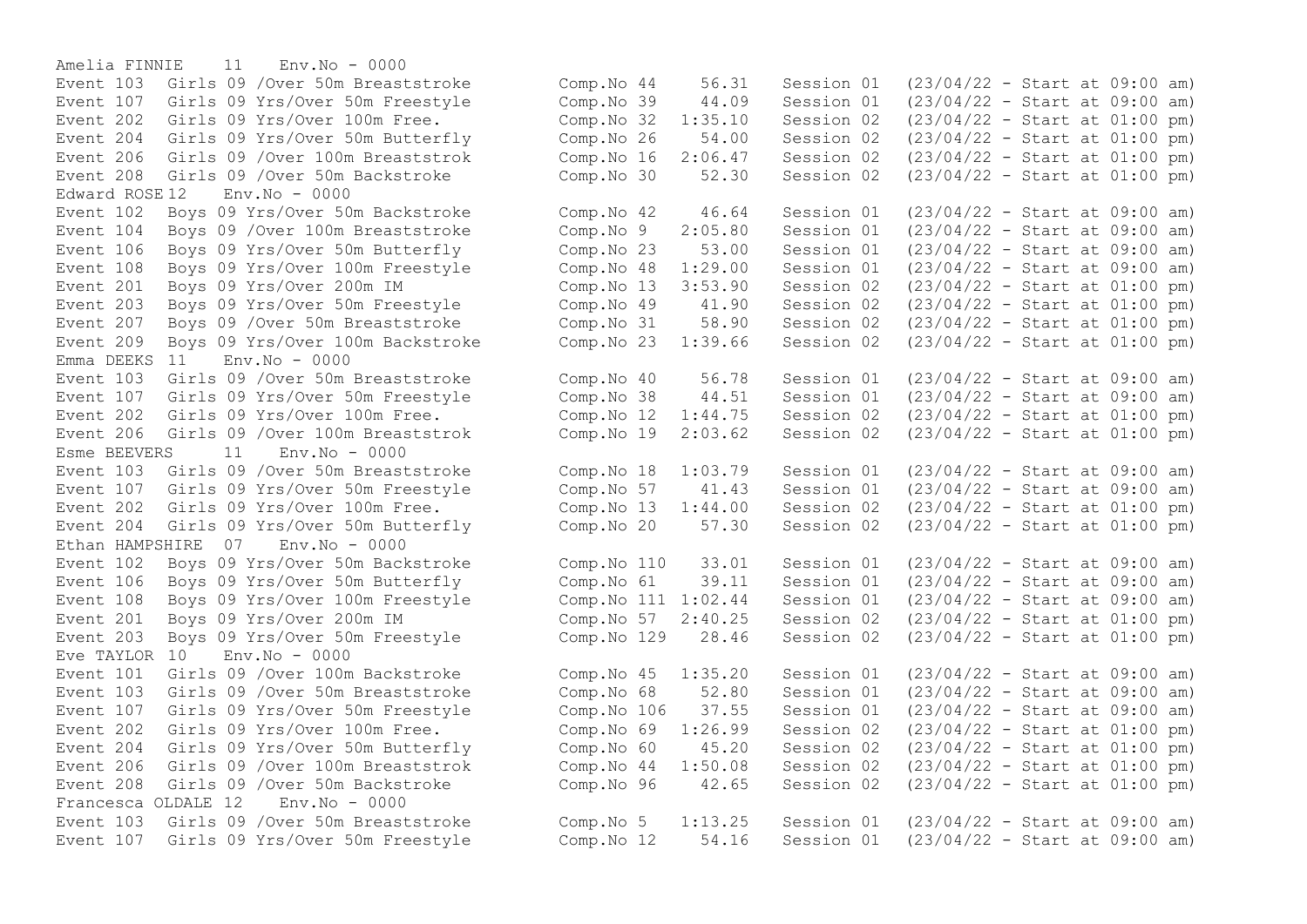Harrison DEEKS 07 Env.No - 0000 Event 207 Boys 09 / Over 50m Breaststroke Harry DENWOOD 10 Env.No - 0000 Event 106 Boys 09 Yrs/Over 50m Butterfly Comp.No 51 41.29 Session 01 Event 207 Boys 09 / Over 50m Breaststroke Holly DEEKS 09 Env.No - 0000 Event 206 Girls 09 / Over 100m Breaststrok Comp.No 31 1:57.44 Session 02 Isabella MORTON 12 Env.No - 0000 Event 107 Girls 09 Yrs/Over 50m Freestyle Isla DIMITRI 10 Env.No - 0000 Event 107 Girls 09 Yrs/Over 50m Freestyle Comp.No 53 42.10 Session 01 Isobel KEENS 11 Env.No - 0000 Jack DENWOOD 06 Env.No - 0000

Event 206 Girls 09 /Over 100m Breaststrok Comp.No 3 2:35.00 Session 02 (23/04/22 - Start at 01:00 pm) Event 208 Girls 09 /Over 50m Backstroke Comp.No 11 1:00.00 Session 02 (23/04/22 - Start at 01:00 pm) Event 104 Boys 09 /Over 100m Breaststroke Comp.No 75 1:21.65 Session 01 (23/04/22 - Start at 09:00 am) Event 108 Boys 09 Yrs/Over 100m Freestyle Comp.No 100 1:07.47 Session 01 (23/04/22 - Start at 09:00 am)<br>Event 203 Bovs 09 Yrs/Over 50m Freestyle Comp.No 118 30.19 Session 02 (23/04/22 - Start at 01:00 pm) Event 203 Boys 09 Yrs/Over 50m Freestyle Comp.No 118 30.19 Session 02 (23/04/22 - Start at 01:00 pm)<br>Event 207 Bovs 09 /Over 50m Breaststroke Comp.No 115 37.14 Session 02 (23/04/22 - Start at 01:00 pm) Event 102 Boys 09 Yrs/Over 50m Backstroke Comp.No 74 41.84 Session 01 (23/04/22 - Start at 09:00 am) Event 104 Boys 09 /Over 100m Breaststroke Comp. No 42 1:47.04 Session 01 (23/04/22 - Start at 09:00 am)<br>Event 106 Boys 09 Yrs/Over 50m Butterfly Comp. No 51 41.29 Session 01 (23/04/22 - Start at 09:00 am) Event 108 Boys 09 Yrs/Over 100m Freestyle Comp.No 65 1:21.42 Session 01 (23/04/22 - Start at 09:00 am) Event 201 Boys 09 Yrs/Over 200m IM Comp.No 24 3:42.00 Session 02 (23/04/22 - Start at 01:00 pm) Event 203 Boys 09 Yrs/Over 50m Freestyle Comp.No 76 36.47 Session 02 (23/04/22 - Start at 01:00 pm)<br>Event 207 Boys 09 /Over 50m Breaststroke Comp.No 74 47.90 Session 02 (23/04/22 - Start at 01:00 pm) Event 103 Girls 09 /Over 50m Breaststroke Comp.No 84 51.55 Session 01 (23/04/22 - Start at 09:00 am) Event 107 Girls 09 Yrs/Over 50m Freestyle Comp.No 84 38.92 Session 01 (23/04/22 - Start at 09:00 am) Event 202 Girls 09 Yrs/Over 100m Free. Comp.No 39 1:32.63 Session 02 (23/04/22 - Start at 01:00 pm)<br>Event 206 Girls 09 /Over 100m Breaststrok Comp.No 31 1:57.44 Session 02 (23/04/22 - Start at 01:00 pm) Event 103 Girls 09 /Over 50m Breaststroke Comp. No 31 59.00 Session 01 (23/04/22 - Start at 09:00 am)<br>Event 107 Girls 09 Yrs/Over 50m Freestyle Comp. No 68 40.10 Session 01 (23/04/22 - Start at 09:00 am) Event 103 Girls 09 /Over 50m Breaststroke Comp. No 56 55.20 Session 01 (23/04/22 - Start at 09:00 am)<br>Event 107 Girls 09 Yrs/Over 50m Freestyle Comp. No 53 42.10 Session 01 (23/04/22 - Start at 09:00 am) Event 204 Girls 09 Yrs/Over 50m Butterfly Comp.No 77 42.54 Session 02 (23/04/22 - Start at 01:00 pm) Event 101 Girls 09 /Over 100m Backstroke Comp.No 29 1:42.99 Session 01 (23/04/22 - Start at 09:00 am) Event 103 Girls 09 /Over 50m Breaststroke Comp.No 55 55.40 Session 01 (23/04/22 - Start at 09:00 am) Event 105 Girls 09 /Over 100m Butterfly Comp.No 2 1:58.47 Session 01 (23/04/22 - Start at 09:00 am) Event 107 Girls 09 Yrs/Over 50m Freestyle Comp.No 50 42.20 Session 01 (23/04/22 - Start at 09:00 am) Event 109 Girls 09 Yrs/Over 200m IM Comp.No 28 3:36.40 Session 01 (23/04/22 - Start at 09:00 am) Event 202 Girls 09 Yrs/Over 100m Free. Comp.No 30 1:35.70 Session 02 (23/04/22 - Start at 01:00 pm) Event 204 Girls 09 Yrs/Over 50m Butterfly Comp.No 39 50.40 Session 02 (23/04/22 - Start at 01:00 pm) Event 206 Girls 09 /Over 100m Breaststrok Comp.No 30 1:57.50 Session 02 (23/04/22 - Start at 01:00 pm) Event 208 Girls 09 /Over 50m Backstroke Comp.No 35 50.30 Session 02 (23/04/22 - Start at 01:00 pm) Event 102 Boys 09 Yrs/Over 50m Backstroke Comp.No 104 34.11 Session 01 (23/04/22 - Start at 09:00 am) Event 106 Boys 09 Yrs/Over 50m Butterfly Comp.No 88 30.46 Session 01 (23/04/22 - Start at 09:00 am) Event 108 Boys 09 Yrs/Over 100m Freestyle Comp.No 113 1:01.75 Session 01 (23/04/22 - Start at 09:00 am) Event 201 Boys 09 Yrs/Over 200m IM Comp.No 61 2:37.33 Session 02 (23/04/22 - Start at 01:00 pm) Event 203 Boys 09 Yrs/Over 50m Freestyle Comp.No 133 27.88 Session 02 (23/04/22 - Start at 01:00 pm)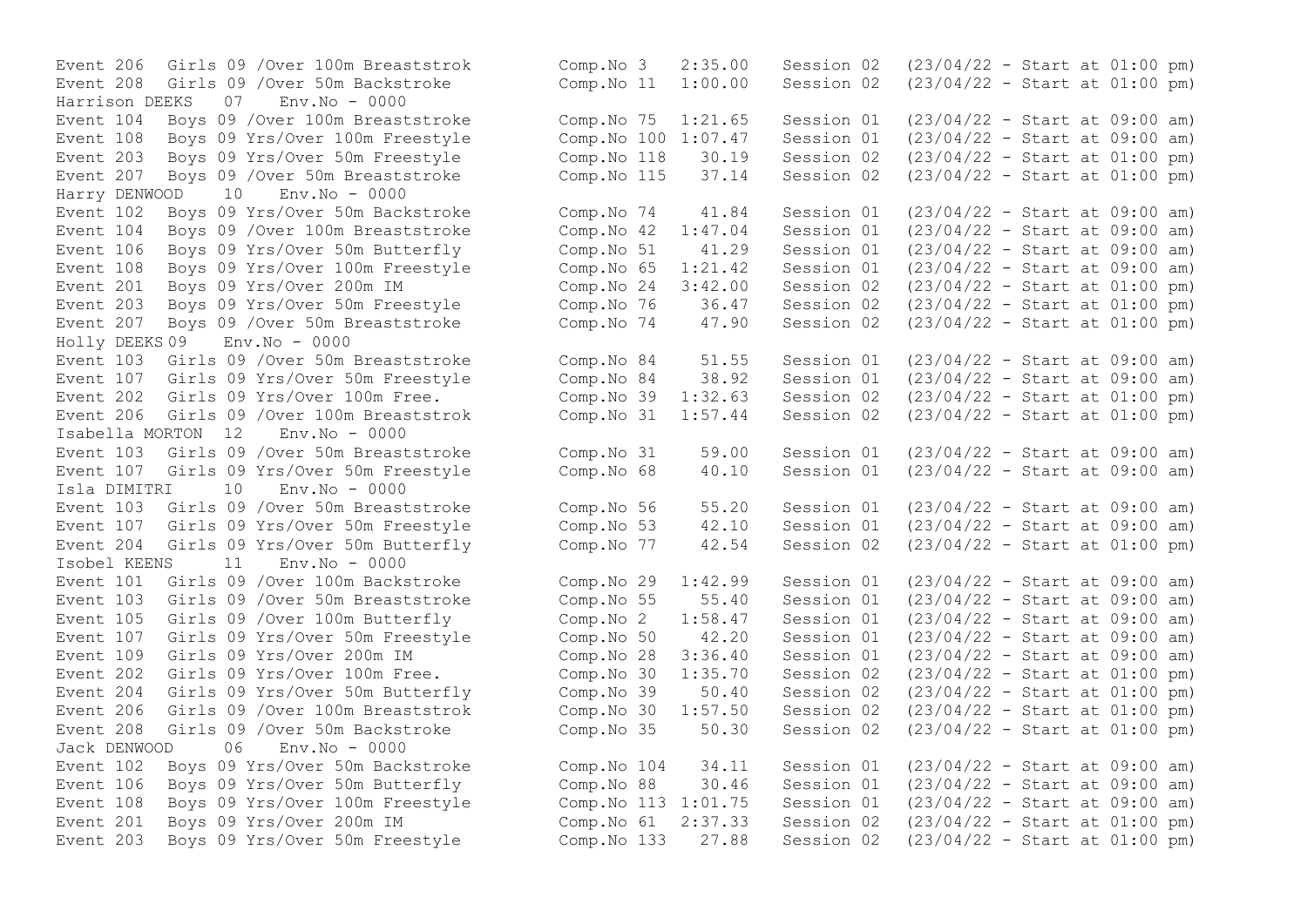Event 207 Boys 09 / Over 50m Breaststroke Comp. No 113 37.29 Session 02 James TING 10 Env.No - 0000 Event 209 Boys 09 Yrs/Over 100m Backstroke Comp.No 21 1:40.00 Session 02 Jessica GARBUTT 07 Env.No - 0000 Event 107 Girls 09 Yrs/Over 50m Freestyle Comp.No 165 32.90 Session 01 Kacper RODZOCH 10 Env.No - 0000 Event 207 Boys 09 / Over 50m Breaststroke Comp.No 59 52.00 Session 02 Koby ORD 08 Env.No - 0000 Laila GODLINGTON 10 Env.No - 0000 Lewis  $FOX$  06  $Env$   $No - 0000$ Lily BARRETT 07 Env.No - 0000 Event 204 Girls 09 Yrs/Over 50m Butterfly Comp.No 108 36.23 Session 02 Mya PAL 13 Env.No - 0000

Event 205 Boys 09 Yrs/Over 100m Butterfly Comp.No 28 1:08.46 Session 02 (23/04/22 - Start at 01:00 pm)<br>Event 207 Boys 09 /Over 50m Breaststroke Comp.No 113 37.29 Session 02 (23/04/22 - Start at 01:00 pm) Event 203 Boys 09 Yrs/Over 50m Freestyle Comp.No 27 44.70 Session 02 (23/04/22 - Start at 01:00 pm)<br>Event 207 Boys 09 /Over 50m Breaststroke Comp.No 16 1:03.60 Session 02 (23/04/22 - Start at 01:00 pm) Event 207 Boys 09 /Over 50m Breaststroke Comp.No 16 1:03.60 Session 02 (23/04/22 - Start at 01:00 pm)<br>Event 209 Boys 09 Yrs/Over 100m Backstroke Comp.No 21 1:40.00 Session 02 (23/04/22 - Start at 01:00 pm) Event 105 Girls 09 /Over 100m Butterfly<br>
Event 107 Girls 09 Yrs/Over 50m Freestyle Comp.No 165 32.90 Session 01 (23/04/22 - Start at 09:00 am) Event 202 Girls 09 Yrs/Over 100m Free. Comp.No 141 1:09.91 Session 02 (23/04/22 - Start at 01:00 pm) Event 204 Girls 09 Yrs/Over 50m Butterfly Comp.No 121 32.39 Session 02 (23/04/22 - Start at 01:00 pm) Event 102 Boys 09 Yrs/Over 50m Backstroke Comp.No 53 45.00 Session 01 (23/04/22 - Start at 09:00 am) Event 104 Boys 09 /Over 100m Breaststroke Comp.No 8 2:10.00 Session 01 (23/04/22 - Start at 09:00 am) Event 108 Boys 09 Yrs/Over 100m Freestyle Comp.No 9 1:50.00 Session 01 (23/04/22 - Start at 09:00 am)<br>Event 207 Boys 09 /Over 50m Breaststroke Comp.No 59 52.00 Session 02 (23/04/22 - Start at 01:00 pm) Event 102 Boys 09 Yrs/Over 50m Backstroke Comp.No 87 39.34 Session 01 (23/04/22 - Start at 09:00 am) Event 106 Boys 09 Yrs/Over 50m Butterfly Comp.No 71 35.52 Session 01 (23/04/22 - Start at 09:00 am)<br>Event 108 Boys 09 Yrs/Over 100m Freestyle Comp.No 90 1:11.57 Session 01 (23/04/22 - Start at 09:00 am) Event 108 Boys 09 Yrs/Over 100m Freestyle Comp.No 90 1:11.57 Session 01 (23/04/22 - Start at 09:00 am) Event 201 Boys 09 Yrs/Over 200m IM Comp.No 47 2:56.02 Session 02 (23/04/22 - Start at 01:00 pm) Event 203 Boys 09 Yrs/Over 50m Freestyle Comp.No 108 31.81 Session 02 (23/04/22 - Start at 01:00 pm)<br>Event 207 Boys 09 /Over 50m Breaststroke Comp.No 89 45.70 Session 02 (23/04/22 - Start at 01:00 pm) Event 207 Boys 09 /Over 50m Breaststroke Comp.No 89 45.70 Session 02 (23/04/22 - Start at 01:00 pm) Event 209 Boys 09 Yrs/Over 100m Backstroke Comp.No 43 1:24.26 Session 02 (23/04/22 - Start at 01:00 pm) Event 103 Girls 09 /Over 50m Breaststroke Comp.No 26 1:00.00 Session 01 (23/04/22 - Start at 09:00 am) Event 107 Girls 09 Yrs/Over 50m Freestyle Comp.No 23 48.45 Session 01 (23/04/22 - Start at 09:00 am) Event 204 Girls 09 Yrs/Over 50m Butterfly Comp.No 17 58.00 Session 02 (23/04/22 - Start at 01:00 pm) Event 206 Girls 09 /Over 100m Breaststrok Comp.No 8 2:15.00 Session 02 (23/04/22 - Start at 01:00 pm) Event 208 Girls 09 /Over 50m Backstroke Comp.No 6 1:00.70 Session 02 (23/04/22 - Start at 01:00 pm) Event 102 Boys 09 Yrs/Over 50m Backstroke Comp.No 107 33.45 Session 01 (23/04/22 - Start at 09:00 am) Event 108 Boys 09 Yrs/Over 100m Freestyle Comp.No 116 1:00.38 Session 01 (23/04/22 - Start at 09:00 am) Event 201 Boys 09 Yrs/Over 200m IM Comp.No 59 2:37.51 Session 02 (23/04/22 - Start at 01:00 pm) Event 203 Boys 09 Yrs/Over 50m Freestyle Comp.No 132 27.94 Session 02 (23/04/22 - Start at 01:00 pm) Event 209 Boys 09 Yrs/Over 100m Backstroke Comp.No 55 1:12.10 Session 02 (23/04/22 - Start at 01:00 pm) Event 103 Girls 09 /Over 50m Breaststroke Comp.No 138 45.60 Session 01 (23/04/22 - Start at 09:00 am) Event 107 Girls 09 Yrs/Over 50m Freestyle Comp.No 166 32.87 Session 01 (23/04/22 - Start at 09:00 am)<br>Event 202 Girls 09 Yrs/Over 100m Free. Comp.No 140 1:10.00 Session 02 (23/04/22 - Start at 01:00 pm) Event 202 Girls 09 Yrs/Over 100m Free. Comp.No 140 1:10.00 Session 02 (23/04/22 - Start at 01:00 pm)<br>Event 204 Girls 09 Yrs/Over 50m Butterfly Comp.No 108 36.23 Session 02 (23/04/22 - Start at 01:00 pm) Event 206 Girls 09 /Over 100m Breaststrok Comp.No 77 1:40.68 Session 02 (23/04/22 - Start at 01:00 pm)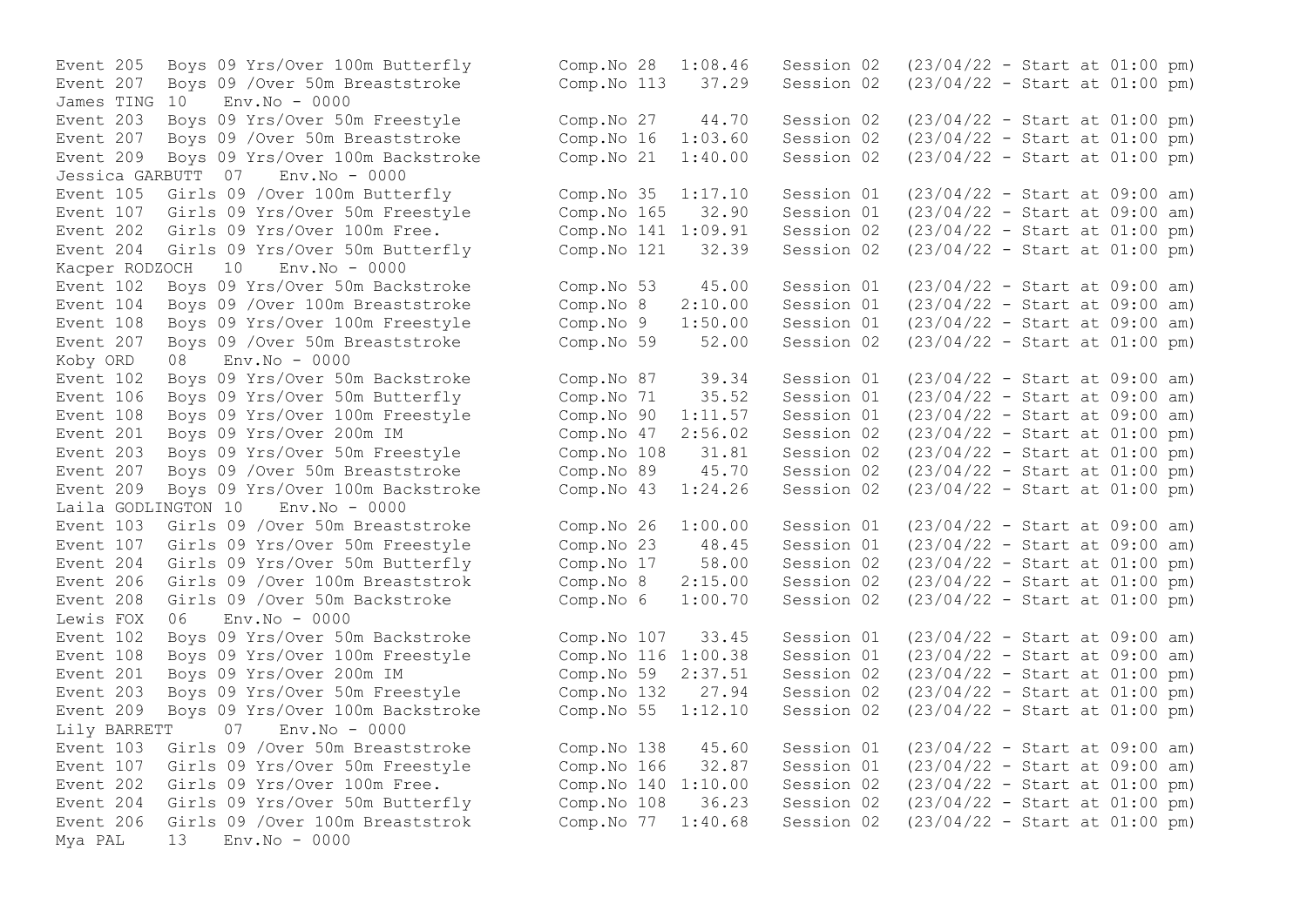Event 103 Girls 09 /Over 50m Breaststroke Comp.No 1 1:15.60 Session 01 Event 208 Girls 09 /Over 50m Backstroke Comp.No 8 1:00.40 Session 02 Neve LYNCH 09 Env.No - 0000 Event 103 Girls 09 /Over 50m Breaststroke Comp.No 88 50.40 Session 01 Nicholas LEONE 09 Env.No - 0000 Event 108 Boys 09 Yrs/Over 100m Freestyle Comp.No 74 1:17.40<br>Oliver HINCHCLIFFE 06 Env.No - 0000 Oliver HINCHCLIFFE Event 209 Boys 09 Yrs/Over 100m Backstroke Oliver KEENS 09 Env.No - 0000 Olivia HEAFIELD 11 Olivia THORPE 11 Env.No - 0000

Event 101 Girls 09 /Over 100m Backstroke Comp.No 2 2:15.20 Session 01 (23/04/22 - Start at 09:00 am)<br>Event 103 Girls 09 /Over 50m Breaststroke Comp.No 1 1:15.60 Session 01 (23/04/22 - Start at 09:00 am) Event 107 Girls 09 Yrs/Over 50m Freestyle Comp.No 6 56.23 Session 01 (23/04/22 - Start at 09:00 am) Event 202 Girls 09 Yrs/Over 100m Free.<br>
Event 206 Girls 09 /Over 100m Breaststrok Comp.No 1 2:43.09 Session 02 (23/04/22 - Start at 01:00 pm) Event 206 Girls 09 /Over 100m Breaststrok Comp.No 1 2:43.09 Session 02 (23/04/22 - Start at 01:00 pm) Event 101 Girls 09 /Over 100m Backstroke Comp.No 62 1:29.30 Session 01 (23/04/22 - Start at 09:00 am)<br>Event 103 Girls 09 /Over 50m Breaststroke Comp.No 88 50.40 Session 01 (23/04/22 - Start at 09:00 am) Event 105 Girls 09 /Over 100m Butterfly Comp.No 14 1:42.00 Session 01 (23/04/22 - Start at 09:00 am) Event 107 Girls 09 Yrs/Over 50m Freestyle Comp.No 123 36.80 Session 01 (23/04/22 - Start at 09:00 am) Event 102 Boys 09 Yrs/Over 50m Backstroke Comp.No 73 41.99 Session 01 (23/04/22 - Start at 09:00 am) Event 104 Boys 09 /Over 100m Breaststroke Comp.No 39 1:49.84 Session 01 (23/04/22 - Start at 09:00 am)<br>Event 108 Boys 09 Yrs/Over 100m Freestyle Comp.No 74 1:17.40 Session 01 (23/04/22 - Start at 09:00 am) Event 102 Boys 09 Yrs/Over 50m Backstroke Comp.No 114 31.50 Session 01 (23/04/22 - Start at 09:00 am) Event 106 Boys 09 Yrs/Over 50m Butterfly Comp.No 90 29.88 Session 01 (23/04/22 - Start at 09:00 am) Event 108 Boys 09 Yrs/Over 100m Freestyle Comp.No 118 59.20 Session 01 (23/04/22 - Start at 09:00 am) Event 201 Boys 09 Yrs/Over 200m IM Comp.No 63 2:29.60 Session 02 (23/04/22 - Start at 01:00 pm) Event 203 Boys 09 Yrs/Over 50m Freestyle Comp.No 137 27.47 Session 02 (23/04/22 - Start at 01:00 pm) Event 205 Boys 09 Yrs/Over 100m Butterfly Comp.No 31 1:06.80 Session 02 (23/04/22 - Start at 01:00 pm)<br>Event 209 Boys 09 Yrs/Over 100m Backstroke Comp.No 57 1:08.00 Session 02 (23/04/22 - Start at 01:00 pm) Event 102 Boys 09 Yrs/Over 50m Backstroke Comp.No 60 43.60 Session 01 (23/04/22 - Start at 09:00 am) Event 104 Boys 09 /Over 100m Breaststroke Comp.No 56 1:40.00 Session 01 (23/04/22 - Start at 09:00 am) Event 106 Boys 09 Yrs/Over 50m Butterfly Comp.No 52 41.20 Session 01 (23/04/22 - Start at 09:00 am) Event 108 Boys 09 Yrs/Over 100m Freestyle Comp.No 78 1:16.60 Session 01 (23/04/22 - Start at 09:00 am) Event 201 Boys 09 Yrs/Over 200m IM Comp.No 41 3:10.40 Session 02 (23/04/22 - Start at 01:00 pm) Event 203 Boys 09 Yrs/Over 50m Freestyle Comp.No 87 35.00 Session 02 (23/04/22 - Start at 01:00 pm) Event 205 Boys 09 Yrs/Over 100m Butterfly Comp.No 11 1:35.50 Session 02 (23/04/22 - Start at 01:00 pm) Event 207 Boys 09 /Over 50m Breaststroke Comp.No 64 50.74 Session 02 (23/04/22 - Start at 01:00 pm) Event 209 Boys 09 Yrs/Over 100m Backstroke Comp. No 36 1:30.20 Session 02 (23/04/22 - Start at 01:00 pm)<br>Olivia HEAFIELD 11 Env. No - 0000 Event 101 Girls 09 /Over 100m Backstroke Comp.No 3 2:15.00 Session 01 (23/04/22 - Start at 09:00 am) Event 103 Girls 09 /Over 50m Breaststroke Comp.No 6 1:13.25 Session 01 (23/04/22 - Start at 09:00 am) Event 107 Girls 09 Yrs/Over 50m Freestyle Comp.No 13 54.16 Session 01 (23/04/22 - Start at 09:00 am) Event 202 Girls 09 Yrs/Over 100m Free. Comp.No 4 2:00.00 Session 02 (23/04/22 - Start at 01:00 pm) Event 206 Girls 09 /Over 100m Breaststrok Comp.No 2 2:40.00 Session 02 (23/04/22 - Start at 01:00 pm) Event 208 Girls 09 /Over 50m Backstroke Comp.No 12 1:00.00 Session 02 (23/04/22 - Start at 01:00 pm) Event 103 Girls 09 /Over 50m Breaststroke Comp.No 14 1:04.99 Session 01 (23/04/22 - Start at 09:00 am) Event 107 Girls 09 Yrs/Over 50m Freestyle Comp.No 24 48.04 Session 01 (23/04/22 - Start at 09:00 am)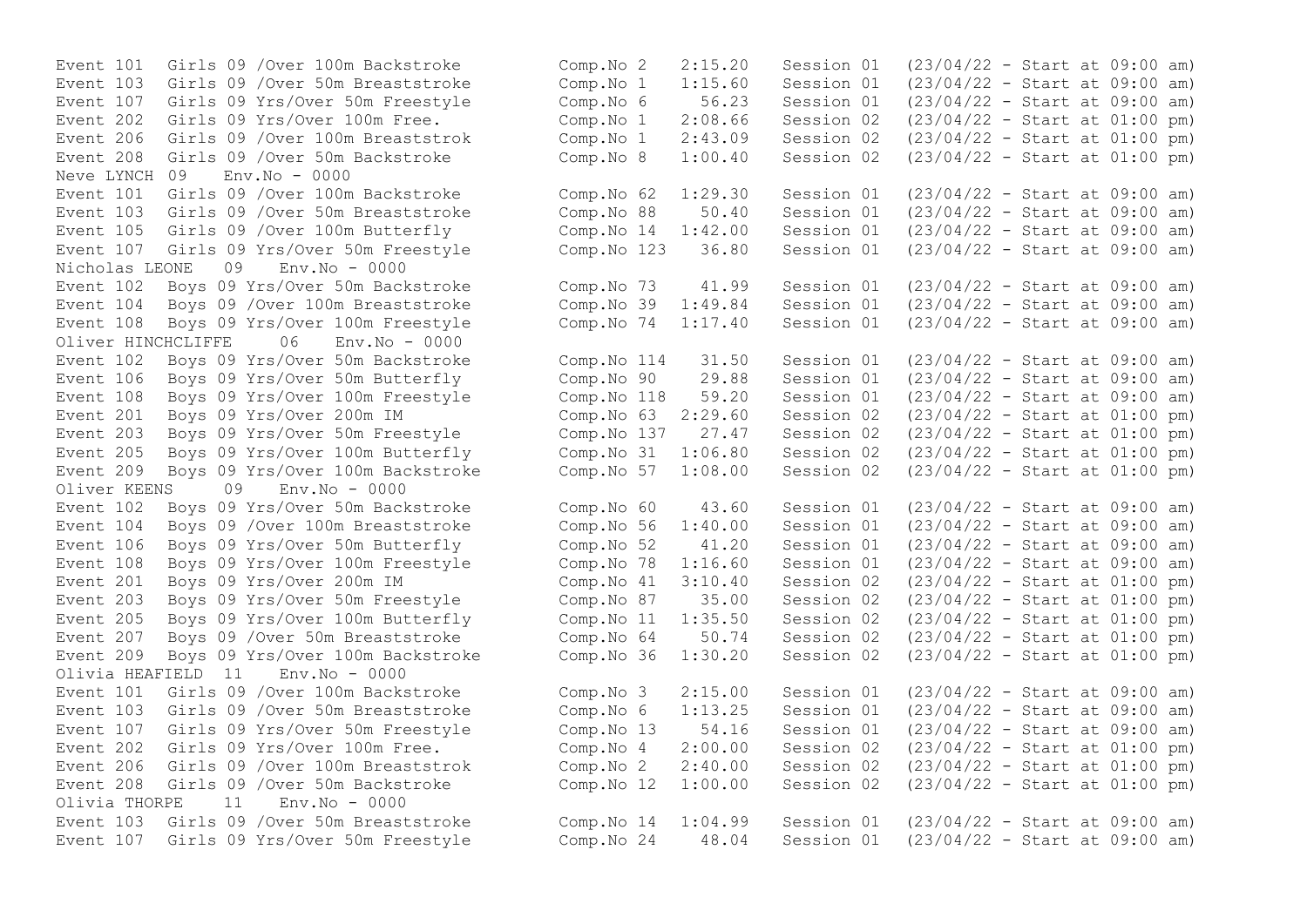Event 206 Girls 09 /Over 100m Breaststrok Comp. No 9  $2:15.00$  Session 02 Stanley WEBB 09 Env.No - 0000 Event 207 Boys 09 / Over 50m Breaststroke Comp.No 13 Theo SWANN 10 Env.No - 0000 William FINNIE 12 Env. No - 0000 Event 104 Boys 09 / Over 100m Breaststroke Comp. No 6 2:10.00 Session 01 Event 207 Boys 09 / Over 50m Breaststroke Comp.No 22 1:01.10 Session 02 Sheffield C Alisha CAMERON 09 Env.No - 0000 Ben MCCREADY 08 Env.No - 0000 Cala WELSH 08 Env.No - 0000 Cecilia DE NARDO 05 Env.No - 0000

Event 204 Girls 09 Yrs/Over 50m Butterfly Comp.No 14 1:00.00 Session 02 (23/04/22 - Start at 01:00 pm)<br>Event 206 Girls 09 /Over 100m Breaststrok Comp.No 9 2:15.00 Session 02 (23/04/22 - Start at 01:00 pm) Event 102 Boys 09 Yrs/Over 50m Backstroke Comp.No 28 49.54 Session 01 (23/04/22 - Start at 09:00 am) Event 104 Boys 09 /Over 100m Breaststroke Comp.No 1 2:17.00 Session 01 (23/04/22 - Start at 09:00 am) Event 108 Boys 09 Yrs/Over 100m Freestyle Comp.No 25 1:36.90 Session 01 (23/04/22 - Start at 09:00 am) Event 203 Boys 09 Yrs/Over 50m Freestyle Comp.No 61 39.51 Session 02 (23/04/22 - Start at 01:00 pm)<br>Event 207 Boys 09 /Over 50m Breaststroke Comp.No 13 1:05.00 Session 02 (23/04/22 - Start at 01:00 pm) Event 201 Boys 09 Yrs/Over 200m IM Comp.No 33 3:26.44 Session 02 (23/04/22 - Start at 01:00 pm) Event 203 Boys 09 Yrs/Over 50m Freestyle Comp.No 67 38.87 Session 02 (23/04/22 - Start at 01:00 pm) Event 205 Boys 09 Yrs/Over 100m Butterfly Comp.No 8 1:40.41 Session 02 (23/04/22 - Start at 01:00 pm)<br>Event 209 Boys 09 Yrs/Over 100m Backstroke Comp.No 29 1:35.35 Session 02 (23/04/22 - Start at 01:00 pm) Event 209 Boys 09 Yrs/Over 100m Backstroke Comp.No 29 1:35.35 Session 02 (23/04/22 - Start at 01:00 pm) Event 102 Boys 09 Yrs/Over 50m Backstroke Comp.No 16 52.02 Session 01 (23/04/22 - Start at 09:00 am)<br>Event 104 Boys 09 /Over 100m Breaststroke Comp.No 6 2:10.00 Session 01 (23/04/22 - Start at 09:00 am) Event 106 Boys 09 Yrs/Over 50m Butterfly Comp.No 22 53.88 Session 01 (23/04/22 - Start at 09:00 am) Event 108 Boys 09 Yrs/Over 100m Freestyle Comp.No 13 1:44.70 Session 01 (23/04/22 - Start at 09:00 am)<br>Event 203 Boys 09 Yrs/Over 50m Freestyle Comp.No 16 47.40 Session 02 (23/04/22 - Start at 01:00 pm) Event 203 Boys 09 Yrs/Over 50m Freestyle Comp.No 16 47.40 Session 02 (23/04/22 - Start at 01:00 pm)<br>Event 207 Boys 09 /Over 50m Breaststroke Comp.No 22 1:01.10 Session 02 (23/04/22 - Start at 01:00 pm) Event 101 Girls 09 /Over 100m Backstroke Comp.No 70 1:27.22 Session 01 (23/04/22 - Start at 09:00 am) Event 103 Girls 09 /Over 50m Breaststroke Comp.No 135 45.85 Session 01 (23/04/22 - Start at 09:00 am) Event 105 Girls 09 /Over 100m Butterfly Comp.No 13 1:44.50 Session 01 (23/04/22 - Start at 09:00 am) Event 109 Girls 09 Yrs/Over 200m IM Comp.No 56 3:10.64 Session 01 (23/04/22 - Start at 09:00 am) Event 202 Girls 09 Yrs/Over 100m Free. Comp.No 114 1:16.70 Session 02 (23/04/22 - Start at 01:00 pm) Event 204 Girls 09 Yrs/Over 50m Butterfly Comp.No 58 45.50 Session 02 (23/04/22 - Start at 01:00 pm) Event 206 Girls 09 /Over 100m Breaststrok Comp.No 80 1:39.33 Session 02 (23/04/22 - Start at 01:00 pm) Event 208 Girls 09 /Over 50m Backstroke Comp.No 100 42.30 Session 02 (23/04/22 - Start at 01:00 pm) Event 201 Boys 09 Yrs/Over 200m IM Comp.No 37 3:18.29 Session 02 (23/04/22 - Start at 01:00 pm) Event 203 Boys 09 Yrs/Over 50m Freestyle Comp.No 103 32.33 Session 02 (23/04/22 - Start at 01:00 pm) Event 205 Boys 09 Yrs/Over 100m Butterfly Comp.No 10 1:38.46 Session 02 (23/04/22 - Start at 01:00 pm) Event 207 Boys 09 /Over 50m Breaststroke Comp.No 75 47.80 Session 02 (23/04/22 - Start at 01:00 pm) Event 209 Boys 09 Yrs/Over 100m Backstroke Comp.No 45 1:23.96 Session 02 (23/04/22 - Start at 01:00 pm) Event 101 Girls 09 /Over 100m Backstroke Comp.No 58 1:30.19 Session 01 (23/04/22 - Start at 09:00 am) Event 107 Girls 09 Yrs/Over 50m Freestyle Comp.No 121 36.90 Session 01 (23/04/22 - Start at 09:00 am) Event 101 Girls 09 /Over 100m Backstroke Comp.No 91 1:13.00 Session 01 (23/04/22 - Start at 09:00 am) Event 107 Girls 09 Yrs/Over 50m Freestyle Comp.No 185 29.45 Session 01 (23/04/22 - Start at 09:00 am)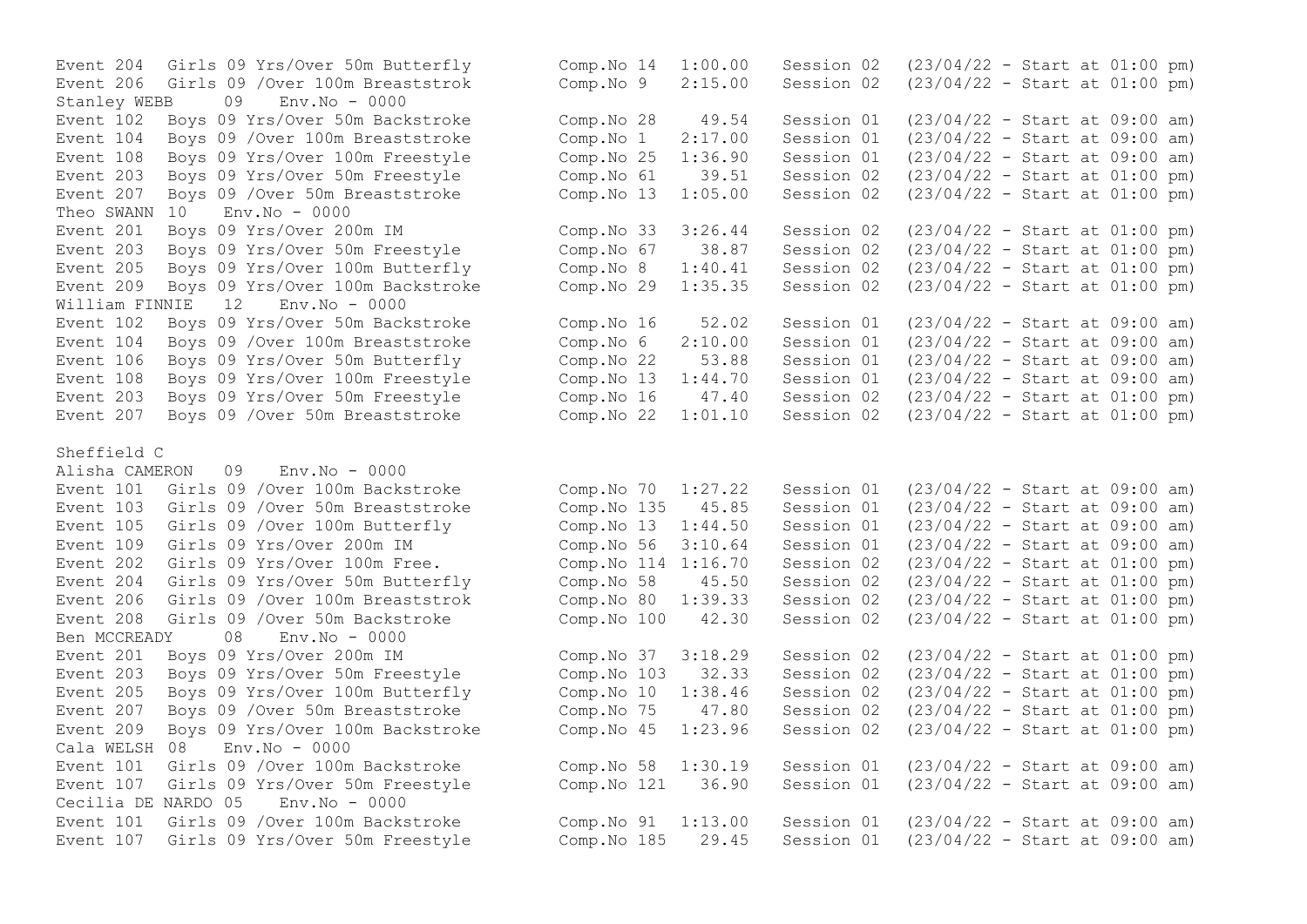Event 208 Girls 09 /Over 50m Backstroke Comp.No 145 33.40 Session 02 Daisy DICKIE 10 Env.No - 0000 Event 208 Girls 09 / Over 50m Backstroke Comp.No 106 41.82 Session 02 Dishita BEHAL 07 Env.No - 0000 Divyam BEHAL 10 Env.No - 0000 Event 203 Boys 09 Yrs/Over 50m Freestyle Comp.No 64 39.33 Session 02 George HILL 08 Env.No - 0000 Event 207 Boys 09 / Over 50m Breaststroke Grace CHERRY 09 Env.No - 0000 Grace CLARKE 09 Env.No - 0000 Holly THOMAS 05 Env.No - 0000 Event 107 Girls 09 Yrs/Over 50m Freestyle Comp.No 184 29.78 Session 01 I COOPER-DRABBLE 09 Env.No - 0000 Event 206 Girls 09 / Over 100m Breaststrok Comp. No 50 1:48.67 Session 02 Joseph MARKHAM 96 Env.No - 0000

Event 202 Girls 09 Yrs/Over 100m Free.<br>
Event 204 Girls 09 Yrs/Over 50m Butterfly (Comp.No 120 32.60 Session 02 (23/04/22 - Start at 01:00 pm) Event 204 Girls 09 Yrs/Over 50m Butterfly Comp.No 120 32.60 Session 02 (23/04/22 - Start at 01:00 pm)<br>Event 208 Girls 09 /Over 50m Backstroke Comp.No 145 33.40 Session 02 (23/04/22 - Start at 01:00 pm) Event 103 Girls 09 /Over 50m Breaststroke Comp.No 140 45.33 Session 01 (23/04/22 - Start at 09:00 am) Event 107 Girls 09 Yrs/Over 50m Freestyle Comp.No 136 35.51 Session 01 (23/04/22 - Start at 09:00 am)<br>Event 202 Girls 09 Yrs/Over 100m Free. Comp.No 96 1:21.02 Session 02 (23/04/22 - Start at 01:00 pm) Event 202 Girls 09 Yrs/Over 100m Free.<br>
Event 206 Girls 09 /Over 100m Breaststrok Comp.No 74 1:41.86 Session 02 (23/04/22 - Start at 01:00 pm) Event 206 Girls 09 /Over 100m Breaststrok Comp.No 74 1:41.86 Session 02 (23/04/22 - Start at 01:00 pm)<br>Event 208 Girls 09 /Over 50m Backstroke Comp.No 106 41.82 Session 02 (23/04/22 - Start at 01:00 pm) Event 103 Girls 09 /Over 50m Breaststroke Comp.No 102 49.31 Session 01 (23/04/22 - Start at 09:00 am) Event 107 Girls 09 Yrs/Over 50m Freestyle Comp.No 64 40.81 Session 01 (23/04/22 - Start at 09:00 am) Event 206 Girls 09 /Over 100m Breaststrok Comp.No 42 1:50.32 Session 02 (23/04/22 - Start at 01:00 pm) Event 104 Boys 09 /Over 100m Breaststroke Comp.No 33 1:52.10 Session 01 (23/04/22 - Start at 09:00 am)<br>Event 203 Boys 09 Yrs/Over 50m Freestyle Comp.No 64 39.33 Session 02 (23/04/22 - Start at 01:00 pm) Event 207 Boys 09 /Over 50m Breaststroke Comp.No 49 53.44 Session 02 (23/04/22 - Start at 01:00 pm) Event 104 Boys 09 /Over 100m Breaststroke Comp.No 62 1:35.54 Session 01 (23/04/22 - Start at 09:00 am) Event 106 Boys 09 Yrs/Over 50m Butterfly Comp.No 62 38.94 Session 01 (23/04/22 - Start at 09:00 am) Event 108 Boys 09 Yrs/Over 100m Freestyle Comp.No 85 1:13.69 Session 01 (23/04/22 - Start at 09:00 am)<br>Event 203 Bovs 09 Yrs/Over 50m Freestyle Comp.No 97 33.17 Session 02 (23/04/22 - Start at 01:00 pm) Event 203 Boys 09 Yrs/Over 50m Freestyle Comp.No 97 33.17 Session 02 (23/04/22 - Start at 01:00 pm)<br>Event 207 Boys 09 /Over 50m Breaststroke Comp.No 94 44.20 Session 02 (23/04/22 - Start at 01:00 pm) Event 101 Girls 09 /Over 100m Backstroke Comp.No 61 1:29.45 Session 01 (23/04/22 - Start at 09:00 am) Event 103 Girls 09 /Over 50m Breaststroke Comp.No 82 51.65 Session 01 (23/04/22 - Start at 09:00 am) Event 105 Girls 09 /Over 100m Butterfly Comp.No 21 1:33.86 Session 01 (23/04/22 - Start at 09:00 am) Event 101 Girls 09 /Over 100m Backstroke Comp.No 31 1:40.00 Session 01 (23/04/22 - Start at 09:00 am) Event 103 Girls 09 /Over 50m Breaststroke Comp.No 115 48.16 Session 01 (23/04/22 - Start at 09:00 am) Event 107 Girls 09 Yrs/Over 50m Freestyle Comp.No 133 35.74 Session 01 (23/04/22 - Start at 09:00 am)<br>Event 109 Girls 09 Yrs/Over 200m IM Comp.No 42 3:26.73 Session 01 (23/04/22 - Start at 09:00 am) Event 109 Girls 09 Yrs/Over 200m IM Comp.No 42 3:26.73 Session 01 (23/04/22 - Start at 09:00 am) Event 105 Girls 09 /Over 100m Butterfly Comp.No 39 1:12.86 Session 01 (23/04/22 - Start at 09:00 am) Event 202 Girls 09 Yrs/Over 100m Free. Comp.No 152 1:04.55 Session 02 (23/04/22 - Start at 01:00 pm) Event 204 Girls 09 Yrs/Over 50m Butterfly Comp.No 119 32.63 Session 02 (23/04/22 - Start at 01:00 pm) Event 103 Girls 09 /Over 50m Breaststroke Comp.No 146 44.82 Session 01 (23/04/22 - Start at 09:00 am) Event 202 Girls 09 Yrs/Over 100m Free. Comp.No 37 1:32.87 Session 02 (23/04/22 - Start at 01:00 pm)<br>Event 206 Girls 09 /Over 100m Breaststrok Comp.No 50 1:48.67 Session 02 (23/04/22 - Start at 01:00 pm) Event 208 Girls 09 /Over 50m Backstroke Comp.No 83 44.01 Session 02 (23/04/22 - Start at 01:00 pm)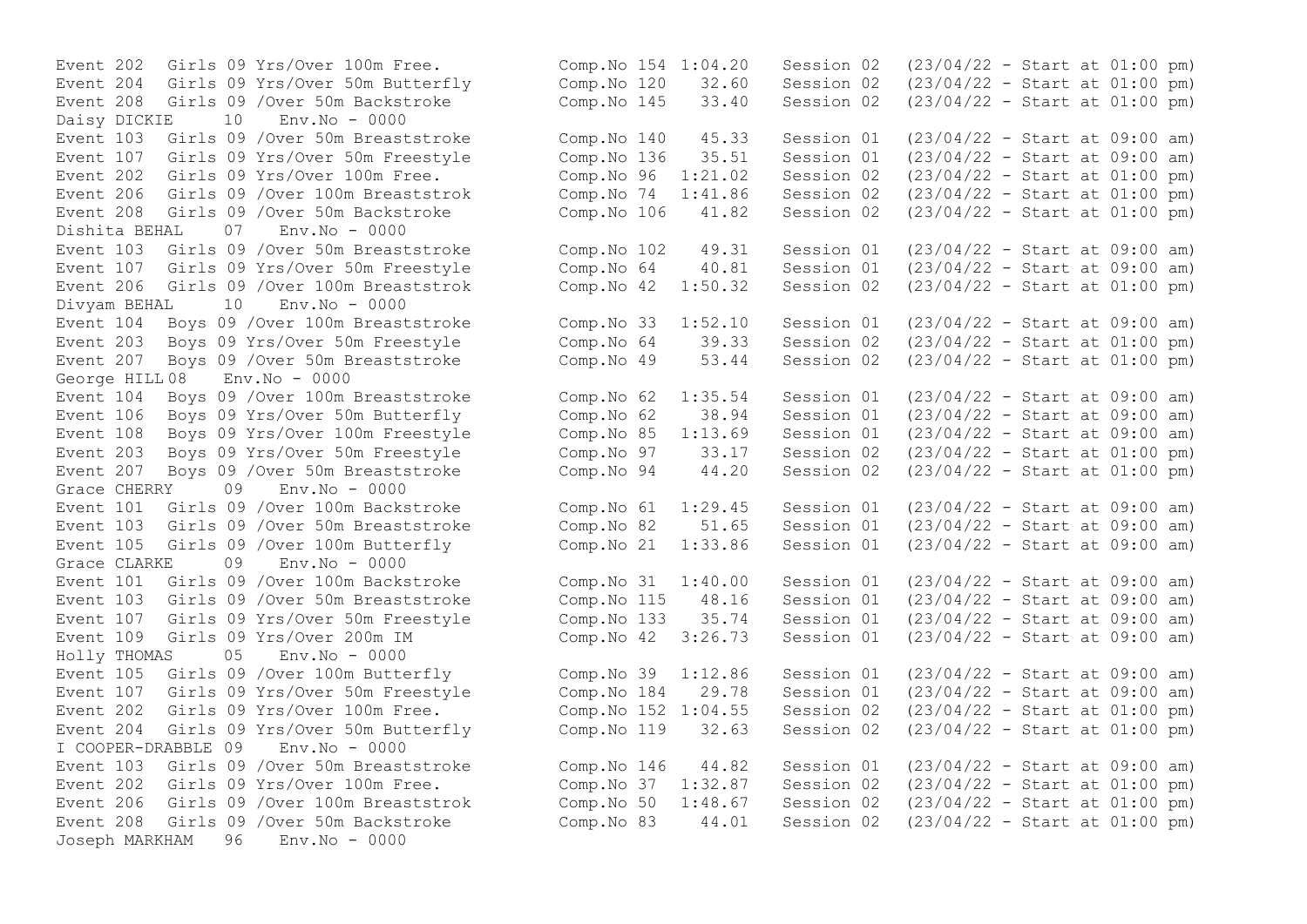Lewis WHITE 06 Env.No - 0000 Event 106 Boys 09 Yrs/Over 50m Butterfly Comp.No 78 Lily FOREMAN 09 Env.No - 0000 Event 208 Girls 09 /Over 50m Backstroke Comp.No 90 43.17 Session 02 Lucas CHERRY 07 Env.No - 0000 Event  $108$  Boys 09 Yrs/Over  $100m$  Freestyle Comp.No  $112$   $1:02.04$ Lucy CASSON 08 Env.No - 0000 Lydia BROWN 07 Env.No - 0000 Mason CAMERON 11 Env.No - 0000 Event 203 Boys 09 Yrs/Over 50m Freestyle Comp.No 59 39.80 Session 02 Philippa THOMAS 05 Env.No - 0000 Saskia WHITE 08 Env.No - 0000

Event 104 Boys 09 /Over 100m Breaststroke Comp.No 78 1:15.80 Session 01 (23/04/22 - Start at 09:00 am) Event 106 Boys 09 Yrs/Over 50m Butterfly Comp.No 89 30.30 Session 01 (23/04/22 - Start at 09:00 am)<br>Event 203 Bovs 09 Yrs/Over 50m Freestyle Comp.No 138 27.10 Session 02 (23/04/22 - Start at 01:00 pm) Event 203 Boys 09 Yrs/Over 50m Freestyle Comp.No 138 27.10 Session 02 (23/04/22 - Start at 01:00 pm) Event 207 Boys 09 /Over 50m Breaststroke Comp.No 121 33.47 Session 02 (23/04/22 - Start at 01:00 pm) Event 102 Boys 09 Yrs/Over 50m Backstroke Comp.No 85 39.47 Session 01 (23/04/22 - Start at 09:00 am) Event 101 Girls 09 /Over 100m Backstroke Comp.No 32 1:38.96 Session 01 (23/04/22 - Start at 09:00 am) Event 107 Girls 09 Yrs/Over 50m Freestyle Comp.No 130 36.16 Session 01 (23/04/22 - Start at 09:00 am) Event 202 Girls 09 Yrs/Over 100m Free.<br>
Event 204 Girls 09 Yrs/Over 50m Butterfly Comp.No 46 48.62 Session 02 (23/04/22 - Start at 01:00 pm) Event 204 Girls 09 Yrs/Over 50m Butterfly Comp.No 46 48.62 Session 02 (23/04/22 - Start at 01:00 pm)<br>Event 208 Girls 09 /Over 50m Backstroke Comp.No 90 43.17 Session 02 (23/04/22 - Start at 01:00 pm) Event 102 Boys 09 Yrs/Over 50m Backstroke Comp.No 111 32.40 Session 01 (23/04/22 - Start at 09:00 am) Event 101 Girls 09 /Over 100m Backstroke Comp.No 49 1:33.28 Session 01 (23/04/22 - Start at 09:00 am) Event 105 Girls 09 /Over 100m Butterfly Comp.No 29 1:23.57 Session 01 (23/04/22 - Start at 09:00 am) Event 107 Girls 09 Yrs/Over 50m Freestyle Comp.No 149 34.26 Session 01 (23/04/22 - Start at 09:00 am) Event 109 Girls 09 Yrs/Over 200m IM Comp.No 65 3:03.64 Session 01 (23/04/22 - Start at 09:00 am) Event 202 Girls 09 Yrs/Over 100m Free. Comp.No 142 1:09.00 Session 02 (23/04/22 - Start at 01:00 pm) Event 204 Girls 09 Yrs/Over 50m Butterfly Comp.No 106 37.10 Session 02 (23/04/22 - Start at 01:00 pm) Event 206 Girls 09 /Over 100m Breaststrok Comp.No 98 1:23.10 Session 02 (23/04/22 - Start at 01:00 pm) Event 208 Girls 09 /Over 50m Backstroke Comp.No 97 42.60 Session 02 (23/04/22 - Start at 01:00 pm) Event 102 Boys 09 Yrs/Over 50m Backstroke Comp.No 55 44.70 Session 01 (23/04/22 - Start at 09:00 am) Event 104 Boys 09 /Over 100m Breaststroke Comp.No 29 1:53.37 Session 01 (23/04/22 - Start at 09:00 am) Event 106 Boys 09 Yrs/Over 50m Butterfly Comp.No 37 47.38 Session 01 (23/04/22 - Start at 09:00 am) Event 108 Boys 09 Yrs/Over 100m Freestyle Comp.No 42 1:30.00 Session 01 (23/04/22 - Start at 09:00 am) Event 201 Boys 09 Yrs/Over 200m IM Comp.No 32 3:30.00 Session 02 (23/04/22 - Start at 01:00 pm)<br>Event 203 Boys 09 Yrs/Over 50m Freestyle Comp.No 59 39.80 Session 02 (23/04/22 - Start at 01:00 pm) Event 205 Boys 09 Yrs/Over 100m Butterfly Comp.No 1 2:00.00 Session 02 (23/04/22 - Start at 01:00 pm) Event 209 Boys 09 Yrs/Over 100m Backstroke Comp.No 32 1:34.52 Session 02 (23/04/22 - Start at 01:00 pm) Event 101 Girls 09 /Over 100m Backstroke Comp.No 92 1:12.50 Session 01 (23/04/22 - Start at 09:00 am) Event 107 Girls 09 Yrs/Over 50m Freestyle Comp.No 179 30.63 Session 01 (23/04/22 - Start at 09:00 am) Event 202 Girls 09 Yrs/Over 100m Free. Comp.No 150 1:05.90 Session 02 (23/04/22 - Start at 01:00 pm) Event 208 Girls 09 /Over 50m Backstroke Comp.No 144 34.20 Session 02 (23/04/22 - Start at 01:00 pm) Event 103 Girls 09 /Over 50m Breaststroke Comp.No 143 45.00 Session 01 (23/04/22 - Start at 09:00 am) Event 107 Girls 09 Yrs/Over 50m Freestyle Comp.No 71 40.00 Session 01 (23/04/22 - Start at 09:00 am)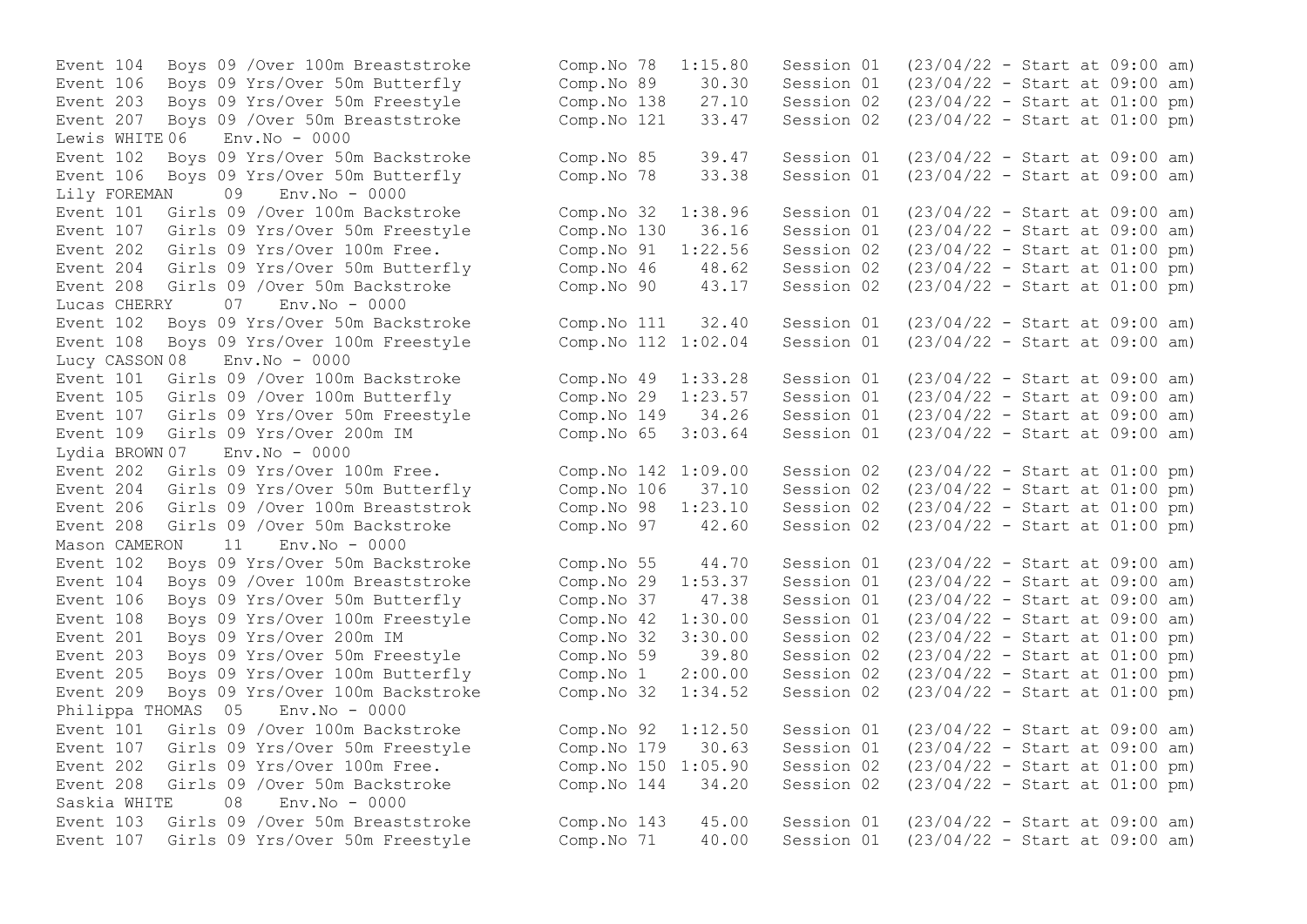Sophie SMITH 11 Env.No - 0000 Event 103 Girls 09 /Over 50m Breaststroke Comp.No 91 50.30 Session 01 (23/04/22 - Start at 09:00 am)<br>Event 107 Girls 09 Yrs/Over 50m Freestyle Comp.No 88 38.61 Session 01 (23/04/22 - Start at 09:00 am) Event 107 Girls 09 Yrs/Over 50m Freestyle Comp.No 88 38.61 Session 01 (23/04/22 - Start at 09:00 am) Event 109 Girls 09 Yrs/Over 200m IM Comp.No 38 3:30.98 Session 01 (23/04/22 - Start at 09:00 am) Event 202 Girls 09 Yrs/Over 100m Free. Comp.No 93 1:22.23 Session 02 (23/04/22 - Start at 01:00 pm)<br>Event 204 Girls 09 Yrs/Over 50m Butterfly Comp.No 55 45.67 Session 02 (23/04/22 - Start at 01:00 pm) Event 204 Girls 09 Yrs/Over 50m Butterfly Comp.No 55 45.67 Session 02 (23/04/22 - Start at 01:00 pm) Event 206 Girls 09 /Over 100m Breaststrok Comp.No 48 1:49.00 Session 02 (23/04/22 - Start at 01:00 pm)<br>Event 208 Girls 09 /Over 50m Backstroke Comp.No 85 43.87 Session 02 (23/04/22 - Start at 01:00 pm) Event 208 Girls 09 / Over 50m Backstroke Comp.No 85 43.87 Session 02 Sravyasri BALASA 07 Env.No - 0000 Event 101 Girls 09 /Over 100m Backstroke Comp.No 18 1:46.34 Session 01 (23/04/22 - Start at 09:00 am) Event 103 Girls 09 /Over 50m Breaststroke Comp.No 119 47.94 Session 01 (23/04/22 - Start at 09:00 am) Event 107 Girls 09 Yrs/Over 50m Freestyle Comp.No 65 40.74 Session 01 (23/04/22 - Start at 09:00 am) Event 109 Girls 09 Yrs/Over 200m IM Comp.No 33 3:34.20 Session 01 (23/04/22 - Start at 09:00 am) Skipton Abbie HAMPSHIRE 00 Env.No - 0000 Disability Categories - S10,SB9,SM10 Event 109 Girls 09 Yrs/Over 200m IM Comp.No 75 2:45.13 Session 01 (23/04/22 - Start at 09:00 am) Spenborough Alana SAMPSON 11 Env.No - 0000 Event 105 Girls 09 /Over 100m Butterfly Comp.No 3 1:55.90 Session 01 (23/04/22 - Start at 09:00 am) Event 107 Girls 09 Yrs/Over 50m Freestyle Comp.No 63 40.85 Session 01 (23/04/22 - Start at 09:00 am)<br>Event 204 Girls 09 Yrs/Over 50m Butterfly Comp.No 70 43.96 Session 02 (23/04/22 - Start at 01:00 pm) Event 204 Girls 09 Yrs/Over 50m Butterfly Comp.No 70 43.96 Session 02 Event 208 Girls 09 /Over 50m Backstroke Comp.No 75 45.01 Session 02 (23/04/22 - Start at 01:00 pm) Archie MOSELEY 08 Env.No - 0000 Event 102 Boys 09 Yrs/Over 50m Backstroke Comp.No 86 39.40 Session 01 (23/04/22 - Start at 09:00 am) Event 104 Boys 09 /Over 100m Breaststroke Comp.No 38 1:49.90 Session 01 (23/04/22 - Start at 09:00 am) Event 108 Boys 09 Yrs/Over 100m Freestyle Comp.No 77 1:16.80 Session 01 (23/04/22 - Start at 09:00 am) Event 203 Boys 09 Yrs/Over 50m Freestyle Comp.No 91 34.30 Session 02 (23/04/22 - Start at 01:00 pm) Event 207 Boys 09 /Over 50m Breaststroke Comp.No 95 43.90 Session 02 (23/04/22 - Start at 01:00 pm) Event 209 Boys 09 Yrs/Over 100m Backstroke Comp.No 34 1:30.89 Session 02 (23/04/22 - Start at 01:00 pm) Benjamin BUSH 06 Env.No - 0000 Event 104 Boys 09 /Over 100m Breaststroke Comp.No 60 1:36.52 Session 01 (23/04/22 - Start at 09:00 am) Event 106 Boys 09 Yrs/Over 50m Butterfly Comp.No 86 30.70 Session 01 (23/04/22 - Start at 09:00 am) Event 108 Boys 09 Yrs/Over 100m Freestyle Comp.No 80 1:15.03 Session 01 (23/04/22 - Start at 09:00 am) Event 203 Boys 09 Yrs/Over 50m Freestyle Comp.No 134 27.87 Session 02 (23/04/22 - Start at 01:00 pm) Event 207 Boys 09 /Over 50m Breaststroke Comp.No 112 37.30 Session 02 (23/04/22 - Start at 01:00 pm) Charlotte GOWARD 11 Env.No - 0000 Event 101 Girls 09 /Over 100m Backstroke Comp.No 26 1:43.87 Session 01 (23/04/22 - Start at 09:00 am) Event 107 Girls 09 Yrs/Over 50m Freestyle Comp.No 36 44.70 Session 01 (23/04/22 - Start at 09:00 am) Event 208 Girls 09 /Over 50m Backstroke Comp.No 47 48.80 Session 02 (23/04/22 - Start at 01:00 pm) Eleanor HILL 07 Env.No - 0000 Event 103 Girls 09 /Over 50m Breaststroke Comp.No 156 42.90 Session 01 (23/04/22 - Start at 09:00 am)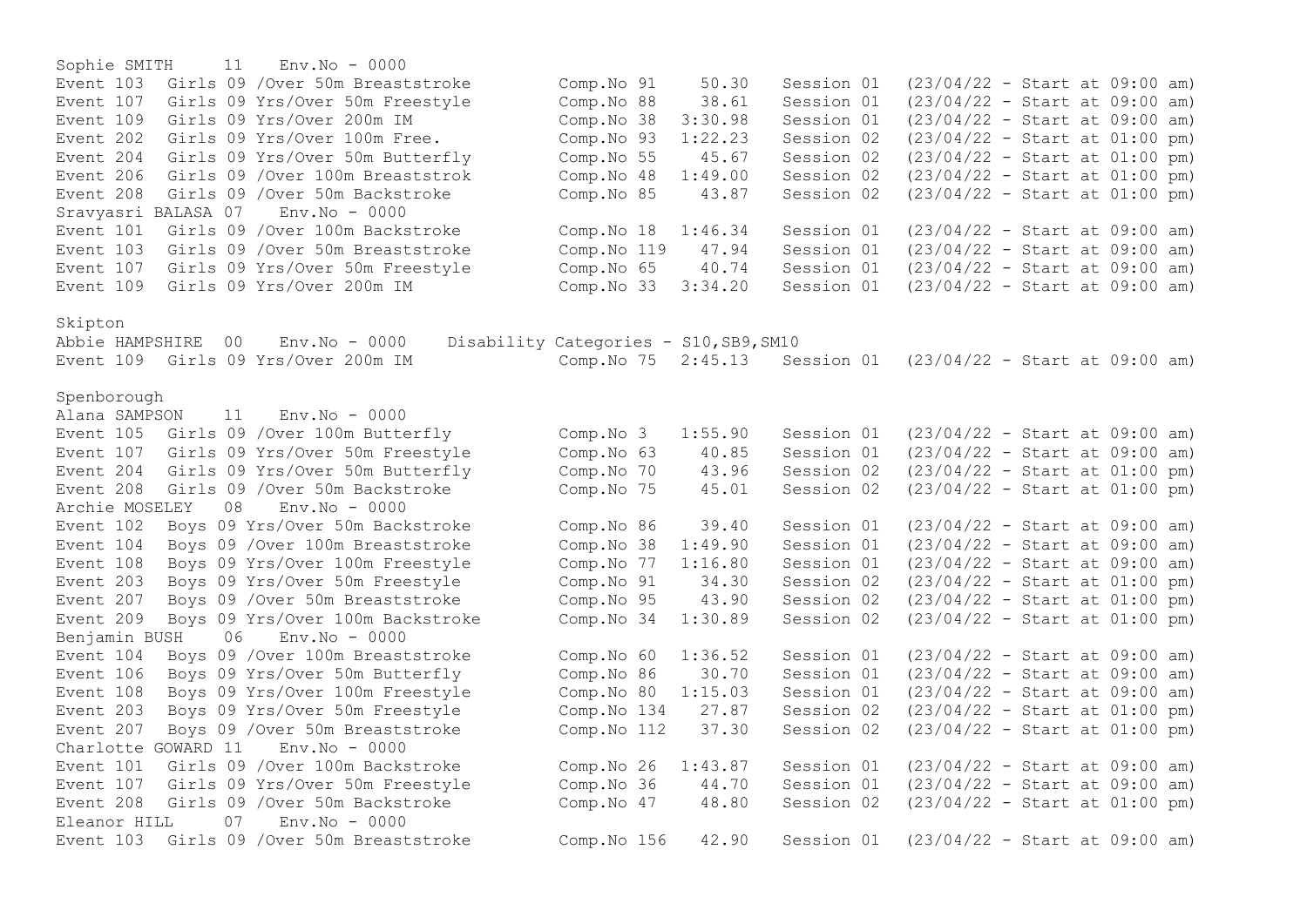Event 208 Girls 09 /Over 50m Backstroke Comp.No 118 40.93 Session 02<br>Elisab GOWARD 09 Env No - 0000 Elisah GOWARD 09 Env.No - 0000 Event 105 Girls 09 / Over 100m Butterfly Comp.No 7 1:46.69 Session 01 Event 202 Girls 09 Yrs/Over 100m Free. Comp.No 77 1:25.82 Session 02 Event 206 Girls 09 /Over 100m Breaststrok Comp.No 10 2:14.09 Session 02  $E11i \approx HASTE 07$   $Env No = 0000$ Event 107 Girls 09 Yrs/Over 50m Freestyle Comp.No 105 37.60 Session 01 Finlay MCINTOSH 10 Env.No - 0000 Event 207 Boys 09 / Over 50m Breaststroke Comp.No 67 50.30 Session 02 Freya DENT 12 Env.No - 0000 Event 204 Girls 09 Yrs/Over 50m Butterfly Comp.No 59 45.25 Session 02 Hannah BURNS 08 Env.No - 0000 Event 204 Girls 09 Yrs/Over 50m Butterfly Comp.No 94 39.60 Session 02 Harry HASTE 06 Env.No - 0000 Jennifer APPLETON07 Env.No - 0000

Event 107 Girls 09 Yrs/Over 50m Freestyle Comp.No 161 33.10 Session 01 (23/04/22 - Start at 09:00 am) Event 109 Girls 09 Yrs/Over 200m IM Comp.No 61 3:05.66 Session 01 (23/04/22 - Start at 09:00 am) Event 202 Girls 09 Yrs/Over 100m Free. Comp.No 129 1:13.87 Session 02 (23/04/22 - Start at 01:00 pm) Event 204 Girls 09 Yrs/Over 50m Butterfly Comp.No 111 35.30 Session 02 (23/04/22 - Start at 01:00 pm)<br>Event 206 Girls 09 /Over 100m Breaststrok Comp.No 90 1:33.50 Session 02 (23/04/22 - Start at 01:00 pm) Event 206 Girls 09 /Over 100m Breaststrok (Comp. No 90 1:33.50 Session 02 (23/04/22 - Start at 01:00 pm)<br>Event 208 Girls 09 /Over 50m Backstroke (Comp. No 118 40.93 Session 02 (23/04/22 - Start at 01:00 pm) Event 101 Girls 09 /Over 100m Backstroke Comp.No 54 1:32.60 Session 01 (23/04/22 - Start at 09:00 am)<br>Event 105 Girls 09 /Over 100m Butterfly Comp.No 7 1:46.69 Session 01 (23/04/22 - Start at 09:00 am) Event 109 Girls 09 Yrs/Over 200m IM Comp.No 26 3:39.36 Session 01 (23/04/22 - Start at 09:00 am)<br>Event 202 Girls 09 Yrs/Over 100m Free. Comp.No 77 1:25.82 Session 02 (23/04/22 - Start at 01:00 pm) Event 204 Girls 09 Yrs/Over 50m Butterfly Comp.No 57 45.50 Session 02 (23/04/22 - Start at 01:00 pm)<br>Event 206 Girls 09 /Over 100m Breaststrok Comp.No 10 2:14.09 Session 02 (23/04/22 - Start at 01:00 pm) Event 103 Girls 09 /Over 50m Breaststroke Comp.No 103 49.30 Session 01 (23/04/22 - Start at 09:00 am)<br>Event 107 Girls 09 Yrs/Over 50m Freestyle Comp.No 105 37.60 Session 01 (23/04/22 - Start at 09:00 am) Event 202 Girls 09 Yrs/Over 100m Free. Comp.No 59 1:28.99 Session 02 (23/04/22 - Start at 01:00 pm) Event 104 Boys 09 /Over 100m Breaststroke Comp.No 47 1:45.70 Session 01 (23/04/22 - Start at 09:00 am)<br>Event 203 Bovs 09 Yrs/Over 50m Freestyle Comp.No 50 41.70 Session 02 (23/04/22 - Start at 01:00 pm) Event 203 Boys 09 Yrs/Over 50m Freestyle Comp.No 50 41.70 Session 02 (23/04/22 - Start at 01:00 pm)<br>Event 207 Boys 09 /Over 50m Breaststroke Comp.No 67 50.30 Session 02 (23/04/22 - Start at 01:00 pm) Event 107 Girls 09 Yrs/Over 50m Freestyle Comp.No 97 37.97 Session 01 (23/04/22 - Start at 09:00 am) Event 109 Girls 09 Yrs/Over 200m IM Comp.No 30 3:35.90 Session 01 (23/04/22 - Start at 09:00 am) Event 202 Girls 09 Yrs/Over 100m Free.<br>
Event 204 Girls 09 Yrs/Over 50m Butterfly Comp.No 59 45.25 Session 02 (23/04/22 - Start at 01:00 pm) Event 208 Girls 09 /Over 50m Backstroke Comp.No 73 45.06 Session 02 (23/04/22 - Start at 01:00 pm) Event 105 Girls 09 /Over 100m Butterfly Comp.No 20 1:34.20 Session 01 (23/04/22 - Start at 09:00 am) Event 107 Girls 09 Yrs/Over 50m Freestyle Comp.No 155 33.80 Session 01 (23/04/22 - Start at 09:00 am) Event 109 Girls 09 Yrs/Over 200m IM Comp.No 52 3:18.63 Session 01 (23/04/22 - Start at 09:00 am) Event 202 Girls 09 Yrs/Over 100m Free. Comp.No 111 1:17.10 Session 02 (23/04/22 - Start at 01:00 pm)<br>Event 204 Girls 09 Yrs/Over 50m Butterfly Comp.No 94 39.60 Session 02 (23/04/22 - Start at 01:00 pm) Event 208 Girls 09 /Over 50m Backstroke Comp.No 111 41.30 Session 02 (23/04/22 - Start at 01:00 pm) Event 108 Boys 09 Yrs/Over 100m Freestyle Comp.No 110 1:03.10 Session 01 (23/04/22 - Start at 09:00 am) Event 201 Boys 09 Yrs/Over 200m IM Comp.No 52 2:49.39 Session 02 (23/04/22 - Start at 01:00 pm) Event 203 Boys 09 Yrs/Over 50m Freestyle Comp.No 124 29.30 Session 02 (23/04/22 - Start at 01:00 pm) Event 207 Boys 09 /Over 50m Breaststroke Comp.No 109 37.70 Session 02 (23/04/22 - Start at 01:00 pm) Event 202 Girls 09 Yrs/Over 100m Free. Comp.No 97 1:20.80 Session 02 (23/04/22 - Start at 01:00 pm) Event 204 Girls 09 Yrs/Over 50m Butterfly Comp.No 95 39.60 Session 02 (23/04/22 - Start at 01:00 pm) Event 206 Girls 09 /Over 100m Breaststrok Comp.No 85 1:37.92 Session 02 (23/04/22 - Start at 01:00 pm)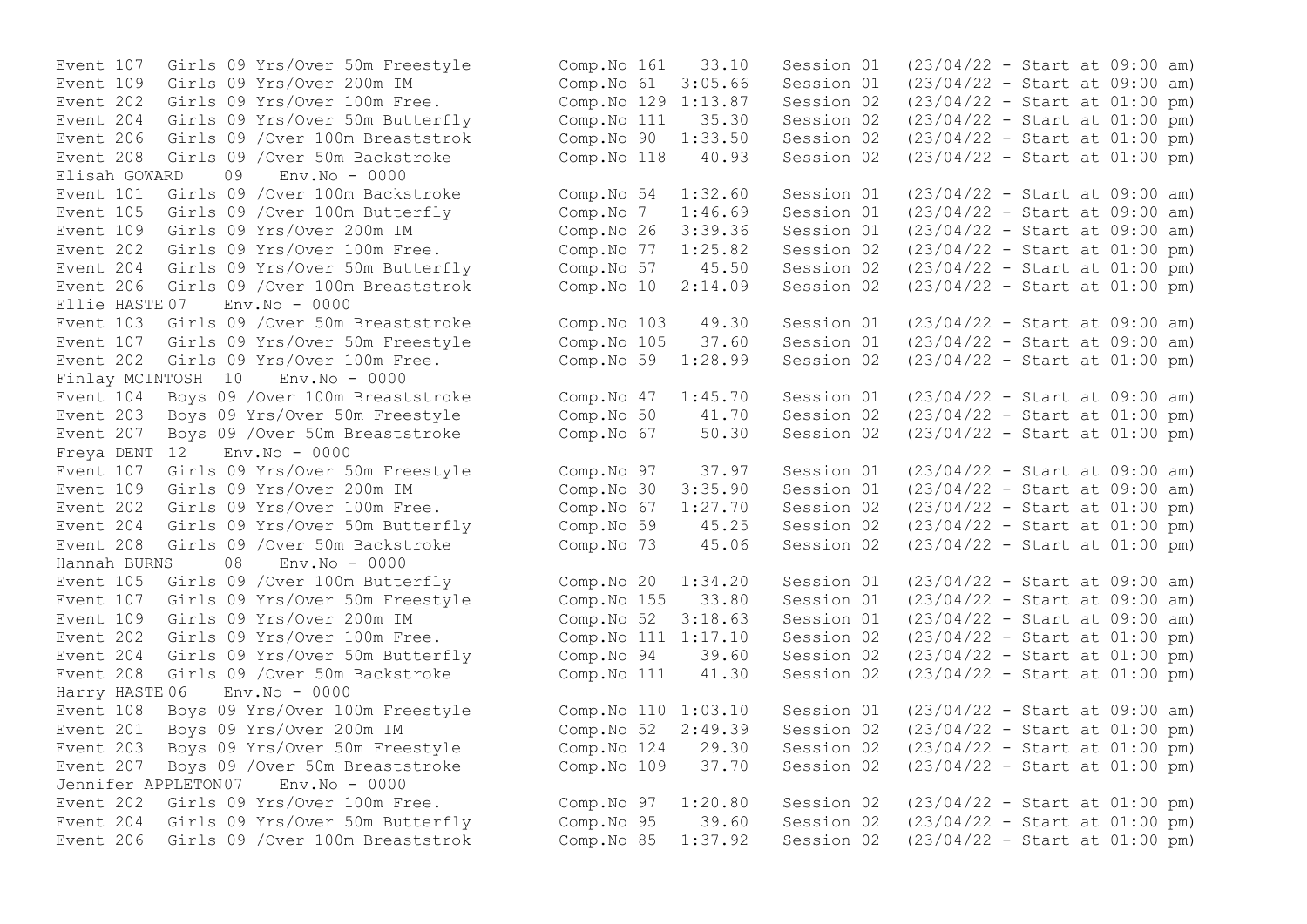Kiera HERBERT 07 Env.No - 0000 Event 101 Girls 09 /Over 100m Backstroke Event 109 Girls 09 Yrs/Over 200m IM Event 202 Girls 09 Yrs/Over 100m Free. Event 206 Girls 09 /Over 100m Breaststrok Luke HASTE  $04$  Env. No  $-0000$ Event 102 Boys 09 Yrs/Over 50m Backstroke Event 106 Boys 09 Yrs/Over 50m Butterfly Event 203 Boys 09 Yrs/Over 50m Freestyle Event 207 Boys 09 / Over 50m Breaststroke Orla HERBERT 09 Env.No - 0000 Event 103 Girls 09 /Over 50m Breaststroke Event 107 Girls 09 Yrs/Over 50m Freestyle Event 208 Girls 09 / Over 50 m Backstroke Rian HASTE 08 Env.No - 0000 Event 102 Boys 09 Yrs/Over 50m Backstroke Event 203 Boys 09 Yrs/Over 50m Freestyle Event 207 Boys 09 / Over 50m Breaststroke Thomas HILL 09 Env.No - 0000 Event 102 Boys 09 Yrs/Over 50m Backstroke Event 104 Boys 09 / Over 100m Breaststroke Event 106 Boys 09 Yrs/Over 50m Butterfly Event 108 Boys 09 Yrs/Over 100m Freestyle Event 201 Boys 09 Yrs/Over 200m IM Event 203 Boys 09 Yrs/Over 50m Freestyle Event 207 Boys 09 / Over 50 mBreaststroke William MCINTOSH 09 Env.No - 0000 Event 102 Boys 09 Yrs/Over 50m Backstroke Event 108 Boys 09 Yrs/Over 100m Freestyle Event 203 Boys 09 Yrs/Over 50m Freestyle Event 207 Boys 09 / Over 50m Breaststroke Event 209 Boys 09 Yrs/Over 100m Backstroke

## Stocksbridge

Abigail SMITH 05 Env.No - 0000 Event 103 Girls 09 / Over 50m Breaststroke Event 107 Girls 09 Yrs/Over 50m Freestyle Event 109 Girls 09 Yrs/Over 200m IM Event  $202$  Girls 09 Yrs/Over 100m Free. Event 206 Girls 09 /Over 100m Breaststrok Event 208 Girls 09 / Over 50m Backstroke Adam MILNER 02 Env.No - 0000 Event 203 Boys 09 Yrs/Over 50m Freestyle

| Comp.No 52  | 1:32.60 | Session 01 | $(23/04/22 - Start at 09:00 am)$ |  |  |     |
|-------------|---------|------------|----------------------------------|--|--|-----|
| Comp.No 34  | 3:32.80 | Session 01 | $(23/04/22 - Start at 09:00$     |  |  | am) |
| Comp.No 60  | 1:28.90 | Session 02 | $(23/04/22 - Start at 01:00$     |  |  | pm) |
| Comp.No 47  | 1:49.90 | Session 02 | $(23/04/22 - Start at 01:00 pm)$ |  |  |     |
| Comp.No 98  | 36.49   | Session 01 | $(23/04/22 - Start at 09:00$     |  |  | am) |
| Comp.No 79  | 33.20   | Session 01 | $(23/04/22 - Start at 09:00$     |  |  | am) |
| Comp.No 123 | 29.60   | Session 02 | $(23/04/22 - Start at 01:00$     |  |  | pm) |
| Comp.No 114 | 37.21   | Session 02 | $(23/04/22 - Start at 01:00 pm)$ |  |  |     |
| Comp.No 71  | 52.30   | Session 01 | $(23/04/22 - Start at 09:00 am)$ |  |  |     |
| Comp.No 26  | 47.60   | Session 01 | $(23/04/22 - Start at 09:00$     |  |  | am) |
| Comp.No 38  | 49.70   | Session 02 | $(23/04/22 - Start at 01:00 pm)$ |  |  |     |
| Comp.No 80  | 40.00   | Session 01 | $(23/04/22 - Start at 09:00 am)$ |  |  |     |
| Comp.No 109 | 31.40   | Session 02 | $(23/04/22 - Start at 01:00 pm)$ |  |  |     |
| Comp.No 93  | 44.40   | Session 02 | $(23/04/22 - Start at 01:00 pm)$ |  |  |     |
| Comp.No 68  | 42.90   | Session 01 | $(23/04/22 - Start at 09:00 am)$ |  |  |     |
| Comp.No 57  | 1:39.65 | Session 01 | $(23/04/22 - Start at 09:00$     |  |  | am) |
| Comp.No 57  | 39.39   | Session 01 | $(23/04/22 - Start at 09:00$     |  |  | am) |
| Comp.No 68  | 1:19.52 | Session 01 | $(23/04/22 - Start at 09:00$     |  |  | am) |
| Comp.No 40  | 3:10.72 | Session 02 | $(23/04/22 - Start at 01:00$     |  |  | pm) |
| Comp.No 84  | 35.16   | Session 02 | $(23/04/22 - Start at 01:00$     |  |  | pm) |
| Comp.No 88  | 45.90   | Session 02 | $(23/04/22 - Start at 01:00 pm)$ |  |  |     |
| Comp.No 90  | 39.10   | Session 01 | $(23/04/22 - Start at 09:00 am)$ |  |  |     |
| Comp.No 81  | 1:14.35 | Session 01 | $(23/04/22 - Start at 09:00$     |  |  | am) |
| Comp.No 102 | 32.40   | Session 02 | $(23/04/22 - Start at 01:00 pm)$ |  |  |     |
| Comp.No 90  | 45.20   | Session 02 | $(23/04/22 - Start at 01:00 pm)$ |  |  |     |
| Comp.No 41  | 1:26.27 | Session 02 | (23/04/22 - Start at 01:00 pm)   |  |  |     |
|             |         |            |                                  |  |  |     |
| Comp.No 163 | 39.70   | Session 01 | $(23/04/22 - Start at 09:00 am)$ |  |  |     |
| Comp.No 134 | 35.70   | Session 01 | $(23/04/22 - Start at 09:00$     |  |  | am) |
| Comp.No 68  | 2:59.10 | Session 01 | $(23/04/22 - Start at 09:00$     |  |  | am) |
| Comp.No 118 | 1:15.70 | Session 02 | $(23/04/22 - Start at 01:00$     |  |  | pm) |
| Comp.No 95  | 1:27.00 | Session 02 | $(23/04/22 - Start at 01:00$     |  |  | pm) |
| Comp.No 116 | 41.05   | Session 02 | (23/04/22 - Start at 01:00 pm)   |  |  |     |
| Comp.No 127 | 28.68   | Session 02 | $(23/04/22 - Start at 01:00 pm)$ |  |  |     |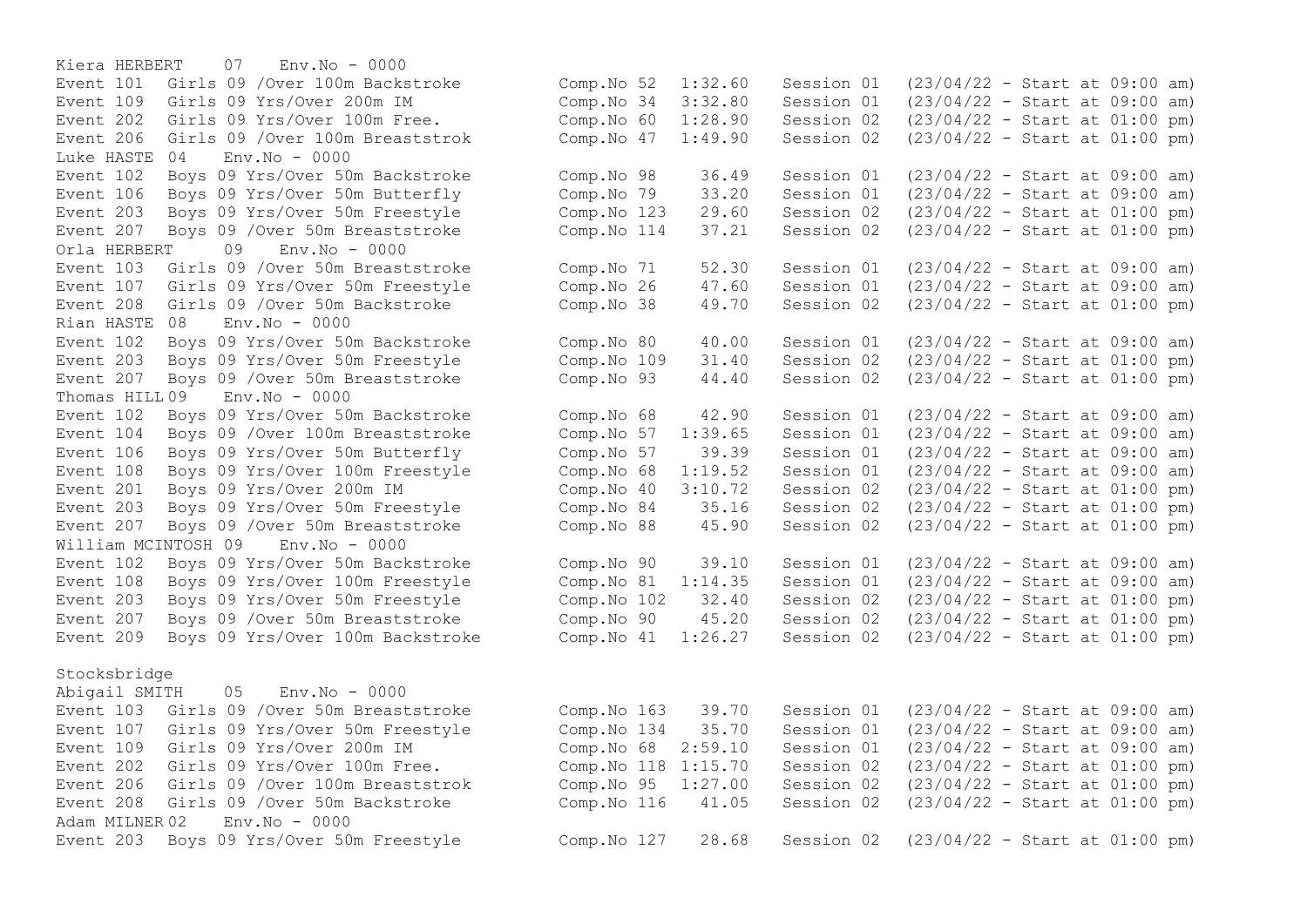Aine WALSH 07 Env.No - 0000 Event 208 Girls 09 /Over 50m Backstroke Comp.No 119 40.80 Alexander WRIGHT 11 Env.No - 0000 Alfred BIRCH 13 Env.No - 0000 Event 203 Boys 09 Yrs/Over 50m Freestyle Comp.No 11 48.50 Session 02 Amelia THEOBALD 05 Env.No - 0000 Event 202 Girls 09 Yrs/Over 100m Free. Amy COWLISHAW 09 Env.No - 0000 Astrid CARROLL 09 Env.No - 0000 Disability Categories - S13,SB13,SM13 Event 107 Girls 09 Yrs/Over 50m Freestyle Comp.No 154 33.84 Session 01 Benjamin WALKER 07 Env.No - 0000

Event 101 Girls 09 /Over 100m Backstroke Comp.No 63 1:28.40 Session 01 (23/04/22 - Start at 09:00 am)<br>Event 103 Girls 09 /Over 50m Breaststroke Comp.No 158 41.95 Session 01 (23/04/22 - Start at 09:00 am) Event 103 Girls 09 /Over 50m Breaststroke Comp.No 158 41.95 Session 01 (23/04/22 - Start at 09:00 am) Event 107 Girls 09 Yrs/Over 50m Freestyle Comp.No 163 33.09 Session 01 (23/04/22 - Start at 09:00 am)<br>Event 206 Girls 09 /Over 100m Breaststrok Comp.No 87 1:36.83 Session 02 (23/04/22 - Start at 01:00 pm) Event 206 Girls 09 /Over 100m Breaststrok (Comp. No 87 1:36.83 Session 02 (23/04/22 - Start at 01:00 pm)<br>Event 208 Girls 09 /Over 50m Backstroke (Comp. No 119 40.80 Session 02 (23/04/22 - Start at 01:00 pm) Event 102 Boys 09 Yrs/Over 50m Backstroke Comp. No 6 58.11 Session 01 (23/04/22 - Start at 09:00 am)<br>Event 104 Bovs 09 /Over 100m Breaststroke Comp. No 3 2:10.50 Session 01 (23/04/22 - Start at 09:00 am)  $2:10.50$  Session 01 (23/04/22 - Start at 09:00 am) Event 108 Boys 09 Yrs/Over 100m Freestyle Comp.No 6 1:55.50 Session 01 (23/04/22 - Start at 09:00 am) Event 203 Boys 09 Yrs/Over 50m Freestyle Comp.No 4 55.16 Session 02 (23/04/22 - Start at 01:00 pm)<br>Event 207 Boys 09 /Over 50m Breaststroke Comp.No 24 1:00.47 Session 02 (23/04/22 - Start at 01:00 pm) Event 207 Boys 09 /Over 50m Breaststroke Comp.No 24 1:00.47 Session 02 (23/04/22 - Start at 01:00 pm) Event 102 Boys 09 Yrs/Over 50m Backstroke Comp.No 19 51.50 Session 01 (23/04/22 - Start at 09:00 am)<br>Event 104 Boys 09 /Over 100m Breaststroke Comp.No 11 2:02.50 Session 01 (23/04/22 - Start at 09:00 am) Event 104 Boys 09 /Over 100m Breaststroke Comp.No 11 2:02.50 Session 01 (23/04/22 - Start at 09:00 am)<br>Event 203 Boys 09 Yrs/Over 50m Freestyle Comp.No 11 48.50 Session 02 (23/04/22 - Start at 01:00 pm) Event 207 Boys 09 /Over 50m Breaststroke Comp.No 32 58.50 Session 02 (23/04/22 - Start at 01:00 pm) Event 101 Girls 09 /Over 100m Backstroke Comp.No 87 1:17.60 Session 01 (23/04/22 - Start at 09:00 am) Event 103 Girls 09 /Over 50m Breaststroke Comp.No 148 44.50 Session 01 (23/04/22 - Start at 09:00 am) Event 107 Girls 09 Yrs/Over 50m Freestyle Comp.No 177 31.00 Session 01 (23/04/22 - Start at 09:00 am)<br>Event 109 Girls 09 Yrs/Over 200m IM Comp.No 73 2:50.50 Session 01 (23/04/22 - Start at 09:00 am) Event 109 Girls 09 Yrs/Over 200m IM Comp.No 73 2:50.50 Session 01 (23/04/22 - Start at 09:00 am)<br>Event 202 Girls 09 Yrs/Over 100m Free. Comp.No 146 1:07.90 Session 02 (23/04/22 - Start at 01:00 pm) Event 204 Girls 09 Yrs/Over 50m Butterfly Comp.No 110 35.59 Session 02 (23/04/22 - Start at 01:00 pm) Event 208 Girls 09 /Over 50m Backstroke Comp.No 136 36.80 Session 02 (23/04/22 - Start at 01:00 pm) Event 101 Girls 09 /Over 100m Backstroke Comp.No 35 1:38.50 Session 01 (23/04/22 - Start at 09:00 am) Event 103 Girls 09 /Over 50m Breaststroke Comp.No 66 53.20 Session 01 (23/04/22 - Start at 09:00 am) Event 107 Girls 09 Yrs/Over 50m Freestyle Comp.No 55 41.80 Session 01 (23/04/22 - Start at 09:00 am) Event 109 Girls 09 Yrs/Over 200m IM Comp.No 37 3:31.40 Session 01 (23/04/22 - Start at 09:00 am) Event 202 Girls 09 Yrs/Over 100m Free. Comp.No 55 1:29.58 Session 02 (23/04/22 - Start at 01:00 pm) Event 204 Girls 09 Yrs/Over 50m Butterfly Comp.No 51 47.40 Session 02 (23/04/22 - Start at 01:00 pm) Event 101 Girls 09 /Over 100m Backstroke Comp.No 73 1:25.34 Session 01 (23/04/22 - Start at 09:00 am)<br>Event 107 Girls 09 Yrs/Over 50m Freestyle Comp.No 154 33.84 Session 01 (23/04/22 - Start at 09:00 am) Event 109 Girls 09 Yrs/Over 200m IM Comp.No 67 3:00.38 Session 01 (23/04/22 - Start at 09:00 am) Event 202 Girls 09 Yrs/Over 100m Free. Comp.No 128 1:14.27 Session 02 (23/04/22 - Start at 01:00 pm) Event 206 Girls 09 /Over 100m Breaststrok Comp.No 91 1:32.90 Session 02 (23/04/22 - Start at 01:00 pm) Event 102 Boys 09 Yrs/Over 50m Backstroke Comp.No 105 34.03 Session 01 (23/04/22 - Start at 09:00 am) Event 104 Boys 09 /Over 100m Breaststroke Comp.No 73 1:21.72 Session 01 (23/04/22 - Start at 09:00 am) Event 106 Boys 09 Yrs/Over 50m Butterfly Comp.No 76 34.10 Session 01 (23/04/22 - Start at 09:00 am) Event 108 Boys 09 Yrs/Over 100m Freestyle Comp.No 109 1:03.59 Session 01 (23/04/22 - Start at 09:00 am)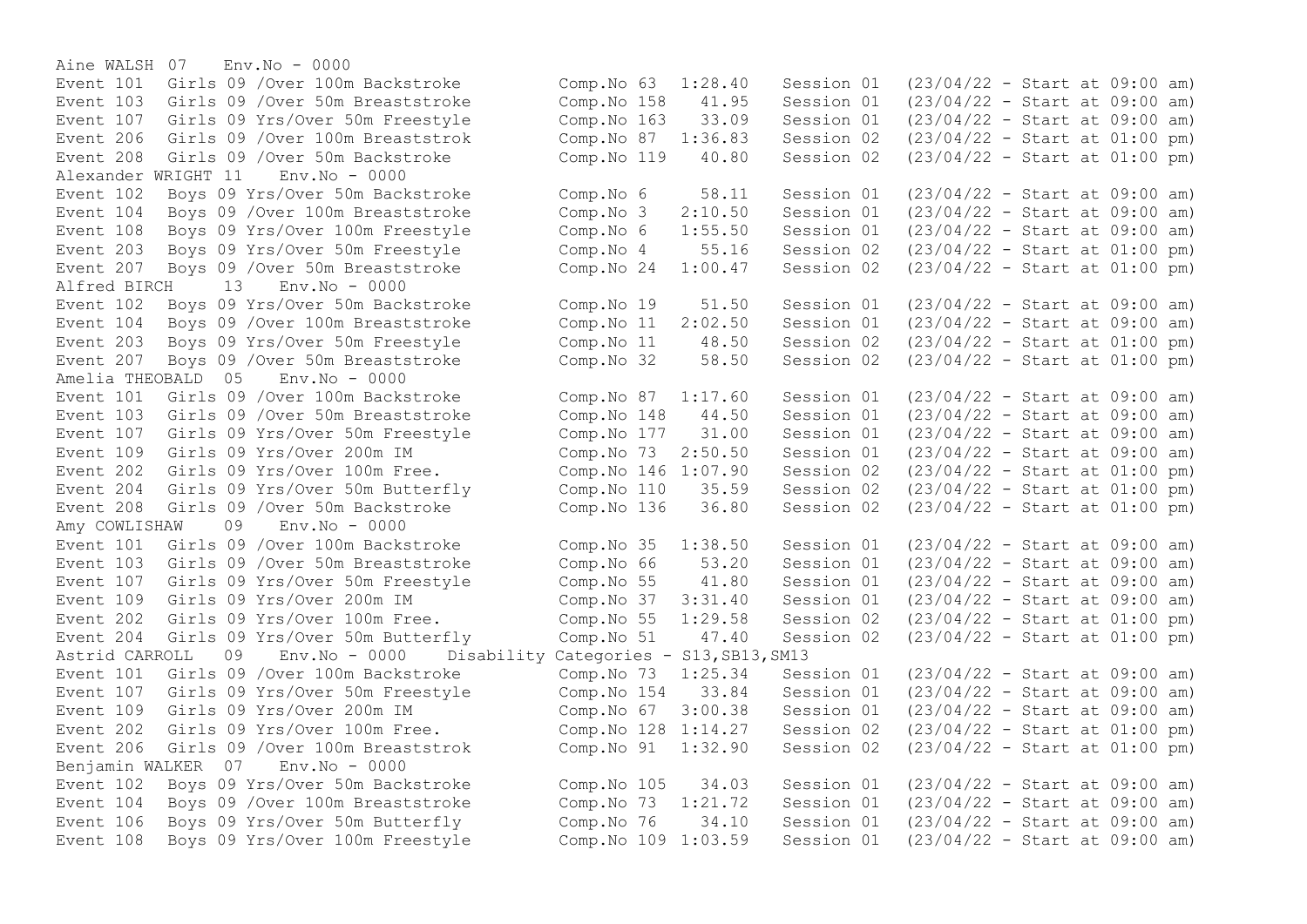Event 209 Boys 09 Yrs/Over 100m Backstroke Comp.No 52 1:15.13 Session 02 Bethany MONKHOUSE09 Env.No - 0000 Event 204 Girls 09 Yrs/Over 50m Butterfly Comp.No 23 56.88 Session 02 Charlie DRIVER 08 Event 108 Boys 09 Yrs/Over 100m Freestyle Christopher BARNETT 08 Env.No - 0000 Event 205 Boys 09 Yrs/Over 100m Butterfly Comp.No 20 Elsie HILL 12 Env.No - 0000 Erin GIBB  $10$  Env. No - 0000 Finlay CORKER 08 Env.No - 0000

Event 203 Boys 09 Yrs/Over 50m Freestyle Comp.No 128 28.49 Session 02 (23/04/22 - Start at 01:00 pm) Event 205 Boys 09 Yrs/Over 100m Butterfly Comp.No 22 1:19.06 Session 02 (23/04/22 - Start at 01:00 pm) Event 207 Boys 09 / Over 50m Breaststroke Comp. No 118 36.59 Session 02 (23/04/22 - Start at 01:00 pm)<br>Event 209 Boys 09 Yrs/Over 100m Backstroke Comp. No 52 1:15.13 Session 02 (23/04/22 - Start at 01:00 pm) Event 103 Girls 09 /Over 50m Breaststroke Comp.No 41 56.62 Session 01 (23/04/22 - Start at 09:00 am)<br>Event 107 Girls 09 Yrs/Over 50m Freestyle Comp.No 48 42.59 Session 01 (23/04/22 - Start at 09:00 am) Event 107 Girls 09 Yrs/Over 50m Freestyle Comp.No 48 42.59 Session 01 (23/04/22 - Start at 09:00 am)<br>Event 202 Girls 09 Yrs/Over 100m Free. Comp.No 63 1:28.50 Session 02 (23/04/22 - Start at 01:00 pm) Event 202 Girls 09 Yrs/Over 100m Free.<br>
Event 204 Girls 09 Yrs/Over 50m Butterfly (Comp.No 23 56.88 Session 02 (23/04/22 - Start at 01:00 pm) Event 206 Girls 09 /Over 100m Breaststrok Comp.No 27 1:58.50 Session 02 (23/04/22 - Start at 01:00 pm)<br>Charlie DRIVER 08 Env.No - 0000 Event 102 Boys 09 Yrs/Over 50m Backstroke Comp. No 51 45.50 Session 01 (23/04/22 - Start at 09:00 am)<br>Event 104 Bovs 09 /Over 100m Breaststroke Comp. No 46 1:46.50 Session 01 (23/04/22 - Start at 09:00 am) Event 104 Boys 09 /Over 100m Breaststroke Comp.No 46 1:46.50 Session 01 (23/04/22 - Start at 09:00 am) Event 106 Boys 09 Yrs/Over 50m Butterfly Comp.No 46 43.50 Session 01 (23/04/22 - Start at 09:00 am) Event 102 Boys 09 Yrs/Over 50m Backstroke Comp.No 96 37.69 Session 01 (23/04/22 - Start at 09:00 am) Event 104 Boys 09 /Over 100m Breaststroke Comp.No 70 1:25.56 Session 01 (23/04/22 - Start at 09:00 am) Event 106 Boys 09 Yrs/Over 50m Butterfly Comp.No 75 34.90 Session 01 (23/04/22 - Start at 09:00 am) Event 108 Boys 09 Yrs/Over 100m Freestyle Comp.No 99 1:07.60 Session 01 (23/04/22 - Start at 09:00 am) Event 201 Boys 09 Yrs/Over 200m IM Comp.No 50 2:50.67 Session 02 (23/04/22 - Start at 01:00 pm) Event 203 Boys 09 Yrs/Over 50m Freestyle Comp.No 113 30.79 Session 02 (23/04/22 - Start at 01:00 pm)<br>Event 205 Boys 09 Yrs/Over 100m Butterfly Comp.No 20 1:20.40 Session 02 (23/04/22 - Start at 01:00 pm) Event 207 Boys 09 /Over 50m Breaststroke Comp.No 108 38.20 Session 02 (23/04/22 - Start at 01:00 pm) Event 209 Boys 09 Yrs/Over 100m Backstroke Comp.No 49 1:21.79 Session 02 (23/04/22 - Start at 01:00 pm) Event 103 Girls 09 /Over 50m Breaststroke Comp.No 35 57.63 Session 01 (23/04/22 - Start at 09:00 am) Event 107 Girls 09 Yrs/Over 50m Freestyle Comp.No 37 44.61 Session 01 (23/04/22 - Start at 09:00 am)<br>Event 204 Girls 09 Yrs/Over 50m Butterfly Comp.No 28 53.78 Session 02 (23/04/22 - Start at 01:00 pm) Event 204 Girls 09 Yrs/Over 50m Butterfly Comp.No 28 53.78 Session 02 (23/04/22 - Start at 01:00 pm) Event 206 Girls 09 /Over 100m Breaststrok Comp.No 26 1:58.50 Session 02 (23/04/22 - Start at 01:00 pm) Event 208 Girls 09 /Over 50m Backstroke Comp.No 28 53.05 Session 02 (23/04/22 - Start at 01:00 pm) Event 101 Girls 09 /Over 100m Backstroke Comp.No 30 1:42.50 Session 01 (23/04/22 - Start at 09:00 am) Event 103 Girls 09 /Over 50m Breaststroke Comp.No 53 55.50 Session 01 (23/04/22 - Start at 09:00 am) Event 107 Girls 09 Yrs/Over 50m Freestyle Comp.No 113 37.12 Session 01 (23/04/22 - Start at 09:00 am) Event 202 Girls 09 Yrs/Over 100m Free. Comp.No 92 1:22.50 Session 02 (23/04/22 - Start at 01:00 pm) Event 208 Girls 09 /Over 50m Backstroke Comp.No 60 46.73 Session 02 (23/04/22 - Start at 01:00 pm) Event 102 Boys 09 Yrs/Over 50m Backstroke Comp.No 82 39.93 Session 01 (23/04/22 - Start at 09:00 am) Event 104 Boys 09 /Over 100m Breaststroke Comp.No 59 1:37.07 Session 01 (23/04/22 - Start at 09:00 am) Event 106 Boys 09 Yrs/Over 50m Butterfly Comp.No 53 40.50 Session 01 (23/04/22 - Start at 09:00 am) Event 108 Boys 09 Yrs/Over 100m Freestyle Comp.No 87 1:12.50 Session 01 (23/04/22 - Start at 09:00 am) Event 203 Boys 09 Yrs/Over 50m Freestyle Comp.No 101 32.60 Session 02 (23/04/22 - Start at 01:00 pm)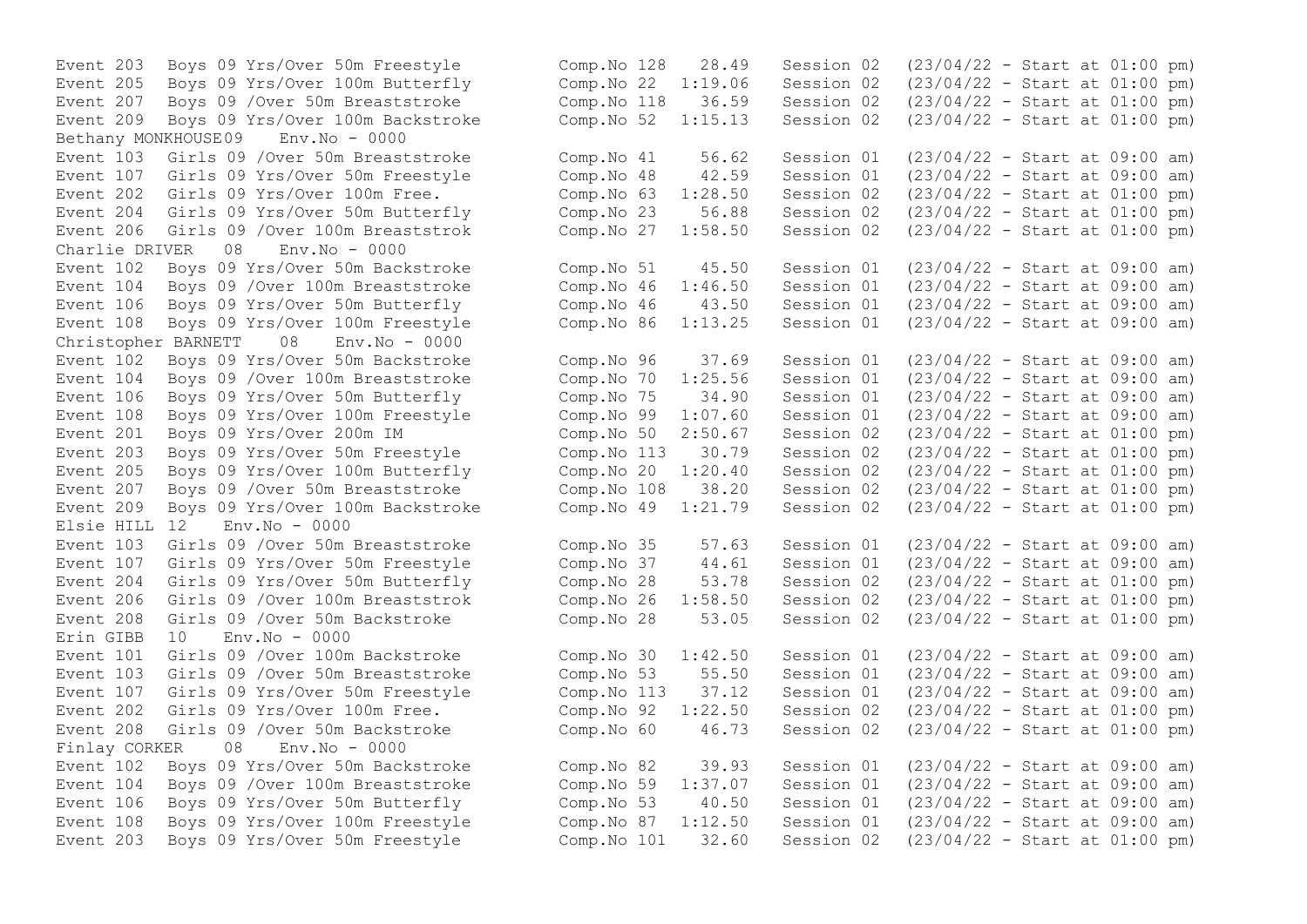Event 209 Boys 09 Yrs/Over 100m Backstroke Comp.No 39 1:27.10 Session 02 Finley MCNICHOLAS06 Env.No - 0000 Event 207 Boys 09 / Over 50m Breaststroke Comp.No 123 32.40 Session 02 Freya WALLISS 07 Env.No - 0000 Event 206 Girls 09 /Over 100m Breaststrok Comp.No 62 1:45.70 Session 02 George THORNHILL 12 Env.No - 0000 Event 106 Boys 09 Yrs/Over 50m Butterfly Comp.No 8 1:01.60 Session 01 Event 203 Boys 09 Yrs/Over 50m Freestyle Comp.No 38 43.08 Session 02 Event 209 Boys 09 Yrs/Over 100m Backstroke Comp.No 3 1:56.55 Session 02 Grace HUGHES 04 Env.No - 0000 Event 103 Girls 09 / Over 50m Breaststroke Comp. No 147 Event 202 Girls 09 Yrs/Over 100m Free. Comp.No 88  $1:23.10$  Session 02 Henley WALKER 09 Env.No - 0000 Event 207 Boys 09 / Over 50m Breaststroke Comp.No 12 1:05.50 Session 02 Holly JONES 08 Env.No - 0000 Holly STEAD 08 Env.No - 0000

Event 207 Boys 09 /Over 50m Breaststroke Comp.No 99 43.39 Session 02 (23/04/22 - Start at 01:00 pm)<br>Event 209 Boys 09 Yrs/Over 100m Backstroke Comp.No 39 1:27.10 Session 02 (23/04/22 - Start at 01:00 pm) Event 104 Boys 09 /Over 100m Breaststroke Comp.No 80 1:12.06 Session 01 (23/04/22 - Start at 09:00 am) Event 106 Boys 09 Yrs/Over 50m Butterfly Comp.No 92 28.98 Session 01 (23/04/22 - Start at 09:00 am) Event 108 Boys 09 Yrs/Over 100m Freestyle Comp.No 120 57.70 Session 01 (23/04/22 - Start at 09:00 am)<br>Event 203 Bovs 09 Yrs/Over 50m Freestyle Comp.No 141 26.00 Session 02 (23/04/22 - Start at 01:00 pm) Event 203 Boys 09 Yrs/Over 50m Freestyle Comp.No 141 26.00 Session 02 (23/04/22 - Start at 01:00 pm)<br>Event 207 Boys 09 /Over 50m Breaststroke Comp.No 123 32.40 Session 02 (23/04/22 - Start at 01:00 pm) Event 103 Girls 09 /Over 50m Breaststroke Comp.No 108 48.95 Session 01 (23/04/22 - Start at 09:00 am) Event 107 Girls 09 Yrs/Over 50m Freestyle Comp.No 47 42.78 Session 01 (23/04/22 - Start at 09:00 am) Event 202 Girls 09 Yrs/Over 100m Free.<br>
Event 206 Girls 09 /Over 100m Breaststrok Comp.No 62 1:45.70 Session 02 (23/04/22 - Start at 01:00 pm) Event 102 Boys 09 Yrs/Over 50m Backstroke Comp.No 13 53.56 Session 01 (23/04/22 - Start at 09:00 am)<br>Event 106 Boys 09 Yrs/Over 50m Butterfly Comp.No 8 1:01.60 Session 01 (23/04/22 - Start at 09:00 am) Event 108 Boys 09 Yrs/Over 100m Freestyle Comp.No 15 1:43.68 Session 01 (23/04/22 - Start at 09:00 am)<br>Event 203 Boys 09 Yrs/Over 50m Freestyle Comp.No 38 43.08 Session 02 (23/04/22 - Start at 01:00 pm) Event 207 Boys 09 /Over 50m Breaststroke Comp.No 17 1:02.50 Session 02 (23/04/22 - Start at 01:00 pm)<br>Event 209 Boys 09 Yrs/Over 100m Backstroke Comp.No 3 1:56.55 Session 02 (23/04/22 - Start at 01:00 pm) Event 101 Girls 09 /Over 100m Backstroke Comp.No 60 1:29.50 Session 01 (23/04/22 - Start at 09:00 am)<br>Event 103 Girls 09 /Over 50m Breaststroke Comp.No 147 44.80 Session 01 (23/04/22 - Start at 09:00 am) Event 109 Girls 09 Yrs/Over 200m IM Comp.No 55 3:13.50 Session 01 (23/04/22 - Start at 09:00 am)<br>Event 202 Girls 09 Yrs/Over 100m Free. Comp.No 88 1:23.10 Session 02 (23/04/22 - Start at 01:00 pm) Event 206 Girls 09 /Over 100m Breaststrok Comp.No 88 1:36.10 Session 02 (23/04/22 - Start at 01:00 pm) Event 102 Boys 09 Yrs/Over 50m Backstroke Comp.No 59 43.74 Session 01 (23/04/22 - Start at 09:00 am) Event 106 Boys 09 Yrs/Over 50m Butterfly Comp.No 13 57.62 Session 01 (23/04/22 - Start at 09:00 am) Event 108 Boys 09 Yrs/Over 100m Freestyle Comp.No 52 1:28.20 Session 01 (23/04/22 - Start at 09:00 am) Event 201 Boys 09 Yrs/Over 200m IM Comp.No 22 3:43.51 Session 02 (23/04/22 - Start at 01:00 pm)<br>Event 203 Boys 09 Yrs/Over 50m Freestyle Comp.No 73 36.86 Session 02 (23/04/22 - Start at 01:00 pm) Event 203 Boys 09 Yrs/Over 50m Freestyle Comp.No 73 36.86 Session 02 (23/04/22 - Start at 01:00 pm)<br>Event 207 Boys 09 /Over 50m Breaststroke Comp.No 12 1:05.50 Session 02 (23/04/22 - Start at 01:00 pm) Event 209 Boys 09 Yrs/Over 100m Backstroke Comp.No 24 1:39.40 Session 02 (23/04/22 - Start at 01:00 pm) Event 101 Girls 09 /Over 100m Backstroke Comp.No 51 1:33.00 Session 01 (23/04/22 - Start at 09:00 am) Event 103 Girls 09 /Over 50m Breaststroke Comp.No 130 46.71 Session 01 (23/04/22 - Start at 09:00 am) Event 109 Girls 09 Yrs/Over 200m IM Comp.No 41 3:28.00 Session 01 (23/04/22 - Start at 09:00 am) Event 202 Girls 09 Yrs/Over 100m Free. Comp.No 83 1:24.35 Session 02 (23/04/22 - Start at 01:00 pm) Event 204 Girls 09 Yrs/Over 50m Butterfly Comp.No 66 44.59 Session 02 (23/04/22 - Start at 01:00 pm) Event 208 Girls 09 /Over 50m Backstroke Comp.No 94 42.75 Session 02 (23/04/22 - Start at 01:00 pm) Event 202 Girls 09 Yrs/Over 100m Free. Comp.No 25 1:36.50 Session 02 (23/04/22 - Start at 01:00 pm)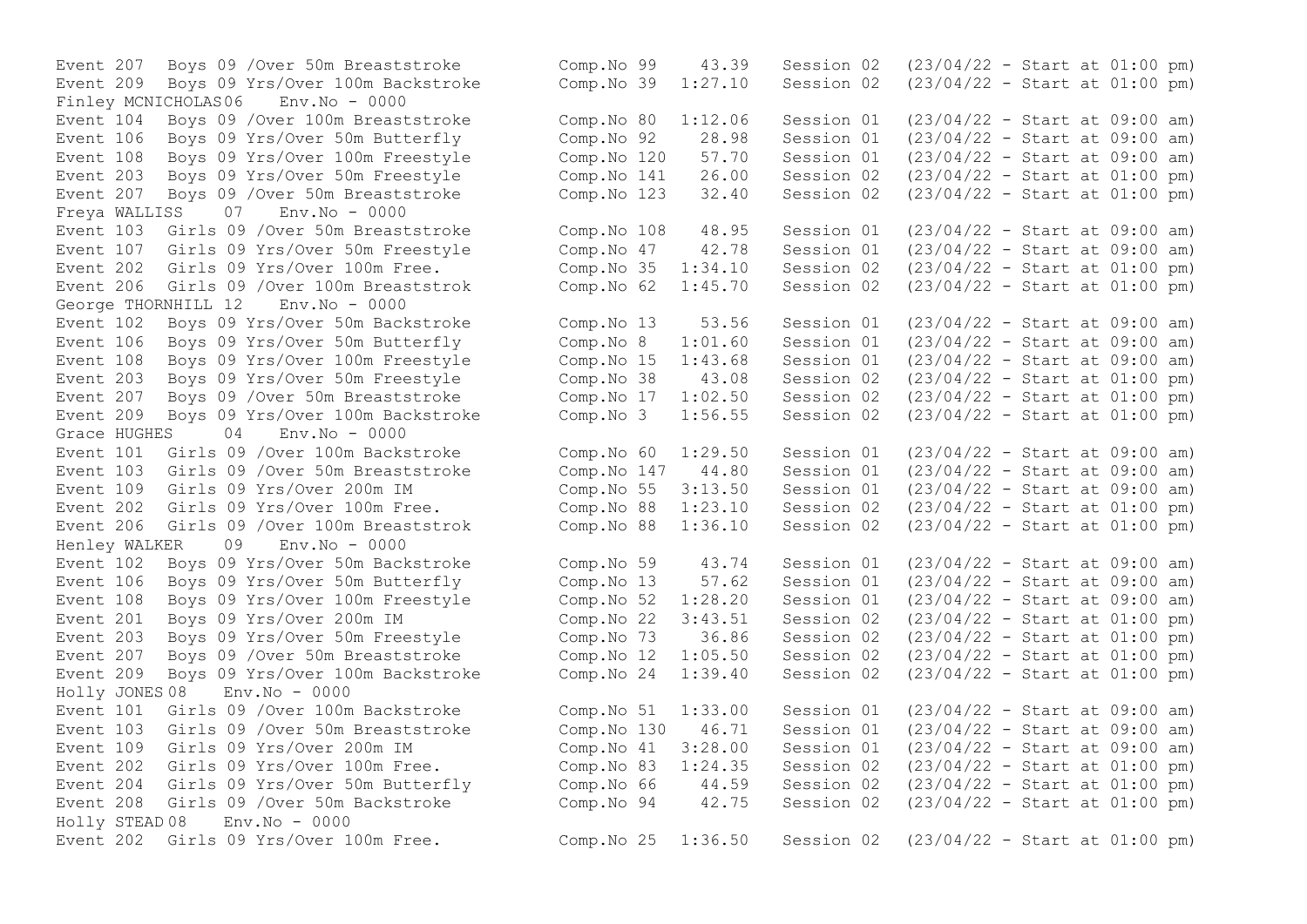Event 208 Girls 09 /Over 50m Backstroke Comp.No 40 49.50 Session 02 Imogen HUGHES 09 Env.No - 0000 Event 202 Girls 09 Yrs/Over 100m Free. Comp.No 2 2:05.30 Session 02<br>Event 206 Girls 09 /Over 100m Breaststrok Comp.No 14 2:09.70 Session 02 Event 208 Girls 09 /Over 50m Backstroke Comp.No 3 1:02.50 Session 02 Isaac-Jae JACKSON10 Env.No - 0000 Event 207 Boys 09 /Over 50m Breaststroke Comp.No 45<br>
Isabel SMITH 04 Env.No - 0000 Isabel SMITH 04 Env.No - 0000 Event 208 Girls 09 /Over 50m Backstroke Comp.No 99 42.34 Session 02<br>James MACIVER 08 Env No - 0000 James MACIVER Event 203 Boys 09 Yrs/Over 50m Freestyle Comp.No 99 32.89 Session 02<br>Event 205 Boys 09 Yrs/Over 100m Butterfly - Comp.No 13 1:32.75 Session 02 Lauren WOOD 11 Env.No - 0000 Layla WRIGHT 08 Env.No - 0000

Event 204 Girls 09 Yrs/Over 50m Butterfly Comp.No 42 49.50 Session 02 (23/04/22 - Start at 01:00 pm) Event 206 Girls 09 /Over 100m Breaststrok Comp.No 36 1:52.50 Session 02 (23/04/22 - Start at 01:00 pm) Event 103 Girls 09 /Over 50m Breaststroke Comp.No 39 56.99 Session 01 (23/04/22 - Start at 09:00 am) Event 107 Girls 09 Yrs/Over 50m Freestyle Comp.No 14 53.80 Session 01 (23/04/22 - Start at 09:00 am)<br>Event 202 Girls 09 Yrs/Over 100m Free. Comp.No 2 2:05.30 Session 02 (23/04/22 - Start at 01:00 pm) Event 206 Girls 09 /Over 100m Breaststrok Comp.No 14 2:09.70 Session 02 (23/04/22 - Start at 01:00 pm)<br>Event 208 Girls 09 /Over 50m Backstroke Comp.No 3 1:02.50 Session 02 (23/04/22 - Start at 01:00 pm) Event 102 Boys 09 Yrs/Over 50m Backstroke Comp.No 18 51.50 Session 01 (23/04/22 - Start at 09:00 am) Event 104 Boys 09 /Over 100m Breaststroke Comp.No 24 1:56.10 Session 01 (23/04/22 - Start at 09:00 am) Event 108 Boys 09 Yrs/Over 100m Freestyle Comp.No 10 1:47.10 Session 01 (23/04/22 - Start at 09:00 am)<br>Event 203 Boys 09 Yrs/Over 50m Freestyle Comp.No 7 51.50 Session 02 (23/04/22 - Start at 01:00 pm) Event 203 Boys 09 Yrs/Over 50m Freestyle Comp.No 7 51.50 Session 02 (23/04/22 - Start at 01:00 pm)<br>Event 207 Boys 09 /Over 50m Breaststroke Comp.No 45 54.50 Session 02 (23/04/22 - Start at 01:00 pm) Event 101 Girls 09 /Over 100m Backstroke Comp.No 66 1:28.20 Session 01 (23/04/22 - Start at 09:00 am) Event 103 Girls 09 /Over 50m Breaststroke Comp.No 131 46.50 Session 01 (23/04/22 - Start at 09:00 am) Event 107 Girls 09 Yrs/Over 50m Freestyle Comp.No 151 34.10 Session 01 (23/04/22 - Start at 09:00 am) Event 202 Girls 09 Yrs/Over 100m Free. Comp.No 110 1:17.50 Session 02 (23/04/22 - Start at 01:00 pm) Event 204 Girls 09 Yrs/Over 50m Butterfly Comp.No 97 39.30 Session 02 (23/04/22 - Start at 01:00 pm)<br>Event 208 Girls 09 /Over 50m Backstroke Comp.No 99 42.34 Session 02 (23/04/22 - Start at 01:00 pm) Event 102 Boys 09 Yrs/Over 50m Backstroke Comp.No 89 39.20 Session 01 (23/04/22 - Start at 09:00 am) Event 106 Boys 09 Yrs/Over 50m Butterfly Comp.No 55 40.00 Session 01 (23/04/22 - Start at 09:00 am) Event 108 Boys 09 Yrs/Over 100m Freestyle Comp.No 67 1:20.90 Session 01 (23/04/22 - Start at 09:00 am)<br>Event 203 Boys 09 Yrs/Over 50m Freestyle Comp.No 99 32.89 Session 02 (23/04/22 - Start at 01:00 pm) Event 205 Boys 09 Yrs/Over 100m Butterfly Comp.No 13 1:32.75 Session 02 (23/04/22 - Start at 01:00 pm) Event 207 Boys 09 / Over 50m Breaststroke Comp. No 77 47.40 Session 02 (23/04/22 - Start at 01:00 pm) Event 101 Girls 09 /Over 100m Backstroke Comp.No 17 1:47.10 Session 01 (23/04/22 - Start at 09:00 am) Event 103 Girls 09 /Over 50m Breaststroke Comp.No 117 48.03 Session 01 (23/04/22 - Start at 09:00 am) Event 107 Girls 09 Yrs/Over 50m Freestyle Comp.No 120 36.93 Session 01 (23/04/22 - Start at 09:00 am) Event 109 Girls 09 Yrs/Over 200m IM Comp.No 23 3:41.01 Session 01 (23/04/22 - Start at 09:00 am) Event 202 Girls 09 Yrs/Over 100m Free. Comp.No 66 1:27.76 Session 02 (23/04/22 - Start at 01:00 pm) Event 204 Girls 09 Yrs/Over 50m Butterfly Comp.No 36 51.00 Session 02 (23/04/22 - Start at 01:00 pm) Event 206 Girls 09 /Over 100m Breaststrok Comp.No 45 1:49.98 Session 02 (23/04/22 - Start at 01:00 pm) Event 208 Girls 09 /Over 50m Backstroke Comp.No 54 48.00 Session 02 (23/04/22 - Start at 01:00 pm) Event 101 Girls 09 /Over 100m Backstroke Comp.No 57 1:31.39 Session 01 (23/04/22 - Start at 09:00 am) Event 103 Girls 09 /Over 50m Breaststroke Comp.No 70 52.34 Session 01 (23/04/22 - Start at 09:00 am) Event 105 Girls 09 /Over 100m Butterfly Comp.No 16 1:40.20 Session 01 (23/04/22 - Start at 09:00 am) Event 107 Girls 09 Yrs/Over 50m Freestyle Comp.No 69 40.04 Session 01 (23/04/22 - Start at 09:00 am)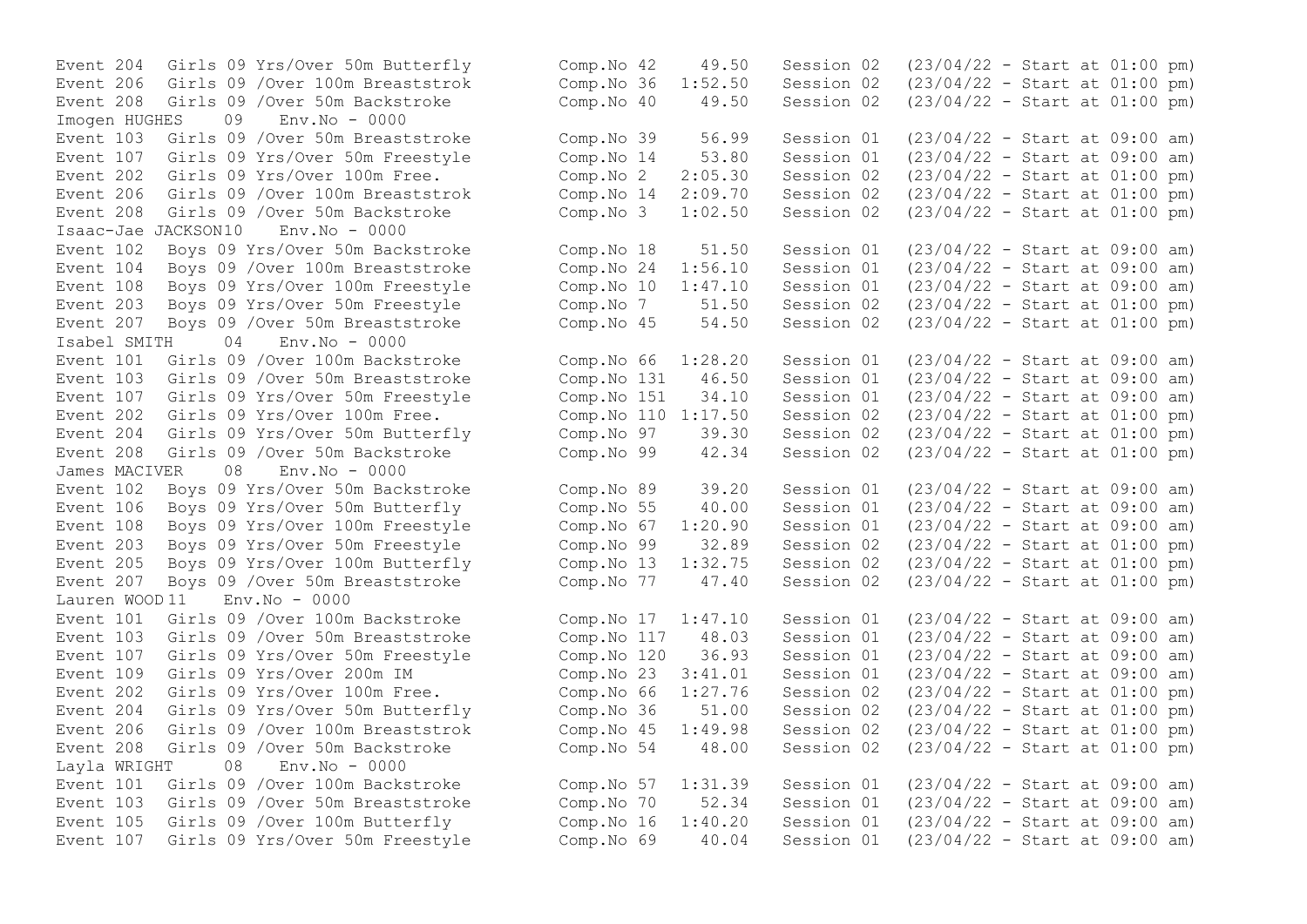Event 208 Girls 09 /Over 50m Backstroke Comp.No 89 43.19 Session 02 Lillay BOWER 10 Env.No - 0000 Event 204 Girls 09 Yrs/Over 50m Butterfly Comp.No 8 1:01.50 Session 02 Event 208 Girls 09 /Over 50m Backstroke Comp.No 23 55.50 Session 02 Lily WILLIAMS 08 Env.No - 0000 Event 107 Girls 09 Yrs/Over 50m Freestyle Lily-Rose HAIGH 10 Env.No - 0000 Event 208 Girls 09 /Over 50m Backstroke Comp.No 14 59.68 Session 02 Logan PRICE 06 Env.No - 0000 Event 203 Boys 09 Yrs/Over 50m Freestyle Comp.No 140 26.20 Session 02 Event 207 Boys 09 /Over 50m Breaststroke  $\sim$  Comp.No 120  $\sim$  34.55 Session 02 Lola HAWORTH-BLOMFELD 11 Env.No - 0000 Matilda MCKINNIE 05 Env.No - 0000 Matthew BELK 10 Env.No - 0000 Event 203 Boys 09 Yrs/Over 50m Freestyle Comp.No 52 41.25 Session 02 Matthew CARTER 08 Env.No - 0000

Event 109 Girls 09 Yrs/Over 200m IM Comp.No 47 3:22.81 Session 01 (23/04/22 - Start at 09:00 am) Event 202 Girls 09 Yrs/Over 100m Free. Comp.No 61 1:28.87 Session 02 (23/04/22 - Start at 01:00 pm) Event 204 Girls 09 Yrs/Over 50m Butterfly Comp.No 78 42.20 Session 02 (23/04/22 - Start at 01:00 pm) Event 206 Girls 09 /Over 100m Breaststrok Comp.No 40 1:51.20 Session 02 (23/04/22 - Start at 01:00 pm)<br>Event 208 Girls 09 /Over 50m Backstroke Comp.No 89 43.19 Session 02 (23/04/22 - Start at 01:00 pm) Event 103 Girls 09 /Over 50m Breaststroke Comp. No 54 55.50 Session 01 (23/04/22 - Start at 09:00 am)<br>Event 107 Girls 09 Yrs/Over 50m Freestyle Comp. No 40 43.63 Session 01 (23/04/22 - Start at 09:00 am) Event 107 Girls 09 Yrs/Over 50m Freestyle Comp.No 40 43.63 Session 01 (23/04/22 - Start at 09:00 am)<br>Event 202 Girls 09 Yrs/Over 100m Free. Comp.No 14 1:41.20 Session 02 (23/04/22 - Start at 01:00 pm) Event 202 Girls 09 Yrs/Over 100m Free.<br>
Event 204 Girls 09 Yrs/Over 50m Butterfly Comp.No 8 1:01.50 Session 02 (23/04/22 - Start at 01:00 pm) Event 206 Girls 09 /Over 100m Breaststrok Comp.No 18 2:04.00 Session 02 (23/04/22 - Start at 01:00 pm)<br>Event 208 Girls 09 /Over 50m Backstroke Comp.No 23 55.50 Session 02 (23/04/22 - Start at 01:00 pm) Event 103 Girls 09 /Over 50m Breaststroke Comp.No 111 48.50 Session 01 (23/04/22 - Start at 09:00 am)<br>Event 107 Girls 09 Yrs/Over 50m Freestyle Comp.No 77 39.50 Session 01 (23/04/22 - Start at 09:00 am) Event 101 Girls 09 /Over 100m Backstroke Comp.No 11 1:52.50 Session 01 (23/04/22 - Start at 09:00 am) Event 107 Girls 09 Yrs/Over 50m Freestyle Comp.No 3 58.89 Session 01 (23/04/22 - Start at 09:00 am) Event 202 Girls 09 Yrs/Over 100m Free.<br>
Event 208 Girls 09 /Over 50m Backstroke Comp.No 14 59.68 Session 02 (23/04/22 - Start at 01:00 pm) Event 108 Boys 09 Yrs/Over 100m Freestyle Comp.No 122 57.23 Session 01 (23/04/22 - Start at 09:00 am)<br>Event 203 Boys 09 Yrs/Over 50m Freestyle Comp.No 140 26.20 Session 02 (23/04/22 - Start at 01:00 pm) Event 205 Boys 09 Yrs/Over 100m Butterfly Comp.No 30 1:06.80 Session 02 (23/04/22 - Start at 01:00 pm)<br>Event 207 Boys 09 /Over 50m Breaststroke Comp.No 120 34.55 Session 02 (23/04/22 - Start at 01:00 pm) Event 103 Girls 09 /Over 50m Breaststroke Comp.No 12 1:05.13 Session 01 (23/04/22 - Start at 09:00 am) Event 107 Girls 09 Yrs/Over 50m Freestyle Comp.No 19 49.94 Session 01 (23/04/22 - Start at 09:00 am) Event 206 Girls 09 /Over 100m Breaststrok Comp.No 7 2:15.50 Session 02 (23/04/22 - Start at 01:00 pm) Event 208 Girls 09 /Over 50m Backstroke Comp.No 17 57.14 Session 02 (23/04/22 - Start at 01:00 pm) Event 101 Girls 09 /Over 100m Backstroke Comp.No 81 1:20.27 Session 01 (23/04/22 - Start at 09:00 am) Event 105 Girls 09 /Over 100m Butterfly Comp.No 34 1:18.93 Session 01 (23/04/22 - Start at 09:00 am) Event 109 Girls 09 Yrs/Over 200m IM Comp.No 71 2:53.85 Session 01 (23/04/22 - Start at 09:00 am) Event 202 Girls 09 Yrs/Over 100m Free. Comp.No 137 1:12.65 Session 02 (23/04/22 - Start at 01:00 pm) Event 204 Girls 09 Yrs/Over 50m Butterfly Comp.No 117 34.15 Session 02 (23/04/22 - Start at 01:00 pm) Event 208 Girls 09 /Over 50m Backstroke Comp.No 137 36.50 Session 02 (23/04/22 - Start at 01:00 pm) Event 104 Boys 09 /Over 100m Breaststroke Comp.No 53 1:41.99 Session 01 (23/04/22 - Start at 09:00 am) Event 108 Boys 09 Yrs/Over 100m Freestyle Comp.No 17 1:41.20 Session 01 (23/04/22 - Start at 09:00 am)<br>Event 203 Boys 09 Yrs/Over 50m Freestyle Comp.No 52 41.25 Session 02 (23/04/22 - Start at 01:00 pm) Event 207 Boys 09 /Over 50m Breaststroke Comp.No 84 46.29 Session 02 (23/04/22 - Start at 01:00 pm)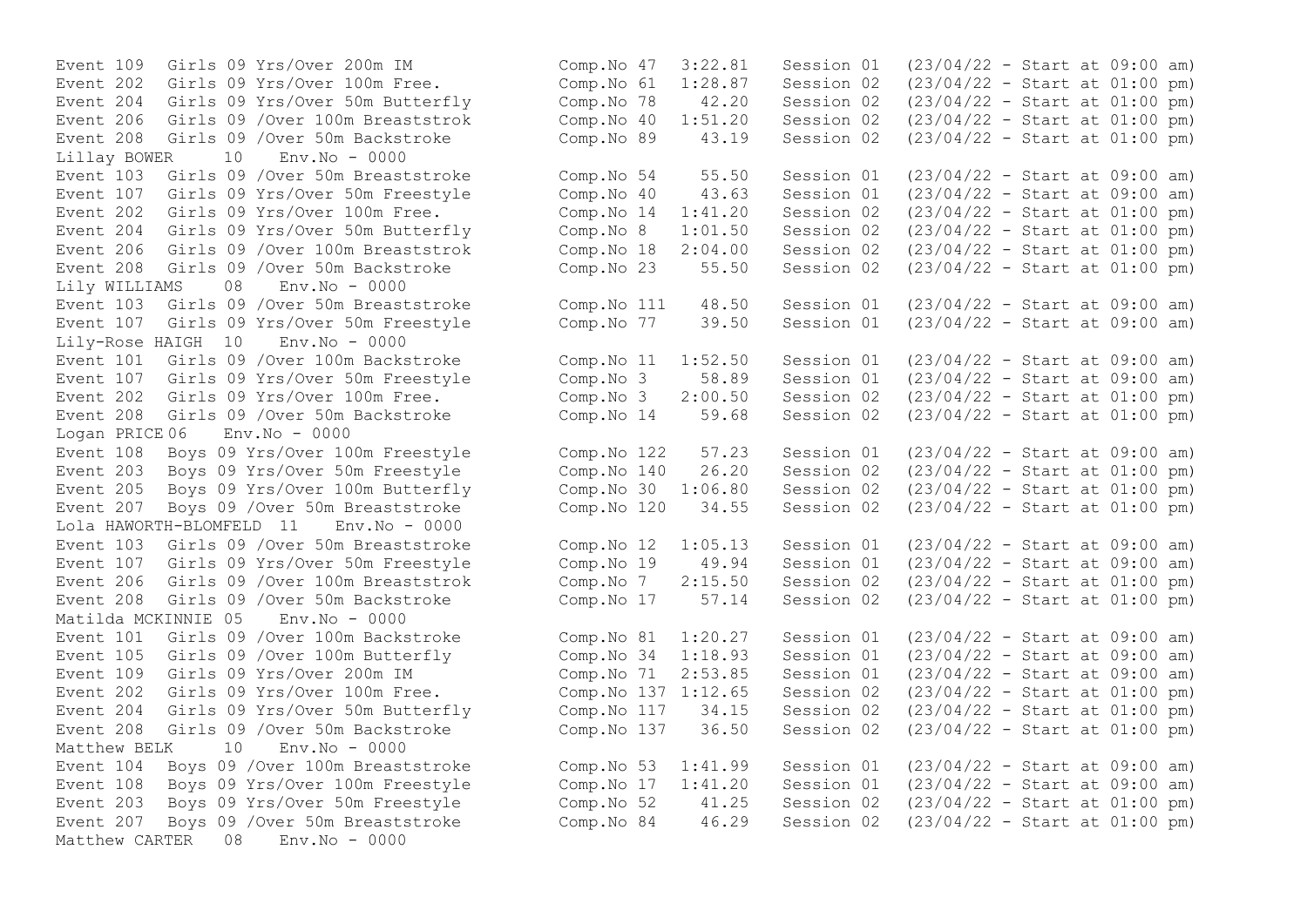Event 108 Boys 09 Yrs/Over 100m Freestyle Comp.No 7 1:52.80 Session 01 Myles MCMAHON 11 Env.No - 0000<br>Event 102 Boys 09 Yrs/Over 50m Backstroke Event 207 Boys 09 / Over 50m Breaststroke Oliver MOFFAT 10 Env.No - 0000 Oliver MOORE 09 Env.No - 0000 Event 108 Boys 09 Yrs/Over 100m Freestyle Comp.No 26 Oliver WINTER 05 Env.No - 0000 Event 205 Boys 09 Yrs/Over 100m Butterfly Comp.No 23 1:17.20 Session 02 Olivia MITCHELL 10 Env.No - 0000 Phoebe MCNICHOLAS04 Env.No - 0000

Event 102 Boys 09 Yrs/Over 50m Backstroke Comp. No 20 51.20 Session 01 (23/04/22 - Start at 09:00 am)<br>Event 104 Boys 09 /Over 100m Breaststroke Comp. No 31 1:52.70 Session 01 (23/04/22 - Start at 09:00 am) Event 104 Boys 09 /Over 100m Breaststroke Comp.No 31 1:52.70 Session 01 (23/04/22 - Start at 09:00 am) Event 201 Boys 09 Yrs/Over 200m IM Comp.No 10 4:00.02 Session 02 (23/04/22 - Start at 01:00 pm) Event 203 Boys 09 Yrs/Over 50m Freestyle Comp.No 18 46.40 Session 02 (23/04/22 - Start at 01:00 pm) Event 207 Boys 09 /Over 50m Breaststroke (Comp. No 69 (28.90 Session 02 (23/04/22 - Start at 01:00 pm)<br>Event 209 Boys 09 Yrs/Over 100m Backstroke (Comp. No 4 1:52.80 Session 02 (23/04/22 - Start at 01:00 pm) Event 209 Boys 09 Yrs/Over 100m Backstroke Comp.No 4 1:52.80 Session 02 (23/04/22 - Start at 01:00 pm) Event 102 Boys 09 Yrs/Over 50m Backstroke Comp.No 17 51.90 Session 01 (23/04/22 - Start at 09:00 am) Event 104 Boys 09 /Over 100m Breaststroke Comp.No 21 1:57.50 Session 01 (23/04/22 - Start at 09:00 am) Event 106 Boys 09 Yrs/Over 50m Butterfly Comp.No 2 1:13.44 Session 01 (23/04/22 - Start at 09:00 am) Event 108 Boys 09 Yrs/Over 100m Freestyle Comp.No 30 1:34.50 Session 01 (23/04/22 - Start at 09:00 am) Event 201 Boys 09 Yrs/Over 200m IM Comp.No 4 4:25.50 Session 02 (23/04/22 - Start at 01:00 pm) Event 203 Boys 09 Yrs/Over 50m Freestyle Comp.No 36 43.25 Session 02 (23/04/22 - Start at 01:00 pm)<br>Event 207 Boys 09 /Over 50m Breaststroke Comp.No 37 57.00 Session 02 (23/04/22 - Start at 01:00 pm) Event 104 Boys 09 /Over 100m Breaststroke Comp.No 12 2:02.50 Session 01 (23/04/22 - Start at 09:00 am) Event 108 Boys 09 Yrs/Over 100m Freestyle Comp.No 8 1:50.50 Session 01 (23/04/22 - Start at 09:00 am) Event 203 Boys 09 Yrs/Over 50m Freestyle Comp.No 17 47.37 Session 02 (23/04/22 - Start at 01:00 pm) Event 207 Boys 09 /Over 50m Breaststroke Comp.No 23 1:00.84 Session 02 (23/04/22 - Start at 01:00 pm) Event 104 Boys 09 /Over 100m Breaststroke Comp.No 22 1:56.20 Session 01 (23/04/22 - Start at 09:00 am)<br>Event 108 Boys 09 Yrs/Over 100m Freestyle Comp.No 26 1:36.60 Session 01 (23/04/22 - Start at 09:00 am) Event 203 Boys 09 Yrs/Over 50m Freestyle Comp.No 53 40.50 Session 02 (23/04/22 - Start at 01:00 pm) Event 207 Boys 09 /Over 50m Breaststroke Comp.No 55 52.50 Session 02 (23/04/22 - Start at 01:00 pm) Event 102 Boys 09 Yrs/Over 50m Backstroke Comp.No 117 29.80 Session 01 (23/04/22 - Start at 09:00 am) Event 106 Boys 09 Yrs/Over 50m Butterfly Comp.No 93 28.05 Session 01 (23/04/22 - Start at 09:00 am) Event 108 Boys 09 Yrs/Over 100m Freestyle Comp.No 119 57.94 Session 01 (23/04/22 - Start at 09:00 am) Event 201 Boys 09 Yrs/Over 200m IM Comp.No 64 2:26.00 Session 02 (23/04/22 - Start at 01:00 pm) Event 203 Boys 09 Yrs/Over 50m Freestyle Comp.No 142 25.54 Session 02 (23/04/22 - Start at 01:00 pm)<br>Event 205 Boys 09 Yrs/Over 100m Butterfly Comp.No 23 1:17.20 Session 02 (23/04/22 - Start at 01:00 pm) Event 207 Boys 09 /Over 50m Breaststroke Comp.No 122 32.63 Session 02 (23/04/22 - Start at 01:00 pm) Event 103 Girls 09 /Over 50m Breaststroke Comp.No 63 53.30 Session 01 (23/04/22 - Start at 09:00 am) Event 107 Girls 09 Yrs/Over 50m Freestyle Comp.No 116 37.00 Session 01 (23/04/22 - Start at 09:00 am) Event 202 Girls 09 Yrs/Over 100m Free. Comp.No 31 1:35.30 Session 02 (23/04/22 - Start at 01:00 pm) Event 208 Girls 09 /Over 50m Backstroke Comp.No 39 49.50 Session 02 (23/04/22 - Start at 01:00 pm) Event 103 Girls 09 /Over 50m Breaststroke Comp.No 166 35.37 Session 01 (23/04/22 - Start at 09:00 am) Event 107 Girls 09 Yrs/Over 50m Freestyle Comp.No 186 29.30 Session 01 (23/04/22 - Start at 09:00 am) Event 109 Girls 09 Yrs/Over 200m IM Comp.No 79 2:32.40 Session 01 (23/04/22 - Start at 09:00 am) Event 204 Girls 09 Yrs/Over 50m Butterfly Comp.No 125 31.11 Session 02 (23/04/22 - Start at 01:00 pm)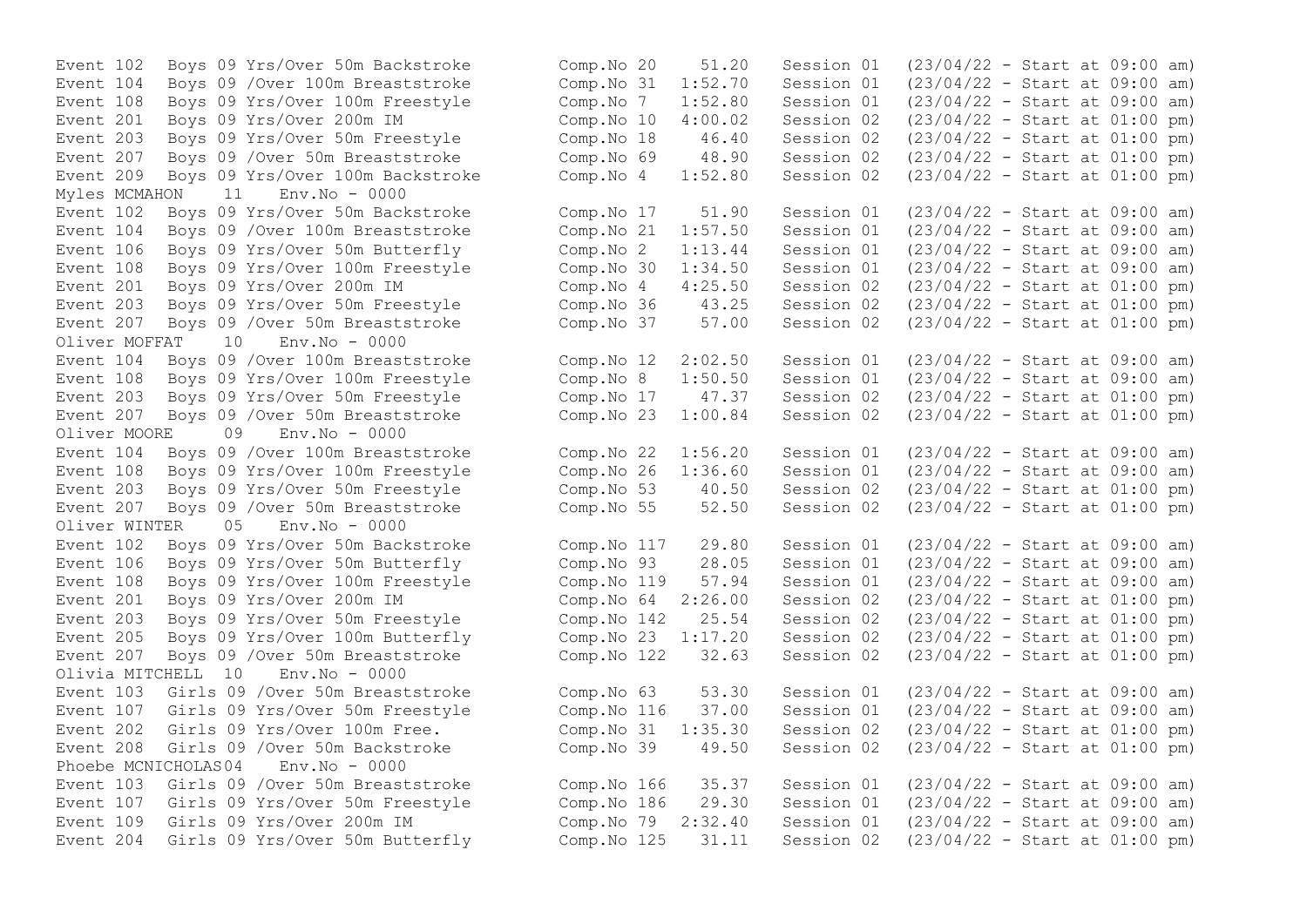Rowan BLUNKETT 07 Env.No - 0000 Event 207 Boys 09 / Over 50m Breaststroke Ruby SHAW 12 Env.No - 0000 Event 208 Girls 09 /Over 50m Backstroke Comp.No 16 57.92 Session 02 Ryley PURVIS 07 Env.No - 0000 Scarlett DARLINGTON 06 Env.No - 0000 Event 208 Girls 09 /Over 50m Backstroke Comp.No 135 37.23 Session 02 Scarlett WALLISS 10 Env.No - 0000 Shreya SHAIJU 07 Env.No - 0000 Sienna ALKASH 12 Env.No - 0000 Tao PAWSON 10 Env.No - 0000

Event 206 Girls 09 /Over 100m Breaststrok Comp.No 99 1:16.80 Session 02 (23/04/22 - Start at 01:00 pm) Event 102 Boys 09 Yrs/Over 50m Backstroke Comp.No 63 43.06 Session 01 (23/04/22 - Start at 09:00 am) Event 104 Boys 09 /Over 100m Breaststroke Comp.No 66 1:31.80 Session 01 (23/04/22 - Start at 09:00 am) Event 106 Boys 09 Yrs/Over 50m Butterfly Comp.No 66 37.86 Session 01 (23/04/22 - Start at 09:00 am) Event 108 Boys 09 Yrs/Over 100m Freestyle Comp.No 75 1:17.10 Session 01 (23/04/22 - Start at 09:00 am)<br>Event 201 Boys 09 Yrs/Over 200m IM Comp.No 45 3:04.17 Session 02 (23/04/22 - Start at 01:00 pm) Event 201 Boys 09 Yrs/Over 200m IM Comp.No 45 3:04.17 Session 02 (23/04/22 - Start at 01:00 pm)<br>Event 203 Boys 09 Yrs/Over 50m Freestyle Comp.No 115 30.50 Session 02 (23/04/22 - Sta Event 203 Boys 09 Yrs/Over 50m Freestyle Comp.No 115 30.50 Session 02 (23/04/22 - Start at 01:00 pm)<br>Event 207 Boys 09 /Over 50m Breaststroke Comp.No 100 43.20 Session 02 (23/04/22 - Start at 01:00 pm) Event 103 Girls 09 /Over 50m Breaststroke Comp.No 10 1:07.70 Session 01 (23/04/22 - Start at 09:00 am) Event 107 Girls 09 Yrs/Over 50m Freestyle Comp.No 7 55.58 Session 01 (23/04/22 - Start at 09:00 am) Event 206 Girls 09 /Over 100m Breaststrok Comp.No 6 2:20.50 Session 02 (23/04/22 - Start at 01:00 pm) Event 104 Boys 09 /Over 100m Breaststroke Comp.No 44 1:46.50 Session 01 (23/04/22 - Start at 09:00 am) Event 106 Boys 09 Yrs/Over 50m Butterfly Comp.No 36 47.59 Session 01 (23/04/22 - Start at 09:00 am) Event 203 Boys 09 Yrs/Over 50m Freestyle Comp.No 34 43.59 Session 02 (23/04/22 - Start at 01:00 pm) Event 209 Boys 09 Yrs/Over 100m Backstroke Comp.No 13 1:42.50 Session 02 (23/04/22 - Start at 01:00 pm) Event 103 Girls 09 /Over 50m Breaststroke Comp.No 165 38.93 Session 01 (23/04/22 - Start at 09:00 am) Event 107 Girls 09 Yrs/Over 50m Freestyle Comp.No 178 30.90 Session 01 (23/04/22 - Start at 09:00 am)<br>Event 204 Girls 09 Yrs/Over 50m Butterfly Comp.No 123 32.01 Session 02 (23/04/22 - Start at 01:00 pm) Event 204 Girls 09 Yrs/Over 50m Butterfly Comp.No 123 32.01 Session 02 (23/04/22 - Start at 01:00 pm)<br>Event 206 Girls 09 /Over 100m Breaststrok Comp.No 97 1:25.70 Session 02 (23/04/22 - Start at 01:00 pm) Event 206 Girls 09 /Over 100m Breaststrok Comp.No 97 1:25.70 Session 02 (23/04/22 - Start at 01:00 pm)<br>Event 208 Girls 09 /Over 50m Backstroke Comp.No 135 37.23 Session 02 (23/04/22 - Start at 01:00 pm) Event 103 Girls 09 /Over 50m Breaststroke Comp.No 61 54.07 Session 01 (23/04/22 - Start at 09:00 am) Event 107 Girls 09 Yrs/Over 50m Freestyle Comp.No 32 45.50 Session 01 (23/04/22 - Start at 09:00 am) Event 202 Girls 09 Yrs/Over 100m Free. Comp.No 22 1:38.00 Session 02 (23/04/22 - Start at 01:00 pm) Event 206 Girls 09 /Over 100m Breaststrok Comp.No 49 1:49.00 Session 02 (23/04/22 - Start at 01:00 pm) Event 103 Girls 09 /Over 50m Breaststroke Comp.No 69 52.50 Session 01 (23/04/22 - Start at 09:00 am) Event 107 Girls 09 Yrs/Over 50m Freestyle Comp.No 111 37.31 Session 01 (23/04/22 - Start at 09:00 am) Event 204 Girls 09 Yrs/Over 50m Butterfly Comp.No 69 44.00 Session 02 (23/04/22 - Start at 01:00 pm) Event 208 Girls 09 /Over 50m Backstroke Comp.No 61 46.50 Session 02 (23/04/22 - Start at 01:00 pm) Event 103 Girls 09 /Over 50m Breaststroke Comp.No 9 1:09.60 Session 01 (23/04/22 - Start at 09:00 am) Event 107 Girls 09 Yrs/Over 50m Freestyle Comp.No 4 57.46 Session 01 (23/04/22 - Start at 09:00 am) Event 206 Girls 09 /Over 100m Breaststrok Comp.No 5 2:25.50 Session 02 (23/04/22 - Start at 01:00 pm) Event 208 Girls 09 /Over 50m Backstroke Comp.No 4 1:02.38 Session 02 (23/04/22 - Start at 01:00 pm) Event 104 Boys 09 /Over 100m Breaststroke Comp.No 14 2:00.50 Session 01 (23/04/22 - Start at 09:00 am) Event 106 Boys 09 Yrs/Over 50m Butterfly Comp.No 4 1:08.50 Session 01 (23/04/22 - Start at 09:00 am)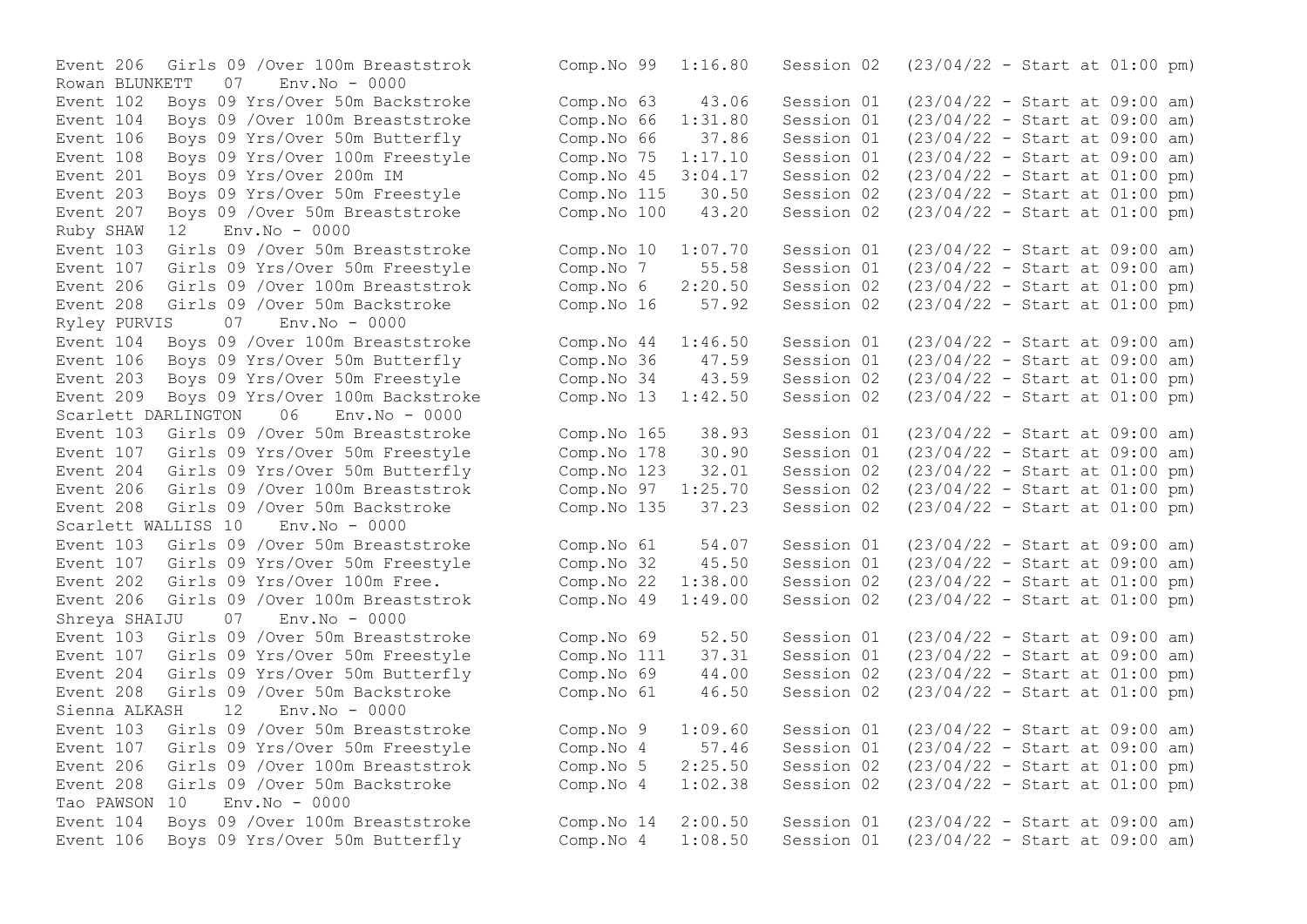Event 209 Boys 09 Yrs/Over 100m Backstroke Comp.No 5 1:52.50 Session 02 Thomas BELK  $12$  Env. No - 0000 Event 207 Boys 09 /Over 50m Breaststroke Comp.No 40<br>Ursula CARROLL 12 Env.No - 0000  $Ursu$ la CARROLL  $12$ Event 208 Girls 09 /Over 50m Backstroke Violet MERRYWEST 12 Env.No - 0000 Event 208 Girls 09 / Over 50m Backstroke Comp.No 1 1:17.33 Session 02 William WATSON 12 Env.No - 0000 Event 104 Boys 09 / Over 100m Breaststroke Comp.No 18 1:58.50 Session 01 Event 203 Boys 09 Yrs/Over 50m Freestyle Comp.No 42 - 42.50 Session 02 Zulfiqar WILLINGTON 06 Env.No - 0000 Event 104 Boys 09 / Over 100m Breaststroke Comp. No 40 1:48.06 Session 01 Ulverston Adam JONES 05 Env.No - 0000 Annabel CRAYSTON 06 Env.No - 0000

Event 203 Boys 09 Yrs/Over 50m Freestyle Comp.No 21 45.20 Session 02 (23/04/22 - Start at 01:00 pm)<br>Event 209 Boys 09 Yrs/Over 100m Backstroke Comp.No 5 1:52.50 Session 02 (23/04/22 - Start at 01:00 pm) Event 102 Boys 09 Yrs/Over 50m Backstroke Comp.No 43 46.50 Session 01 (23/04/22 - Start at 09:00 am) Event 104 Boys 09 /Over 100m Breaststroke Comp.No 17 1:58.50 Session 01 (23/04/22 - Start at 09:00 am) Event 108 Boys 09 Yrs/Over 100m Freestyle Comp.No 39 1:30.50 Session 01 (23/04/22 - Start at 09:00 am)<br>Event 203 Bovs 09 Yrs/Over 50m Freestyle Comp.No 35 43.50 Session 02 (23/04/22 - Start at 01:00 pm) Event 203 Boys 09 Yrs/Over 50m Freestyle Comp.No 35 43.50 Session 02 (23/04/22 - Start at 01:00 pm)<br>Event 207 Boys 09 /Over 50m Breaststroke Comp.No 40 56.50 Session 02 (23/04/22 - Start at 01:00 pm) Event 103 Girls 09 /Over 50m Breaststroke Comp.No 109 48.88 Session 01 (23/04/22 - Start at 09:00 am) Event 105 Girls 09 /Over 100m Butterfly Comp.No 9 1:45.50 Session 01 (23/04/22 - Start at 09:00 am) Event 107 Girls 09 Yrs/Over 50m Freestyle Comp.No 94 38.15 Session 01 (23/04/22 - Start at 09:00 am) Event 202 Girls 09 Yrs/Over 100m Free. Comp.No 48 1:30.50 Session 02 (23/04/22 - Start at 01:00 pm)<br>Event 204 Girls 09 Yrs/Over 50m Butterfly Comp.No 56 45.60 Session 02 (23/04/22 - Start at 01:00 pm) Event 204 Girls 09 Yrs/Over 50m Butterfly Comp.No 56 45.60 Session 02 (23/04/22 - Start at 01:00 pm)<br>Event 208 Girls 09 /Over 50m Backstroke Comp.No 98 42.45 Session 02 (23/04/22 - Start at 01:00 pm) Event 103 Girls 09 /Over 50m Breaststroke Comp.No 7 1:10.89 Session 01 (23/04/22 - Start at 09:00 am) Event 107 Girls 09 Yrs/Over 50m Freestyle Comp.No 1 1:02.16 Session 01 (23/04/22 - Start at 09:00 am) Event 206 Girls 09 /Over 100m Breaststrok Comp.No 4 2:26.50 Session 02 (23/04/22 - Start at 01:00 pm)<br>Event 208 Girls 09 /Over 50m Backstroke Comp.No 1 1:17.33 Session 02 (23/04/22 - Start at 01:00 pm) Event 102 Boys 09 Yrs/Over 50m Backstroke Comp.No 36 47.50 Session 01 (23/04/22 - Start at 09:00 am)<br>Event 104 Boys 09 /Over 100m Breaststroke Comp.No 18 1:58.50 Session 01 (23/04/22 - Start at 09:00 am) Event 108 Boys 09 Yrs/Over 100m Freestyle Comp.No 40 1:30.50 Session 01 (23/04/22 - Start at 09:00 am)<br>Event 203 Bovs 09 Yrs/Over 50m Freestyle Comp.No 42 42.50 Session 02 (23/04/22 - Start at 01:00 pm) Event 207 Boys 09 /Over 50m Breaststroke Comp.No 41 56.50 Session 02 (23/04/22 - Start at 01:00 pm) Event 102 Boys 09 Yrs/Over 50m Backstroke Comp.No 77 40.50 Session 01 (23/04/22 - Start at 09:00 am)<br>Event 104 Bovs 09 /Over 100m Breaststroke Comp.No 40 1:48.06 Session 01 (23/04/22 - Start at 09:00 am) Event 203 Boys 09 Yrs/Over 50m Freestyle Comp.No 90 34.59 Session 02 (23/04/22 - Start at 01:00 pm) Event 207 Boys 09 /Over 50m Breaststroke Comp.No 65 50.50 Session 02 (23/04/22 - Start at 01:00 pm) Event 102 Boys 09 Yrs/Over 50m Backstroke Comp.No 115 31.20 Session 01 (23/04/22 - Start at 09:00 am) Event 106 Boys 09 Yrs/Over 50m Butterfly Comp.No 91 29.20 Session 01 (23/04/22 - Start at 09:00 am) Event 203 Boys 09 Yrs/Over 50m Freestyle Comp.No 131 28.40 Session 02 (23/04/22 - Start at 01:00 pm) Event 205 Boys 09 Yrs/Over 100m Butterfly Comp.No 32 1:03.80 Session 02 (23/04/22 - Start at 01:00 pm) Event 209 Boys 09 Yrs/Over 100m Backstroke Comp.No 56 1:08.80 Session 02 (23/04/22 - Start at 01:00 pm) Event 101 Girls 09 /Over 100m Backstroke Comp.No 89 1:15.00 Session 01 (23/04/22 - Start at 09:00 am) Event 107 Girls 09 Yrs/Over 50m Freestyle Comp.No 174 31.50 Session 01 (23/04/22 - Start at 09:00 am) Event 109 Girls 09 Yrs/Over 200m IM Comp.No 74 2:47.30 Session 01 (23/04/22 - Start at 09:00 am)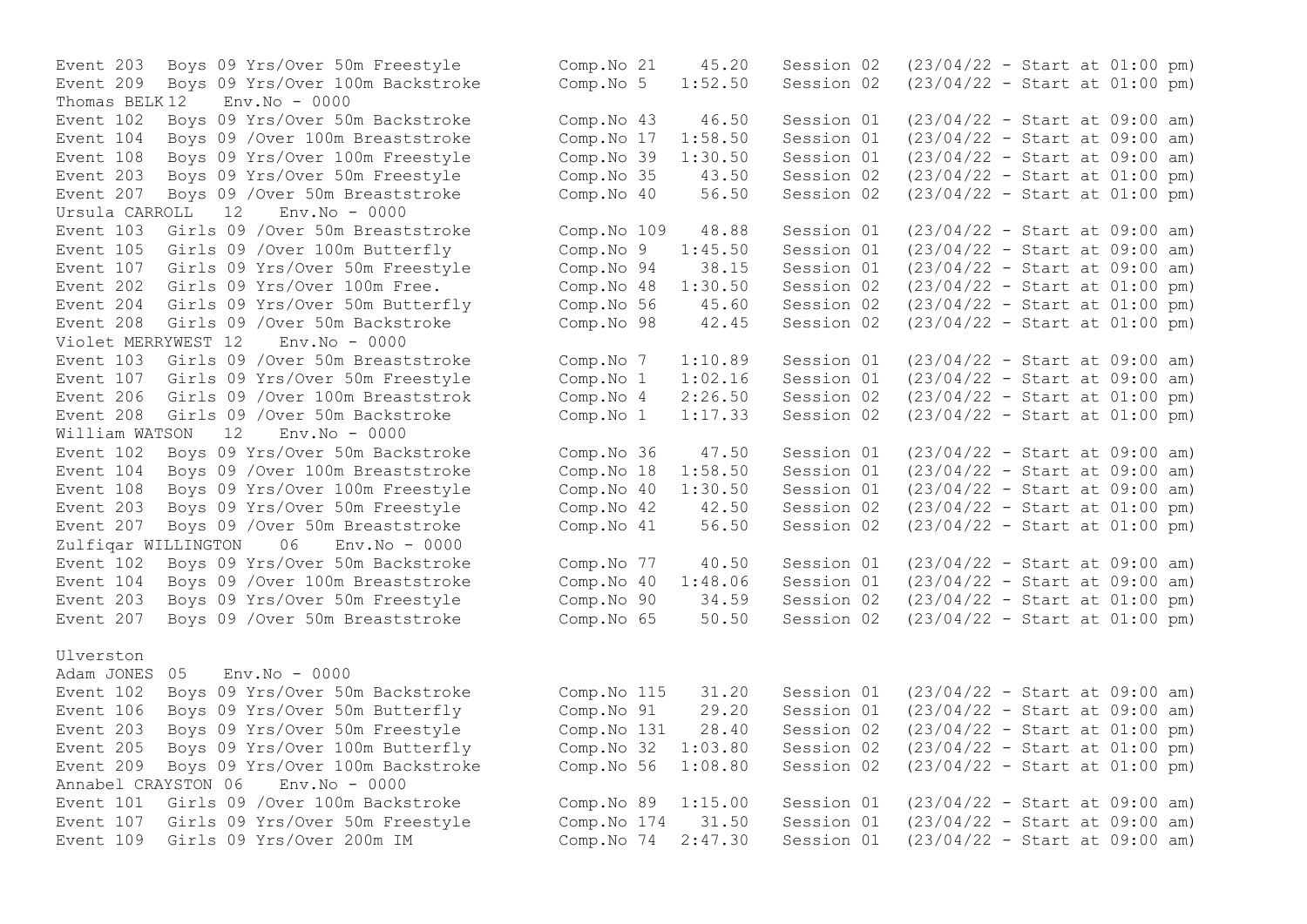Event 202 Girls 09 Yrs/Over 100m Free. Event 204 Girls 09 Yrs/Over 50m Butterfly Event 206 Girls 09 /Over 100m Breaststrok Event 208 Girls 09 / Over 50m Backstroke Isabelle TYSON 13 Env.No - 0000 Event  $103$  Girls  $09$  /Over 50m Breaststroke Event 107 Girls 09 Yrs/Over 50m Freestyle Event 202 Girls 09 Yrs/Over 100m Free. Jamie-Leigh TYSON06 Env.No - 0000 Event 101 Girls 09 /Over 100m Backstroke Event 103 Girls 09 /Over 50m Breaststroke Event 107 Girls 09 Yrs/Over 50m Freestyle Event 202 Girls 09 Yrs/Over 100m Free. Event 204 Girls 09 Yrs/Over 50m Butterfly Event 208 Girls 09 /Over 50m Backstroke Lily SMITH 05 Env.No - 0000 Event 101 Girls 09 / Over 100m Backstroke Event 105 Girls 09 /Over 100m Butterfly Event 109 Girls 09 Yrs/Over 200m IM Event 204 Girls 09 Yrs/Over 50m Butterfly Event 208 Girls 09 /Over 50m Backstroke Poppy TYSON 07 Env.No - 0000 Event 101 Girls 09 /Over 100m Backstroke Event 105 Girls 09 /Over 100m Butterfly Event 107 Girls 09 Yrs/Over 50m Freestyle Event 202 Girls 09 Yrs/Over 100m Free. Event 204 Girls 09 Yrs/Over 50m Butterfly

### Wombourne

Charlie WELLS 10 Env.No - 0000 Event 107 Girls 09 Yrs/Over 50m Freestyle Event  $109$  Girls  $09$  Yrs/Over 200m IM Event 202 Girls 09 Yrs/Over 100m Free. Event 204 Girls 09 Yrs/Over 50m Butterfly Event 208 Girls 09 /Over 50m Backstroke Colby HANDS 07 Env.No - 0000 Event 102 Boys 09 Yrs/Over 50m Backstroke Event 203 Boys 09 Yrs/Over 50m Freestyle Event 207 Boys 09 / Over 50m Breaststroke Dora NICOARA 10 Env.No - 0000 Event 107 Girls 09 Yrs/Over 50m Freestyle Event 109 Girls 09 Yrs/Over 200m IM Event  $202$  Girls 09 Yrs/Over 100m Free.

| Comp.No 145<br>Comp.No 118<br>Comp.No 94<br>Comp.No 141                               | 1:08.30<br>34.10<br>1:30.60<br>34.90                   | Session 02<br>Session 02<br>Session 02<br>Session 02                             | $(23/04/22 - Start at 01:00 pm)$<br>$(23/04/22 - Start at 01:00 pm)$<br>$(23/04/22 - Start at 01:00 pm)$<br>$(23/04/22 - Start at 01:00 pm)$                                                                     |  |  |     |
|---------------------------------------------------------------------------------------|--------------------------------------------------------|----------------------------------------------------------------------------------|------------------------------------------------------------------------------------------------------------------------------------------------------------------------------------------------------------------|--|--|-----|
| Comp.No 13<br>Comp.No 54<br>Comp.No 21                                                | 1:05.00<br>42.00<br>1:38.00                            | Session 01<br>Session 01<br>Session 02                                           | $(23/04/22 - Start at 09:00 am)$<br>$(23/04/22 - Start at 09:00 am)$<br>$(23/04/22 - Start at 01:00 pm)$                                                                                                         |  |  |     |
| Comp.No 94<br>Comp.No 159<br>Comp.No 189<br>Comp.No 156<br>Comp.No 124<br>Comp.No 147 | 1:08.30<br>40.10<br>28.70<br>1:01.00<br>31.58<br>31.90 | Session 01<br>Session 01<br>Session 01<br>Session 02<br>Session 02<br>Session 02 | $(23/04/22 - Start at 09:00 am)$<br>$(23/04/22 - Start at 09:00 am)$<br>$(23/04/22 - Start at 09:00 am)$<br>$(23/04/22 - Start at 01:00$<br>$(23/04/22 - Start at 01:00 pm)$<br>$(23/04/22 - Start at 01:00 pm)$ |  |  | pm) |
| Comp.No 93<br>Comp.No 40<br>Comp.No 78<br>Comp.No 126<br>Comp.No 146                  | 1:08.80<br>1:10.20<br>2:33.90<br>30.80<br>32.40        | Session 01<br>Session 01<br>Session 01<br>Session 02<br>Session 02               | $(23/04/22 - Start at 09:00 am)$<br>$(23/04/22 - Start at 09:00 am)$<br>$(23/04/22 - Start at 09:00 am)$<br>$(23/04/22 - Start at 01:00 pm)$<br>$(23/04/22 - Start at 01:00 pm)$                                 |  |  |     |
| Comp.No 88<br>Comp.No 32<br>Comp.No 182<br>Comp.No 151<br>Comp.No 116                 | 1:17.30<br>1:20.10<br>30.20<br>1:05.30<br>34.50        | Session 01<br>Session 01<br>Session 01<br>Session 02<br>Session 02               | $(23/04/22 - Start at 09:00 am)$<br>$(23/04/22 - Start at 09:00 am)$<br>$(23/04/22 - \text{Start at } 09:00$<br>$(23/04/22 - Start at 01:00 pm)$<br>$(23/04/22 - Start at 01:00 pm)$                             |  |  | am) |
| Comp.No 101<br>Comp.No 24<br>Comp.No 76<br>Comp.No 64<br>Comp.No 72                   | 37.80<br>3:40.50<br>1:25.90<br>44.70<br>45.40          | Session 01<br>Session 01<br>Session 02<br>Session 02<br>Session 02               | $(23/04/22 - Start at 09:00 am)$<br>$(23/04/22 - Start at 09:00 am)$<br>$(23/04/22 - Start at 01:00 pm)$<br>$(23/04/22 - Start at 01:00 pm)$<br>$(23/04/22 - Start at 01:00 pm)$                                 |  |  |     |
| Comp.No 91<br>Comp.No 104<br>Comp.No 98                                               | 38.50<br>32.13<br>43.63                                | Session 01<br>Session 02<br>Session 02                                           | $(23/04/22 - Start at 09:00 am)$<br>$(23/04/22 - Start at 01:00 pm)$<br>$(23/04/22 - Start at 01:00 pm)$                                                                                                         |  |  |     |
| Comp.No 79<br>Comp.No 12<br>Comp.No 41                                                | 39.50<br>3:55.00<br>1:32.50                            | Session 01<br>Session 01<br>Session 02                                           | $(23/04/22 - Start at 09:00 am)$<br>$(23/04/22 - Start at 09:00 am)$<br>$(23/04/22 - Start at 01:00 pm)$                                                                                                         |  |  |     |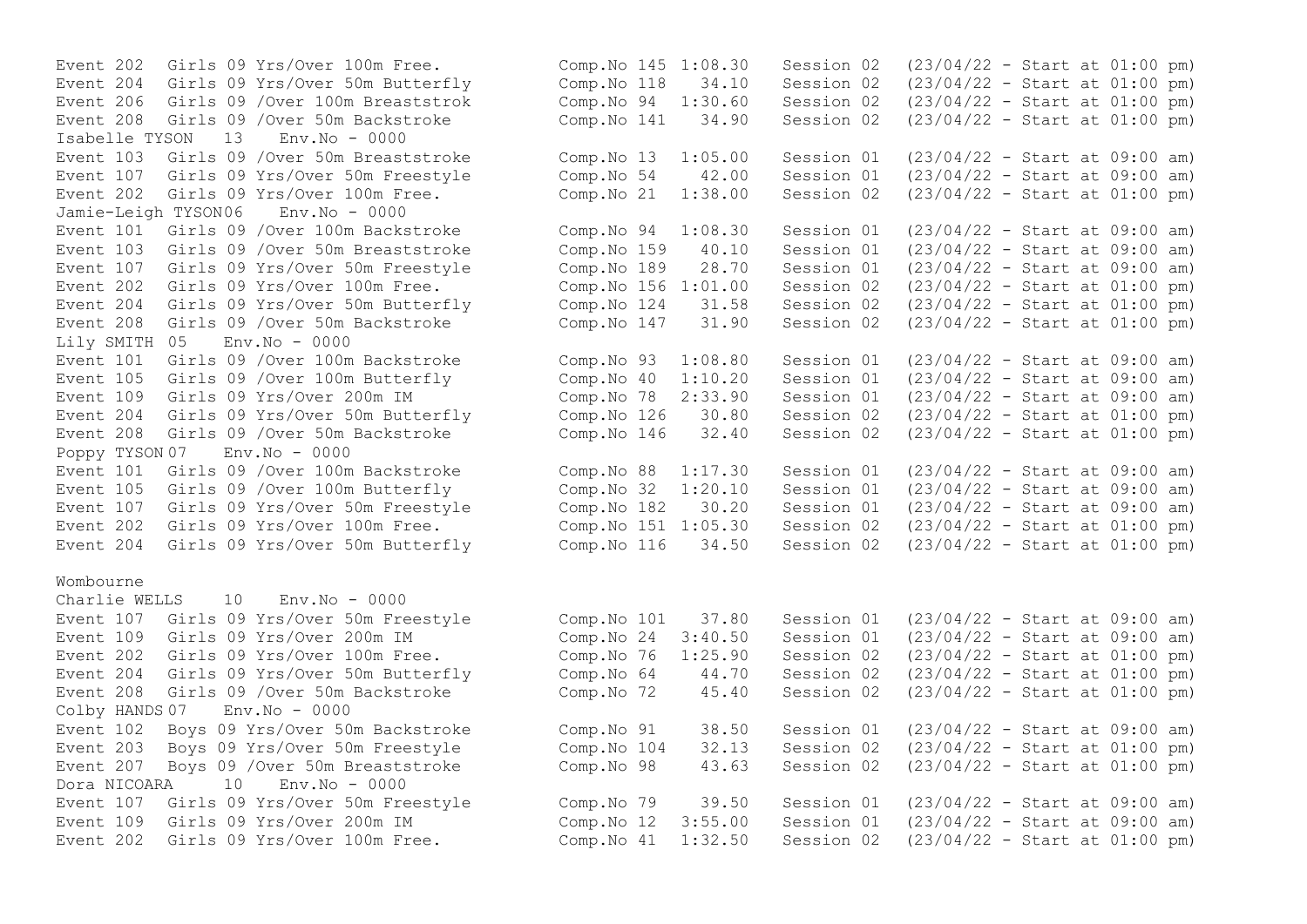Gracie SAMUELS 11 Env.No - 0000 Event 206 Girls 09 / Over 100m Breaststrok Comp. No 54 1:46.90 Session 02 Heather WYLIE 12 Env.No - 0000 Event 107 Girls 09 Yrs/Over 50m Freestyle Comp.No 31 45.70 Session 01 Isabella RENTON 09 Env.No - 0000 Event 109 Girls 09 Yrs/Over 200m IM Comp.No 32 3:35.50 Session 01<br>Event 204 Girls 09 Yrs/Over 50m Butterfly Comp.No 89 40.60 Session 02 Event 208 Girls 09 / Over 50m Backstroke Jake SILCOX 09 Env.No - 0000 Event 209 Boys 09 Yrs/Over 100m Backstroke  $\sim$  Comp.No 30  $1:35.10$  Session 02 Joel HANDS 05 Env.No - 0000 Joshua DAVIES 05 Env.No - 0000 Event 108 Boys 09 Yrs/Over 100m Freestyle Comp.No 106 1:05.00 Session 01 Lola-Belle BROWNING 08 Env.No - 0000 Myla RASMUSSEN 13 Env.No - 0000 Sophie HARRISON 09 Env.No - 0000

Event 204 Girls 09 Yrs/Over 50m Butterfly Comp.No 13 1:00.00 Session 02 (23/04/22 - Start at 01:00 pm)<br>Event 208 Girls 09 /Over 50m Backstroke Comp.No 76 45.00 Session 02 (23/04/22 - Start at 01:00 pm) Event 208 Girls 09 /Over 50m Backstroke Comp.No 76 45.00 Session 02 (23/04/22 - Start at 01:00 pm) Event 103 Girls 09 /Over 50m Breaststroke Comp.No 105 49.10 Session 01 (23/04/22 - Start at 09:00 am) Event 107 Girls 09 Yrs/Over 50m Freestyle Comp.No 72 40.00 Session 01 (23/04/22 - Start at 09:00 am)<br>Event 206 Girls 09 /Over 100m Breaststrok Comp.No 54 1:46.90 Session 02 (23/04/22 - Start at 01:00 pm) Event 101 Girls 09 /Over 100m Backstroke Comp.No 8 1:55.70 Session 01 (23/04/22 - Start at 09:00 am)<br>Event 107 Girls 09 Yrs/Over 50m Freestyle Comp.No 31 45.70 Session 01 (23/04/22 - Start at 09:00 am) Event 202 Girls 09 Yrs/Over 100m Free. Comp.No 9 1:46.10 Session 02 (23/04/22 - Start at 01:00 pm) Event 101 Girls 09 /Over 100m Backstroke Comp.No 65 1:28.34 Session 01 (23/04/22 - Start at 09:00 am)<br>Event 109 Girls 09 Yrs/Over 200m IM Comp.No 32 3:35.50 Session 01 (23/04/22 - Start at 09:00 am) Event 204 Girls 09 Yrs/Over 50m Butterfly Comp.No 89 40.60 Session 02 (23/04/22 - Start at 01:00 pm) Event 102 Boys 09 Yrs/Over 50m Backstroke Comp.No 67 42.90 Session 01 (23/04/22 - Start at 09:00 am) Event 104 Boys 09 /Over 100m Breaststroke Comp.No 23 1:56.10 Session 01 (23/04/22 - Start at 09:00 am) Event 108 Boys 09 Yrs/Over 100m Freestyle Comp.No 37 1:31.70 Session 01 (23/04/22 - Start at 09:00 am) Event 207 Boys 09 /Over 50m Breaststroke Comp.No 50 53.20 Session 02 (23/04/22 - Start at 01:00 pm)<br>Event 209 Boys 09 Yrs/Over 100m Backstroke Comp.No 30 1:35.10 Session 02 (23/04/22 - Start at 01:00 pm) Event 102 Boys 09 Yrs/Over 50m Backstroke Comp.No 116 30.90 Session 01 (23/04/22 - Start at 09:00 am) Event 108 Boys 09 Yrs/Over 100m Freestyle Comp.No 117 59.50 Session 01 (23/04/22 - Start at 09:00 am) Event 203 Boys 09 Yrs/Over 50m Freestyle Comp.No 139 27.10 Session 02 (23/04/22 - Start at 01:00 pm) Event 209 Boys 09 Yrs/Over 100m Backstroke Comp.No 59 1:06.30 Session 02 (23/04/22 - Start at 01:00 pm) Event 102 Boys 09 Yrs/Over 50m Backstroke Comp.No 102 35.50 Session 01 (23/04/22 - Start at 09:00 am)<br>Event 108 Boys 09 Yrs/Over 100m Freestyle Comp.No 106 1:05.00 Session 01 (23/04/22 - Start at 09:00 am) Event 203 Boys 09 Yrs/Over 50m Freestyle Comp.No 121 29.70 Session 02 (23/04/22 - Start at 01:00 pm) Event 209 Boys 09 Yrs/Over 100m Backstroke Comp.No 50 1:20.80 Session 02 (23/04/22 - Start at 01:00 pm) Event 103 Girls 09 /Over 50m Breaststroke Comp.No 137 45.60 Session 01 (23/04/22 - Start at 09:00 am) Event 107 Girls 09 Yrs/Over 50m Freestyle Comp.No 147 34.40 Session 01 (23/04/22 - Start at 09:00 am) Event 202 Girls 09 Yrs/Over 100m Free. Comp.No 115 1:16.70 Session 02 (23/04/22 - Start at 01:00 pm) Event 206 Girls 09 /Over 100m Breaststrok Comp.No 73 1:41.90 Session 02 (23/04/22 - Start at 01:00 pm) Event 101 Girls 09 /Over 100m Backstroke Comp.No 75 1:25.00 Session 01 (23/04/22 - Start at 09:00 am) Event 204 Girls 09 Yrs/Over 50m Butterfly Comp.No 6 1:05.00 Session 02 (23/04/22 - Start at 01:00 pm) Event 208 Girls 09 /Over 50m Backstroke Comp.No 53 48.00 Session 02 (23/04/22 - Start at 01:00 pm) Event 101 Girls 09 /Over 100m Backstroke Comp.No 19 1:45.60 Session 01 (23/04/22 - Start at 09:00 am) Event 103 Girls 09 /Over 50m Breaststroke Comp.No 28 59.80 Session 01 (23/04/22 - Start at 09:00 am)